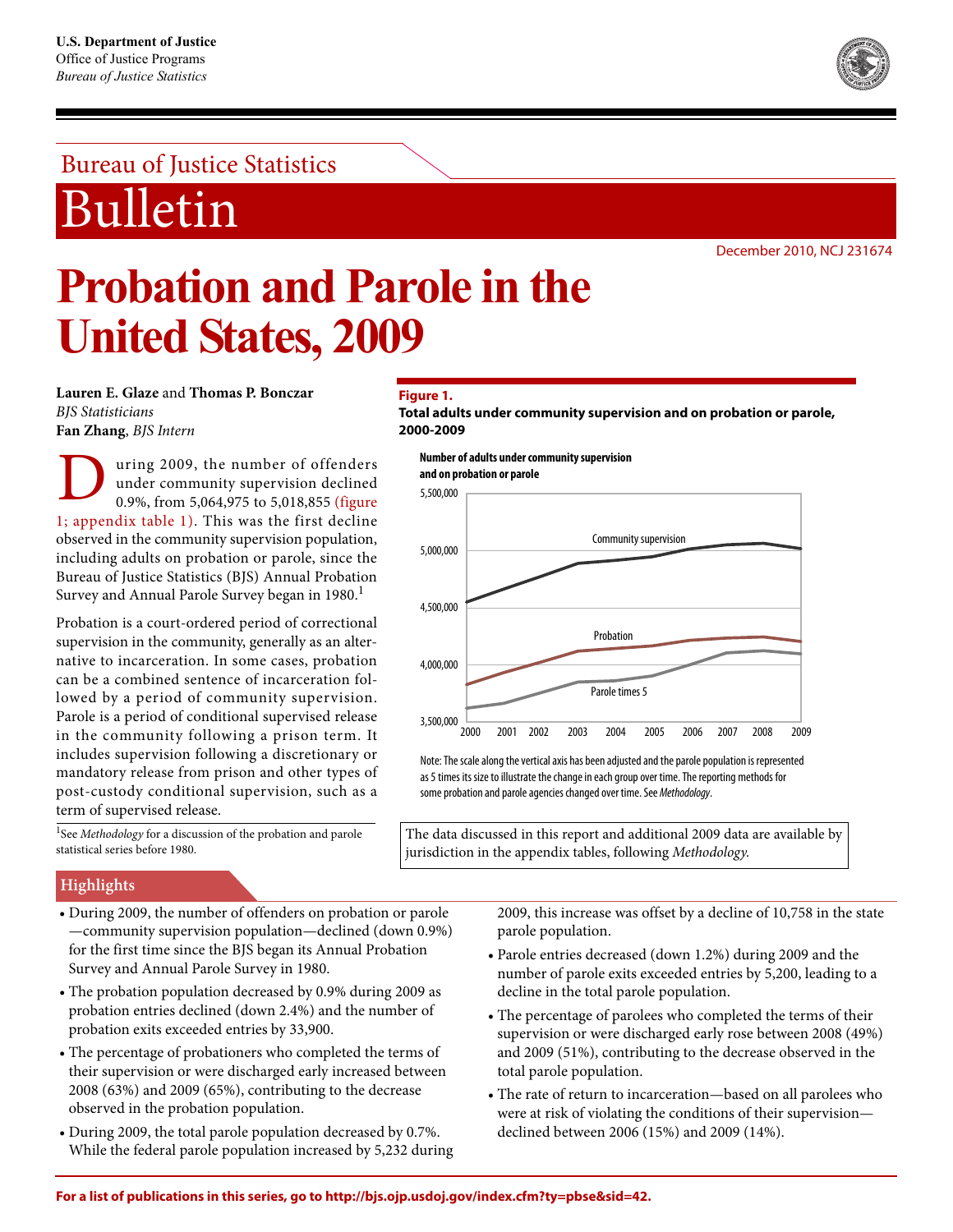The decrease in the community supervision population resulted from decreases in both the probation (down 0.9%) and parole (down 0.7%) populations during the year. At yearend 2009 about 1 in every 47 adults in the United States were under community supervision, a decrease from about 1 in every 45 adults observed since 2004.

Most (87%) of the decrease (down 46,120) in the community supervision population during 2009 was attributed to the decline in the probation population. The parole population represented a smaller share (12%) of the decrease in the community supervision population. $<sup>2</sup>$ </sup>

## **Decline in probation population observed during 2009 as exits from probation exceeded entries**

The probation population decreased by 40,079 probationers during 2009, from 4,244,046 to 4,203,967 (table 1; appendix table 2). Twenty-nine states reported decreases in their probation population in 2009, with a combined total decrease of 79,801. Washington (down 13,899), California (down 13,023), and Florida (down 11,319) reported decreases of 10,000 or more probationers during the year. These three states accounted for almost half of the total decrease in the probation population. The decline in the probation population during the year in those 29 states was partially offset by a combined total increase of 39,722 probationers in 21 states, the District of Columbia, and the federal system.

 $2A$  small number (less than 1%) of the community supervision population was known to be on both probation and parole, and the total community supervision population was adjusted to account for offenders with a dual supervision status. For this reason the amount of the decrease represented by probationers (87%) and parolees (12%) does not sum to 100%

Large decreases in some states were consistent with recent legislation passed, as in Washington, and court-ordered mandates, as in California, to address current budgetary constraints by reducing community supervision populations. Washington and California were required to reduce their community supervision populations, including both the probation and parole populations, by concentrating resources primarily on high-risk, violent offenders and reducing the number of nonviolent, low-risk offenders supervised.

The number of entries to probation declined for the second consecutive year. Between 2007 and 2008, entries declined by 23,000 (down 1.0%). The decline in entries was larger between 2008 and 2009 (down 55,700 or 2.4%). The decline in entries during 2009 contributed to the decrease in the probation population, as the number of exits from probation (2,347,500) exceeded the number of entries (2,313,600) for the first time since the Annual Probation Survey began in 1980 (table 2). $3$ 

## **Rate at which probationers completed supervision rose during 2009, consistent with a trend observed since 2006**

The exit rate of the at-risk probation population is defined as the ratio of the number of probationers who exited supervision during the year to the number of probationers who could have exited supervision at any point during the year (i.e., at-risk probation population).4 The probation exit rate is a

3 See *Methodology* for a discussion on entries and exits to probation and parole and changes in the number of offenders in these populations.

<sup>4</sup>The at-risk probation population is defined as the number of offenders on probation at some point during the year referenced, which is equivalent to the number under supervision at the start of the year (on January 1) plus the number that entered supervision during the year. See table 2 for the calculation of the exit rate for the at-risk probation population.

#### **TABLE 1.**

**Change in the number of probationers in selected jurisdictions, 2009**

|                                                | Change in number |       | Percent of total change Number of jurisdictions |
|------------------------------------------------|------------------|-------|-------------------------------------------------|
| Total change                                   | $-40.079$        | 100 % | 52                                              |
| Total change in jurisdictions with increases*  | 39,722           | 100 % | 23                                              |
| Total change in jurisdictions with decrease    | -79,801          | 100 % | 29                                              |
| Jurisdictions with decreases of 10,000 or more | $-38.241$        | 47.9  | 3                                               |
| Washington                                     | $-13.899$        | 17.4  |                                                 |
| California                                     | $-13.023$        | 16.3  |                                                 |
| Florida                                        | $-11,319$        | 14.2  |                                                 |
| Other jurisdictions with decreases             | -41,560          | 52.1  | 26                                              |

Note: See appendix table 2 for the change in the number of probationers in all 52 jurisdictions.

\*Includes the District of Columbia and the federal system.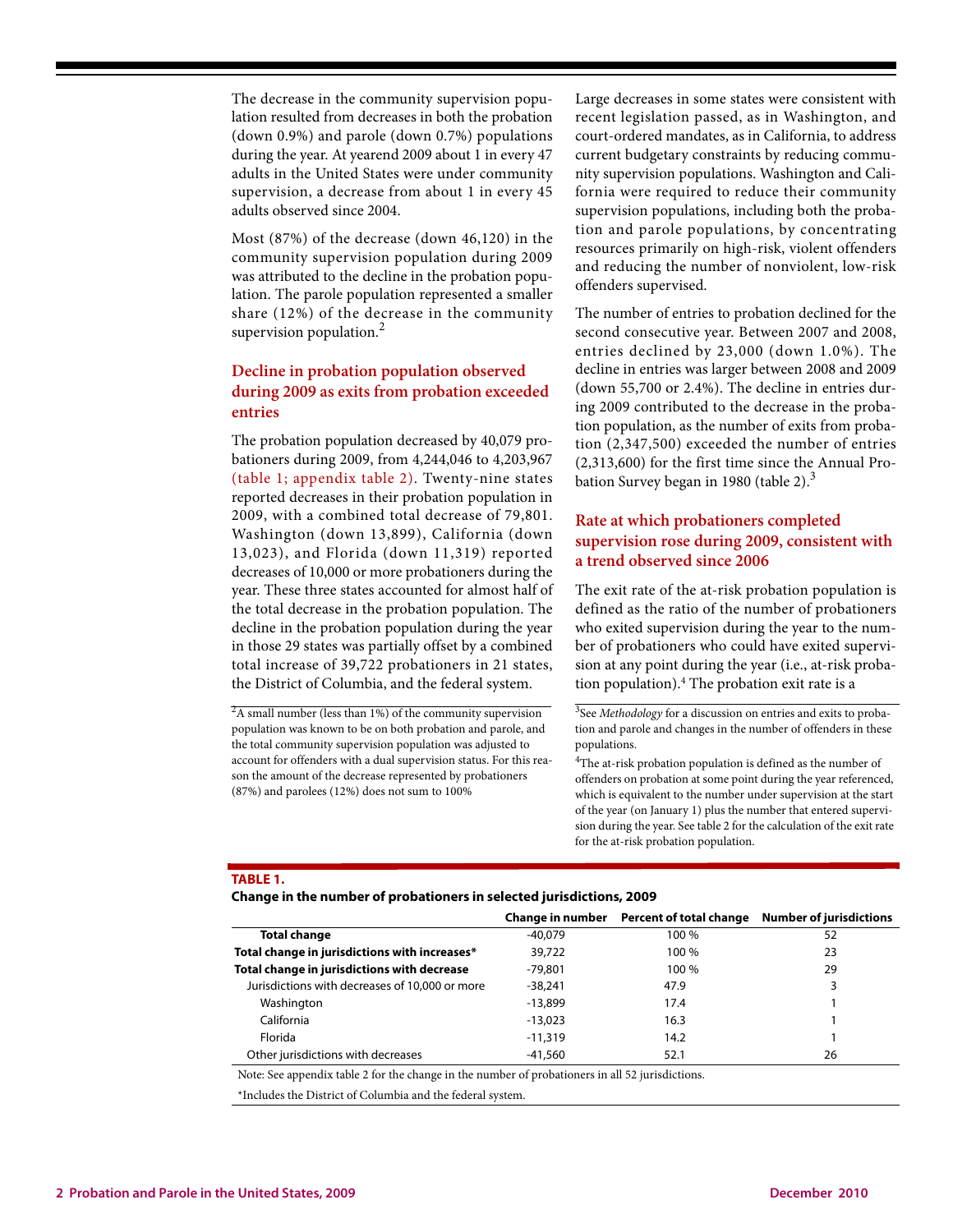measure of how quickly the population turns over. A small increase in the exit rate of the at-risk probation population was observed between 2006 (34 per 100 probationers at risk of exiting) and 2009 (36 per 100).

The small increase in the exit rate was not related to an increase in the percentage of probationers who were incarcerated because the percentage of probationers incarcerated declined between 2006 (18%) and 2009 (16%) (table 3). The increase in the exit rate between 2006 and 2009 was associated with an increase in the percentage of probationers who completed the terms of their supervision, through either completion of their full-term sentence or an early discharge (58% in 2006; 65% in 2009).

**TABLE 2.** 

**Estimated at-risk probation population, number of entries and exits, and exit rate per 100 probationers at risk of exiting, 2000-2009**

| Year                                      | At-risk<br>probation<br>population <sup>a</sup> | <b>Probation entries</b> | <b>Probation exits</b> | Exit rate per 100<br>probationers at<br>risk of exiting <sup>b</sup> |
|-------------------------------------------|-------------------------------------------------|--------------------------|------------------------|----------------------------------------------------------------------|
| 2000                                      | 5,961,600                                       | 2,181,700                | 2,123,700              | 36                                                                   |
| 2001                                      | 5,965,200                                       | 2,139,000                | 2,025,600              | 34                                                                   |
| 2002                                      | 6,089,200                                       | 2,157,500                | 2,092,900              | 34                                                                   |
| 2003                                      | 6,282,200                                       | 2,258,100                | 2,208,200              | 35                                                                   |
| 2004                                      | 6,365,800                                       | 2,245,800                | 2,224,100              | 35                                                                   |
| 2005                                      | 6,400,300                                       | 2,256,500                | 2,238,300              | 35                                                                   |
| 2006                                      | 6,467,500                                       | 2,300,700                | 2,230,200              | 34                                                                   |
| 2007                                      | 6,607,700                                       | 2,392,300                | 2,315,800              | 35                                                                   |
| 2008                                      | 6,603,800                                       | 2,369,300                | 2,340,800              | 35                                                                   |
| 2009                                      | 6,557,600                                       | 2,313,600                | 2,347,500              | 36                                                                   |
| Average annual percent change,<br>2000-08 |                                                 | 1.0%                     | 1.2%                   | ٠<br>$\cdot$                                                         |
| Percent change, 2008-09                   |                                                 | $-2.4$                   | 0.3                    |                                                                      |

Note: See *Methodology* in *Probation and Parole in the United States, 2008*, BJS Web, 8 December 2009 for a discussion about changes in estimating probation entries and exits from 2000-2008.

: Not calculated.

<sup>a</sup>Number of offenders on probation at some point during the year, which is equivalent to the number under supervision at the start of the year (on January 1) plus the number that entered supervision during the year.

 $b$ Calculated by dividing the number of estimated probation exits by the at-risk probation population and multiplying by 100.

#### **TABLE 3.**

#### **Percent and estimated number of probationers who exited supervision, by type of exit, 2006-2009**

| Type of exit                                | 2006      | 2007      | 2008      | 2009      |
|---------------------------------------------|-----------|-----------|-----------|-----------|
| <b>Total</b>                                | 100 %     | 100 %     | 100 %     | 100 %     |
| Completion                                  | 58 %      | 62%       | 63 %      | 65 %      |
| Incarceration <sup>a</sup>                  | 18        | 16        | 17        | 16        |
| Absconder                                   | 4         | 3         | 4         |           |
| Discharged to custody, detainer, or warrant |           |           |           |           |
| Other unsatisfactory <sup>b</sup>           | 13        | 11        | 10        | 10        |
| Transferred to another probation agency     |           |           |           |           |
| Death                                       |           |           |           |           |
| Other <sup>c</sup>                          |           | 5         | 4         | 4         |
| Estimated number                            | 2,230,200 | 2,315,800 | 2,340,800 | 2,347,500 |

Note: Detail may not sum to total because of rounding. Distributions are based on probationers for which type of exit was known. For 2009 data by jurisdiction, see appendix table 4. See *Methodology* in *Probation and Parole in the United States, 2008*, BJS Web, 8 December 2009 for a discussion about changes in estimating probation exits from 2000-2008.

-- Less than 0.5%.

<sup>a</sup>Includes probationers who were incarcerated for a new offense, those who had their current probation sentence revoked (e.g. violating a condition of their sentence), and those incarcerated from unspecified reasons.

 $^{\rm b}$ Includes probationers discharged from supervision who failed to meet all conditions of supervision, including some with only financial conditions remaining, some who had their probation sentence revoked but were not incarcerated because their sentence was immediately reinstated, and other types of unsatisfactory exits; includes some early terminations and expirations of sentence.

<sup>c</sup>Includes probationers discharged through a legislative mandate, because they were deported or transferred to the jurisdiction of Immigration and Customs Enforcement (ICE), transferred to another state through an interstate compact agreement, had their sentence dismissed or overturned by the court through an appeal, had their sentence closed administratively, deferred, or terminated by the court, were awaiting a hearing, were released on bond, some who elected jail time in lieu of probation, and other types of exits.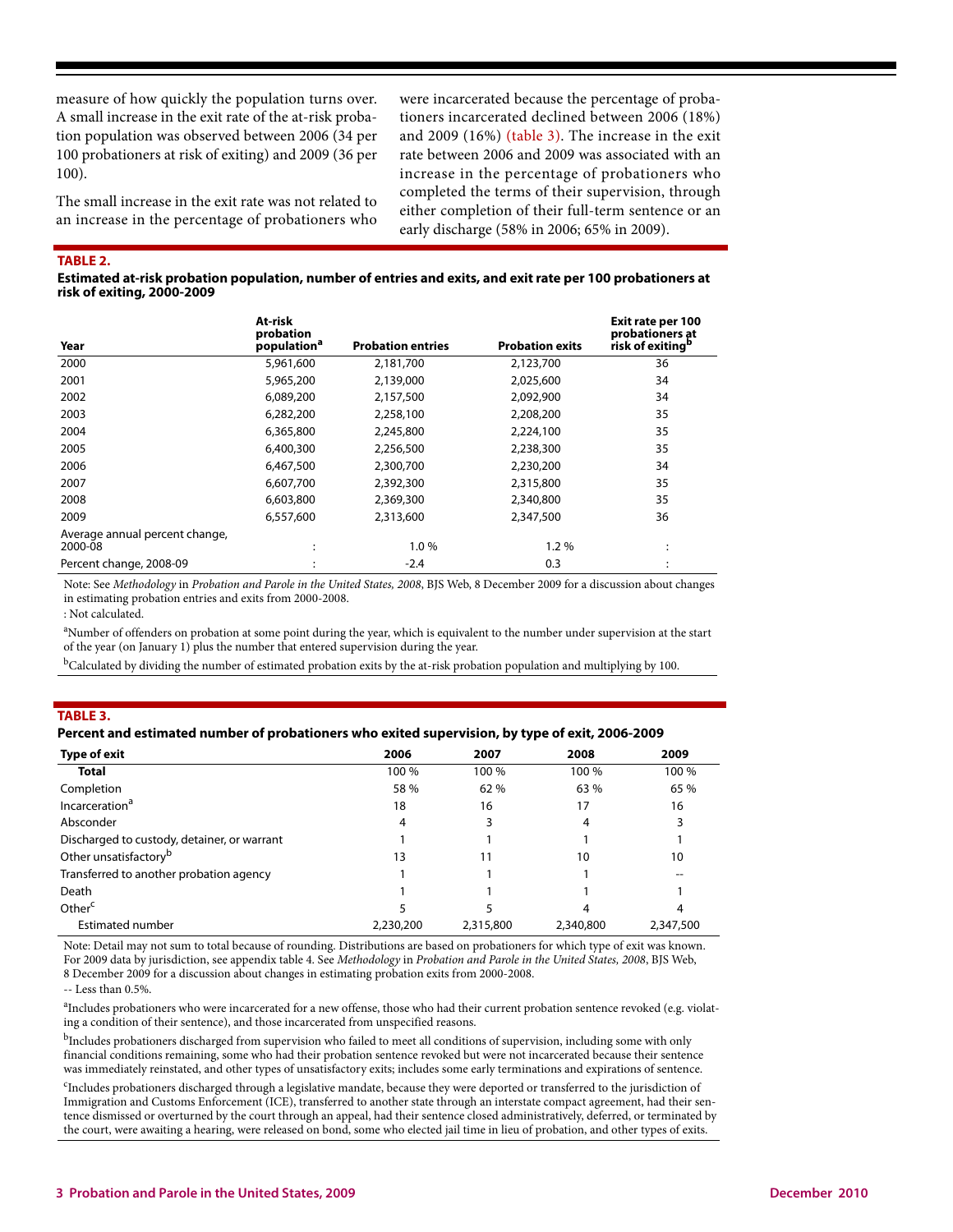To measure the rate at which all offenders on probation during the year could be incarcerated, the rate of incarceration of the at-risk population is defined as the ratio of the number of probationers who were discharged during the year as the result of incarceration to the number of probationers who could have been incarcerated at any point during the year (i.e., at risk of incarceration). $5$  Since 2006, the rate of incarceration, including incarceration for a new offense, a revocation, or other reasons, of the at-risk probation population remained relatively stable (6.1% in 2006; 5.8% in 2009) (figure 2).

## **Felony probation population increased between 2008 and 2009, reversing a declining trend observed over the first 8 years of the decade**

Between 2008 and 2009 the number and percentage of probationers supervised for a felony increased. In 2008 an estimated 2,111,800 (49%) of probationers were supervised for a felony (appendix table 5). As the probation population declined during 2009, the estimated number (2,138,700) of felons on probation increased and accounted for a larger portion (51%) of the probation population at yearend 2009. The increase in the felony probation population observed between 2008 and 2009 reversed a declining trend observed between 2000 (52%) and 2008 (49%).

Consistent with the increase in the felony probation population between 2008 and 2009 was a small decrease in the percentage of probationers supervised for a misdemeanor (48% in 2008; 47% in 2009), reversing an increasing trend observed since 2000 (46%).

Another change in the composition of the probation population between 2008 (29%) and 2009 (26%) was a decrease in the percentage of drug offenders supervised on probation. Small increases were observed among property offenders between 2008 (25%) and 2009 (26%) and public-order offenders (17% in 2008; 18% in 2009). The percentage of violent offenders on probation remained unchanged between 2008 and 2009 (19% for both years).

## **Decline in parole population observed in 2009 resulted from a decrease in state parole**

The total parole population decreased (down 5,526) from 824,834 to 819,308 during 2009. The state parole population decreased (down 10,758) during 2009 and accounted for all of the decrease in the U.S. parole population (table 4). This was the second year in a row that the state parole population declined. The decrease in the state parole population was partially offset by an increase (up 5,232) in the federal parole population. This was the second consecutive year that the federal system reported the largest increase in the nation.

#### **Figure 2.**

#### **Estimated percent of the at-risk probation population incarcerated, 2000-2009**



Note: See Methodology for a discussion about the at-risk measure of incarceration, including the method of estimation.

<sup>5</sup> See *Methodology* for a discussion of the at-risk measure of incarceration that is reported in figure 2 and the differences between this measure and the outcome measures, including the completion and incarcerated measures, based on the cohort exiting probation during each year, that are reported in table 3.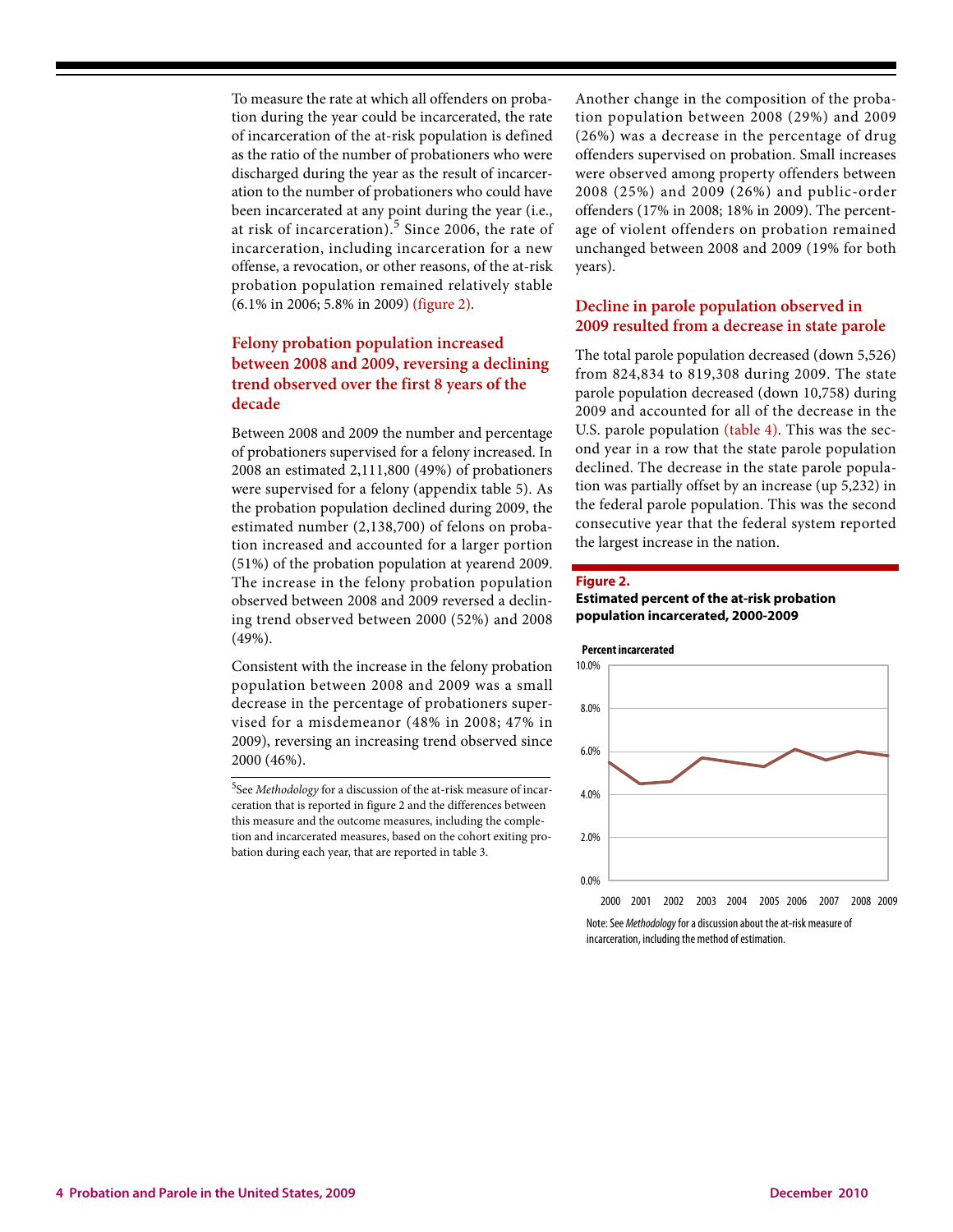In 2009, 19 states reported decreases in their parole population, accounting for a total decrease of 29,488 parolees. California (down 19,923) and Washington (down 5,205) reported the largest decreases in the nation. These two states accounted for more than two-thirds of the total decrease in parolees, with California alone accounting for half of the total decrease. The decreases in the parole populations in California and Washington were consistent with the declines in the probation populations observed in these two states during the year and the recent court-ordered mandates and legislative changes discussed in the section *Decline in probation population observed during 2009 as exits from probation exceeded entries* on page 2.

More jurisdictions (33), including the federal system, reported increases in their parole population than decreases (19) during 2009. However, the combined total decrease (down 29,488) in the 19 jurisdictions that reported declines exceeded the combined total increase (up 18,730) in the 33 jurisdictions that reported increases, and the parole population decreased for the first time.

## **Exits from parole exceeded entries during 2009, resulting in a decline in the parole population**

The number of entries to parole declined by 7,100 during 2009, and the number of parole exits (579,100) exceeded entries (573,900), resulting in the decrease in the parole population during the last year (table 5). The decline in parole entries during 2009 was consistent with the decrease observed in the number of prisoners released from state or federal jurisdiction during the year, including a decrease in the number of prisoners conditionally released to community supervision. The decrease in the number of prisoners released during 2009 was the first decline observed in prison releases since 2000. (See *Prisoners in 2009*, BJS Web, December 2010.)

## **Parole completion rate rose during 2009, continuing a trend observed since 2006**

The exit rate of the at-risk parole population is defined as the ratio of the number of parolees who exited supervision during the year to the number of parolees who could have exited supervision at any point during the year (i.e., at-risk parole population).6 Between 2008 and 2009 the exit rate of the

6 The at-risk parole population is defined as the number of offenders on parole at some point during the year referenced, which is equivalent to the number under supervision at the start of the year (on January 1) plus the number that entered supervision during the year. See table 5 for the calculation of the exit rate for the at-risk parole population.

#### **TABLE 4.**

#### **Change in the number of parolees in selected jurisdictions, 2009**

|                                               | Change in<br>number | Percent of<br>total change | Number of<br>jurisdictions |
|-----------------------------------------------|---------------------|----------------------------|----------------------------|
| <b>Total change</b>                           | $-5,526$            | 100 %                      | 52                         |
| Federal                                       | 5,232               | $-94.7$                    |                            |
| State*                                        | $-10.758$           | 194.7                      | 51                         |
| Total change in jurisdictions with increases* | 18,730              | 100 %                      | 32                         |
| Jurisdictions with increases of 2,000 or more | 6,687               | 35.7                       | 3                          |
| Mississippi                                   | 2,504               | 13.4                       |                            |
| Pennsylvania                                  | 2.161               | 11.5                       |                            |
| Texas                                         | 2,022               | 10.8                       |                            |
| Other jurisdictions with increases            | 12,043              | 64.3                       | 29                         |
| Total change in jurisdictions with decreases  | -29,488             | 100 %                      | 19                         |
| Jurisdictions with decreases of 5,000 or more | $-19.923$           | 67.6                       | 2                          |
| California                                    | $-14.718$           | 49.9                       | 1                          |
| Washington                                    | $-5,205$            | 17.7                       | 1                          |
| Other jurisdictions with decreases            | $-9,565$            | 32.4                       | 17                         |

Note: See appendix table 12 for the change in the number of parolees in all 52 jurisdictions. \*Includes the District of Columbia.

#### **TABLE 5.**

#### **Estimated at-risk parole population, number of entries and exits, and exit rate per 100 parolees at risk of exiting, 2000-2009**

|                                           | At-risk<br>parole       |                       |                     | <b>Exit rate per</b><br>100 parolees at |
|-------------------------------------------|-------------------------|-----------------------|---------------------|-----------------------------------------|
| Year                                      | population <sup>a</sup> | <b>Parole entries</b> | <b>Parole exits</b> | risk of exiting <sup>b</sup>            |
| 2000                                      | 1,199,300               | 484,800               | 473,900             | 40                                      |
| 2001                                      | 1,212,000               | 488,100               | 479,200             | 40                                      |
| 2002                                      | 1,215,200               | 482,900               | 462,500             | 38                                      |
| 2003                                      | 1,258,000               | 507,100               | 486,100             | 39                                      |
| 2004                                      | 1,291,500               | 521,600               | 515,700             | 40                                      |
| 2005                                      | 1,302,300               | 530,400               | 517,900             | 40                                      |
| 2006                                      | 1,329,700               | 549,100               | 532,200             | 40                                      |
| 2007                                      | 1,368,900               | 569,000               | 543,600             | 40                                      |
| 2008                                      | 1,402,200               | 581,000               | 574,000             | 41                                      |
| 2009                                      | 1,398,700               | 573,900               | 579,100             | 41                                      |
| Average annual percent<br>change, 2000-08 | ٠<br>$\cdot$            | 2.3%                  | 2.4 %               | ٠<br>٠                                  |
| Percent change, 2008-09                   | ٠                       | $-1.2$                | 0.9                 | ٠                                       |

Note: See *Methodology* in *Probation and Parole in the United States, 2008*, BJS Web, 8 December 2009 for a discussion about changes in estimating parole exits from 2000-2008. : Not calculated.

<sup>a</sup>Number of offenders on parole at some point during the year, which is equivalent to the number under supervision at the start of the year (on January 1) plus the number that entered supervision during the year.

<sup>b</sup>Calculated by dividing the number of estimated parole exits by the at-risk parole population and multiplying by 100.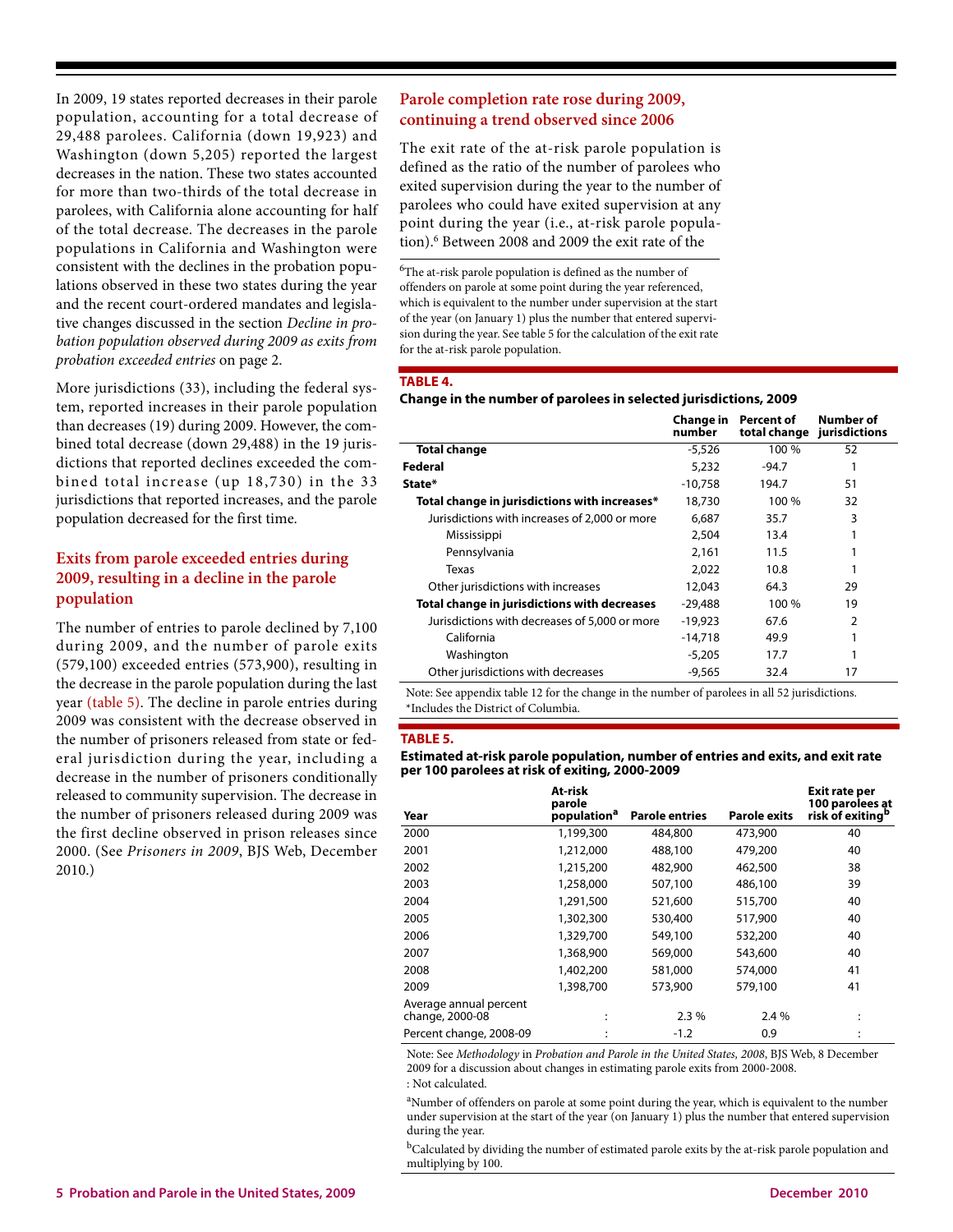at-risk parole popuation remained stable (41 per 100 for both years).

While the parole exit rate remained stable during 2009, the percentage of parolees who completed supervision through either completion of their fullterm sentence or an early discharge increased from 49% in 2008 to 51% in 2009 (table 6). The increase in the parole completion rate during 2009 continued a trend observed since 2006 (45%).

Since 2006 the rate of return to incarceration among all parolees who were at risk of violating the conditions of their supervision and being incarcerated declined from 15.4% in 2006 to 14.0% in 2009 (figure 3). The overall decline in the rate of return to incarceration among the at-risk parole population was attributed to small decreases in each of the types of return to incarceration between 2006 and 2009. The rate at which parolees were incarcerated as the result of a revocation (10.4% in 2006; 9.9% in 2009) and for a new sentence (4.4% in 2006; 3.6% in 2009) decreased by less than  $1.0\%$  (not shown).<sup>7</sup>

As the parole population declined during 2009, most of the characteristics of the parole population remained stable (appendix table 15). One change observed in the population during the last

 $7$ Details do not sum to the total rate of return to incarceration because parolees were also returned to incarceration for other reasons in both years (about 0.7% in 2006; 0.5% in 2009). See *Methodology* for a discussion of the at-risk measure of incarceration that is reported in figure 3 and the differences between this measure and the outcome measures, including the completion and incarcerated measures, based on the cohort exiting parole during each year, that are reported in table 6.

#### **Figure 3.**

#### **Estimated percent of the at-risk parole population returned to incarceration, 2000-2009**

#### **Percent returned to incarceration**



Note: See Methodology for a discussion about the at-risk measure of returned incarceration, including the method of estimation.

year was a small increase in the percentage of parolees supervised for a violent offense in 2009 (27%) compared to 2008 (26%). Drug offenders represented a slightly smaller percentage of the parole population in 2009 (36%) compared to 2008 (37%), while other offense types remained relatively unchanged.

#### **TABLE 6.**

|                                   | Percent and estimated number of parolees who exited supervision, by type of exit, 2000-2009 |       |       |       |  |  |  |  |  |  |  |
|-----------------------------------|---------------------------------------------------------------------------------------------|-------|-------|-------|--|--|--|--|--|--|--|
| Type of exit                      | 2006                                                                                        | 2007  | 2008  | 2009  |  |  |  |  |  |  |  |
| Total                             | 100 %                                                                                       | 100 % | 100 % | 100 % |  |  |  |  |  |  |  |
| Completion                        | 45 %                                                                                        | 46 %  | 49 %  | 51 %  |  |  |  |  |  |  |  |
| Incarcerated                      | 38                                                                                          | 38    | 36    | 34    |  |  |  |  |  |  |  |
| With new sentence                 |                                                                                             | 10    | 9     | 9     |  |  |  |  |  |  |  |
| With revocation                   | 26                                                                                          | 27    | 25    | 24    |  |  |  |  |  |  |  |
| Other/unknown                     |                                                                                             |       |       |       |  |  |  |  |  |  |  |
| Absconder                         | 11                                                                                          | 11    |       | 9     |  |  |  |  |  |  |  |
| Other unsatisfactory <sup>a</sup> |                                                                                             |       |       |       |  |  |  |  |  |  |  |
| Transferred to another state      |                                                                                             |       |       |       |  |  |  |  |  |  |  |
| Death                             |                                                                                             |       |       |       |  |  |  |  |  |  |  |
| Other <sup>b</sup>                |                                                                                             |       |       |       |  |  |  |  |  |  |  |
|                                   |                                                                                             |       |       |       |  |  |  |  |  |  |  |

**Percent and estimated number of parolees who exited supervision, by type of exit, 2006-2009**

Note: Detail may not sum to total because of rounding. Distributions are based on parolees for which type of exit was known. For 2009 data by jurisdiction, see appendix table 14. See *Methodology* in *Probation and Parole in the United States, 2008*, BJS Web, 8 December 2009 for a discussion about changes in estimating parole exits from 2000-2008.

Estimated number **532,200** 543,600 579,100 579,100

<sup>a</sup>Includes parolees discharged from supervision who failed to meet all conditions of supervision, had their parole sentence rescinded, or had their parole sentence revoked but were not returned to incarceration because their sentence was immediately reinstated, and other types of unsatisfactory exits; includes some early terminations and expirations of sentence.

<sup>b</sup>Includes parolees who were deported or transferred to the jurisdiction of Immigration and Customs Enforcement (ICE), had their sentence terminated by the court through an appeal, were transferred to another state through an interstate compact agreement or discharged to probation supervision, and other types of exits.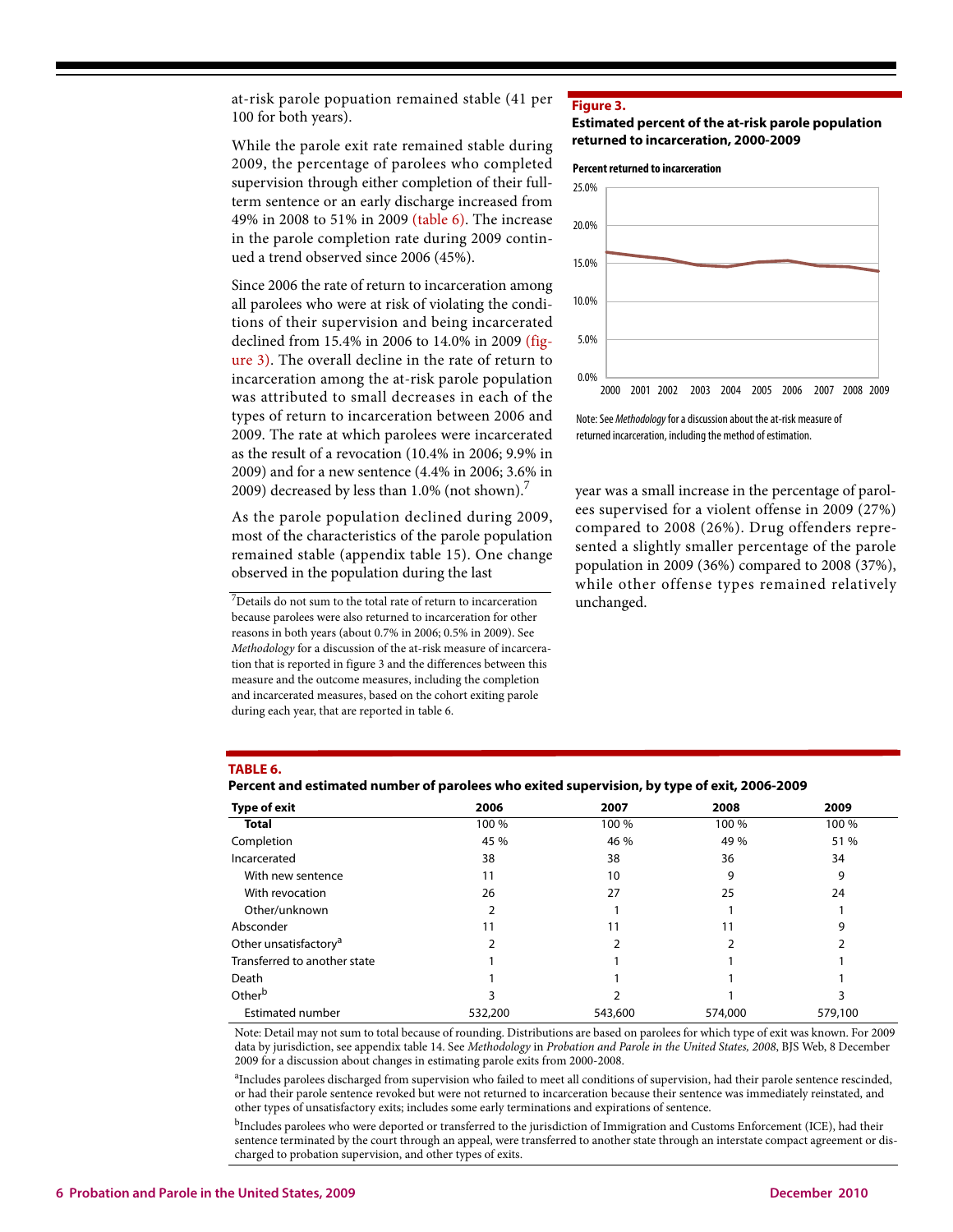## **Methodology**

The Bureau of Justice Statistics's (BJS) Annual Probation Survey and Annual Parole Survey began in 1980. The National Criminal Justice Information and Statistics Service of the Law Enforcement Assistance Administration, BJS's predecessor agency, began a statistical series on parole in 1976 and probation in 1979.

The two surveys collect data on the total number of adults supervised in the community on January 1 and December 31 each year and data on the number of adults who enter and exit supervision during each year. Both surveys cover all 50 states, the District of Columbia, and the federal system. BJS depends entirely on the voluntary participation of state central reporters and separate state, county, and court agencies for its annual data on probation and parole.

In 2009 the U.S. Census Bureau served as BJS's collection agent for the 50 states and the District of Columbia. Data for the federal system were provided directly to BJS through the BJS Federal Justice Statistics Program, which obtained data directly from the Office of Probation and Pretrial Services, Administrative Office of the United States Courts.

### *Probation*

The 2009 Annual Probation Survey was sent to 466 respondents: 33 central state reporters; 431 separate state, county, or court agencies; the District of Columbia; and the federal system. States with multiple reporters were Alabama (3), Arizona (2), Colorado (8), Florida (41), Georgia (2), Idaho (2), Kentucky (3), Michigan (134), Missouri (2), Montana (4), New Mexico (2), Ohio (187), Oklahoma (3), Pennsylvania (2), Tennessee (3), Washington (31), and West Virginia (2). One local probation agency in Washington closed during 2009.

#### *Parole*

The 2009 Annual Parole Survey was sent to 55 respondents: 50 central state reporters, the California Youth Authority; one municipal agency in Alabama; the state agency in Pennsylvania, which also provided county data; and the federal system. States with multiple reporters were Alabama (2), California (2), and Pennsylvania (2).

Federal parole (as defined here) includes a term of supervised release from prison, mandatory release, parole, military parole, and special parole. Definitional differences exist between parole reported here and in other BJS data series.

Additional information about the data collection instruments is available on the BJS Website at <http://bjs.ojp.usdoj.gov>.

## *Updating probation and parole population counts each year*

Some states update their probation and parole population counts for different reasons after submitting their data to BJS. Updated population counts usually include data that were not entered into the information system before the survey was submitted or data that were not fully processed by yearend. For these reasons, the population counts on December 31 for years ending 2000 to 2008 are based on the January 1 counts for the next reporting year. Population counts for yearend 2009 are based on December 31, 2009, data.

## *Changes in reporting methods among probation agencies within certain jurisdictions from 2000 to 2009*

Ten reporting agencies in separate jurisdictions changed their methods of reporting probation data between 2000 and 2009. These changes included administrative changes, such as consolidating databases or implementing new information systems, resulting in data review and cleanup; reconciling probationer records; reclassifying offenders, including those on probation to parole and offenders on dual community supervision statuses; and including certain probation populations that were not previously reported.

Combined, changes in population and changes due to new reporting methods for these 10 jurisdictions accounted for about 220,100 additional probationers between 2000 and 2009, representing approximately 58% of the total change (377,800) in the nation's probation population during this period. Based on the information provided, BJS could not break out precisely the amount of change in the probation population attributable to a change in the population itself versus a change in reporting methods.

See *Explanatory notes* for a discussion about the reporting changes since 2000 in the following ten jurisdictions: Alabama, Colorado, District of Columbia, Georgia, Maryland, Massachusetts, New Mexico, New York, Pennsylvania, and Washington.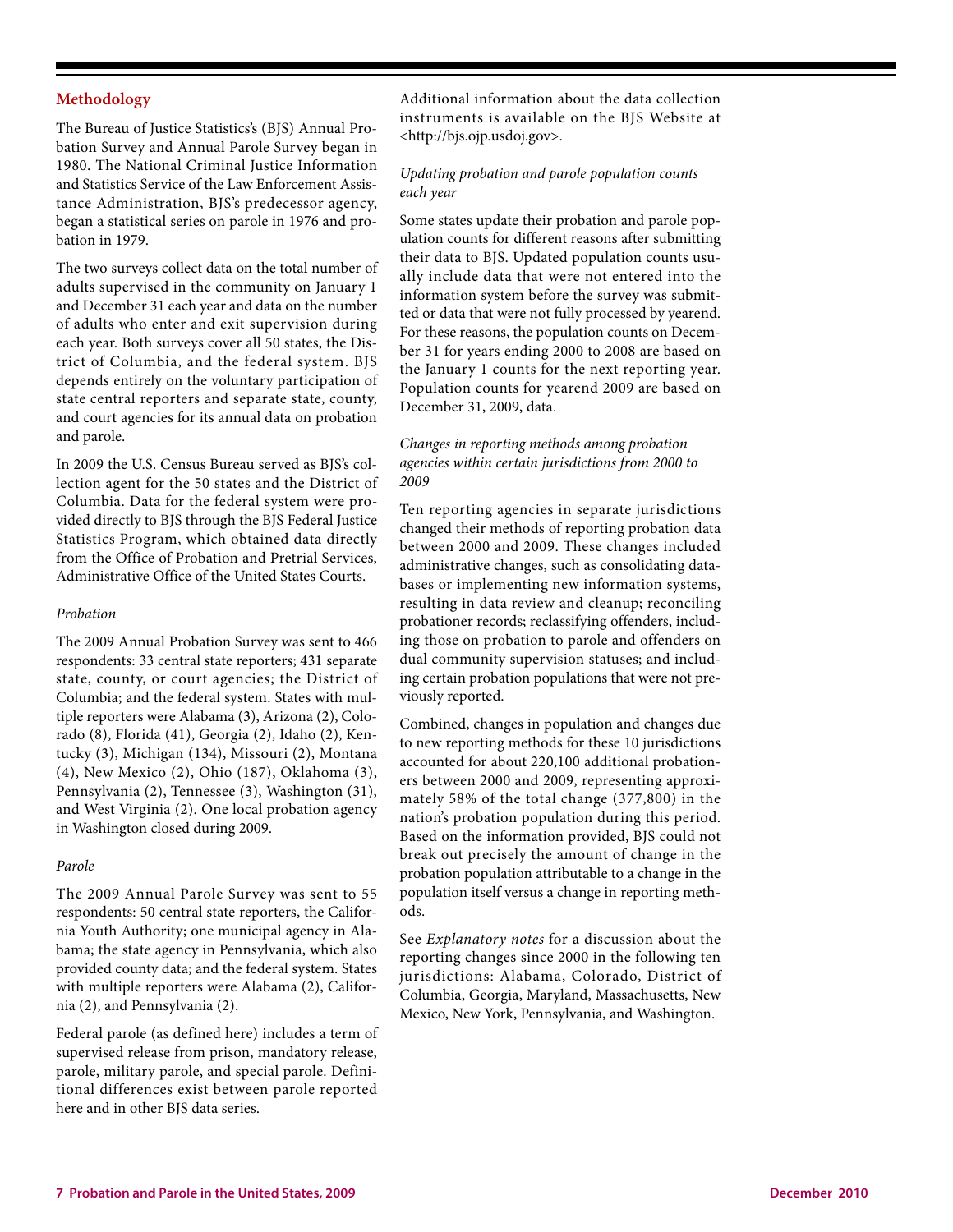## *Changes in reporting methods among parole agencies within certain jurisdictions from 2000 to 2009*

Reporting agencies in seven jurisdictions changed their methods of reporting parole data between 2000 and 2009. The reasons for changing their methods of reporting parole data were the same as for probation data—administrative changes, reclassification of offenders, and the addition of certain parole populations not previously reported, which can result from new, enhanced information systems that improve the tracking of all types of parolees.

Combined, changes in population and changes due to new reporting methods in these seven states accounted for about 4,900 additional parolees between 2000 and 2009, representing approximately 5% of the total increase (95,410) in the nation's parole population during this period.

See *Explanatory notes* for a discussion about the reporting changes since 2000 in the following seven jurisdictions: Alabama, Alaska, Montana, New Mexico, Pennsylvania, Virginia, and Washington.

## *Imputing entries and exits for nonreporting agencies in 2009*

BJS used one of four methods to impute probation entries for nonreporting agencies, based on the availability of data, and a single method to impute exits.

The first method was used to estimate entries and exits for probation agencies that were unable to report these data in 2009 but were able to report these data in 2008. BJS estimated probation entries in 2009 by using the ratio of entries in 2008 to the agency's probation population on January 1, 2008 and applying that ratio to the agency's January 1, 2009 population. BJS estimated exits from probation by adding the agency's estimated probation entries in 2009 to the agency's probation population on January 1, 2009, and subtracting that estimate from the probation population on December 31, 2009. These methods were used to estimate probation entries and exits in nonreporting county and district agencies in Florida, Michigan, Missouri, Ohio, and Washington.

A second method was used to estimate probation entries for agencies that were unable to report entries and exits in both 2008 and 2009. The ratio of 2009 entries to the January 1, 2009 population among reporting agencies in the same state was used to estimate the number of entries for nonreporting agencies with similar numbers of probationers. To estimate probation exits for these agencies, BJS used the same estimation method as described in the previous paragraph. These methods were used to estimate probation entries and

exits for nonreporting county and district agencies in Colorado, Florida, Michigan, Ohio, and Washington.

A third method was used to estimate probation entries for one state agency in West Virginia, which only reported interstate compact data. BJS estimated the number of entries for this agency by using the ratio of 2009 entries to the January 1, 2009 probation population among reporting agencies within the same region (South). To estimate probation exits for this agency, BJS used the same estimation method as described above.

Fourth, to estimate entries to and exits from probation and parole supervision in Pennsylvania counties, BJS used additional data from Pennsylvania's *County Adult Probation and Parole, Annual Statical Report, 2009*, including the number of combined county probation and parole entries and exits by county. Using this additional information, the 2009 probation and parole entries and exits in Pennsylvania counties were estimated in two steps and the methodology was provided to the Pennsylvania respondent for review.

Sixty of the sixty-five counties in Pennsylvania were able to provide combined probation and parole entries and exits to the Pennsylvania county respondent during 2009. In the first estimation step, data for the five nonreporting counties were estimated; the method that was used depended on the availability of data.

To estimate the 2009 data for two of the nonreporting counties, the first method discussed in this section was applied to either the 2007 or 2008 data provided by those counties, depending on the availability of data. For the fourth nonreporting county, which also could not provide 2008 data, exits were estimated based on the ratio of 2007 exits to this county's December 31, 2007 community supervision population and was applied to the county's December 31, 2009 population to estimate exits during 2009. Using the ratio of 2007 entries to the county's January 1, 2007 population and applying it to the county's January 1, 2009 population would have yielded a negative number of entries given the increase (52% or 50 additional offenders) in this county's community supervision population during 2009. To estimate entries in this county, the county's total community supervision population on December 31, 2009 was added to the estimated number of exits, then the county's total community supervision population on January 1, 2009 was subtracted from that sum. For the last nonreporting county, entries and exits were estimated based on data provided by other counties in Pennsylvania that had a similar number of probationers and parolees and also had a similar increase in their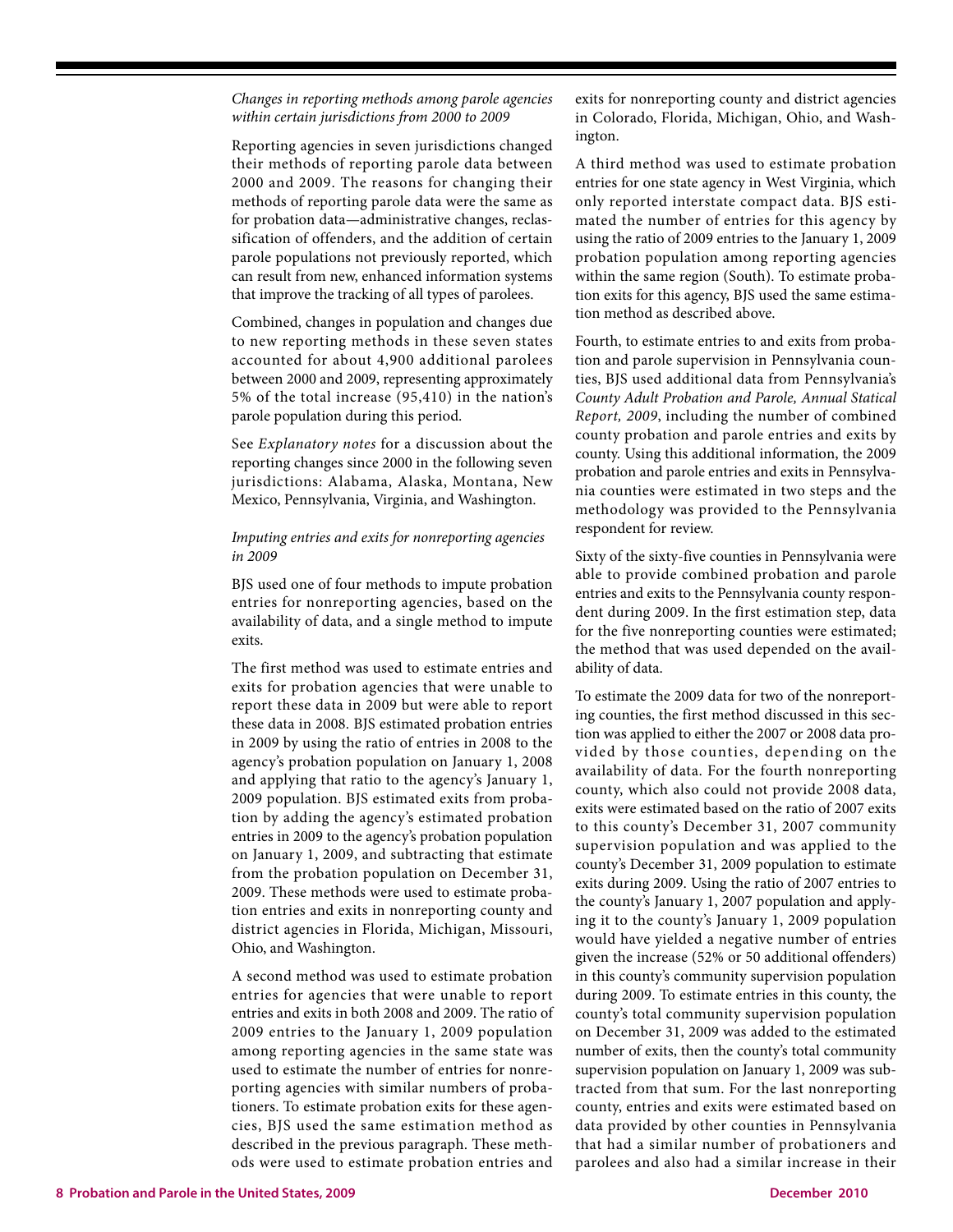combined probation and parole population during 2009. The estimates of probation and parole entries and exits for these counties were added to the combined probation and parole entries and exits for the other 60 counties, yielding a total number of probation and parole entries and exits for all 65 counties.

In the second estimation step, the total number of probation and parole entries and exits for all 65 counties were estimated separately. The Pennsylvania respondent was able to provide separate January 1, 2009 and December 31, 2009 counts of county probationers and county parolees. The percentage of the total combined probation and parole population on January 1, 2009 attributable to probation only was applied to the total number of combined probation and parole entries in the 65 counties during 2009 to estimate the number of entries to probation. The residual was used to estimate the number of entries to parole during 2009. Probation exits were estimated by adding the estimated 2009 county probation entries to the January 1, 2009 county probation population and subtracting the December 31, 2009 county probation population. County parole exits were estimated using the same method.

## *Changes in estimating Pennsylvania county and national entries and exits from 2000 to 2007*

See *Methodology* in *Probation and Parole in the United States, 2008,* BJS Web, 8 December 2009, for a discussion of the changes in estimating probation and parole entries and exits from 2000 through 2007 that were implemented in 2008. The estimation method changed in 2008 because the Pennsylvania county respondent was able to provide BJS with additional information to impute probation and parole entries and exits for Pennsylvania counties. Consequently, in 2008, the national estimates of probation and parole entries and exits from 2000 to 2007 were re-estimated to account for the change in the Pennsylvania estimation method and to ensure that the 2000 through 2007 national estimates were comparable with the 2008 estimates. The 2009 national and Pennsylvania county estimates of probation and parole entries and exits are comparable to the estimates published in *Probation and Parole in the United States, 2008*, BJS Web, 8 December 2009.

#### *Community supervision outcome measures*

**Outcome measures based on exiting cohort***.* Historically, BJS has reported the percentage of offenders who completed supervision and the percentage of offenders who were incarcerated, among all offenders who exited supervision during the year, as the community supervision outcome measures.

Because these outcome measures are based on the number of offenders exiting supervision (i.e., the exiting cohort) within the reference year, they are based on a cohort that comprises different types of offenders, including those who completed the terms of their supervision or received an early discharge; were incarcerated again either for a new offense, a revocation, or other reasons; died; or were discharged for other reasons.

The percentage of offenders who completed supervision is defined as the number of offenders that completed supervision during the year and were discharged, among all offenders who were discharged from supervision during the year. The formula used to calculate this outcome measure is  $C_{(t)}$ / *D*<sub>(t)</sub>, where *D*<sub>(t)</sub> = *C*<sub>(t)</sub> + *I*<sub>(t)</sub> + *O*<sub>(t)</sub>. Within this formula, *t* equals the year referenced, *C(t)* equals the number of offenders who were discharged from supervision during the year after completing their terms or who received an early discharge, and *D(t)* equals the total number of offenders discharged from supervision during the year.  $D_{(t)}$  includes  $C_{(t)}$ , the number of offenders who completed supervision;  $I_{(t)}$ , the number who were incarcerated during the year; and  $O_{(t)}$ , the number who were discharged during the year for other reasons.

The percentage of offenders incarcerated is defined as the number of offenders who were discharged from supervision during the year as the result of being incarcerated, among all offenders who were discharged during the year. The formula used to calculate this outcome measure is  $I_{(t)}/D_{(t)}$ , where  $D_{(t)} = C_{(t)} + I_{(t)} + O_{(t)}$ . Within this formula, *t* equals the reference year;  $I_{(t)}$  equals the number of offenders that were discharged during the year as the result of an incarceration for a new offense, a revocation, or other reasons; and  $D_{(t)}$  equals the total number of offenders that were discharged from supervision during the year defined as in the paragraph above.

**Outcome measure based on at-risk population.** The rate of incarceration (for parolees this is also referred to as the "rate of return to incarceration") based on the at-risk offender population is defined as the ratio of the number of offenders that were discharged from supervision during the year because they were incarcerated for a new offense, a revocation, or other reasons, to the number of all offenders at risk of being incarcerated during the year. The at-risk population is defined as the number of offenders under supervision at the start of the year (on January 1) plus all offenders who entered supervision during the year. All of these offenders could be incarcerated at any time during the year; hence, they were at risk of incarceration.The for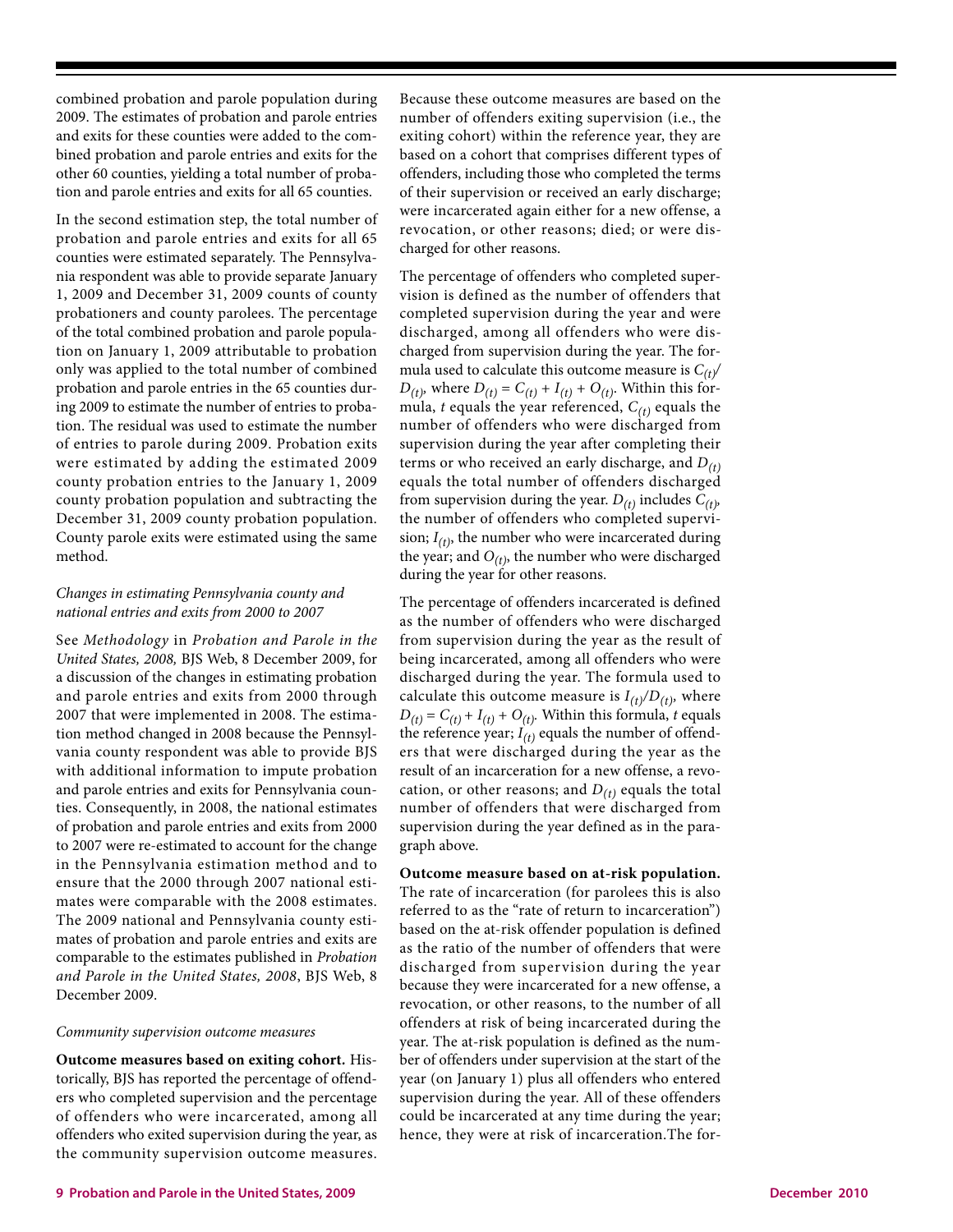mula used to calculate this outcome measure is  $I_{(t)}$ /  $(P_{(t-1)} + E_{(t)})$ , where *t* equals the year referenced,  $P_{(t-1)}$  $I_1$ ) equals the start of the year population, and  $E(t)$ equals the number of offenders that entered supervision during the year.

There are distinct differences between the rate of incarceration measure based on the at-risk population and the discharge-based outcome measures. First, because both the discharge-based completion and incarcerated outcome measures are based on the exiting cohort, the two measures include a population (i.e., denominator) that has different risk periods. For example, the exiting cohort includes offenders who exited after completing their supervision, which can only be achieved after a certain period of time (i.e., after an offender serves a specified amount of time under supervision and/or fulfills specific conditions of their supervision), as well as offenders who were incarcerated during the year, which can occur at any point while an offender is under supervision. The at-risk measure of incarceration accounts for all offenders under supervision during the year (i.e., offenders who were under supervision on January 1 plus those who entered during the year), who are the offenders "at risk" of being incarcerated; this measure is not limited to only offenders who were discharged during the year. Second, specifically in comparison to the discharge-based completion rate, the at-risk measure of incarceration allows that each offender can be incarcerated at any time during the year.

A nonincarceration measure, which can also be interpreted as a nonfailure measure, based on the at-risk population can be calculated using the formula  $1 - [I_{(t)}/(P_{(t-1)} + E_{(t)})]$ , where  $I_{(t)}/(P_{(t-1)} + E_{(t)})$ . This is the rate of incarceration among the at-risk population subtracted from 1. The nonincarceration rate includes offenders who were still under supervision at the end of the year (i.e., did not fail as the result of an incarceration) and offenders who were discharged during the year for reasons other than incarceration, including offenders who completed the terms of their supervision or received an early discharge.

## *Estimating the national total of offenders under community supervision incarcerated annually to calculate the national rate of incarceration among the at-risk population*

BJS defines the rate of incarceration for probationers and parolees as the ratio of the number of offenders who were discharged from supervision during the year because they were incarcerated to the number of offenders at-risk of incarceration. The number at-risk of incarceration is the sum of the number of offenders on probation or parole at

the start of the year plus the number that entered supervision during the year. See the section *Community supervision outcome measures, Outcome measure based on at-risk population* above for more details.

To generate estimates for the numerator of this ratio, post-stratification weighting methods were used to weight reporting jurisdictions' data on type of exit (i.e., incarceration). The first weight was defined as the ratio of each jurisdiction's proportionate contribution to the national total of known reported exits, which included all types of exits except those reported as unknown type, to the jurisdiction's contribution to the national total of all reported exits, which included all types of exits including those reported as unknown type. This weighted total was then weighted up to the BJS total of imputed exits; total exits were estimated for jurisdictions, or any reporting agency within a jurisdiction, that were not able to report total exits. See the section *Imputing entries and exits for nonreporting agencies in 2009* for more details. The second weight was defined as the ratio of each jurisdiction's weighted total of known reported exits to the jurisdiction's total imputed exits, which was equal to the number of total reported exits within the jurisdiction if total exits were not missing.

The denominator of the rate of incarceration ratio included estimates generated by BJS for jurisdictions, or any reporting agency within a jurisdiction, that were not able to report total entries during the year. The method used to generate the estimates is described in this methodology in the section *Imputing entries and exits for nonreporting agencies in 2009*.

## *Estimating national change in entries and exits and the nation's probation and parole populations*

Technically, the change in the probation and parole populations from the beginning of the year to the end of the year should equal the difference between entries and exits during the year. However, those numbers may not be equal. Some probation and parole information systems track the number of cases that enter and exit community supervision, not the number of offenders. This means that entries and exits may include case counts as opposed to counts of offenders, while the beginning and yearend population counts represent individuals. Additionally, all the data on entries and exits may not have been logged into the information systems or the information systems may not have fully processed all of the data before the data were submitted to BJS.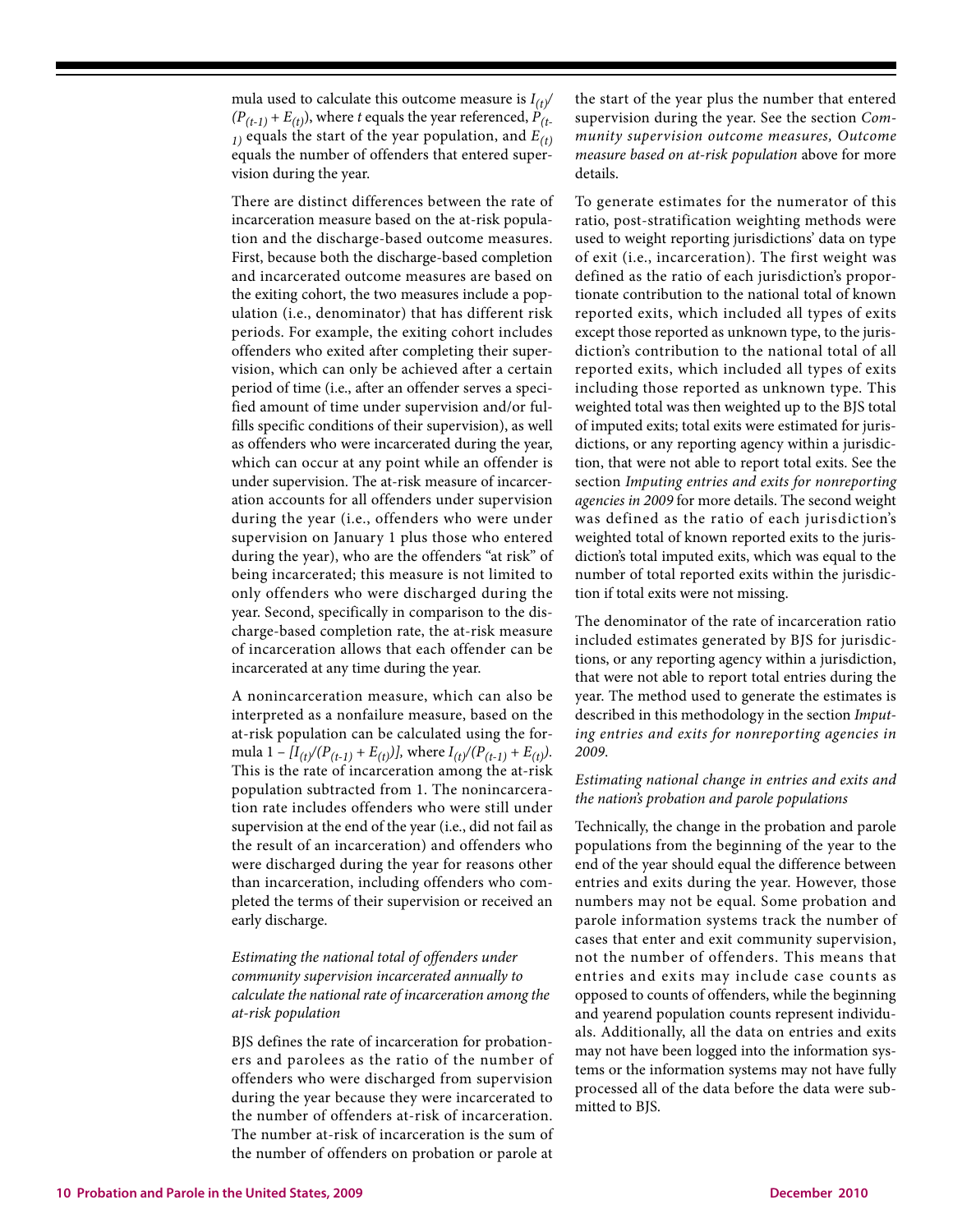*Estimating 2007 and 2008 community supervision and prison data for nonreporting jurisdictions* 

In 2007 Oklahoma could not provide community supervision data. Community supervision data for Oklahoma were estimated by BJS. See *Probation and Parole in the United States, 2007—Statistical Tables*, BJS Web, 11 December 2008. Nevada could not provide prison data for 2007, so BJS estimated prison data for Nevada. See *Prisoners in 2007*, BJS Web, 11 December 2008. Virginia could not provide parole data for January 1, 2008, although Virginia did provide parole data for December 31, 2008. BJS estimated Virginia's January 1, 2008 parole population. See *Probation and Parole in the United States, 2008*, BJS Web, 8 December 2009.

## *Estimating the adult resident population*

The U.S. Census Bureau provided BJS with preliminary estimates of the adult resident population in each state on January 1, 2010.

#### *Other available information*

Detailed information for 2009 is available in appendix tables 1 to 22. The 2009 appendix tables are in alphabetical order; region totals appear at the bottom of the appendix tables. Specific jurisdictions per region are listed below:

**Northeast—**Connecticut, Maine, Massachusetts, New Hampshire, New Jersey, New York, Pennsylvania, Rhode Island, and Vermont.

**Midwest—**Illinois, Indiana, Iowa, Kansas, Michigan, Minnesota, Missouri, Nebraska, North Dakota, Ohio, South Dakota, Wisconsin.

**South—**Alabama, Arkansas, Delaware, District of Columbia, Florida, Georgia, Kentucky, Louisiana, Maryland, Mississippi, North Carolina, Oklahoma, South Carolina, Tennessee, Texas, Virginia, and West Virginia.

**West—**Alaska, Arizona, California, Colorado, Hawaii, Idaho, Montana, Nevada, New Mexico, Oregon, Utah, Washington, and Wyoming.

*Explanatory notes* for probation and parole are also available and appear after the appendix tables.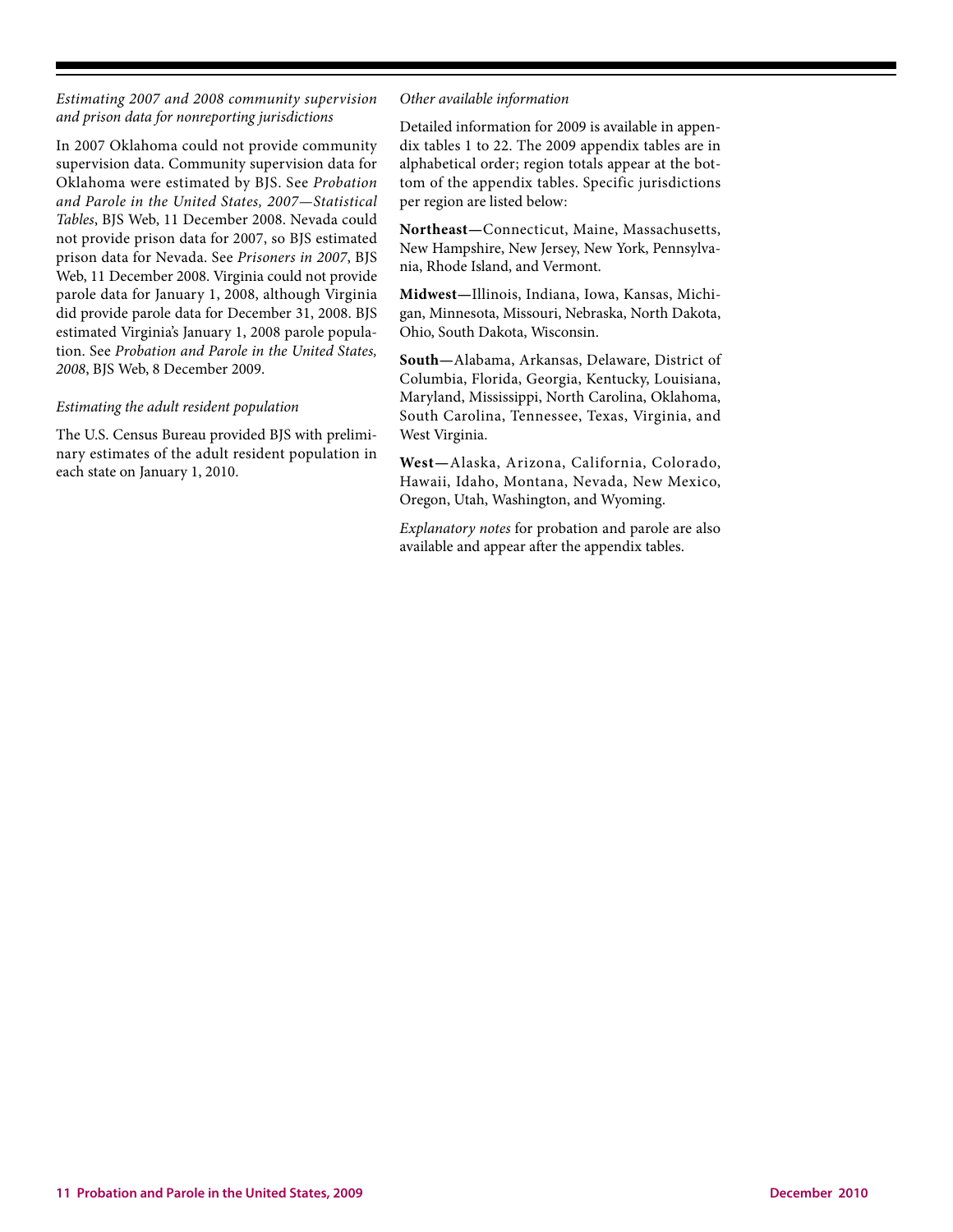### **Appendix Tables**

*Community supervision*

**Appendix Table 1**. Adults under community supervision, 2009

#### *Probation*

**Appendix Table 2**. Adults on probation, 2009

**Appendix Table 3**. Adults entering probation, by type of sentence, 2009

**Appendix Table 4**. Adults exiting probation, by type of exit, 2009

**Appendix Table 5**. Characteristics of adults on probation, 2000, 2008–2009

**Appendix Table 6**. Adults on probation, by sex, 2009

**Appendix Table 7**. Adults on probation, by race and Hispanic or Latino origin, 2009

**Appendix Table 8**. Adults on probation, by status of supervision, 2009

**Appendix Table 9**. Adults on probation, by type of offense, 2009

**Appendix Table 10**. Adults on probation, by most serious offense, 2009

**Appendix Table 11**. Adults on probation, 2009: number tracked by a Global Positioning System (GPS), number on parole, or number incarcerated,

#### *Parole*

**Appendix Table 12**. Adults on parole, 2009

**Appendix Table 13**. Adults entering parole, by type of sentence, 2009

**Appendix Table 14**. Adults exiting parole, by type of exit, 2009

**Appendix Table 15**. Characteristics of adults on parole, 2000, 2008–2009

**Appendix Table 16**. Adults on parole, by sex, 2009

**Appendix Table 17**. Adults on parole, by race and Hispanic or Latino origin, 2009

**Appendix Table 18**. Adults on parole, by status of supervision, 2009

**Appendix Table 19**. Adults on parole, by maximum sentence to incarceration, 2009

**Appendix Table 20**. Adults on parole, by most serious offense, 2009

**Appendix Table 21**. Adults on parole, by type of release from prison, 2009

**Appendix Table 22**. Adults on parole, 2009: number tracked by a Global Positioning System (GPS), number on probation, or number incarcerated,

#### **Probation: Explanatory notes**

**Federal—**data for the federal system were provided to BJS through the BJS Federal Justice Statistics Program (FJSP), which obtained data directly from the Office of Probation and Pretrial Services, administrative Office of the United States Courts.

**Alabama—**has three reporting agencies—one state agency, representing 90% of Alabama's total probation population, and two local agencies. Alabama's total probation population on December 31, 2009 includes an additional 2,483 probationers supervised for another state through an interstate compact agreement (appendix table 2).

*Reporting changes since 2000***—**Alabama's state agency changed its method of reporting probation data beginning with its January 1, 2006 population by including certain probationers in the population whose status had been classified as other than a probationer in prior years. The reporting change resulted in a difference of about 9,600 additional probationers in Alabama's total population reported between December 31, 2005 (38,995) and January 1, 2006 (48,607). The total change in Alabama's probation population was an increase of about 9,800 probationers between 2000 and 2009.

**Alaska**—total probation population on December 31, 2009 excludes an unknown number of probationers supervised by another state through an interstate compact agreement (appendix tables 2, 8).

**Arizona**—has two reporting agencies—one state agency, representing 97% of Arizona's total probation population, and one local agency. Arizona's total probation population on December 31, 2009 includes an additional estimated 1,316 probationers supervised for another state through an interstate compact agreement (appendix table 2).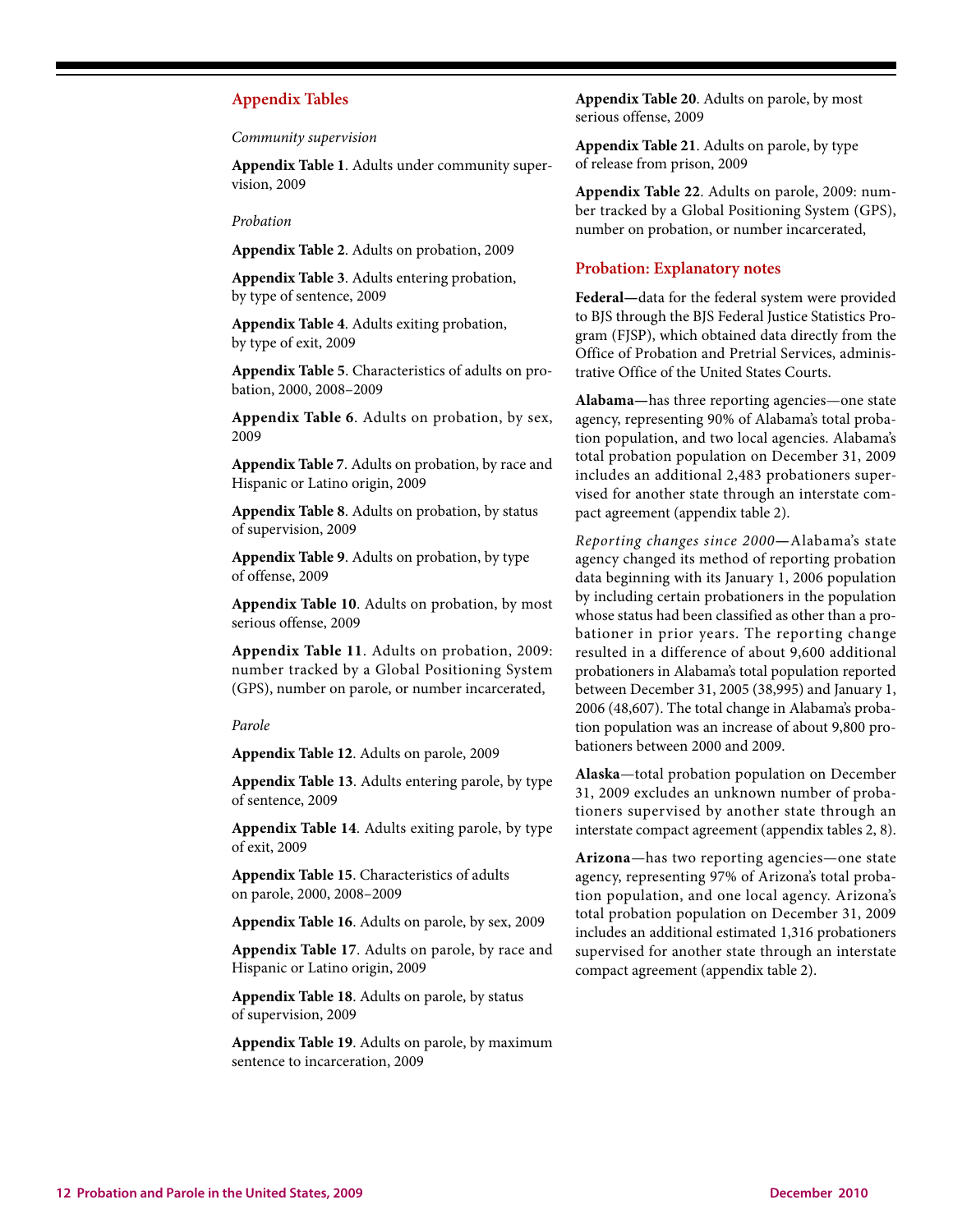**Colorado**—has eight reporting agencies—one state agency, representing 87% of Colorado's total probation population, and seven local agencies. Due to changes in reporting, probation data reported by Colorado's state agency in 2009 may not be comparable to data reported by this agency in previous years (appendix table 2). See *Reporting changes since 2000* below.

Colorado's total probation population on December 31, 2009 excludes 35 probationers supervised by another state through an interstate compact agreement (appendix tables 2, 8). The population includes an additional estimated 1,066 probationers supervised for another state through an interstate compact agreement (appendix table 2).

*Reporting changes since 2000***—**Colorado's state agency changed its method of reporting probation data beginning with its January 1, 2009 population. This reporting change resulted from the reconciliation of probation records, including converting case records to individual records for some newly admitted probationers, and eliminating records for some probationers who had their supervision terminated through a drug court. The reporting change resulted in a reduction of about 14,789 probationers in Colorado's total population reported between December 31, 2008 (88,912) and January 1, 2009 (74,123). The total change in Colorado's probation population was about 27,700 additional probationers between 2000 and 2009.

**Connecticut**—total probation population on December 31, 2009 includes an estimated additional 1,023 probationers supervised for another state through an interstate compact agreement (appendix table 2).

**Delaware—**total probation population on December 31, 2009 includes an additional 755 probationers supervised for another state through an interstate compact agreement (appendix table 2).

**District of Columbia**—some of the increase (up 16.2% or 1,249 probationers) in the District of Columbia's probation population during 2009 was associated with a slowing rate of discharge. For example, more probationers had their term extended due to non-compliant behavior, such as not fulfilling all sentence conditions. This resulted in fewer probationers discharged compared to the number that entered supervision during the year, which contributed to the increase during 2009 (appendix table 2).

*Reporting changes since 2000***—**District of Columbia changed its method of reporting probationers beginning with its January 1, 2008 population, because probationers who were on active supervision and awaiting approval for a transfer through an interstate compact agreement were excluded from the prior years' data. The reporting change resulted in a difference of nearly 1,600 additional probationers between the December 31, 2007 (6,485) and January 1, 2008 (8,073) populations reported by the District of Columbia. The total change in the District of Columbia's probation population between 2000 and 2009 was a decline of about 1,700 probationers.

**Florida—**has 41 reporting agencies—one state agency, representing 66% of Florida's total probation population, and 40 local agencies. Florida's total probation population on December 31, 2009 includes an additional 378 probationers supervised for another state through an interstate compact agreement (appendix table 2).

**Georgia**—has two state reporting agencies. One agency reported probationers under the jurisdiction of the state, representing 39% of Georgia's total probation population. The second agency reported probationers under the jurisdiction of the counties, including county probationers who were under supervision for a misdemeanor and supervised by private probation agencies. The county probation population represented 61% of Georgia's total probation population.

Because the agency that reports the county data has the capacity to report probation cases and not the number of individuals under supervision, the counts may overstate the number of individuals under probation supervision in Georgia. Probationers with multiple sentences could potentially have one or more cases with one or more private probation agencies in one jurisdiction and/or one or more private probation agencies within another jurisdiction.

Additionally, as part of continued effort to enhance reporting methods, this Georgia agency changed its method of reporting probation data in 2009. See *Reporting changes since 2000* below. For this reason, data are not comparable to the data reported by Georgia in prior years (appendix table 2).

Georgia's total probation population on December 31, 2009 includes an additional unknown number of probationers supervised for another state through an interstate compact agreement (appendix table 2).

*Reporting changes since 2000***—**Georgia's state agency that provides misdemeanant data for proba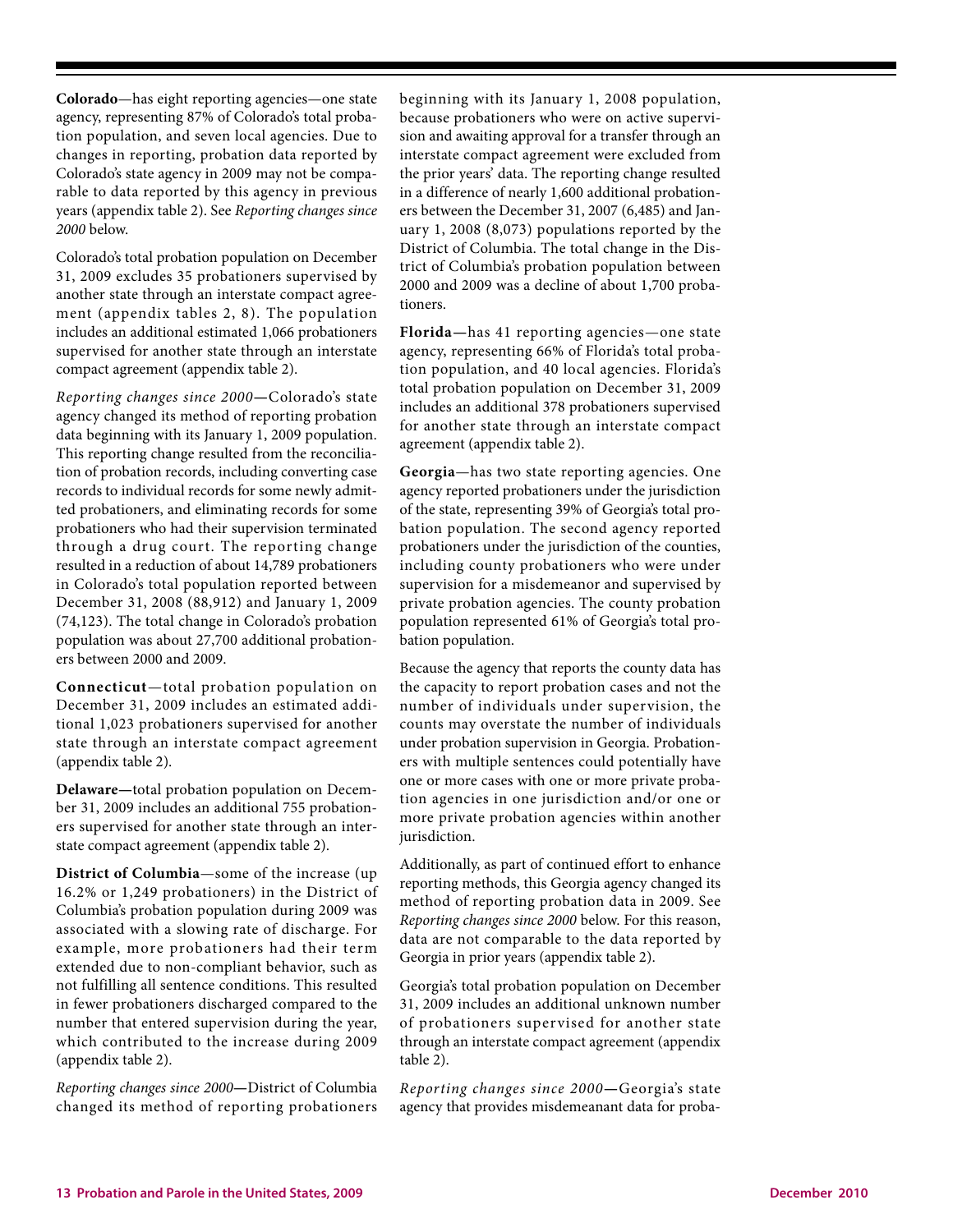tioners supervised by private agencies changed its reporting methods beginning with its January 1, 2007 population, when it expanded coverage. The reporting change resulted in a difference of about 9,600 additional probationers in Georgia's total population reported between December 31, 2006 (422,790) and January 1, 2007 (432,436).

The same agency experienced another reporting change beginning with its January 1, 2008 population when it excluded probationers under supervision for a minor traffic citation. This reporting change resulted in a decline of nearly 56,200 probationers in Georgia's total population reported between December 31, 2007 (435,361) and January 1, 2008 (379,204).

In 2009, as part of continued effort to enhance reporting methods, this state agency experienced another reporting change for reasons similar to those explained for the 2008 change. The 2009 reporting change resulted in a decline of 7,100 probationers in Georgia's total probation population reported between December 31, 2008 (397,081) and January 1, 2009 (389,901). The total change in Georgia's probation population was about 71,300 additional probationers between 2000 and 2009.

**Hawaii—**total probation population on December 31, 2009 includes an additional 174 probationers supervised for another state through an interstate compact agreement (appendix table 2).

**Idaho—**has two state reporting agencies. One agency reported probationers under the jurisdiction of the state, representing 24% of Idaho's total probation population. The second agency reported probationers under the jurisdiction of the counties and under supervision for a misdemeanor. The county probation population represented 76% of Idaho's total probation population.

Additionally, this Idaho agency only has the capacity to report the number of probationers who entered county supervision for a misdemeanor during 2009. The respondent was able to provide an estimate of time served on misdemeanor probation within the counties, which was estimated at one year or less. With this additional information and through additional correspondence with the respondent, the December 31, 2009 population was estimated based on the total number of probationers who entered county supervision for a misdemeanor during 2008. Exits from county misdemeanant probation during 2009 were based on the January 1, 2009 population or the number of probationers who entered county supervision for a misdemeanor during 2008 (appendix table 2). Idaho's total probation population on December 31, 2009 includes an additional 441 probationers supervised for another state through an interstate compact agreement (appendix table 2).

About 55% of the probationers who were under county supervision for a misdemeanor were on inactive supervision and were not required to regularly report to a probation authority in person, by mail, or by telephone (appendix table 8).

**Illinois—**total probation population on December 31, 2009 includes an additional unknown number of probationers supervised for another state through an interstate compact agreement (appendix table 2).

**Indiana—**total probation population on December 31, 2009 excludes an unknown number of probationers supervised by another state through an interstate compact agreement (appendix table 2, 8).

**Iowa—**total probation population on December 31, 2009 excludes 744 probationers supervised by another state through an interstate compact agreement (appendix tables 2, 8).

**Kansas—**total probation population on December 31, 2009 includes an additional 400 probationers supervised for another state through an interstate compact agreement (appendix table 2).

**Kentucky—**has three reporting agencies—one state agency, representing 56% of Kentucky's total probation population, and two local agencies. Kentucky's total probation population on December 31, 2009 includes an additional 1,779 probationers supervised for another state through an interstate compact agreement (appendix table 2).

**Louisiana—**total probation population on December 31, 2009 includes an additional 1,638 probationers supervised for another state through an interstate compact agreement (appendix table 2).

**Maine—**total probation population on December 31, 2009 includes an additional 233 probationers supervised for another state through an interstate compact agreement (appendix table 2).

**Maryland—**changes in reporting related to the classification of certain types of offenders and limited access to information systems occurred during 2009. For these reasons, probation data may not be comparable to data reported by Maryland in previous years (appendix tables 4, 7, 8, 9, 10, and 11).

*Reporting changes since 2000***—**Maryland changed its method of reporting probationers beginning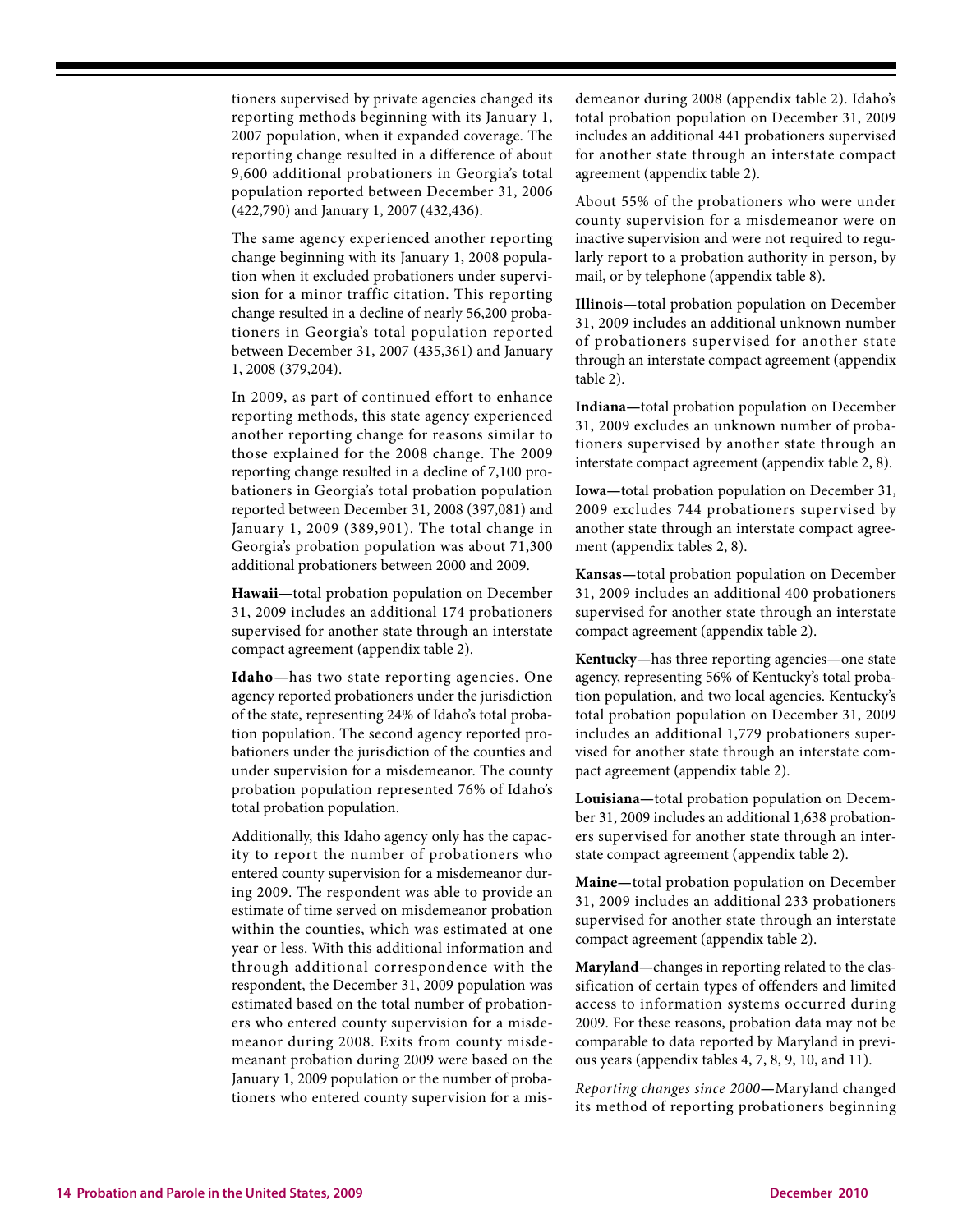with its January 1, 2007 population, when it expanded the scope of its probation population to include certain DWI offenders who had previously been excluded. The reporting change resulted in a difference of about 18,400 additional probationers between the December 31, 2006 (75,698) and January 1, 2007 (94,100) populations reported by the state. The total change in Maryland's probation population was approximately 23,000 additional probationers between 2000 and 2009.

**Massachusetts—**total probation population on December 31, 2009 excludes 1,483 probationers supervised by another state through an interstate compact agreement (appendix tables 2, 8).

*Reporting changes since 2000***—**Massachusetts changed its method of reporting probationers beginning with its January 1, 2003 population when it classified certain types of offenders, who had been previously excluded from the state's probation data, as probationers based on new guidelines. The reporting change resulted in a difference of about 87,300 additional probationers between the December 31, 2002 (44,013) and January 1, 2003 (131,319) populations reported by Massachusetts.

The state experienced a similar change in reporting methods beginning with its January 1, 2004 population. This reporting change resulted in a difference of approximately 39,300 additional probationers between the December 31, 2003 (127,135) and January 1, 2004 (166,464) populations reported by the state. The total change in Massachusetts's probation population between 2000 and 2009 was an increase of about 129,900.

**Michigan—**has 134 reporting agencies—one state agency, representing 34% of Michigan's total probation population, and 133 local agencies. Michigan's total probation population on December 31, 2009 excludes 171 probationers on warrant status in addition to an unknown number of probationers on warrant status (appendix tables 2, 8). The population includes an additional 1,620 probationers supervised for another state through an interstate compact agreement (appendix table 2).

**Minnesota**—total probation population on December 31, 2009 includes an additional 1,064 probationers supervised for another state through an interstate compact agreement (appendix table 2). Minnesota classifies Hispanic or Latino as an ethnicity rather than a race. There were 6,170 Hispanic or Latino probationers under supervision on December 31, 2009, but they were reported among the other racial categories (appendix table 7).

**Missouri—**has two reporting agencies—one state agency, representing 99% of Missouri's total probation population, and one local agency (appendix table 2).

**Montana—**has four reporting agencies—one state agency, representing 95% of Montana's total probation population, and three local agencies (appendix table 2).

**New Hampshire—**total probation population on December 31, 2009 includes an additional 476 probationers supervised for another state through an interstate compact agreement (appendix table 2).

**New Mexico—**has two reporting agencies—one state agency, representing 74% of New Mexico's total probation population, and one local agency. New Mexico's total probation population on December 31, 2009 includes an additional unknown number of probationers supervised for another state through an interstate compact agreement (appendix table 2).

*Reporting changes since 2000***—**New Mexico's state agency changed its method of reporting probation data beginning with its January 1, 2003 population when its information system was modified to include certain probationers who had been previously excluded from its population. The reporting change resulted in a difference of approximately 4,700 additional probationers in New Mexico's total population reported between December 31, 2002 (11,626) and January 1, 2003 (16,287).

The state agency experienced another reporting change beginning with its January 1, 2006 population because the agency's information system did not have the capacity to report probationers on statuses other than active supervision. This reporting change resulted in a decline of about 3,700 in New Mexico's total probation population reported between December 31, 2005 (18,706) and January 1, 2006 (14,982).

The state agency changed its method of reporting probationers again beginning with its January 1, 2007 population, when its capacity to report data, including probationers on different types of supervision statuses, was enhanced. The reporting change resulted in a difference of nearly 1,400 additional probationers in New Mexico's total population reported between December 31, 2006 (16,493) and January 1, 2007 (17,878). The total change in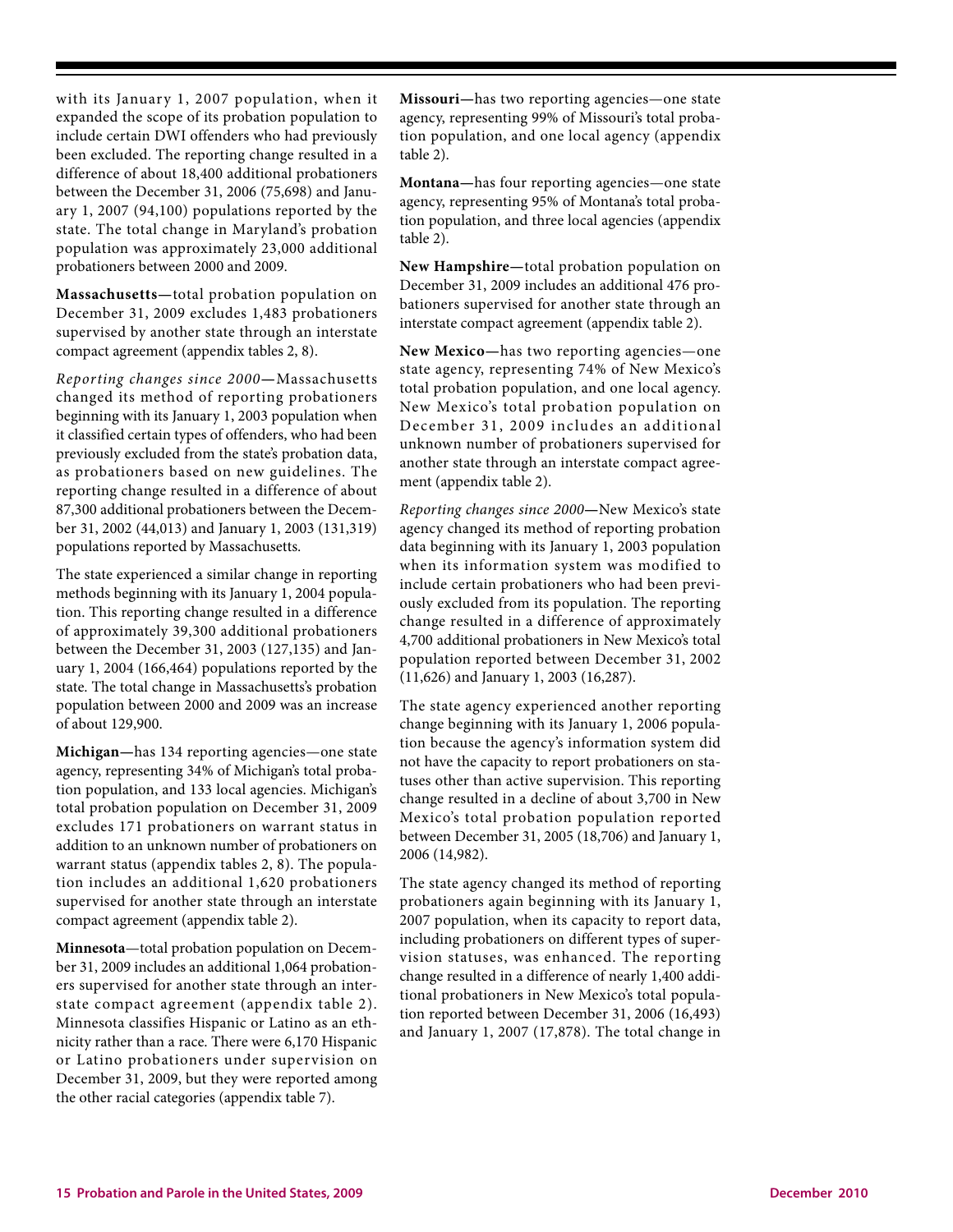New Mexico's probation population was an increase of about 9,600 between 2000 and 2009.

**New York**—*Reporting changes since 2000*—changed its method of reporting probation data, beginning with its January 1, 2003 population, for two different reasons. First, the state reconciled the status of certain probationers in its information system based on new guidelines. Second, the probation data reported prior to January 1, 2003 were case counts, not counts of individuals. The reporting change resulted in a decrease of nearly 65,100 probationers between the December 31, 2002 (198,042) and January 1, 2003 (132,966) populations reported by New York. The total change in New York's probation population was a decrease of about 67,300 between 2000 and 2009.

**Ohio—**has 187 reporting agencies—one state agency, representing 7% of Ohio's total probation population, and 186 local agencies. One local probation agency did not provide data for 2009. The December 31, 2008 probation population reported by this agency in 2008 was used as an estimate of this agency's January 1, 2009 and December 31, 2009 probation populations.

Ohio's total probation population on December 31, 2009 excludes an estimate of at least 16 probationers supervised by another state through an interstate compact agreement and an unspecified number of probationers on an inactive status (appendix tables 2, 8). Ohio's total probation population on December 31, 2009 includes an estimate of at least 73 probationers supervised for another state through an interstate compact agreement (appendix table 2).

**Oklahoma—**has three reporting agencies—one state agency, representing 85% of Oklahoma's total probation population, and two local agencies (appendix table 2).

**Pennsylvania—**technically, Pennsylvania has one reporting agency, which is the state agency. The state agency reports both state and county data. However, the county data are reported separately from the state data. The state probation population represented 3% of Pennsylvania's total probation population on December 31, 2009, while the county probation population represented 97% (appendix table 2).

*Reporting changes since 2000***—**Pennsylvania changed its method of reporting county probation data, starting with the December 31, 2004 population, by reconciling the status of certain offenders who were previously classified as being on a dual probation and parole status. The reporting change resulted in a difference of nearly 30,000 additional probationers in Pennsylvania's total population reported between January 1, 2004 (137,206) and

December 31, 2004 (167,180). The total change in Pennsylvania's probation population was an increase of approximately 71,100 probationers between 2000 and 2009.

**Rhode Island—**Rhode Island's information system classifies Hispanic or Latino as a race rather than an ethnicity; therefore, parolees reported in *Hispanic or Latino* may also be of another race. In addition, parolees reported among other racial categories may also be Hispanic or Latino. Rhode Island's information system does not include a racial category for *Native Hawaiian/Other Pacific Islander* or *two or more races* (appendix table 7). *Active* includes an unknown number of probationers *in residential/ other treatment program* because they could not be reported separately. *Inactive* includes an unknown number of probationers who were an *absconder* because they could not be reported separately, and 2,397 probationers incarcerated in state or federal prison (appendix table 8). See *incarcerated—prison* in appendix table 11.

**Tennessee—**has three reporting agencies—one state agency, representing 85% of Tennessee's total probation population, and two local agencies. The population includes an additional 3,010 probationers supervised for another state through an interstate compact agreement (appendix table 2).

**Texas—**total probation population on December 31, 2009 includes an additional 6,039 probationers supervised for another state through an interstate compact agreement (appendix table 2).

**Vermont—**total probation population on December 31, 2009 excludes an estimated 17 probationers supervised by another state through an interstate compact agreement (appendix tables 2, 8). The population includes an estimated 22 probationers supervised for another state through an interstate compact agreement (appendix table 2). Vermont's information system does not include a racial category for *Hispanic or Latino* and does not collect any ethnicity data; therefore, the number of Hispanic or Latino probationers could not be reported and whether or not other racial categories include Hispanic or Latino probationers could not be determined. Vermont's information system also does not include a racial category for *Native Hawaiian/Other Pacific Islander* or *two or more races* (appendix table 7).

**Virginia—**total probation population on December 31, 2009 includes an additional unknown number of probationers supervised for another state through an interstate compact agreement (appendix table 2). *Location tracked by GPS—total* includes an unknown number of parolees tracked by GPS because the number of probationers could not be reported separately (appendix table 11).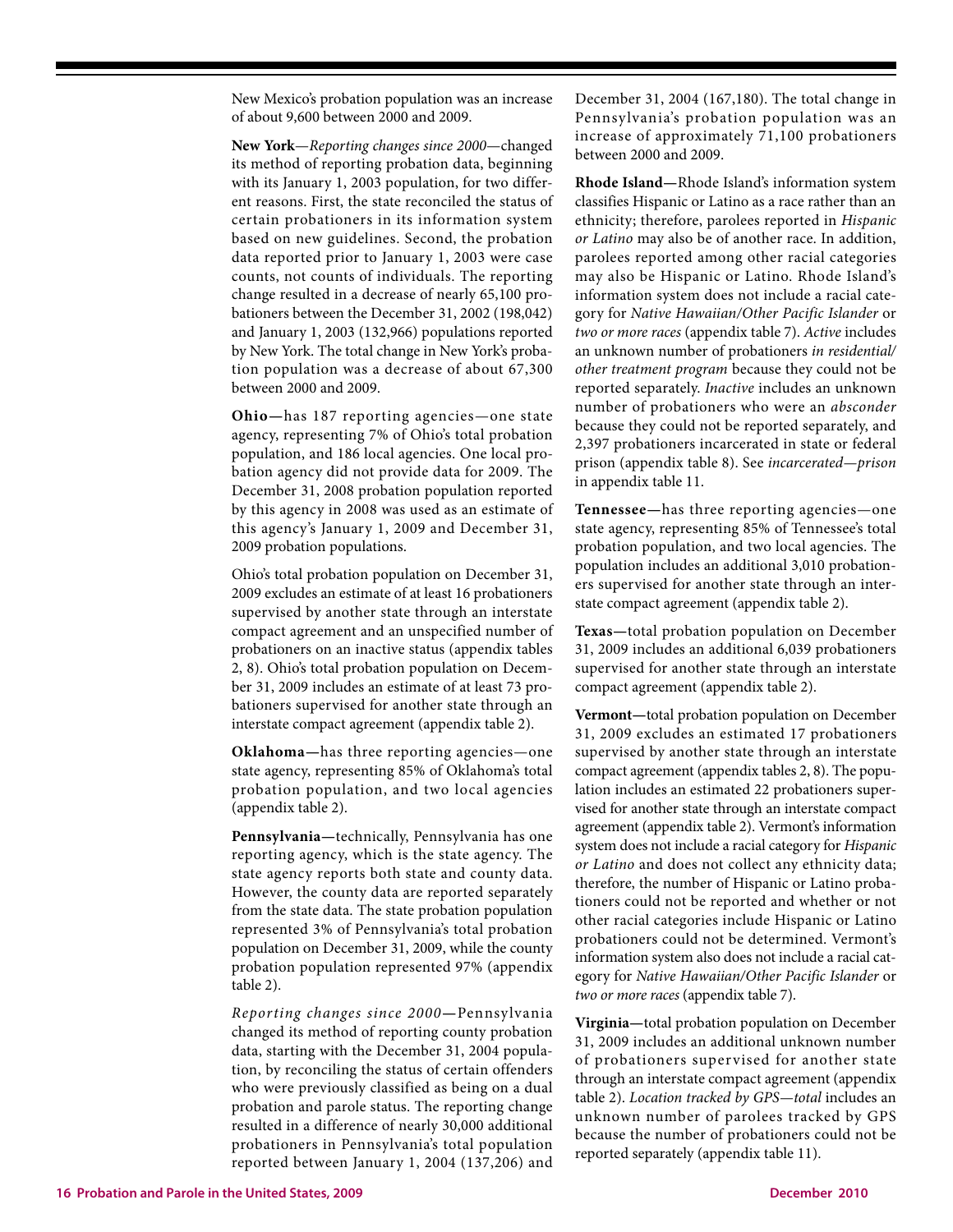**Washington—**has 31 reporting agencies—one state agency, representing 14% of Washington's total probation population, and 30 local agencies. One local probation agency in Washington closed during 2009. All of the decrease in Washington's total probation population (down 12.6% or down 13,899 probationers) during 2009 resulted from a decline in the state agency's probation population (down 50.9% or down 14,408 probationers). The decrease in the state agency's probation population was associated with legislation passed in 2009 that changed sentencing and supervision laws in order to reduce caseloads to address budgetary constraints. The legislation resulted in focusing resources primarily on high-risk, violent offenders; the number of offenders supervised by the state agency for misdemeanors and non-violent offenses was reduced significantly (appendix table 2).

Washington's total probation population on December 31, 2009 excludes 3,096 probationers on warrant status and an estimated 49 probationers supervised by another state through an interstate compact agreement (appendix tables 2, 8). The population includes an additional 10 probationers supervised for another state through an interstate compact agreement (appendix table 2).

*Reporting changes since 2000***—**Washington's state agency changed its method of reporting probation data beginning with its January 1, 2004 population when the agency reclassified certain offenders on supervised release following a prison term from probationers to parolees. The change resulted in a decrease of nearly 25,100 in Washington's total probation population reported between December 31, 2003 (172,814) and January 1, 2004 (147,741). The total change in Washington's probation population was a decrease of about 53,300 probationers between 2000 and 2009.

**West Virginia—**has two state reporting agencies. One state agency represented 97% of West Virginia's total probation population and reported all probationers under the jurisdiction of the state except some probationers supervised by another state through an interstate compact agreement. This agency does not have jurisdiction over those probationers. The second state agency has jurisdiction over probationers supervised out of state through an interstate compact agreement, and this agency only reported those probationers (appendix table 2). *On parole* includes probationers who were also on parole and under home incarceration (appendix table 11).

**Wisconsin**—*Asian* includes an unknown number of parolees who were Native Hawaiian/Other Pacific Islander because *Native Hawaiian/Other Pacific* *Islander* could not be reported separately (appendix table 7).

**Wyoming—**total probation population on December 31, 2009 includes an additional 246 probationers supervised for another state through an interstate compact agreement (appendix table 2).

## **Parole: Explanatory notes**

**Federal**—data for the federal system were provided to BJS through the BJS Federal Justice Statistics Program (FJSP), which obtained data directly from the Office of Probation and Pretrial Services, Administrative Office of the United States Courts. Federal parole (as defined here) includes a term of supervised release from prison, mandatory release, parole, military parole, and special parole. Definitional differences exist between parole reported here and in other BJS data series.

**Alabama**—has two reporting agencies—one state agency, representing 100% of Alabama's total parole population, and one local agency. Alabama's total parole population on December 31, 2009 includes an additional 618 parolees supervised for another state through an interstate compact agreement (appendix table 12).

*Reporting changes since 2000***—**Alabama's state agency changed its method of reporting parole data beginning with the January 1, 2006 population by including certain offenders whose status had been classified as other than a parolee in prior years. The reporting change resulted in a difference of approximately 500 additional parolees in Alabama's total parole population reported between December 31, 2005 (7,252) and January 1, 2006 (7,795).

The state agency changed its reporting method again beginning with the January 1, 2007 population when it consolidated data sources. The change resulted in a decline of about 1,200 parolees in Alabama's total parole population reported between December 31, 2006 (8,685) and January 1, 2007 (7,508). The total change in Alabama's parole population was an increase of about 2,900 between 2000 and 2009.

**Alaska**—total parole population on December 31, 2009 includes an additional unknown number of parolees supervised for another state through an interstate compact agreement (appendix table 12).

*Reporting changes since 2000***—**Alaska made improvements to its method of reporting parole data starting with its January 1, 2007 population. The reporting change resulted in a difference of nearly 500 additional parolees between the December 31, 2006 (1,044) and January 1, 2007 (1,527) populations reported by Alaska. The total change in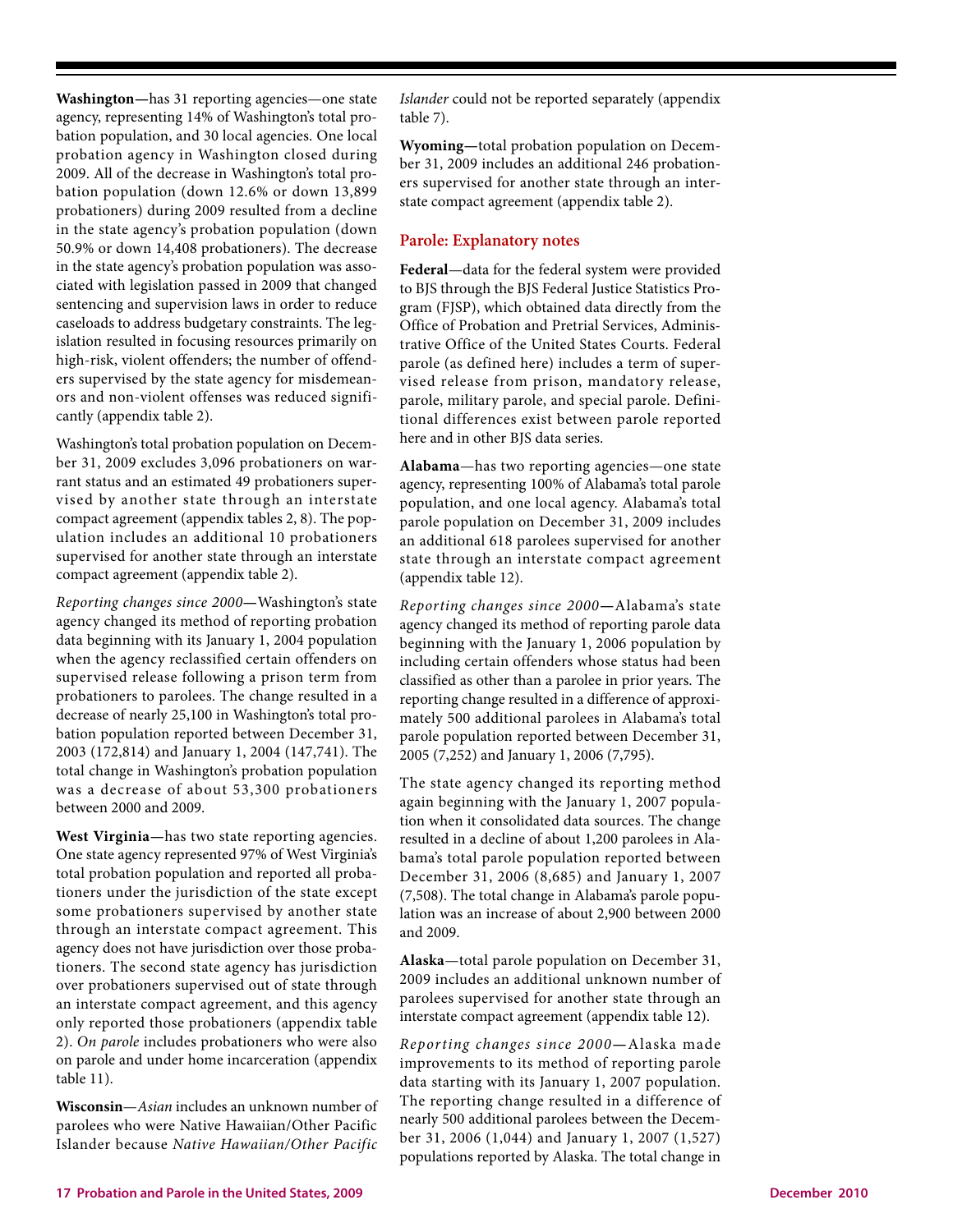Alaska's parole population was an increase of about 1,400 parolees between 2000 and 2009.

**Arizona**—total parole population on December 31, 2009 includes an additional estimated 521 parolees supervised for another state through an interstate compact agreement (appendix table 12).

**California**—has two reporting agencies—one state agency, representing 99.9% of California's total parole population, and the California Youth Authority (CYA). California's total parole population on December 31, 2009 excludes 916 parolees supervised out of state through an interstate compact agreement and 15,633 absconders (appendix tables 12, 18). The population includes an additional 1,466 parolees supervised for another state through an interstate compact agreement (appendix table 12). *Asian* excludes an unknown number of Filipino parolees because they were classified as Pacific Islander and therefore reported in *Native Hawaiian/Other Pacific Islander* (appendix table 17). *Mandatory* includes a small, unknown number of parolees who received a *discretionary* release from prison (appendix table 21).

**Colorado**—total parole population on December 31, 2009 includes an additional 313 parolees supervised by another state through an interstate compact agreement (appendix table 12). The 2009 reporting methods and classification of types of entry to parole were enhanced compared to 2005 through 2008; therefore, the 2009 data report for *discretionary* and *mandatory* entries to parole may not be comparable to the 2005 through 2008 data reported (appendix table 13). The 2,150 parolees reported in *supervised out of stat*e includes an unknown number of parolees released to a detainer for other charges and some who were detained by the U.S. Immigration and Customs Enforcement (ICE) agency for deportation (appendix table 18).

**Connecticut**—in September of 2007, Connecticut's Governor mandated immediate changes to the parole hearing policies used by Connecticut's Board of Pardons and Paroles in response to a tragic crime that occurred in July of 2007. The mandated changes resulted in an immediate decrease in the parole population, but since that time the parole population increased steadily. The increase (up 23.4% or 545 additional parolees) in Connecticut's parole population during 2009 resulted from additional staff that have addressed hearing backlogs and expedited the hearing process (appendix table 12). *More than one year* includes parolees with a maximum sentence to incarceration of more than two years because Connecticut statute stipulates that parole eligible sentences are sentences of more than two years (appendix table 19).

**Delaware**—total parole population on December 31, 2009 includes an additional 150 parolees supervised for another state through an interstate compact agreement (appendix table 12).

**District of Columbia**—some of the increase (up 9.6% or 552 parolees) in the District of Columbia's parole population during 2009 was associated with a slowing rate of discharge. For example, more parolees who had their parole term extended due to non-compliant behavior. This resulted in fewer parolees discharged compared to the number that entered supervision during the year, which contributed to the increase during 2009 (appendix table 12).

**Florida**—total parole population on December 31, 2009 includes an additional 27 parolees supervised for another state through an interstate compact agreement (appendix table 12).

**Georgia**—all parolees reported in *reinstatement* were originally released from prison through a discretionary release (appendix table 13). Number of parolees reported in *death* is an underestimate of the number of parolees who died while on parole during 2009. Parolees who died are reported as part of Georgia's parole population until the death certificate is received; then, the parolee is discharged as of the day the death occurred (appendix table 14). *Incarcerated-prison* includes parole violators who were held in short-term correctional facilities but still on parole, some of whom were attending programs (appendix table 22).

**Hawaii**—total parole population on December 31, 2009 includes an additional 42 parolees supervised for another state through an interstate compact agreement (appendix table 12).

**Idaho**—total parole population on December 31, 2009 includes an additional 165 parolees supervised for another state through an interstate compact agreement (appendix table 12).

**Indiana**—total parole population on December 31, 2009 excludes 464 parolees supervised by another state through an interstate compact agreement (appendix tables 12, 18).

**Iowa**—total parole population on December 31, 2009 excludes 269 parolees supervised by another state through an interstate compact agreement (appendix tables 12, 18).

**Kansas**—total parole population on December 31, 2009 excludes 212 absconders (appendix tables 12, 18). The Kansas Sentencing Guidelines Act with its determinate sentencing structure became effective July 1, 1993. Previously, Kansas had indeterminate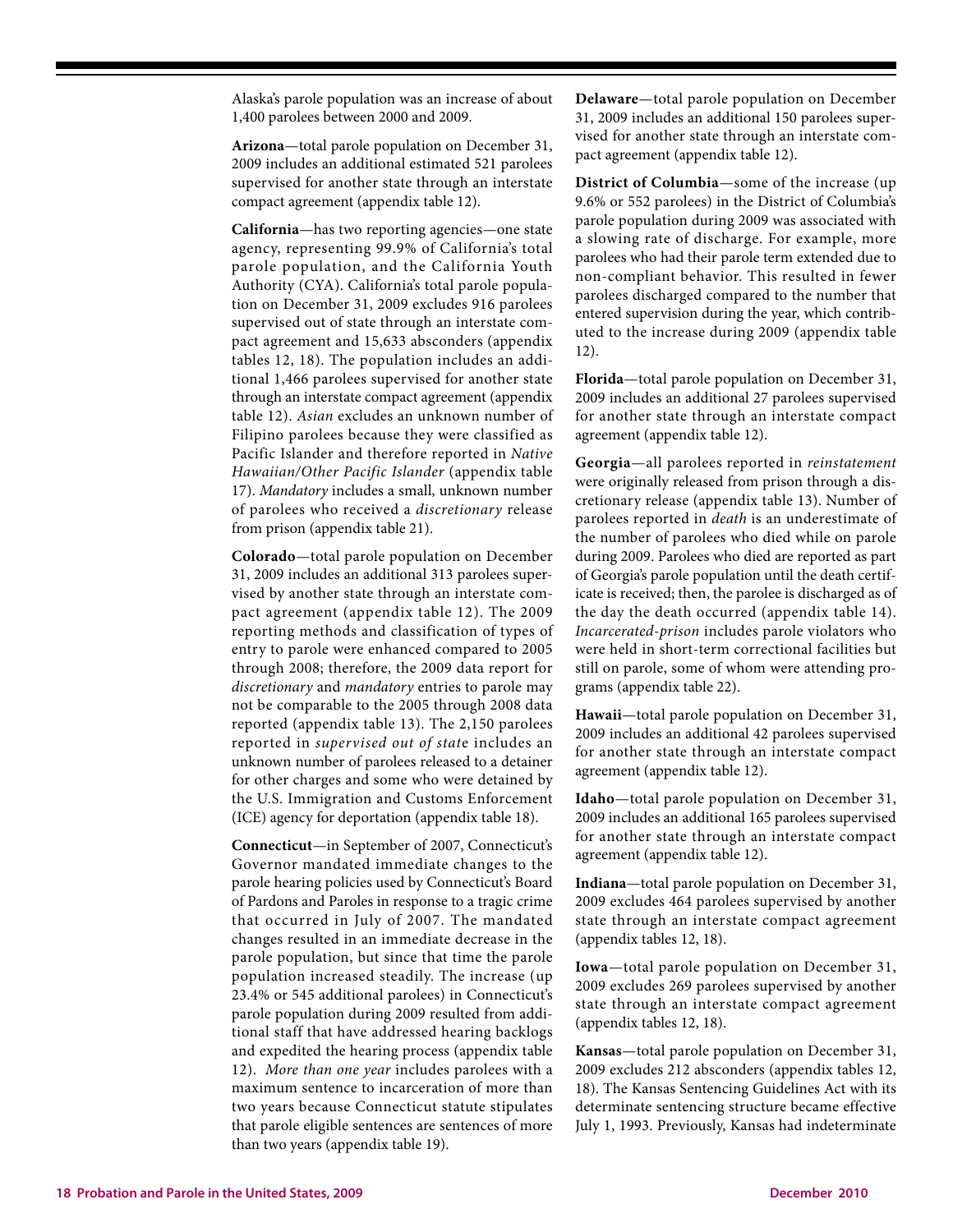sentencing. As a result, a number of entries to parole involved offenders with "guidelines" or "new law" sentences (which have determinate periods of post-incarceration supervision). In 2007 and previous years, it was not possible for Kansas to differentiate between entries to parole of "old law" and "new law" offenders. For example, releases to post-incarceration supervision (for a determinate period under new law) were included with regular parole releases (for an indeterminate period under old law) in *discretionary* entries to parole. For these reasons, types of entries to parole reported by Kansas in 2007 and previous years may not be comparable to types of entries to parole reported by Kansas beginning in 2008.

*Other* entries include 1,184 parolees who entered supervision from absconder status after a warrant was cleared and 174 other parolees (appendix table 13). *Absconder* includes parolees who could not be located and had a warrant issued for their arrest. *Other* exits include parolees who exited supervision because a warrant had been issued for other reasons (appendix table 14). *More than one year* includes a relatively small but unknown number of parolees who were sentenced for a felony, but the incarceration portion of their sentence was one year or less (appendix table 19).

**Kentucky**—total parole population on December 31, 2009 includes an additional 480 parolees supervised for another state through an interstate compact agreement (appendix table 12).

**Louisiana**—total parole population on December 31, 2009 includes an additional 625 parolees supervised for another state through an interstate compact agreement (appendix table 12).

**Maryland**—changes in reporting related to the classification of certain types of offenders and limited access to information systems occurred during 2009. For these reasons, parole data may not be comparable to data reported by Maryland in previous years (appendix tables 13, 14, 18, 19, 20, and 22).

**Massachusetts**—total parole population on December 31, 2009 includes an additional 284 parolees supervised for another state through an interstate compact agreement (appendix table 12).

**Michigan**—total parole population on December 31, 2009 includes an additional 1,175 parolees supervised for another state through an interstate compact agreement (appendix table 12). Number of parolees reported in *Hispanic or Latino* is an underestimate because Michigan's information system does not include a category which directly tracks and measures parolees who are Hispanic or Latino (appendix table 17). *Violent* includes an unknown number of parolees supervised for a *weapon* offense (appendix table 20).

**Mississippi**—the increase (up 85.7% or 2,504 parolees) in Mississippi's parole population during 2009 resulted from legislation passed in 2008 which amended parole law to make all offenders never convicted of a violent crime or crime with enhanced penalty parole eligible regardless of the number of prior convictions. The 2008 legislation also made the sale or manufacture of a controlled substance parole eligible unless the crime had an enhanced penalty or involved over one kilogram of marijuana (appendix table 12).

**Montana**—data reported by Montana in 2009 may not be comparable to data reported by Montana in previous years due to changes in reporting (appendix tables 12-14 and 16-22). See *Reporting changes since 2000* below.

*Reporting changes since 2000*—Montana changed its method of reporting parole data beginning with the January 1, 2009 population. The state implemented a new, enhanced information system that improved the tracking of all types of parolees, some of whom were not reported in previous years. The change resulted in an additional 177 parolees between the December 31, 2008 (885) and January 1, 2009 (1,062) parole populations reported by Montana. The total change in Montana's parole population was an increase of about 400 parolees between 2000 and 2009.

**New Hampshire**—total parole population on December 31, 2009 includes an additional 68 parolees supervised for another state through an interstate compact agreement (appendix table 12).

**New Mexico**—total parole population on December 31, 2009 includes an additional unknown number of parolees supervised for another state through an interstate compact agreement (appendix table 12).

*Reporting changes since 2000***—**New Mexico changed its method of reporting parole data beginning with its January 1, 2007 population because its information system was enhanced, which resulted in an increased capacity to report data, including parolees on different types of supervision statuses.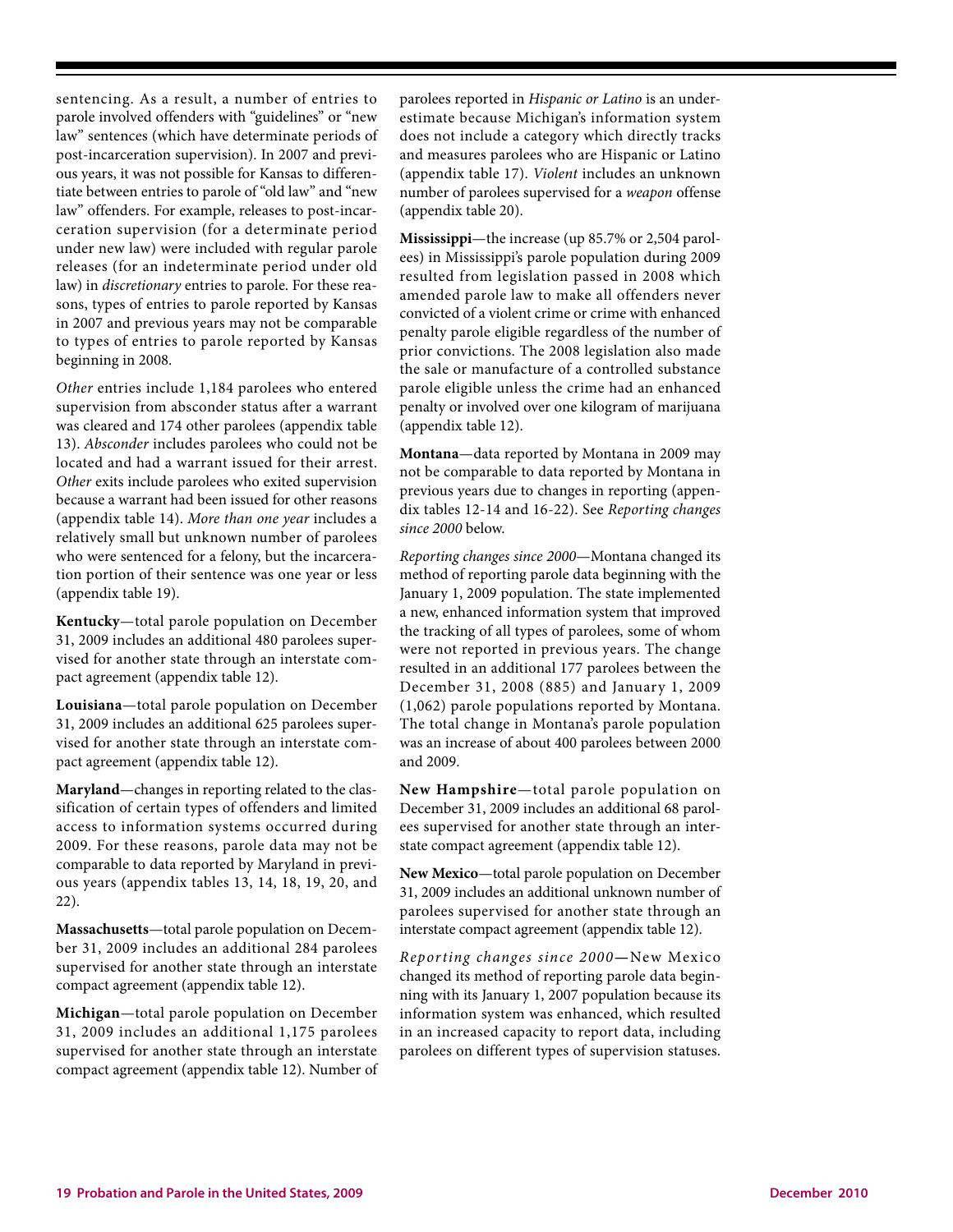The reporting change resulted in a difference of almost 600 additional parolees in New Mexico's total parole population reported between December 31, 2006 (2,922) and January 1, 2007 (3,517). The total change in New Mexico's parole population was an increase of nearly 1,500 parolees between 2000 and 2009.

**New York**—*other* entries include parolees released from prison at the time of their eligibility without an appearance before a parole board. New York refers to this type of release as a *presumptive release*. Inmates who served sentences for non-violent offenses and who had no history of violence were eligible for a presumptive release. New York's presumptive release law was enacted in 2003, implemented at the end of 2003, and became fully operational during 2004. *Other* entries also include parolees who were sentenced directly to parole supervision with the requirement that they complete a 90-day drug and alcohol treatment program. New York refers to this type of entry as *judicially sanctioned* and it falls under the Sentencing Reform Act of 1995. Certain drug and property offenders were eligible for a judicially sanctioned entry to parole supervision. *Other* entries also include parolees released from local jails. In 2006 the New York Division of Parole resumed the responsibility for supervising selected inmates released from local jails after serving a sentence of less than one year. These parolees remain under parole supervision for one year (appendix table 13).

*Returned to incarceration—to receive treatment* includes select parole violators who were sent to a 30-day or 90-day treatment program in a state correctional facility in lieu of a revocation and return to prison. Prior to 2009, these data were reported in *returned to incarceration—other/unknown* (appendix table 14). *Special conditional* type of release from prison includes inmates who were released to "medical parole" because that type of parole permits the release of certain terminally ill inmates prior to serving their full sentence. *Other* type of release from prison includes the same classifications of parolees who had been reported in the *other* entries category (appendix table 21).

**North Carolina**—total parole population on December 31, 2009 includes offenders under postrelease supervision. Post-release supervision is defined under North Carolina's Structured Sentencing Act of 1993 as a reintegration program for serious offenders who served extensive prison terms (appendix table 12). Post-release offenders were reported in *term of supervised release* (appendix table 21).

**Ohio**—the decrease (down 23.8% or down 4,544 parolees) in Ohio's parole population during 2009 was related to an Ohio Supreme Court case from October 2009. The result was a mandate to discharge certain post-prison persons from parole, which was first implemented in November 2009 and continued through February 2010 (appendix table 12).

**Pennsylvania**—technically has one reporting agency, which is the state agency. The state agency reports both state and county parole data. However, these data are reported separately. The state parole population represented 34% of Pennsylvania's total parole population on December 31, 2009, while the county parole population represented 66% (appendix table 12).

*Reporting changes since 2000***—**Pennsylvania changed its method of reporting county parole data, starting with its December 31, 2004 population, by reconciling the status of certain offenders who were previously classified as being on a dual probation and parole status. The change resulted in a decline of approximately 25,100 parolees in Pennsylvania's total population reported between January 1, 2004 (102,244) and December 31, 2004 (77,175). The total change in Pennsylvania's parole population was a decrease of nearly 7,200 parolees between 2000 and 2009.

**Rhode Island**—total parole population on December 31, 2009 excludes 40 parolees supervised by another state through an interstate compact agreement (appendix tables 12, 18). Rhode Island's information system classifies Hispanic or Latino as a race rather than an ethnicity; therefore, parolees reported as *Hispanic or Latino* may also be of another race. In addition parolees reported among other racial categories may also be Hispanic or Latino. Rhode Island's information system does not include a racial category for *Native Hawaiian/Other Pacific Islander* or *two or more races* (appendix table 17).

**South Carolina**—the decrease (down13.2% or down 245 parolees) in South Carolina's parole population during 2009 was related to both the implementation of South Carolina's "no parole" law (for most violent offenses) passed in 1995, which reduced the number of inmates eligible for parole, and a decrease in the percentage of inmates paroled by the Board of Paroles and Pardons (appendix table 12).

**Tennessee**—increase (up 11.1% or 1,163 parolees) in Tennessee's parole population during 2009 was associated with both a Tennessee statute that permitted prisons operating at 90% capacity or greater to extend parole eligibility to low-risk, non-violent inmates and a lower revocation rate which resulted in some parolees remaining under supervision lon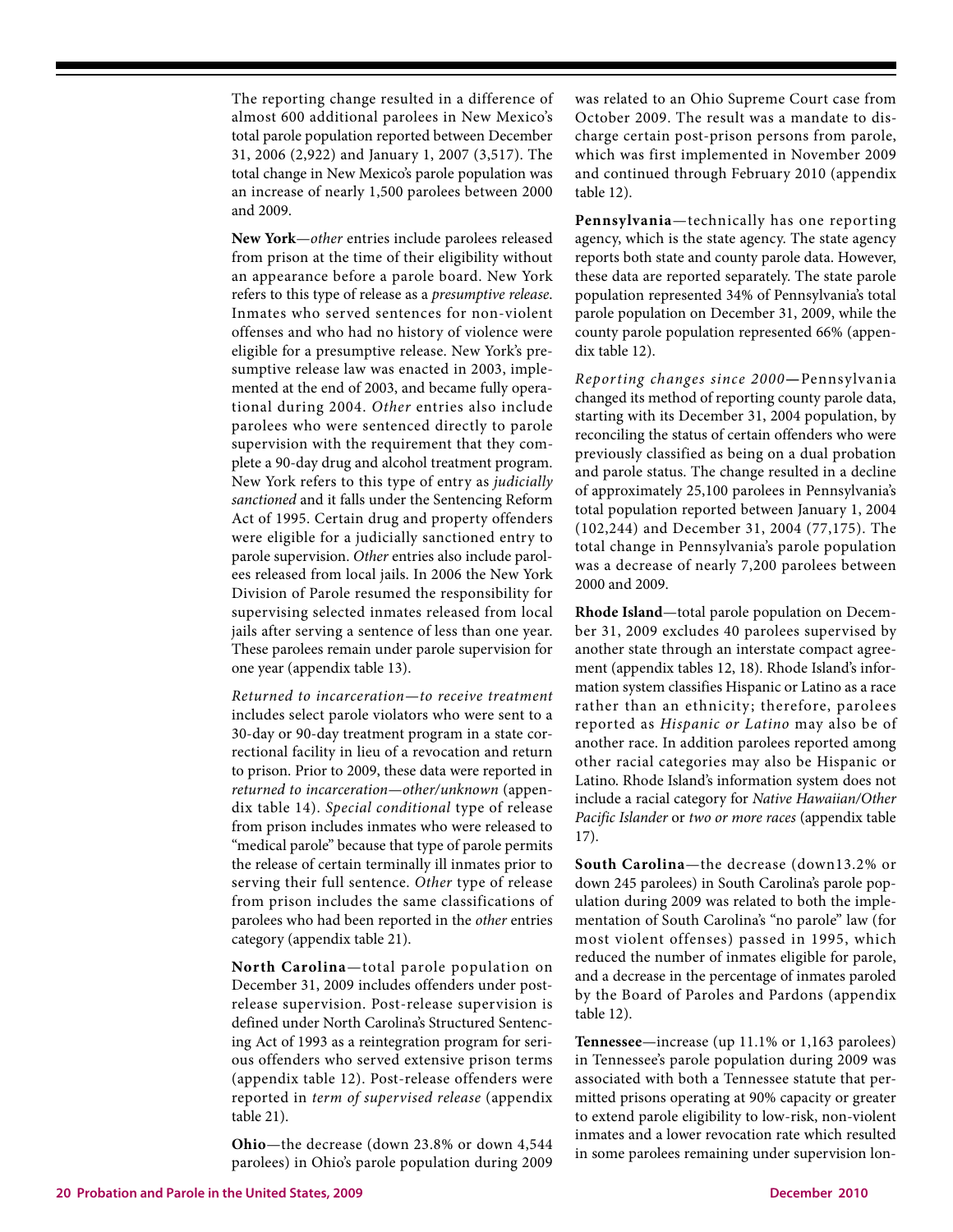ger to receive treatment. Total parole population on December 31, 2009 includes an additional 956 parolees supervised for another state through an interstate compact agreement (appendix table 12).

**Vermont**—total parole population on December 31, 2009 includes an additional estimated 47 parolees supervised by another state through an interstate compact agreement (appendix tables 12). Vermont's information system does not include a racial category for *Hispanic or Latino* and does not collect any ethnicity data; therefore, the number of Hispanic or Latino parolees could not be reported and whether or not other racial categories include Hispanic or Latino parolees could not be determined. Vermont's information system also does not include a racial category for *Native Hawaiian/Other Pacific Islander* or *two or more races* (appendix table 17).

**Virginia**—total parole population on December 31, 2009 includes an additional unknown number of parolees supervised for another state through an interstate compact agreement (appendix table 12). *Location tracked by GPS—total* includes an unknown number of probationers tracked by GPS because the number of parolees could not be reported separately (appendix table 22).

*Reporting changes since 2000***—**Virginia changed its method of reporting parolees starting with its January 1, 2007 population when it expanded the scope of its parole population based on new guidelines. The change included post-release offenders who had been excluded from the parole counts reported by the state in prior years. The reporting change resulted in a difference of approximately 3,200 additional parolees between the December 31, 2006 (3,978) and January 1, 2007 (7,201) populations reported by the state.

In 2008 Virginia consolidated its databases, which led to subsequent data review and cleanup. This reporting change resulted in a decrease of an estimated 2,200 parolees between the December 31, 2007 population (6,850) reported by the state and the imputed January 1, 2008 population (estimated at 4,700). The total change in Virginia's parole population was a decline of nearly 500 parolees between 2000 and 2009.

**Washington**—the decrease (down 44.4% or down 5,205 parolees) in Washington's parole population during 2009 was associated with legislation passed in 2009 that changed sentencing and supervision laws in order to reduce caseloads to address budgetary constraints. The legislation resulted in focusing resources primarily on high-risk, violent offenders; the number of offenders supervised for misdemeanors and non-violent offenses was reduced significantly (appendix table 12).

*Reporting changes since 2000***—**Washington changed its method of reporting parole data starting with its January 1, 2004 population, when it reclassified certain offenders on supervised release following a prison term from a probation status to a parole status. The change in the state's parole population was a difference of 24,800 additional parolees between the December 31, 2003 (105) and January 1, 2004 (24,905) populations reported by the state. The total change in Washington's parole population was an increase of about 6,400 parolees between 2000 and 2009.

**Wisconsin**—*Asian* includes an unknown number of parolees who were Native Hawaiian/Other Pacific Islander because *Native Hawaiian/Other Pacific Islander* could not be reported separately (appendix table 17). A change in reporting the number of parolees tracked by GPS occurred during 2009; therefore, data may not be comparable to data reported by Wisconsin in 2008. *Incarcerated—prison* only includes parolees incarcerated in a state prison in Wisconsin; the count does not include parolees, if any, incarcerated in a federal prison (appendix table 22).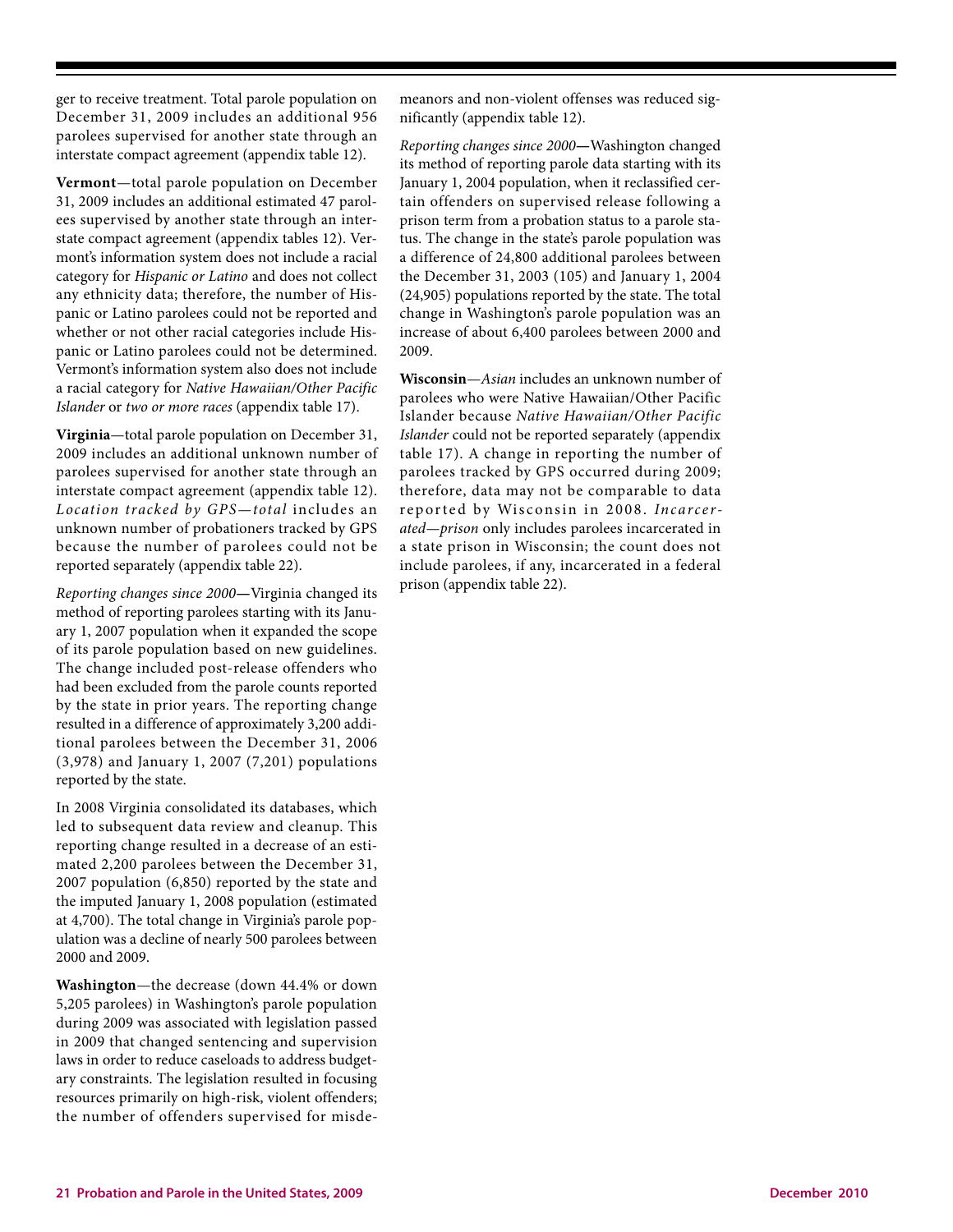#### **Appendix Table 1. Adults under community supervision, 2009**

|                                   | Community<br>supervision<br>population,<br><b>Entries</b><br><b>Exits</b> |           | Community<br>supervision<br>population, |                   | Percent              | <b>Number under community</b><br>supervision per 100,000 |              |              |                             |  |
|-----------------------------------|---------------------------------------------------------------------------|-----------|-----------------------------------------|-------------------|----------------------|----------------------------------------------------------|--------------|--------------|-----------------------------|--|
| <b>Region and jurisdiction</b>    | $1/1/2009^a$                                                              | Reported  | Imputed <sup>t</sup>                    | Reported          | Imputed <sup>b</sup> | 12/31/2009 <sup>ª</sup>                                  | Change, 2009 | change, 2009 | adult residents, 12/31/2009 |  |
| U.S. total                        | 5,064,975                                                                 | 2,689,000 | 2,887,500                               | 2,733,332         | 2,926,600            | 5,018,855                                                | $-46,120$    | $-0.9%$      | 2,147                       |  |
| Federal                           |                                                                           | 57,670    |                                         |                   |                      |                                                          |              | 4.6 %        |                             |  |
|                                   | 119,493                                                                   |           | 57,670                                  | 52,138            | 52,138               | 125,025                                                  | 5,532        |              | 53                          |  |
| <b>State</b>                      | 4,945,482                                                                 | 2,631,330 | 2,829,800                               | 2,681,194         | 2,874,500            | 4,893,830                                                | $-51,652$    | $-1.0%$      | 2,094                       |  |
| Alabama                           | 61,292                                                                    | 26,701    | 26,701                                  | 29,609            | 29,609               | 58,384                                                   | $-2,908$     | $-4.7$       | 1,624                       |  |
| Alaska <sup>d</sup>               | 8,403                                                                     | 1,787     | 1,787                                   | 1,567             | 1,567                | 8,686                                                    | 283          | 3.4          | 1,675                       |  |
| Arizona <sup>c,e</sup>            | 89,749                                                                    | 32,416    | 32,416                                  | 35,713            | 35,713               | 86,452<br>$-3,297$                                       |              | $-3.7$       | 1,764                       |  |
| Arkansas                          | 50,626                                                                    | 18,970    | 18,970                                  | 18,300            | 18,300               | 51,296                                                   | 670          | 1.3          | 2,343                       |  |
| California <sup>d,e</sup>         | 445,822                                                                   | 344,450   | 344,450                                 | 372,191           | 372,191              | 418,081                                                  | $-27,741$    | $-6.2$       | 1,509                       |  |
| Colorado <sup>d,e,t</sup>         | 85,777                                                                    | 61,686    | 62,100                                  | 57,858            | 58,300               | 89,769                                                   | 3,992        | 4.7          | 2,344                       |  |
| Connecticut <sup>c,e</sup>        | 58,483                                                                    | 31,380    | 31,380                                  | 30,654            | 30,654               | 59,209                                                   | 726          | 1.2          | 2,175                       |  |
| Delaware <sup>c</sup>             | 17,767                                                                    | 14,938    | 14,938                                  | 15,355            | 15,355               | 17,350                                                   | $-417$       | $-2.3$       | 2,545                       |  |
| District of Columbia <sup>c</sup> | 13,162                                                                    | 9,731     | 9,731                                   | 7,930             | 7,930                | 14,889                                                   | 1,727        | 13.1         | 3,035                       |  |
| Florida <sup>c,e,f</sup>          | 283,585                                                                   | 225,722   | 230,300                                 | 237,810           | 243,000              | 272,061                                                  | $-11,524$    | $-4.1$       | 1,871                       |  |
| Georgia <sup>e,g</sup>            | 413,349                                                                   | 241,326   | 241,326                                 | 237,958           | 237,958              | 416,717                                                  | 3,368        | 0.8          | 5,714                       |  |
| Hawaii <sup>c,e</sup>             | 21,001                                                                    | 6,582     | 6,582                                   | 6,283             | 6,283                | 21,300                                                   | 299          | 1.4          | 2,113                       |  |
| Idaho <sup>e,h</sup>              | 52,874                                                                    | 48,951    | 48,951                                  | 41,403            | 41,403               | 60,422                                                   | 7,548        | 14.3         | 5,333                       |  |
| Illinois <sup>c,e</sup>           | 178,587                                                                   | 93,481    | 93,481                                  | 94,214            | 94,214               | 177,854                                                  | $-733$       | $-0.4$       | 1,820                       |  |
| Indianad,e                        | 140,831                                                                   | 109,899   | 109,899                                 | 109,996           | 109,996              | 140,734                                                  | $-97$        | $-0.1$       | 2,900                       |  |
| lowa <sup>d,e</sup>               | 26,117                                                                    | 20,831    | 20,831                                  | 20,482            | 20,482               | 26,466                                                   | 349          | 1.3          | 1,148                       |  |
| Kansas <sup>d</sup>               |                                                                           |           | 26,120                                  |                   |                      |                                                          |              | 4.8          |                             |  |
| Kentucky <sup>c,e</sup>           | 21,221                                                                    | 26,120    |                                         | 25,095            | 25,095               | 22,246                                                   | 1,025        |              | 1,047                       |  |
|                                   | 63,493                                                                    | 40,351    | 40,351                                  | 37,410            | 37,410               | 66,400                                                   | 2,907        | 4.6          | 2,004                       |  |
| Louisiana                         | 64,589                                                                    | 29,971    | 29,971                                  | 26,690            | 26,690               | 67,811                                                   | 3,222        | 5.0          | 2,001                       |  |
| Maine <sup>c</sup>                | 7,535                                                                     | 3,649     | 3,649                                   | 3,837             | 3,837                | 7,347                                                    | $-188$       | $-2.5$       | 701                         |  |
| Maryland                          | 114,178                                                                   | 57,653    | 57,653                                  | 53,548            | 53,548               | 118,283                                                  | 4,105        | 3.6          | 2,708                       |  |
| Massachusetts <sup>d</sup>        | 187,192                                                                   | 93,057    | 93,057                                  | 96,207            | 96,207               | 184,042                                                  | $-3,150$     | $-1.7$       | 3,546                       |  |
| Michigan <sup>d,e,f</sup>         | 197,944                                                                   | 138,835   | 150,400                                 | 134,189           | 146,200              | 199,505                                                  | 1,561        | 0.8          | 2,616                       |  |
| Minnesota                         | 133,056                                                                   | 76,146    | 76,146                                  | 82,321            | 82,321               | 126,881                                                  | $-6,175$     | $-4.6$       | 3,153                       |  |
| Mississippi <sup>c</sup>          | 25,189                                                                    | 14,715    | 14,715                                  | 10,202            | 10,202               | 29,702                                                   | 4,513        | 17.9         | 1,355                       |  |
| Missouri <sup>c,e,f</sup>         | 76,572                                                                    | 34,866    | 35,000                                  | 33,733            | 34,200               | 77,338                                                   | 766          | 1.0          | 1,690                       |  |
| Montana <sup>c,e</sup>            | 11,484                                                                    | 4,041     | 4,041                                   | 4,433             | 4,433                | 11,092                                                   | $-392$       | $-3.4$       | 1,462                       |  |
| Nebraska                          | 20,452                                                                    | 14,633    | 14,633                                  | 15,671            | 15,671               | 19,414                                                   | $-1,038$     | $-5.1$       | 1,436                       |  |
| Nevada                            | 17,245                                                                    | 10,433    | 10,433                                  | 11,192            | 11,192               | 16,486                                                   | $-759$       | $-4.4$       | 836                         |  |
| New Hampshire <sup>®</sup>        | 6,210                                                                     | 3,688     | 3,688                                   | 3,569             | 3,569                | 6,329                                                    | 119          | 1.9          | 610                         |  |
| New Jersey                        | 143,092                                                                   | 50,431    | 50,431                                  | 53,991            | 53,991               | 139,532                                                  | $-3,560$     | $-2.5$       | 2,085                       |  |
| New Mexico <sup>c,f</sup>         | 23,609                                                                    | 4,630     | 7,400                                   | 6,234             | 8,700                | 22,206                                                   | $-1,403$     | $-5.9$       | 1,473                       |  |
| New York                          | 171,039                                                                   | 60,564    | 60,564                                  | 61,996            | 61,996               | 169,607                                                  | $-1,432$     | $-0.8$       | 1,117                       |  |
| North Carolina <sup>c,e</sup>     | 112,676                                                                   | 69,402    | 69,402                                  | 72,364            | 72,364               | 109,703                                                  | $-2,973$     | $-2.6$       | 1,534                       |  |
| North Dakota                      | 4,652                                                                     | 3,533     | 3,533                                   | 3,655             | 3,655                | 4,530                                                    | $-122$       | $-2.6$       | 895                         |  |
| Ohiod,e,f                         | 279,696                                                                   | 151,484   | 167,300                                 | 157,125           | 177,900              | 269,524                                                  | $-10,172$    | $-3.6$       | 3,045                       |  |
| Oklahoma <sup>c,e</sup>           | 31,013                                                                    | 13,257    | 13,257                                  | 14,233            | 14,233               | 30,037                                                   | $-976$       | $-3.1$       | 1,078                       |  |
| Oregon                            | 62,883                                                                    | 24,156    | 24,156                                  | 23,921            | 23,921               | 63,118                                                   | 235          | 0.4          | 2,124                       |  |
| Pennsylvania <sup>c,f</sup>       | 259,924                                                                   | 14,171    | 145,000                                 | 13,795            | 133,300              | 267,343                                                  | 7,419        | 2.9          | 2,708                       |  |
| Rhode Island <sup>d,e</sup>       | 27,223                                                                    | 5,849     | 5,849                                   | 5,464             | 5,464                | 26,509                                                   | $-714$       | $-2.6$       | 3,200                       |  |
| South Carolina <sup>c</sup>       | 42,478                                                                    | 14,410    | 14,410                                  | 15,588            | 15,588               | 41,300                                                   | $-1,178$     | $-2.8$       | 1,179                       |  |
| South Dakota                      | 8,866                                                                     | 5,636     | 5,636                                   | 5,152             | 5,152                | 9,350                                                    | 484          | 5.5          | 1,516                       |  |
| Tennessee <sup>c</sup>            | 68,015                                                                    | 29,699    | 29,699                                  |                   | 27,523               | 71,185                                                   |              | 4.7          |                             |  |
| $T$ exas <sup>c,6</sup>           | 530,935                                                                   | 207,368   | 207,368                                 | 27,523<br>207,029 | 207,029              |                                                          | 3,170        | 0.1          | 1,475<br>2,942              |  |
|                                   |                                                                           |           |                                         |                   |                      | 531,274                                                  | 339          |              |                             |  |
| Utah                              | 14,596                                                                    | 8,059     | 8,059                                   | 7,923             | 7,923                | 14,732                                                   | 136          | 0.9          | 762                         |  |
| Vermont <sup>d,e</sup>            | 8,021                                                                     | 4,471     | 4,471                                   | 4,572             | 4,572                | 7,920                                                    | $-101$       | $-1.3$       | 1,595                       |  |
| Virginia <sup>c,e</sup>           | 58,085                                                                    | 28,448    | 28,448                                  | 26,283            | 26,300               | 60,250                                                   | 2,165        | 3.7          | 992                         |  |
| Washington <sup>d,e,f</sup>       | 122,036                                                                   | 61,640    | 93,900                                  | 80,128            | 112,500              | 102,932                                                  | $-19,104$    | $-15.7$      | 2,005                       |  |
| West Virginia <sup>c,e,f</sup>    | 10,288                                                                    | 2,899     | 3,000                                   | 2,904             | 3,000                | 10,298                                                   | 10           | 0.1          | 716                         |  |
| Wisconsin <sup>e</sup>            | 66,417                                                                    | 30,749    | 30,749                                  | 32,150            | 32,150               | 64,652                                                   | $-1,765$     | $-2.7$       | 1,482                       |  |
| Wyoming                           | 6,153                                                                     | 3,465     | 3,465                                   | 3,744             | 3,744                | 5,282                                                    | $-871$       | $-14.2$      | 1,269                       |  |
| <b>Northeast</b>                  | 868,719                                                                   | 267,260   | 398,100                                 | 274,085           | 393,500              | 867,838                                                  | $-881$       | $-0.1%$      | 2,015                       |  |
| <b>Midwest</b>                    | 1,154,411                                                                 | 706,213   | 733,700                                 | 713,783           | 747,000              | 1,138,494                                                | $-15,917$    | $-1.4$       | 2,233                       |  |
| South                             | 1,960,720                                                                 | 1,045,561 | 1,050,300                               | 1,040,736         | 1,046,000            | 1,966,940                                                | 6,220        | 0.3          | 2,290                       |  |
| West                              | 961,632                                                                   | 612,296   | 647,700                                 | 652,590           | 687,900              | 920,558                                                  | $-41,074$    | $-4.3$       | 1,712                       |  |

Note: Because of nonresponse or incomplete data, the community supervision population for some jurisdictions on December 31, 2009, does not equal the population on January 1, plus<br>entries, minus exits. Rates were computed

<sup>a</sup>The January 1 (3,905) and December 31 (4,420) populations exclude a small number of offenders under community supervision who were on both probation and parole. The December 31, 2008 total (3,905) was used as an estimate of the January 1, 2009 total. See appendix table 22 for December 31, 2009 totals by jurisdiction.

<sup>b</sup>Reflects reported data except for jurisdictions in which data were not available. Details may not sum to totals because of rounding.

<sup>c</sup>See probation, parole, or both Explanatory notes for more details.

<sup>d</sup>Population excludes probationers or parolees in one of the following categories: warrant, inactive, or supervised out of state. See probation or parole*Explanatory notes for more detail.* 

e Some or all detailed data are estimated.

i<br>Data for entries and exits were estimated for nonreporting agencies. See *Methodology* for more detail.<br><sup>g</sup>Probation counts include private agency cases and may overstate the number of norsons under super

<sup>9</sup>Probation counts include private agency cases and may overstate the number of persons under supervision. See Explanatory notes for more detail.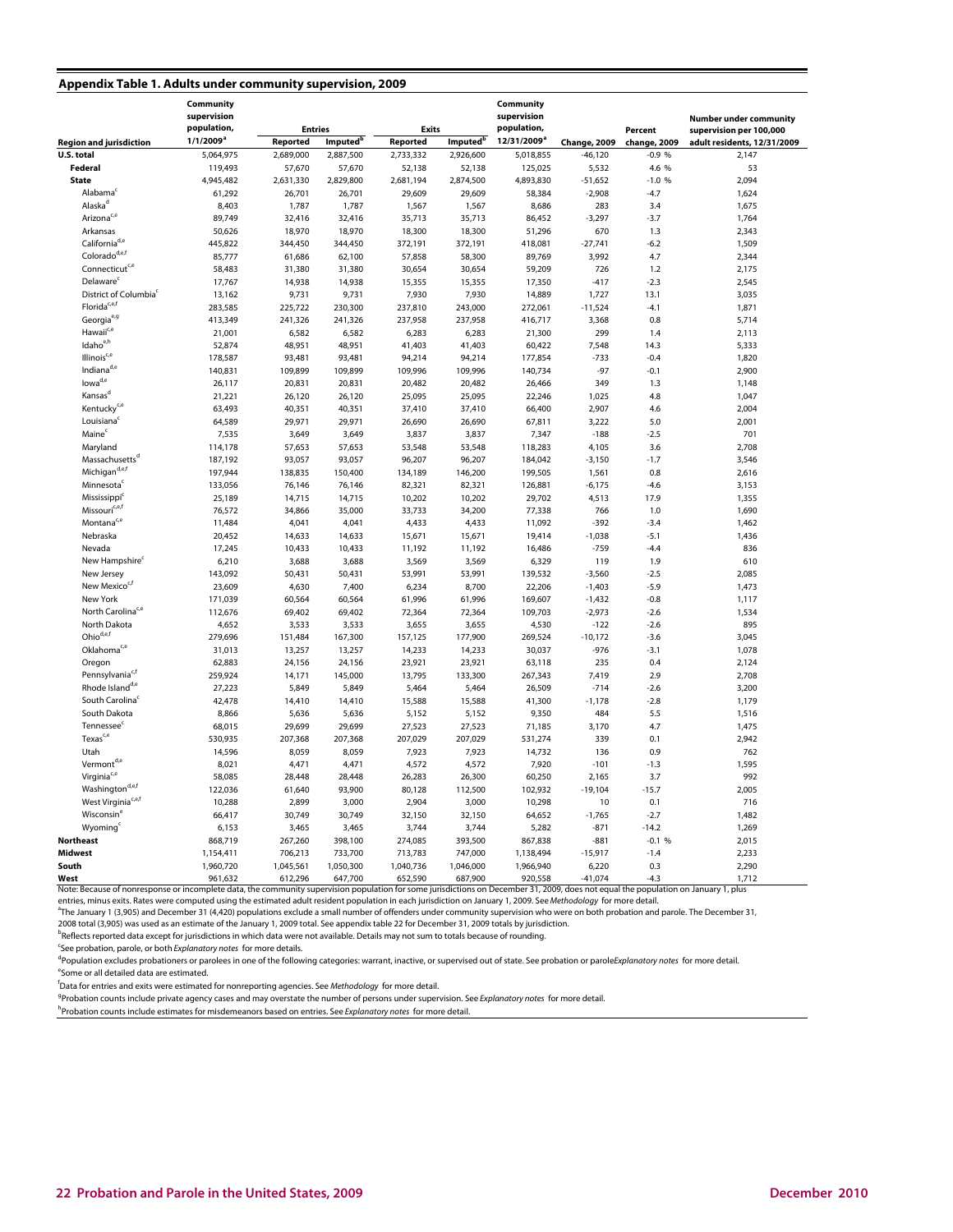#### **Appendix Table 2. Adults on probation, 2009**

|                                                          | Probation         |                  | Probation                   |                   |                             | <b>Number on probation</b> |                    |                  |                       |  |
|----------------------------------------------------------|-------------------|------------------|-----------------------------|-------------------|-----------------------------|----------------------------|--------------------|------------------|-----------------------|--|
|                                                          | population,       | <b>Entries</b>   |                             | <b>Exits</b>      |                             | population,                |                    | Percent change,  | per 100,000 adult     |  |
| <b>Region and jurisdiction</b>                           | 1/1/2009          | Reported         | <b>Imputed</b> <sup>a</sup> | Reported          | <b>Imputed</b> <sup>a</sup> | 12/31/2009                 | Change, 2009       | 2009             | residents, 12/31/2009 |  |
| U.S. total                                               | 4,244,046         | 2,143,734        | 2,313,600                   | 2,180,721         | 2,347,500                   | 4,203,967                  | $-40,079$          | $-0.9%$          | 1,799                 |  |
| Federal                                                  | 22,483            | 11,322           | 11,322                      | 11,022            | 11,022                      | 22,783                     | 300                | 1.3 %            | 10                    |  |
| <b>State</b><br>Alabama <sup>b</sup>                     | 4,221,563         |                  | 2,132,412 2,302,200         | 2,169,699         | 2,336,500                   | 4,181,184                  | $-40,379$          | $-1.0%$          | 1,789<br>1,389        |  |
| Alaska <sup>c</sup>                                      | 53,250            | 23,520           | 23,520                      | 26,815            | 26,815                      | 49,955                     | $-3,295$           | $-6.2$           |                       |  |
| Arizona <sup>b,d</sup>                                   | 6,689             | 1,171            | 1,171                       | 1,113             | 1,113                       | 6,747                      | 58                 | 0.9              | 1,301                 |  |
| Arkansas                                                 | 82,212<br>30,939  | 18,273           | 18,273                      | 22,242<br>9,868   | 22,242<br>9,868             | 78,243                     | $-3,969$           | $-4.8$           | 1,597                 |  |
| California <sup>d</sup>                                  | 325,069           | 9,059            | 9,059                       |                   |                             | 30,130                     | $-809$             | $-2.6$<br>$-4.0$ | 1,376                 |  |
| Colorado <sup>c,d,e</sup>                                | 74,123            | 168,610          | 168,610                     | 181,633<br>47,878 | 181,633                     | 312,046                    | $-13,023$<br>3,991 | 5.4              | 1,126                 |  |
| Connecticutb,d                                           |                   | 51,705<br>28,026 | 52,100<br>28,026            | 27,845            | 48,300                      | 78,114                     | 181                | 0.3              | 2,040                 |  |
| Delaware <sup>b</sup>                                    | 56,155<br>17,216  | 14,512           | 14,512                      | 14,897            | 27,845<br>14,897            | 56,336<br>16,831           | $-385$             | $-2.2$           | 2,070<br>2,469        |  |
| District of Columbia <sup>b</sup>                        | 7,706             | 7,405            | 7,405                       | 6,156             | 6,156                       | 8,955                      | 1,249              | 16.2             | 1,825                 |  |
| Florida <sup>b,d,e</sup>                                 | 279,057           | 218,729          | 223,300                     | 230,612           | 235,800                     | 267,738                    | $-11,319$          | $-4.1$           | 1,841                 |  |
| Georgia <sup>d,f</sup>                                   | 389,901           | 228,318          | 228,318                     | 225,531           | 225,531                     | 392,688                    | 2,787              | 0.7              | 5,385                 |  |
| Hawaii <sup>b,d</sup>                                    | 19,097            | 5,849            | 5,849                       | 5,477             | 5,477                       | 19,469                     | 372                | 1.9              | 1,932                 |  |
| Idaho <sup>d,g</sup>                                     | 49,513            | 47,195           | 47,195                      | 39,733            | 39,733                      | 56,975                     | 7,462              | 15.1             | 5,029                 |  |
| Illinois <sup>b,d</sup>                                  | 144,904           | 58,788           | 58,788                      | 59,000            | 59,000                      | 144,692                    | $-212$             | $-0.1$           | 1,480                 |  |
| Indiana <sup>c,d</sup>                                   | 130,178           | 98,619           | 98,619                      | 98,590            | 98,590                      | 130,207                    | 29                 | 0.0              | 2,683                 |  |
| lowa <sup>c,d</sup>                                      | 22,958            | 18,325           | 18,325                      | 18,082            | 18,082                      | 23,201                     | 243                | 1.1              | 1,007                 |  |
| Kansas <sup>b</sup>                                      | 16,263            | 21,317           | 21,317                      | 20,344            | 20,344                      | 17,236                     | 973                | 6.0              | 811                   |  |
| Kentucky <sup>b,d</sup>                                  | 51,424            | 33,719           | 33,719                      | 30,938            | 30,938                      | 54,205                     | 2,781              | 5.4              | 1,636                 |  |
| Louisiana <sup>b</sup>                                   | 40,025            | 16,311           | 16,311                      | 14,077            | 14,077                      | 42,259                     | 2,234              | 5.6              | 1,247                 |  |
| Maine <sup>b</sup>                                       | 7,504             | 3,648            | 3,648                       | 3,836             | 3,836                       | 7,316                      | $-188$             | $-2.5$           | 698                   |  |
| Maryland                                                 | 100,958           | 50,190           | 50,190                      | 46,607            | 46,607                      | 104,541                    | 3,583              | 3.5              | 2,393                 |  |
| Massachusetts <sup>c</sup>                               | 184,079           | 88,341           | 88,341                      | 91,743            | 91,743                      | 180,677                    | $-3,402$           | $-1.8$           | 3,481                 |  |
| Michigan <sup>c,d,e</sup>                                | 175,421           | 125,217          | 136,800                     | 122,422           | 134,400                     | 175,131                    | $-290$             | $-0.2$           | 2,296                 |  |
| Minnesotab                                               | 127,963           | 70,504           | 70,504                      | 77,021            | 77,021                      | 121,446                    | $-6,517$           | $-5.1$           | 3,018                 |  |
| Mississippi                                              | 22,267            | 10,637           | 10,637                      | 8,628             | 8,628                       | 24,276                     | 2,009              | 9.0              | 1,108                 |  |
| Missouri <sup>b,d,e</sup>                                | 57,360            | 22,932           | 23,000                      | 22,260            | 22,700                      | 57,665                     | 305                | 0.5              | 1,260                 |  |
| Montana <sup>b,d</sup>                                   | 10,422            | 3,493            | 3,493                       | 3,830             | 3,830                       | 10,085                     | $-337$             | $-3.2$           | 1,329                 |  |
| Nebraska                                                 | 19,606            | 13,589           | 13,589                      | 14,604            | 14,604                      | 18,591                     | $-1,015$           | $-5.2$           | 1,375                 |  |
| Nevada                                                   | 13,337            | 6,231            | 6,231                       | 7,268             | 7,268                       | 12,300                     | $-1,037$           | $-7.8$           | 624                   |  |
| New Hampshire <sup>b</sup>                               | 4,549             | 2,581            | 2,581                       | 2,621             | 2,621                       | 4,509                      | $-40$              | $-0.9$           | 434                   |  |
| New Jersey                                               | 127,560           | 41,934           | 41,934                      | 45,318            | 45,318                      | 124,176                    | $-3,384$           | $-2.7$           | 1,856                 |  |
| New Mexicob,e                                            | 20,883            | 4,354            | 7,100                       | 5,391             | 7,900                       | 20,086                     | $-797$             | $-3.8$           | 1,332                 |  |
| New York                                                 | 118,814           | 36,340           | 36,340                      | 35,497            | 35,497                      | 119,657                    | 843                | 0.7              | 788                   |  |
| North Carolina <sup>d</sup>                              | 109,678           | 65,725           | 65,725                      | 68,822            | 68,822                      | 106,581                    | $-3,097$           | $-2.8$           | 1,490                 |  |
| North Dakota                                             | 4,266             | 2,806            | 2,806                       | 2,899             | 2,899                       | 4,173                      | $-93$              | $-2.2$           | 825                   |  |
| Ohio <sup>c,d,e</sup>                                    | 260,577           | 142,773          | 158,600                     | 143,870           | 164,700                     | 254,949                    | $-5,628$           | $-2.2$           | 2,880                 |  |
| Oklahoma <sup>b,d</sup>                                  | 27,940            | 12,363           | 12,363                      | 13,236            | 13,236                      | 27,067                     | $-873$             | $-3.1$           | 972                   |  |
| Oregon<br>Pennsylvania <sup>b,e</sup>                    | 40,921            | 15,169           | 15,169                      | 15,366            | 15,366                      | 40,724                     | $-197$             | $-0.5$           | 1,371                 |  |
| Rhode Island <sup>d</sup>                                | 186,973<br>26,754 | 3,064<br>5,223   | 105,300<br>5,223            | 2,756<br>4,954    | 95,700<br>4,954             | 192,231<br>25,924          | 5,258<br>$-830$    | 2.8<br>$-3.1$    | 1,947<br>3,129        |  |
| South Carolina                                           | 40,621            | 14,034           | 14,034                      | 14,967            | 14,967                      | 39,688                     | -933               | $-2.3$           | 1,133                 |  |
| South Dakota                                             | 6,146             | 3,869            | 3,869                       | 3,413             | 3,413                       | 6,602                      | 456                | 7.4              | 1,071                 |  |
| Tennessee <sup>b</sup>                                   | 57,605            | 24,619           | 24,619                      | 23,907            | 23,907                      | 59,558                     | 1,953              | 3.4              | 1,234                 |  |
| Texas <sup>b</sup>                                       | 428,014           | 172,666          | 172,666                     | 174,349           | 174,349                     | 426,331                    | $-1,683$           | $-0.4$           | 2,361                 |  |
| Utah                                                     | 11,030            | 5,915            | 5,915                       | 5,417             | 5,417                       | 11,528                     | 498                | 4.5              | 596                   |  |
| Vermont <sup>c,d</sup>                                   | 6,940             | 3,865            | 3,865                       | 3,972             | 3,972                       | 6,833                      | $-107$             | $-1.5$           | 1,376                 |  |
| Virginia <sup>b,d</sup>                                  | 53,614            | 27,572           | 27,572                      | 25,541            | 25,541                      | 55,645                     | 2,031              | 3.8              | 917                   |  |
| $\mathsf{Washington}^{\mathsf{c},\mathsf{d},\mathsf{e}}$ | 110,268           | 55,529           | 87,800                      | 68,812            | 101,200                     | 96,369                     | $-13,899$          | $-12.6$          | 1,877                 |  |
| West Virginia <sup>b,d,e</sup>                           | 8,283             | 1,558            | 1,700                       | 1,447             | 1,500                       | 8,409                      | 126                | 1.5              | 585                   |  |
| Wisconsin <sup>d</sup>                                   | 49,093            | 23,051           | 23,051                      | 24,723            | 24,723                      | 47,421                     | $-1,672$           | $-3.4$           | 1,087                 |  |
| Wyomingb                                                 | 5,438             | 3,169            | 3,169                       | 3,371             | 3,371                       | 4,668                      | $-770$             | $-14.2$          | 1,121                 |  |
| Northeast                                                | 719,328           | 213,022          | 315,200                     | 218,542           | 311,500                     | 717,659                    | $-1,669$           | $-0.2 %$         | 1,666                 |  |
| Midwest                                                  | 1,014,735         | 601,790          | 629,300                     | 607,228           | 640,500                     | 1,001,314                  | $-13,421$          | $-1.3$           | 1,964                 |  |
| South                                                    | 1,718,498         | 930,937          | 935,600                     | 936,398           | 941,700                     | 1,714,857                  | $-3,641$           | $-0.2$           | 1,997                 |  |
| West                                                     | 769,002           | 386,663          | 422,100                     | 407,531           | 442,900                     | 747,354                    | $-21,648$          | $-2.8$           | 1,390                 |  |

Note: Because of nonresponse or incomplete data, the probation population for some jurisdictions on December 31, 2009, does not equal the population on January 1, plus entries,

minus exits. Rates were computed using the estimated adult resident population in each jurisdiction on January 1, 2009. See Methodology for more detail.

<sup>a</sup>Reflects reported data except for jurisdictions in which data were not available. Details may not sum to totals because of rounding.

<sup>b</sup>See Explanatory notes for more detail.

c Population excludes probationers in one of the following categories: inactive, warrant, supervised out of jurisdiction, or probationers who had their location tracked by GPS. See

Explanatory notes for more detail.

d Some or all detailed data are estimated.

<sup>e</sup>Data for entries and exits were estimated for nonreporting agencies. See Methodology for more detail.

<sup>9</sup>Counts include estimates for misdemeanors based on entries during the year. See Explanatory notes for more detail. <sup>f</sup>Counts include private agency cases and may overstate the number of persons under supervision. See *Explanatory notes for more detail*.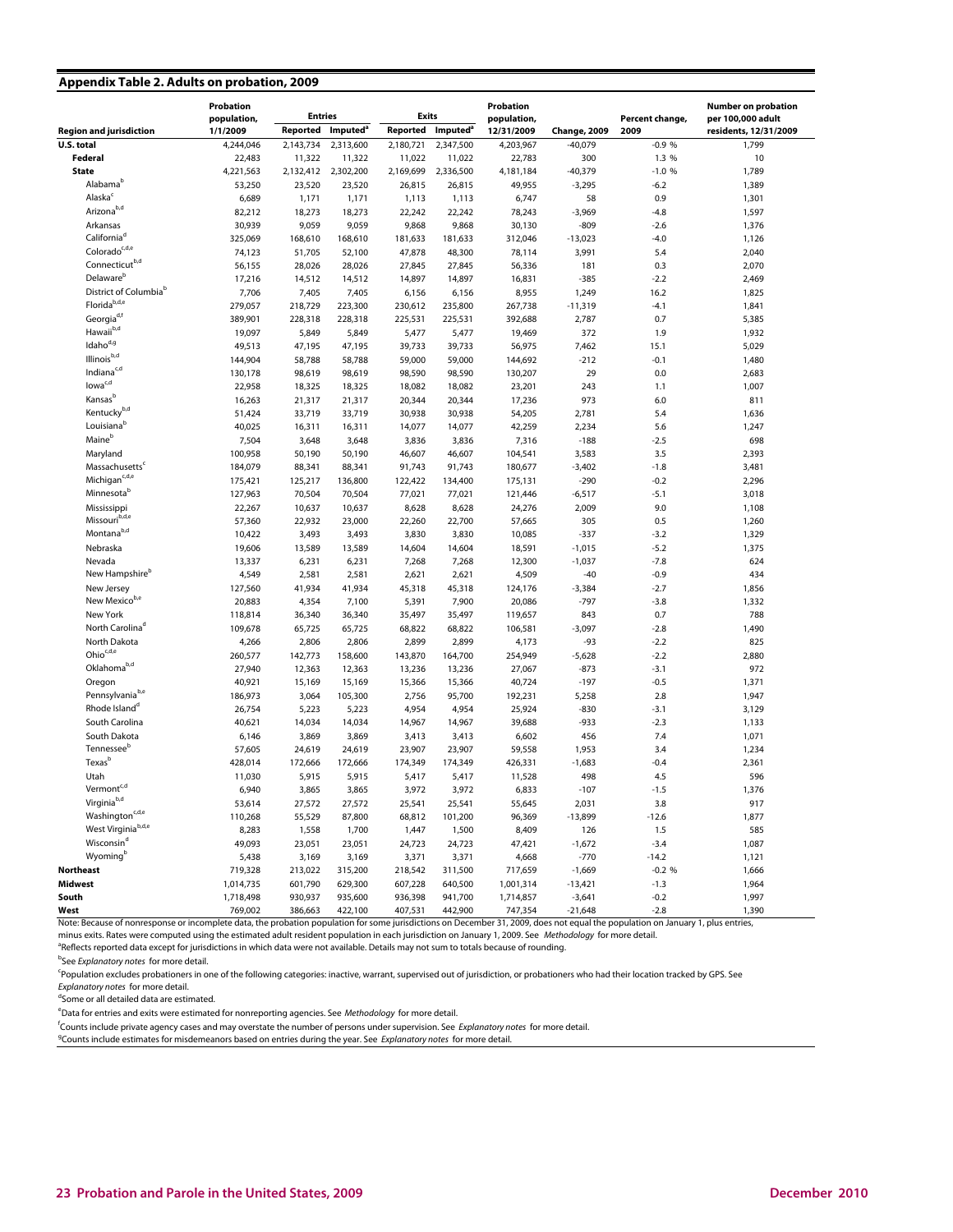| Appendix Table 3. Adults entering probation, by type of sentence, 2009 |  |  |
|------------------------------------------------------------------------|--|--|
|                                                                        |  |  |

|                                |                       | <b>Probation without</b> | <b>Probation with</b>  |                    | Unknown or not |
|--------------------------------|-----------------------|--------------------------|------------------------|--------------------|----------------|
| <b>Region and jurisdiction</b> | <b>Total reported</b> | incarceration            | incarceration          | Other <sup>a</sup> | reported       |
| U.S. total                     | 2,143,734             | 649,634                  | 211,854                | 145,725            | 1,136,521      |
| Federal                        | 11,322                | 11,322                   | 0                      | $\mathbf 0$        | 0              |
| <b>State</b>                   | 2,132,412             | 638,312                  | 211,854                | 145,725            | 1,136,521      |
| Alabama                        | 23,520                | 8,474                    | 13,687                 | $***$              | 1,359          |
| Alaska                         | 1,171                 | $***$                    | $***$                  | $***$              | 1,171          |
| Arizonab                       | 18,273                | 11,203                   | 7,070                  | 0                  | 0              |
| Arkansas                       | 9,059                 | 8,312                    | $***$                  | 747                | 0              |
| California                     | 168,610               | $***$                    | $***$                  | $***$              | 168,610        |
| Colorado <sup>b</sup>          | 51,705                | 30,174                   | 207                    | 16,207             | 5,117          |
| Connecticut <sup>b</sup>       | 28,026                | 21,844                   | 6,182                  | $***$              | 0              |
| Delaware                       | 14,512                | $***$                    | $**$                   | $**$               | 14,512         |
| District of Columbia           | 7,405                 | 6,299                    | 1,106                  | 0                  | 0              |
| Florida <sup>b</sup>           | 218,729               | 150,067                  | 8,399                  | 2,192              | 58,071         |
| Georgiab                       | 228,318               | 28,395                   | 12,247                 | 771                | 186,905        |
| Hawaii                         | 5,849                 | $***$                    | $***$                  | $***$              | 5,849          |
| Idaho <sup>b</sup>             | 47,195                | 2,635                    | 1,407                  | 29                 | 43,124         |
| <b>Illinois</b>                | 58,788                | $***$                    | $***$                  | $***$              | 58,788         |
| Indiana <sup>b</sup>           | 98,619                | 3,318                    | 83,292                 | 12,009             | 0              |
| lowa                           | 18,325                | $***$                    | $***$                  | $***$              | 18,325         |
| Kansas                         | 21,317                | $***$                    | $***$                  | $***$              | 21,317         |
| Kentucky <sup>b</sup>          | 33,719                | 23,818                   | 9,069                  | 832                | 0              |
| Louisiana                      | 16,311                | 14,967                   | 863                    | 481                | 0              |
| Maine                          | 3,648                 | 2,450                    | 1,000                  | 160                | 38             |
| Maryland                       | 50,190                | 42,646                   | 7,544                  | 0                  | 0              |
| Massachusetts                  | 88,341                | $***$                    | $***$                  | $***$              | 88,341         |
| Michigan <sup>b</sup>          | 125,217               | 20,785                   | 3,854                  | 5,250              | 95,328         |
| Minnesota                      | 70,504                | $***$                    | $**$                   | 70,504             | 0              |
| Mississippi                    | 10,637                | 2,441                    | 8,196                  | 0                  | 0              |
| Missouri                       | 22,932                | 20,592                   | $***$                  | 2,340              | 0              |
| Montana                        | 3,493                 | 1,524                    | 1,495                  | $***$              | 474            |
| Nebraska                       | 13,589                | 9,546                    | 4,043                  | 0                  | 0              |
| Nevada                         | 6,231                 | $***$                    | $\pmb{\ast}\pmb{\ast}$ | $***$              | 6,231          |
| New Hampshire                  | 2,581                 | 1,841                    | 364                    | 0                  | 376            |
| New Jersey                     | 41,934                | $***$                    | $***$                  | $***$              | 41,934         |
| New Mexico                     | 4,354                 | $***$                    | $***$                  | $***$              | 4,354          |
| New York                       | 36,340                | 32,020                   | 4,320                  | 0                  | 0              |
| North Carolina                 | 65,725                | 65,688                   | 37                     | 0                  | 0              |
| North Dakota                   | 2,806                 | 2,806                    | 0                      | 0                  | 0              |
| Ohio <sup>b</sup>              | 142,773               | 49,968                   | 8,769                  | 9,720              | 74,316         |
| Oklahomab                      | 12,363                | 8,296                    | 2,118                  | $***$              | 1,949          |
| Oregon                         | 15,169                | 7,077                    | 7,170                  | $***$              | 922            |
| Pennsylvania <sup>c</sup>      | 3,064                 | 3,064                    | 0                      | 0                  | 0              |
| Rhode Island                   | 5,223                 |                          | $***$                  | $\ast\ast$         | 5,223          |
| South Carolina                 | 14,034                | 11,971                   | 2,063                  | 0                  | 0              |
| South Dakota                   | 3,869                 | $\ast\ast$               | $\pmb{\ast}\pmb{\ast}$ | $***$              | 3,869          |
| Tennessee                      | 24,619                | 17,159                   | 7,315                  | 145                | 0              |
| Texas                          | 172,666               | $***$                    | $**$                   | $***$              | 172,666        |
| Utah                           | 5,915                 | 2,782                    | 3,133                  | 0                  | 0              |
| Vermont <sup>b</sup>           | 3,865                 | 3,191                    | 508                    | 166                | 0              |
| Virginia <sup>b</sup>          | 27,572                | 21,670                   | 5,602                  | 300                | 0              |
| Washington <sup>b</sup>        | 55,529                | 1,289                    | 794                    | 23,872             | 29,574         |
| West Virginia                  | 1,558                 | $***$                    | $***$                  | $***$              | 1,558          |
| Wisconsin                      | 23,051                | $***$                    | $***$                  | $***$              | 23,051         |
| Wyoming                        | 3,169                 | $***$                    | $***$                  | $***$              | 3,169          |
| <b>Northeast</b>               | 213,022               | 64,410                   | 12,374                 | 326                | 135,912        |
| <b>Midwest</b>                 | 601,790               | 107,015                  | 99,958                 | 99,823             | 294,994        |
| South                          | 930,937               | 410,203                  | 78,246                 | 5,468              | 437,020        |
| West                           | 386,663               | 56,684                   | 21,276                 | 40,108             | 268,595        |

Note: Based on reported data only. For imputed entries to probation, see appendix table 2.

\*\*Not known.

a Includes probationers who entered supervision through a deferred sentence, after a bench warrant was served, a reinstatement of their original sentence, placement in a drug court program, a transfer from another agency or state, sentence to a private probation agency, a transfer from parole, or other types of sentences.

<sup>b</sup>Some or all detailed data are estimated for type of sentence.

<sup>c</sup>Data represent state probationers only. Data are not available for county probationers.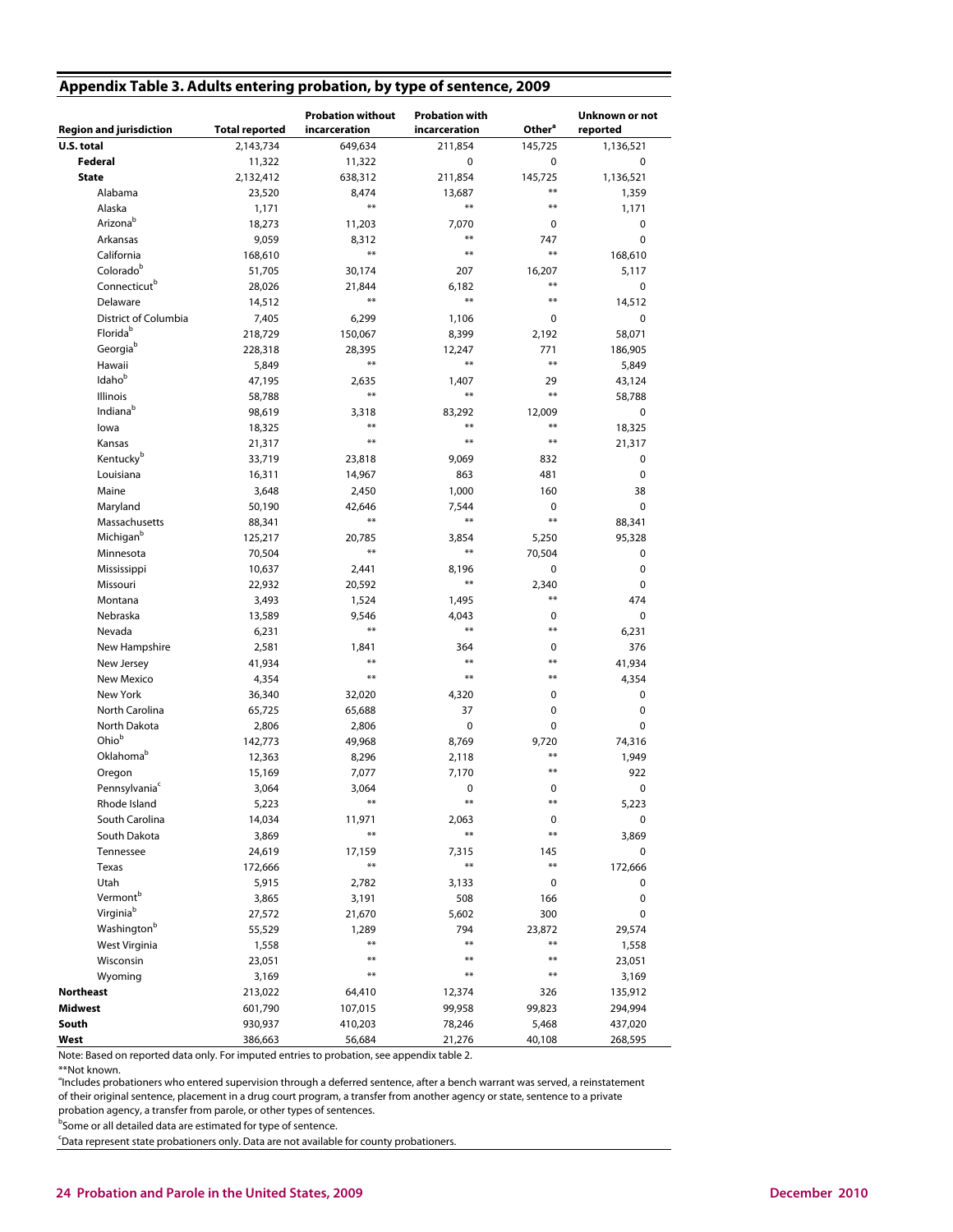#### **Appendix Table 4. Adults exiting probation, by type of exit, 2009**

|                                |              |            |                 | Incarcerated         |             |             |             | <b>Discharged</b>     |                             |            |                    |              |
|--------------------------------|--------------|------------|-----------------|----------------------|-------------|-------------|-------------|-----------------------|-----------------------------|------------|--------------------|--------------|
|                                | <b>Total</b> |            | <b>With new</b> | <b>Under current</b> | To receive  | Other/      |             | to warrant            | Other                       |            |                    | Unknown or   |
| <b>Region and jurisdiction</b> | reported     | Completion | sentence        | sentence             | treatment   | unknown     |             | Absconder or detainer | unsatisfactory <sup>a</sup> | Death      | Other <sup>b</sup> | not reported |
| U.S. total                     | 2,180,721    | 1,082,974  | 66,209          | 128,969              | 715         | 75,527      | 57,290      | 14,061                | 167,703                     | 9,130      | 72,225             | 505,918      |
| Federal                        | 11,022       | 8,962      | 112             | 1,054                | $\ast\ast$  | 9           | 144         | $\pmb{0}$             | 221                         | 98         | 33                 | 389          |
| <b>State</b>                   | 2,169,699    | 1,074,012  | 66,097          | 127,915              | 715         | 75,518      | 57,146      | 14,061                | 167,482                     | 9,032      | 72,192             | 505,529      |
| Alabama                        | 26,815       | 10,020     | 8,158           | 773                  | $**$        | 5,407       | $*$         | $**$                  | $**$                        | 278        | 798                | 1,381        |
| Alaska                         | 1,113        | 599        | 43              | $**$                 | $**$        | 236         | 50          | 27                    | $**$                        | 24         | 61                 | 73           |
| Arizona <sup>®</sup>           | 22,242       | 15,137     | **              | 5,022                | **          | **          | 118         | $**$                  | 109                         | 228        | 275                | 1,353        |
| Arkansas                       | 9,868        | 6,167      | 984             | 1,451                | $**$        | **          | 576         | **                    | $\mathbf 0$                 | 188        | 502                | $\mathbf 0$  |
| California                     | 181,633      | 85,534     | **              | **                   | **          | $**$        | $*$         | $**$                  | 69,992                      | $*$        | 26,107             | $\mathbf 0$  |
| Colorado                       | 47,878       | 34,372     | $**$            | 1,457                | **          | 4,567       | 5,160       | 108                   | 445                         | 301        | 504                | 964          |
| Connecticut <sup>c</sup>       | 27,845       | 27,845     | $*$             | **                   | $**$        | $**$        | $**$        | **                    | $**$                        | $*$        | **                 | $\mathbf 0$  |
| Delaware                       | 14,897       | 7,797      | $*$             | *)                   | 10          | $**$        | $**$        | $**$                  | 5,866                       | 95         | 1,129              | $\mathbf 0$  |
| District of Columbia           | 6,156        | 3,842      | $**$            | **                   | $**$        | 1,380       | $\mathbf 0$ | $\pmb{0}$             | 769                         | 44         | 121                | $\mathbf 0$  |
| Florida                        | 230,612      | 110,286    | 17,789          | 38,257               | 421         | 3,066       | 267         | 8,493                 | 3,829                       | 1,220      | 9,086              | 37,898       |
| Georgia                        | 225,531      | 162,542    | 2,578           | 6,186                | $**$        | **          | 13,407      | $***$                 | 35,536                      | 128        | 5,154              | $\mathbf 0$  |
| Hawaii <sup>c</sup>            | 5,477        | 4,513      | 167             | 281                  | $**$        | $**$        | $*$         | $**$                  | **                          | 48         | 110                | 358          |
| Idaho <sup>c</sup>             | 39,733       | 2,421      | 564             | **                   | $**$        | $**$        | $*$         | $**$                  | 819                         | 44         | $**$               | 35,885       |
| Illinois                       | 59,000       | $**$       | **              | **                   | $**$        | $**$        | $*$         | $**$                  | $**$                        | $**$       | $**$               | 59,000       |
| Indiana                        | 98,590       | 64,829     | 8,755           | 11,172               | $\sim$      | $\sim$      | 7,184       | $\sim$                | $\sim$                      | $\sim$     | 6,650              | $\mathbf 0$  |
| lowa                           | 18,082       | 11,513     | $**$            | **                   | $\ddot{x}$  | 2,957       | 78          | **                    | 56                          | 103        | 2,307              | 1,068        |
| Kansas                         | 20,344       | 14,995     | $*$             | $**$                 | $*$         | 113         | $^{*+}$     | $*$                   | 2,997                       | $*$        | 2,239              | $\mathbf 0$  |
| Kentucky <sup>c</sup>          | 30,938       | 20,677     | 2,078           | 5,596                | 0           | $\pmb{0}$   | 1,315       | 45                    | 82                          | 167        | 978                | $\mathbf 0$  |
| Louisiana                      | 14,077       | 7,788      | 912             | 3,354                | $\sim$      | 70          | $\sim$      | $\sim$                | 1,443                       | 172        | 338                | $\mathbf 0$  |
| Maine                          | 3,836        | 2,461      | $*$             | **                   | **          | 1,143       | $**$        | $**$                  | $**$                        | $\ast\ast$ | **                 | 232          |
| Maryland <sup>d</sup>          | 46,607       | 36,962     | $**$            | **                   | $**$        | $**$        | $\mathbf 0$ | $\mathbf 0$           | 9,200                       | 427        | 18                 | $\mathbf 0$  |
| Massachusetts                  | 91,743       | **         | $**$            | $**$                 | $*$         | $*$         | $4-4$       | $*$                   | $**$                        | $**$       | $**$               | 91,743       |
| Michigan <sup>®</sup>          | 122,422      | 49,288     | 1,665           | 5,231                | 57          | 226         | 699         | 1,587                 | 2,628                       | 240        | 604                | 60,197       |
| Minnesota                      | 77,021       | **         | **              | **                   | $*$         | $*$         | $*$         | $*$                   | **                          | $***$      | $**$               | 77,021       |
| Mississippi                    | 8,628        | 4,699      | 828             | 677                  | $\mathbf 0$ | $\mathbf 0$ | 905         | $\pmb{0}$             | $\pmb{0}$                   | 56         | 1,463              | $\mathbf 0$  |
| Missouri                       | 22,260       | 9,613      | 1,324           | 4,144                | $**$        | **          | 6,535       | $**$                  | 249                         | 374        | $**$               | 21           |
| Montana                        | 3,830        | 1,872      | 267             | 1,035                | **          | **          | $*$         | **                    | **                          | 79         | $\overline{1}$     | 576          |
| Nebraska                       | 14,604       | 11,711     | 916             | 672                  | $\pmb{0}$   | $\pmb{0}$   | 23          | 4                     | 925                         | 45         | 133                | 175          |
| Nevada                         | 7,268        | 4,388      | $**$            | **                   | **          | $**$        | 207         | $**$                  | 2,618                       | 55         | $**$               | $\mathbf 0$  |
| New Hampshire                  | 2,621        | 1,685      | 426             | **                   | $\pmb{0}$   | $\pmb{0}$   | $\pmb{0}$   | $\pmb{0}$             | $\pmb{0}$                   | $*$        | $\pmb{0}$          | 510          |
| New Jersey                     | 45,318       | **         | $**$            | **                   | **          | ××          | $* *$       | $***$                 | $**$                        | ××         | **                 | 45,318       |
| New Mexico                     | 5,391        | 44         | **              | ¥¥                   | $**$        | $**$        | $4-8$       | ××                    | **                          | $**$       | $**$               | 5,391        |
| New York                       | 35,497       | 23,182     | 3,674           | $\sim$               | $\sim$      | $\sim$      | $*$         | $\sim$                | 8,191                       | 364        | 86                 | $\mathbf 0$  |
| North Carolina                 | 68,822       | 32,882     | 4,469           | 13,219               | $\sim$      | $\mathbf 0$ | 10.360      | $**$                  | 5,864                       | 633        | $\mathbf 0$        | 1,395        |
| North Dakota                   | 2,899        | 1.434      | 489             | 640                  | $**$        | $**$        | 101         | $*$                   | 187                         | 34         | $**$               | 14           |
| Ohio                           | 143,870      | 53,659     | 3,747           | 5,775                | 219         | 487         | 9,361       | 796                   | 1,781                       | 341        | 6,289              | 61,415       |
| Oklahoma                       | 13,236       | 10,431     | 610             | 697                  | **          | $**$        | $*$         | $**$                  | **                          | 186        | $**$               | 1,312        |
| Oregon                         | 15,366       | 9,746      | 611             | 3,921                | $**$        | **          | 270         | $\ast\ast$            | 116                         | 172        | 20                 | 510          |
| Pennsylvania <sup>®</sup>      | 2,756        | 1,641      | 317             | 346                  | $\mathbf 0$ | $\pmb{0}$   | $\mathbf 0$ | 35                    | 377                         | 40         | $\pmb{0}$          | $\mathbf 0$  |
| Rhode Island <sup>c</sup>      | 4,954        | **         | **              | **                   | **          | 170         | **          | **                    | $**$                        | $*$        | **                 | 4,784        |
| South Carolina                 | 14,967       | 9,505      | 550             | 4,657                | $\mathbf 0$ | $\pmb{0}$   | $\mathbf 0$ | $\mathbf 0$           | $\pmb{0}$                   | 186        | 69                 | $\mathbf 0$  |
| South Dakota                   | 3,413        | 3,065      | $**$            | **                   | **          | 348         | **          | $**$                  | **                          | $*$        | **                 | $\mathbf 0$  |
| Tennessee                      | 23,907       | 15,880     | 2,421           | 4,379                | $\pmb{0}$   | $\Omega$    | $\pmb{0}$   | $\pmb{0}$             | 940                         | 287        | $\mathbf 0$        | $\mathbf 0$  |
| Texas                          | 174,349      | 115,116    | **              | $**$                 | $***$       | 53,113      | $* *$       | $**$                  | 0                           | 1,878      | 4,242              | $\mathbf 0$  |
| Utah                           | 5,417        | 2,331      | 440             | 358                  | $\mathbf 0$ | 0           | 44          | $\mathbf{1}$          | 1,472                       | 61         | 710                | $\Omega$     |
| Vermont <sup>c</sup>           | 3,972        | 2,796      | 116             | 378                  | $\sim$      | $\sim$      | $*$         | $\sim$                | 328                         | 23         | 331                | $\Omega$     |
| Virginia                       | 25,541       | 16,715     | $\mathbf 0$     | $\mathbf 0$          | $\pmb{0}$   | 2,212       | $\mathbf 0$ | 2,568                 | 2,855                       | 276        | 915                | $\Omega$     |
| Washington <sup>c</sup>        | 68,812       | 44,664     | 259             | 513                  | 8           | **          | 353         | 397                   | 6,960                       | 51         | 287                | 15,320       |
| West Virginia                  | 1,447        | **         | $**$            | 782                  | **          | $**$        | $*$         | $**$                  | $**$                        | $*$        | 665                | $\mathbf 0$  |
| Wisconsin <sup>c</sup>         | 24,723       | 16,244     | 794             | 6,640                | $\sim$      | $\pmb{0}$   | 13          | $\pmb{0}$             | 848                         | 184        | $\pmb{0}$          | $\mathbf 0$  |
| Wyoming                        | 3,371        | 1,165      | 146             | 302                  | 0           | 23          | 120         | $\pmb{0}$             | $\mathbf 0$                 | $\pmb{0}$  | $**$               | 1,615        |
| <b>Northeast</b>               | 218,542      | 59,610     | 4,533           | 724                  | $**$        | 1,313       | $*$         | 35                    | 8,896                       | 427        | 417                | 142,587      |
| <b>Midwest</b>                 | 607,228      | 236,351    | 17,690          | 34,274               | 276         | 4,131       | 23,994      | 2,387                 | 9,671                       | 1,321      | 18,222             | 258,911      |
| South                          | 936,398      | 571,309    | 41,377          | 80,028               | 431         | 65,248      | 26,830      | 11,106                | 66,384                      | 6,221      | 25,478             | 41,986       |
| West                           | 407,531      | 206,742    | 2.497           | 12.889               | 8           | 4.826       | 6.322       | 533                   | 82,531                      | 1,063      | 28.075             | 62.045       |

Note: Based on reported data only. For imputed exits from probation, see appendix table 2.

~Not applicable. \*\*Not known.

<sup>b</sup>includes 7,010 probationers transferred to another jurisdiction and 65,215 probationers who exited supervision for other reasons. Other reasons include probationers discharged through a legislative mandate, <sup>a</sup>ncludes probationers discharged from supervision who failed to meet all conditions of supervision, including some with only financial conditions remaining, some who had their probation sentence revoked but were not incarcerated because their sentence was immediately reinstated, and other types of unsatisfactory exits; includes some early terminations and expirations of sentence.

because they were deported or transferred to the jurisdiction of Immigration and Customs Enforcement (ICE), transferred to another state through an interstate compact agreement, had their sentence dismissed or overturned by the court through an appeal, had their sentence closed administratively, deferred, or terminated by the court, were awaiting a hearing, were released on bond, some who elected jail time in lieu of probation, and other types of exits.

<sup>c</sup>Some or all detailed data are estimated for type of exit.

<sup>d</sup>See Explantory notes for more detail.

<sup>e</sup>Data represent state probationers only. Data are not available for county probationers.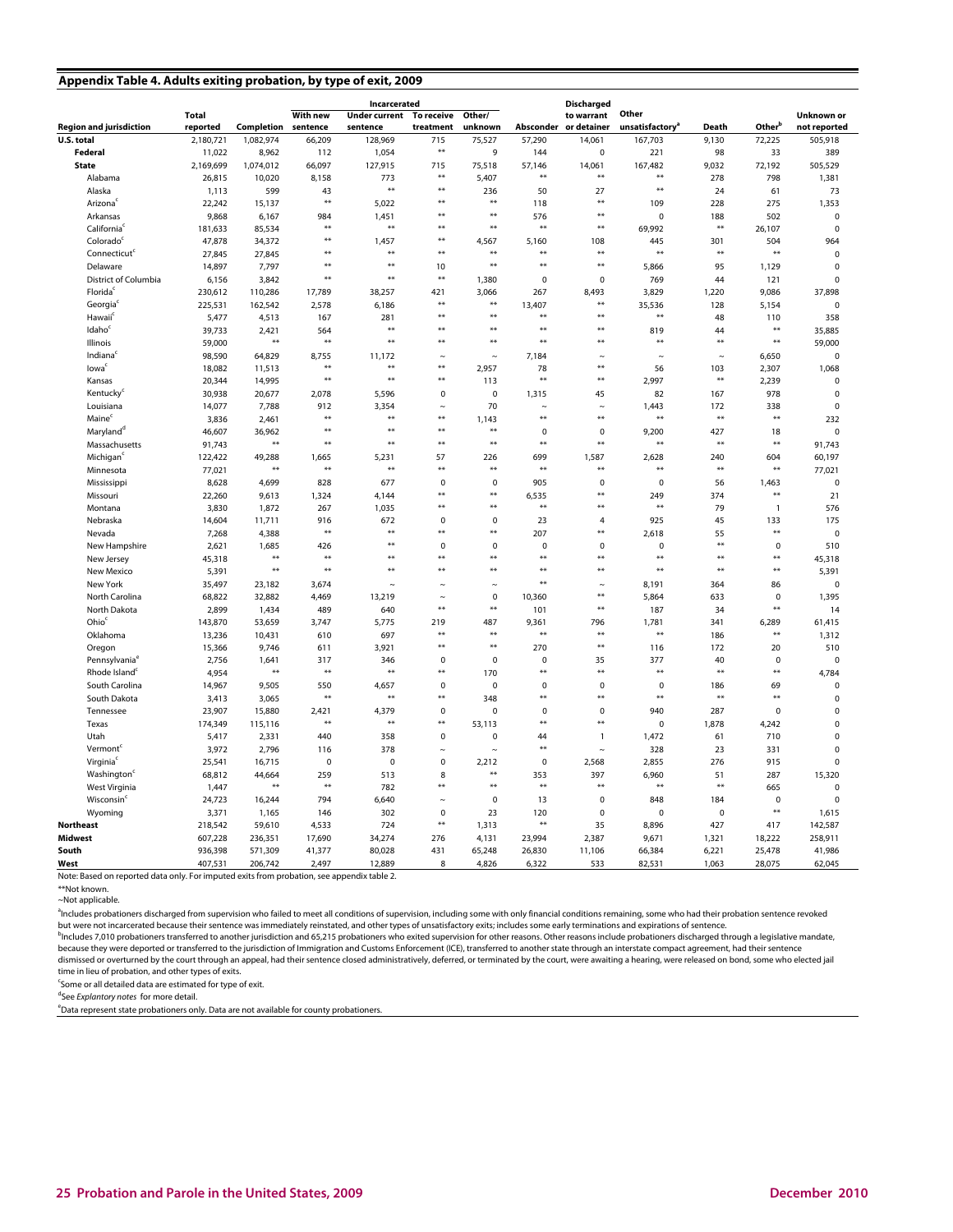## **Appendix Table 5. Characteristics of adults on probation, 2000, 2008-2009**

| <b>Characteristics</b>                                    | 2000      | 2008           | 2009           |
|-----------------------------------------------------------|-----------|----------------|----------------|
| <b>Total</b>                                              | 100 %     | 100 %          | 100 %          |
| Sex                                                       |           |                |                |
| Male                                                      | 78 %      | 76 %           | 76 %           |
| Female                                                    | 22        | 24             | 24             |
| Race and Hispanic or Latino origin                        |           |                |                |
| White <sup>a</sup>                                        | 54 %      | 56 %           | 55 %           |
| <b>Black</b> <sup>a</sup>                                 | 31        | 29             | 30             |
| Hispanic or Latino                                        | 13        | 13             | 13             |
| American Indian/Alaska Native <sup>a</sup>                | 1         | 1              | 1              |
| Asian/Native Hawaiian/other Pacific Islander <sup>a</sup> | 1         | 1              | 1              |
| Two or more races <sup>a</sup>                            |           | 1              |                |
| <b>Status of supervision</b>                              |           |                |                |
| Active                                                    | 76 %      | 71 %           | 72 %           |
| Residential/other treatment program                       | $\ddotsc$ | 1              | 1              |
| Financial conditions remaining                            | $\ddotsc$ | 1              | 1              |
| Inactive                                                  | 9         | 8              | 6              |
| Absconder                                                 | 9         | 8              | 8              |
| Supervised out of jurisdiction                            | 3         | 3              | 3              |
| <b>Warrant status</b>                                     |           | 6              | 6              |
| Other                                                     | 3         | $\overline{2}$ | $\overline{2}$ |
| <b>Type of offense</b>                                    |           |                |                |
| Felony                                                    | 52 %      | 49 %           | 51 %           |
| Misdemeanor                                               | 46        | 48             | 47             |
| Other infractions                                         | 2         | 2              | 2              |
| <b>Most serious offense</b>                               |           |                |                |
| Violent                                                   |           | 19 %           | 19 %           |
| Domestic violence                                         |           | 4              | 4              |
| Sex offense                                               |           | 3              | 3              |
| Other violent offense                                     |           | 12             | 13             |
| Property                                                  | $\ddotsc$ | 25             | 26             |
| Drug                                                      | 24        | 29             | 26             |
| Public-order                                              | 24        | 17             | 18             |
| DWI/DUI                                                   | 18        | 14             | 15             |
| Other traffic offense                                     | 6         | 4              | 4              |
| Otherb                                                    | 52        | 10             | 10             |

Note: Each characteristic is based on probationers with a known status. Detail may not sum to total because of rounding. See appendix tables 6 -10 for 2009 data by jurisdiction.

--Less than 0.5%.

...Not available.

<sup>a</sup> Excludes persons of Hispanic or Latino origin.

<sup>b</sup>Includes violent and property offenses in 2000, because those data were not collected separately.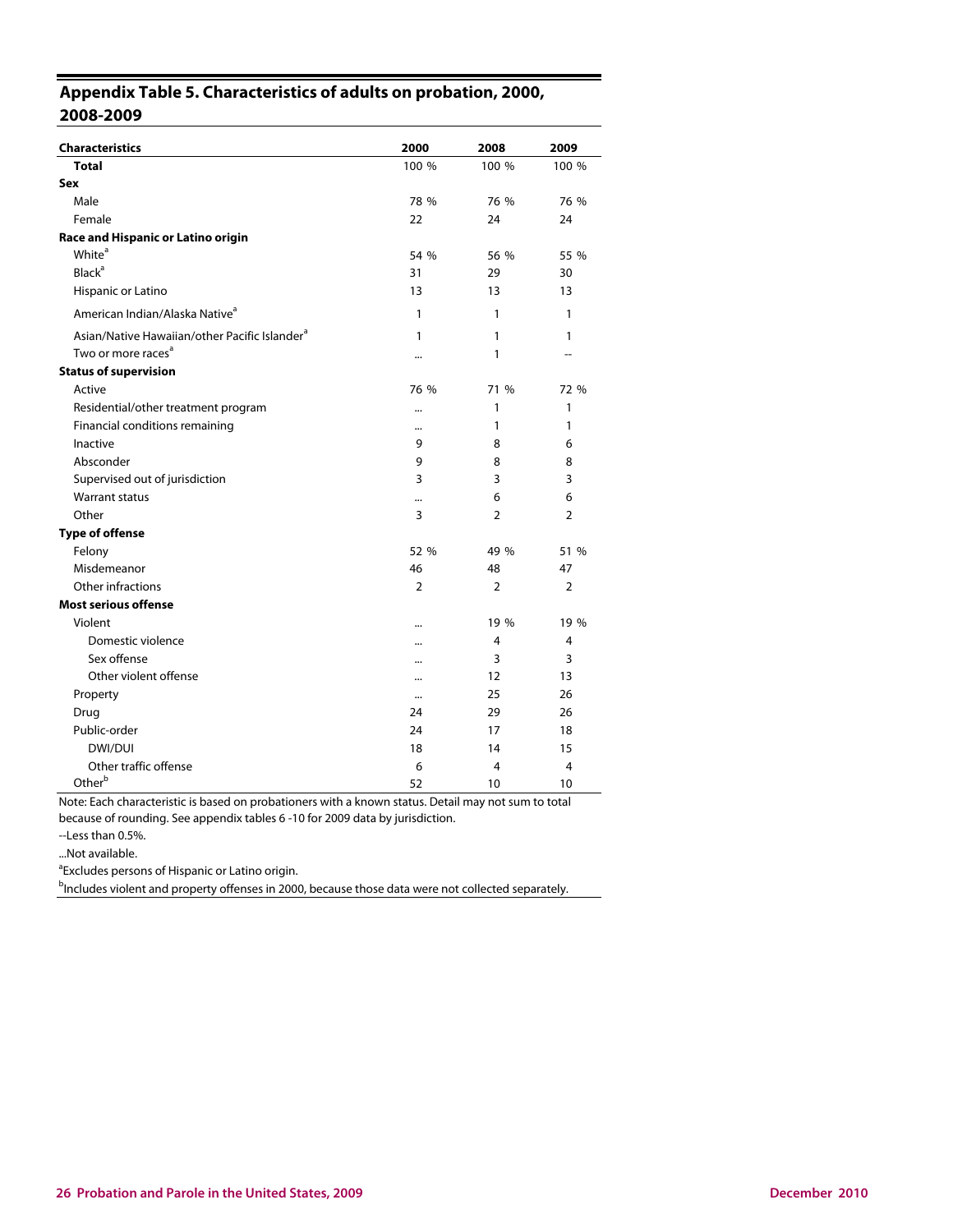| Appendix Table 6. Adults on probation, by sex, 2009 |                                     |                 |             |                            |
|-----------------------------------------------------|-------------------------------------|-----------------|-------------|----------------------------|
| <b>Region and jurisdiction</b>                      | Probation population,<br>12/31/2009 | Male            | Female      | Unknown or<br>not reported |
| U.S. total                                          | 4,203,967                           | 2,342,640       | 740,253     | 1,121,074                  |
| Federal                                             | 22,783                              | 14,157          | 8,236       | 390                        |
| <b>State</b>                                        | 4,181,184                           | 2,328,483       | 732,017     | 1,120,684                  |
| Alabama                                             | 49,955                              | 36,386          | 11,910      | 1,659                      |
| Alaska                                              | 6,747                               | 5,419           | 1,328       | 0                          |
| Arizona*                                            |                                     |                 |             |                            |
|                                                     | 78,243                              | 60,656          | 15,087      | 2,500                      |
| Arkansas                                            | 30,130                              | 21,035<br>$***$ | 9,095<br>** | 0                          |
| California                                          | 312,046                             |                 |             | 312,046                    |
| Colorado*                                           | 78,114                              | 56,709          | 19,437      | 1,968                      |
| Connecticut                                         | 56,336                              | 44,537          | 11,794      | 5                          |
| Delaware                                            | 16,831                              | 12,972          | 3,857       | $\overline{2}$             |
| District of Columbia                                | 8,955                               | 7,191           | 1,732       | 32                         |
| Florida*                                            | 267,738                             | 189,435         | 63,738      | 14,565                     |
| Georgia                                             | 392,688                             | 116,191         | 36,463      | 240,034                    |
| Hawaii*                                             | 19,469                              | 14,562          | 4,736       | 171                        |
| Idaho                                               | 56,975                              | 10,269          | 3,582       | 43,124                     |
| Illinois                                            | 144,692                             | $***$           | **          | 144,692                    |
| Indiana                                             | 130,207                             | $***$           | $**$        | 130,207                    |
| lowa                                                | 23,201                              | 16,639          | 6,415       | 147                        |
| Kansas                                              | 17,236                              | $***$           | $***$       | 17,236                     |
| Kentucky*                                           | 54,205                              | 36,581          | 17,624      | 0                          |
| Louisiana                                           | 42,259                              | 31,746          | 10,513      | 0                          |
| Maine                                               | 7,316                               | 5,995           | 1,321       | 0                          |
|                                                     |                                     |                 |             | 769                        |
| Maryland                                            | 104,541                             | 84,277          | 19,495      |                            |
| Massachusetts*                                      | 180,677                             | 149,962         | 30,715      | 0                          |
| Michigan*                                           | 175,131                             | 91,818          | 32,178      | 51,135                     |
| Minnesota                                           | 121,446                             | 92,989          | 28,457      | 0                          |
| Mississippi                                         | 24,276                              | 18,768          | 5,508       | 0                          |
| Missouri                                            | 57,665                              | 42,983          | 14,382      | 300                        |
| Montana                                             | 10,085                              | 7,779           | 2,305       | 1                          |
| Nebraska                                            | 18,591                              | 13,571          | 4,834       | 186                        |
| Nevada*                                             | 12,300                              | 9,831           | 2,469       | 0                          |
| New Hampshire                                       | 4,509                               | 3,470           | 1,039       | 0                          |
| New Jersey*                                         | 124,176                             | 98,099          | 26,077      | 0                          |
| New Mexico                                          | 20,086                              | 11,125          | 3,714       | 5,247                      |
| <b>New York</b>                                     | 119,657                             | 94,952          | 23,799      | 906                        |
| North Carolina                                      | 106,581                             | 80,178          | 26,403      | 0                          |
| North Dakota                                        | 4,173                               | 3,093           | 1,080       | 0                          |
| Ohio*                                               | 254,949                             | 113,323         | 43,773      | 97,853                     |
| Oklahoma*                                           | 27,067                              | 17,759          | 5,324       | 3,984                      |
| Oregon                                              | 40,724                              | 31,592          | 9,132       | 0                          |
| Pennsylvania                                        | 192,231                             | 146,915         | 45,316      | 0                          |
| Rhode Island                                        | 25,924                              | 21,676          | 4,124       | 124                        |
| South Carolina                                      | 39,688                              | 31,718          | 7,970       | 0                          |
| South Dakota                                        | 6,602                               | $***$           | $***$       | 6,602                      |
| Tennessee                                           |                                     |                 |             | 0                          |
|                                                     | 59,558                              | 44,513          | 15,045      |                            |
| Texas*                                              | 426,331                             | 310,100         | 116,231     | 0                          |
| Utah                                                | 11,528                              | 8,679           | 2,849       | 0                          |
| Vermont*                                            | 6,833                               | 5,242           | 1,591       | 0                          |
| Virginia*                                           | 55,645                              | 42,296          | 13,210      | 139                        |
| Washington*                                         | 96,369                              | 39,290          | 12,275      | 44,804                     |
| West Virginia                                       | 8,409                               | 5,652           | 2,523       | 234                        |
| Wisconsin                                           | 47,421                              | 37,077          | 10,344      | 0                          |
| Wyoming                                             | 4,668                               | 3,433           | 1,223       | 12                         |
| <b>Northeast</b>                                    | 717,659                             | 570,848         | 145,776     | 1,035                      |
| <b>Midwest</b>                                      | 1,001,314                           | 411,493         | 141,463     | 448,358                    |
| South                                               | 1,714,857                           | 1,086,798       | 366,641     | 261,418                    |
| West                                                | 747,354                             | 259,344         | 78,137      | 409,873                    |

\*\*Not known.

\*Some or all detailed data are estimated for sex.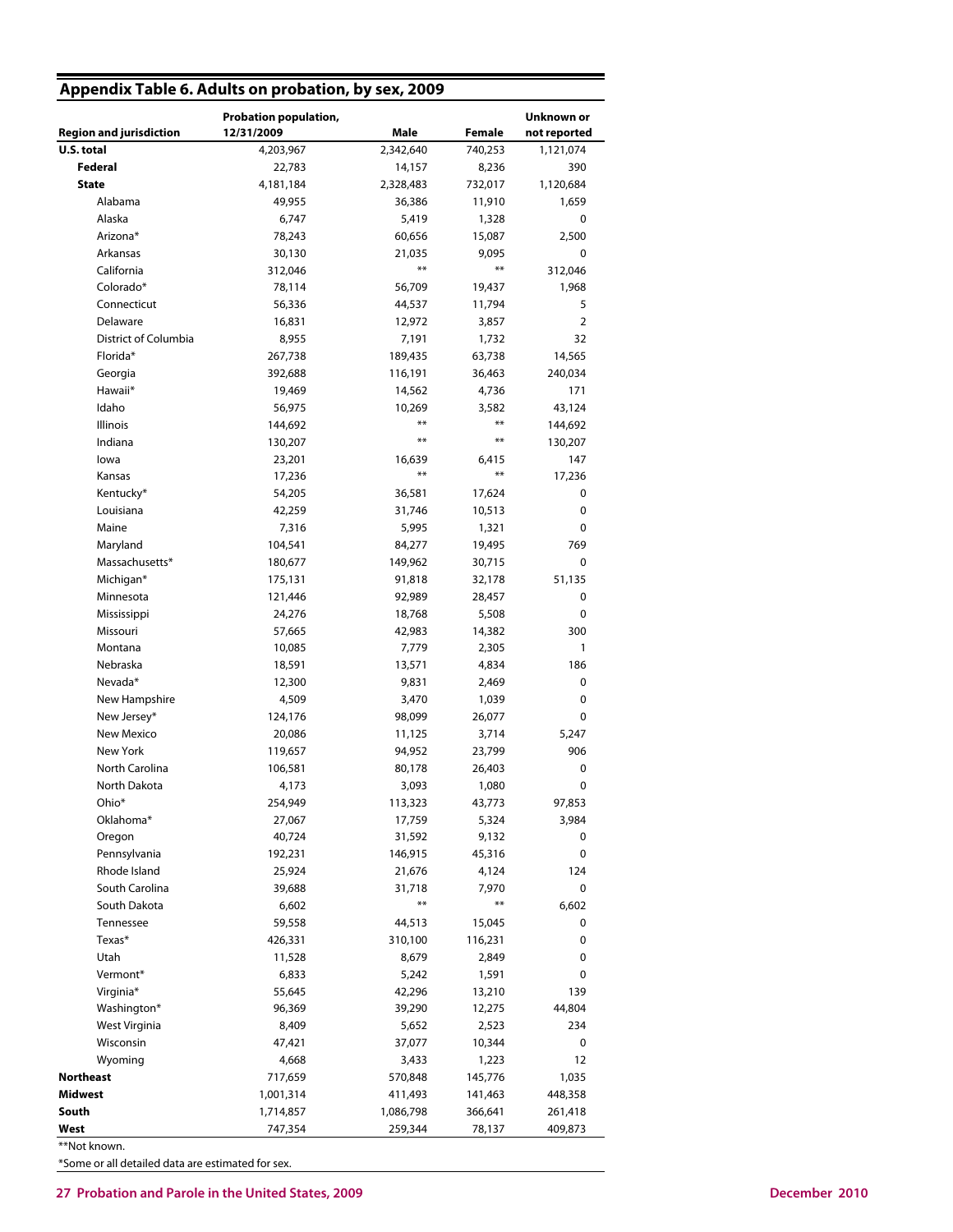## **Appendix Table 7. Adults on probation, by race and Hispanic or Latino origin, 2009**

| <b>Region and jurisdiction</b>                  | Probation<br>population,<br>12/31/2009 | White           | <b>Black/African</b><br><b>American</b> | <b>Hispanic or</b><br>Latino | American<br>Indian/Alaska<br><b>Native</b> | Asian                         | <b>Native</b><br>Hawaiian/Other<br>Pacific Islander | races              | Two or more Unknown or not<br>reported |
|-------------------------------------------------|----------------------------------------|-----------------|-----------------------------------------|------------------------------|--------------------------------------------|-------------------------------|-----------------------------------------------------|--------------------|----------------------------------------|
| U.S. total                                      | 4,203,967                              | 1,483,180       | 804,591                                 | 362,156                      | 25,981                                     | 21,137                        | 6,256                                               | 13,191             | 1,487,475                              |
| Federal                                         | 22,783                                 | 10,872          | 5,962                                   | 3,797                        | 585                                        | 897                           | 167                                                 | **                 | 503                                    |
| <b>State</b>                                    | 4,181,184                              | 1,472,308       | 798,629                                 | 358,359                      | 25,396                                     | 20,240                        | 6,089                                               | 13,191             | 1,486,972                              |
| Alabama                                         | 49,955                                 | 23,457          | 24,240                                  | 685                          | 62                                         | 67                            | **                                                  | 12                 | 1,432                                  |
| Alaska                                          | 6,747                                  | 3,948           | 620                                     | 211                          | 1,572                                      | 295                           | $***$                                               | $**$               | 101                                    |
| Arizona <sup>®</sup>                            | 78,243                                 | 34,346          | 7,105                                   | 28,989                       | 3,835                                      | 413                           | **                                                  | $**$               | 3,555                                  |
| Arkansas                                        | 30,130                                 | 18,741          | 9,773                                   | 1,333                        | 86                                         | 84                            | **                                                  | **                 | 113                                    |
| California                                      | 312,046                                | **              | $***$                                   | $**$                         | $***$                                      | $***$                         | **                                                  | $**$               | 312,046                                |
| Colorado <sup>ª</sup>                           |                                        |                 |                                         |                              |                                            |                               | **                                                  | $**$               |                                        |
|                                                 | 78,114                                 | 54,142          | 7,415                                   | 12,155                       | 725<br>99                                  | 796<br>417                    | **                                                  | 15                 | 2,881                                  |
| Connecticut<br>Delaware                         | 56,336                                 | 26,871          | 15,265                                  | 12,399<br>773                |                                            | 38                            | 0                                                   | 0                  | 1,270<br>42                            |
| <b>District of Columbia</b>                     | 16,831                                 | 8,957<br>679    | 7,015                                   | 615                          | 6<br>3                                     | 52                            |                                                     |                    | 132                                    |
| Florida <sup>ª</sup>                            | 8,955                                  |                 | 7,470                                   |                              |                                            |                               | 4                                                   | $\thicksim$        |                                        |
|                                                 | 267,738                                | 132,559         | 63,681                                  | 34,906                       | 392                                        | 1,339                         | 131<br>$**$                                         | 185                | 34,545                                 |
| Georgia<br>Hawaii <sup>a</sup>                  | 392,688<br>19,469                      | 71,883<br>4,762 | 71,574<br>729                           | 7,225<br>$\ast\ast$          | 163<br>$\ast\ast$                          | 424<br>3,775                  | 5,342                                               | 69<br>$**$         | 241,350                                |
| Idaho                                           |                                        |                 | 226                                     | 1,999                        | 353                                        | 79                            | $**$                                                | $**$               | 4,861                                  |
|                                                 | 56,975                                 | 10,765<br>**    | $***$                                   | $**$                         | $***$                                      | $***$                         | **                                                  | $**$               | 43,553                                 |
| Illinois                                        | 144,692                                | **              | $***$                                   | $**$                         | $***$                                      | $***$                         | **                                                  | **                 | 144,692                                |
| Indiana                                         | 130,207                                |                 |                                         |                              |                                            |                               |                                                     |                    | 130,207                                |
| lowa                                            | 23,201                                 | 18,162<br>**    | 3,053<br>$***$                          | 1,183<br>$**$                | 268<br>$**$                                | 240<br>$**$                   | $\sim$<br>**                                        | $\sim$<br>**       | 295                                    |
| Kansas                                          | 17,236                                 |                 |                                         |                              |                                            |                               | $***$                                               |                    | 17,236                                 |
| Kentucky <sup>a</sup>                           | 54,205                                 | 34,891          | 12,825                                  | 6,118                        | 28                                         | 123                           |                                                     | 220                | $\pmb{0}$                              |
| Louisiana                                       | 42,259                                 | 20,094          | 21,826                                  | 112<br>$**$                  | 25                                         | 75                            | 116                                                 | $\sim$             | 11                                     |
| Maine                                           | 7,316                                  | 6,649           | 276                                     | **                           | 88<br>$\ast\ast$                           | 17                            | 1<br>$**$                                           | 6<br>$**$          | 279                                    |
| Maryland <sup>b</sup>                           | 104,541                                | 50,407<br>**    | 51,642<br>$***$                         | **                           | $***$                                      | 725<br>$***$                  | **                                                  | **                 | 1,767                                  |
| Massachusetts                                   | 180,677                                |                 |                                         |                              |                                            |                               |                                                     |                    | 180,677                                |
| Michigan <sup>a</sup><br>Minnesota <sup>b</sup> | 175,131                                | 48,400          | 29,373                                  | 1,012                        | 622                                        | 361                           | 75<br>$**$                                          | 88                 | 95,200                                 |
|                                                 | 121,446                                | 83,104          | 18,971                                  |                              | 4,813                                      | 2,747                         |                                                     | 11,811             | $\pmb{0}$                              |
| Mississippi                                     | 24,276                                 | 9,942           | 13,928                                  | 142                          | 26                                         | 66                            | 0<br>**                                             | 0<br>$**$          | 172                                    |
| Missouri                                        | 57,665                                 | 40,768          | 15,464                                  | 798                          | 131                                        | 166                           | $***$                                               |                    | 338                                    |
| Montana                                         | 10,085                                 | 7,791           | 135                                     | 285                          | 1,186                                      | 24                            |                                                     | 91                 | 573                                    |
| Nebraska                                        | 18,591                                 | 13,089<br>**    | 2,119<br>$***$                          | 2,342<br>**                  | 521<br>$\ast\ast$                          | 130<br>$**$                   | 0<br>**                                             | 0<br>**            | 390                                    |
| Nevada                                          | 12,300                                 |                 |                                         | **                           |                                            |                               |                                                     | **                 | 12,300                                 |
| New Hampshire                                   | 4,509                                  | 4,031           | 172                                     |                              | 5                                          | 15                            | $\overline{2}$                                      |                    | 284                                    |
| New Jersey <sup>ª</sup>                         | 124,176                                | 44,803          | 48,670                                  | 14,902                       | 0                                          | 1,391                         | $\mathbf 0$                                         | 0<br>$**$          | 14,410                                 |
| New Mexico                                      | 20,086                                 | 4,354           | 782                                     | 7,908                        | 1,127                                      | 40                            | 22                                                  |                    | 5,853                                  |
| New York                                        | 119,657                                | 55,071          | 34,452                                  | 24,182                       | 471                                        | 1,174                         | $\tilde{}$                                          | $\sim$<br>**       | 4,307                                  |
| North Carolina                                  | 106,581                                | 49,602          | 47,434                                  | 5,620                        | 1,910                                      | 333                           | 56                                                  |                    | 1,626                                  |
| North Dakota<br>Ohio <sup>a</sup>               | 4,173                                  | 3,122           | 190                                     | 148                          | 693                                        | 20                            | 0                                                   | 0                  | $\pmb{0}$                              |
|                                                 | 254,949                                | 71,908          | 34,374                                  | 2,507                        | 53                                         | 216                           | 6<br>**                                             | 204<br>**          | 145,681                                |
| Oklahoma <sup>ª</sup>                           | 27,067                                 | 13,837          | 5,102                                   | 1,858                        | 1,794                                      | 98                            | **                                                  | $**$               | 4,378                                  |
| Oregon                                          | 40,724                                 | 32,264          | 2,380                                   | 4,767                        | 585                                        | 521                           |                                                     |                    | 207                                    |
| Pennsylvania<br>Rhode Island <sup>b</sup>       | 192,231                                | 113,517         | 60,526                                  | 12,190                       | 164                                        | 751                           | 12                                                  | 208                | 4,863                                  |
|                                                 | 25,924                                 | 14,475          | 5,033                                   | 4,947                        | 142                                        | 277                           | 0                                                   |                    | 1,050<br>97                            |
| South Carolina                                  | 39,688                                 | 18,210<br>**    | 20,648<br>$**$                          | 649<br>$**$                  | 41<br>$**$                                 | 43<br>$**$                    | **                                                  | $\tilde{}$<br>$**$ |                                        |
| South Dakota                                    | 6,602                                  |                 |                                         |                              |                                            |                               |                                                     |                    | 6,602                                  |
| Tennessee<br>Texas <sup>a</sup>                 | 59,558                                 | 34,600          | 21,919                                  | 2,441                        | 71<br>$**$                                 | 523<br>$\pmb{\ast}\pmb{\ast}$ | $\pmb{0}$<br>$**$                                   | $\pmb{0}$<br>**    | 4                                      |
|                                                 | 426,331                                | 175,009         | 90,340                                  | 156,476                      |                                            |                               |                                                     |                    | 4,506                                  |
| Utah<br>Vermont <sup>a,b</sup>                  | 11,528                                 | 8,641           | 478                                     | 1,176                        | 345                                        | 82                            | 195                                                 | 0                  | 611                                    |
| Virginia <sup>ª</sup>                           | 6,833                                  | 6,076           | 256                                     | $\prime$                     | 44                                         | 42                            | $\overline{1}$<br>$**$                              |                    | 415                                    |
| Washington <sup>a</sup>                         | 55,645                                 | 28,101          | 25,986                                  | $\pmb{0}$                    | 22                                         | 367                           |                                                     | $\mathbf 0$        | 1,169                                  |
|                                                 | 96,369                                 | 26,326          | 4,692                                   | 2,352                        | 1,034                                      | 1,318                         | 118<br>$***$                                        | 234                | 60,295                                 |
| West Virginia<br>Wisconsin <sup>b</sup>         | 8,409                                  | 7,405           | 656                                     | 43                           | $\mathbf 2$                                | 5                             |                                                     | 39<br>$***$        | 259                                    |
|                                                 | 47,421                                 | 32,678          | 9,703                                   | 2,536                        | 1,682                                      | 567                           | $\prime$                                            |                    | 255                                    |
| Wyoming                                         | 4,668                                  | 3,871           | 111                                     | 375                          | 207                                        | 4                             | 9                                                   | 9                  | 82                                     |
| <b>Northeast</b>                                | 717,659                                | 271,493         | 164,650                                 | 68,620                       | 1,013                                      | 4,084                         | 15                                                  | 229                | 207,555                                |
| Midwest                                         | 1,001,314                              | 311,231         | 113,247                                 | 10,526                       | 8,783                                      | 4,447                         | 81                                                  | 12,103             | 540,896                                |
| South                                           | 1,714,857                              | 698,374         | 496,059                                 | 218,996                      | 4,631                                      | 4,362                         | 307                                                 | 525                | 291,603                                |
| West                                            | 747,354                                | 191,210         | 24,673                                  | 60,217                       | 10,969                                     | 7,347                         | 5,686                                               | 334                | 446,918                                |

<sup>\*\*</sup>Not known.

~Not applicable.

/Not reported.

<sup>a</sup>Some or all detailed data are estimated for race and Hispanic or Latino origin.

<sup>b</sup>See Explanatory notes for more detail.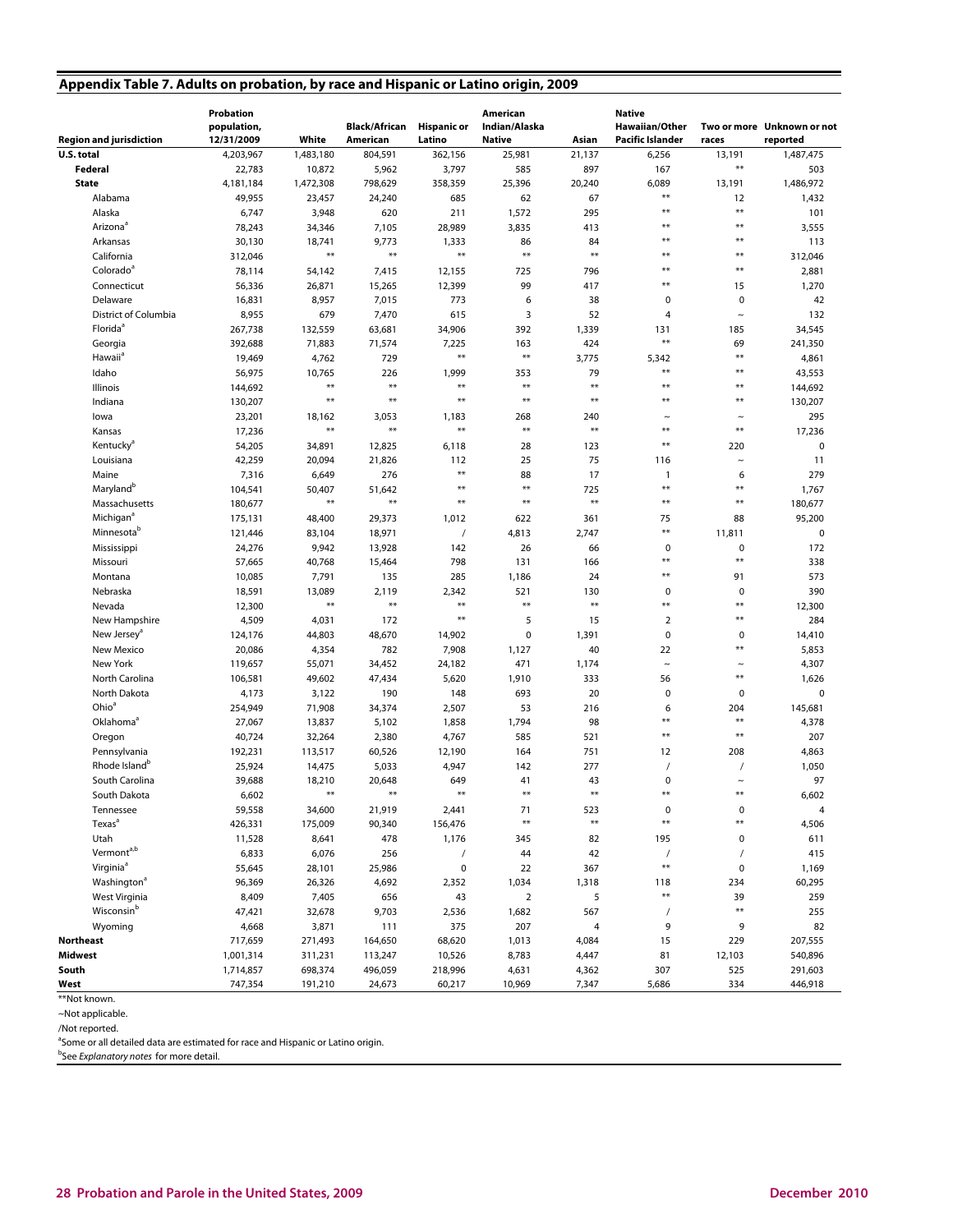## **Appendix Table 8. Adults on probation, by status of supervision, 2009**

| <b>Region and jurisdiction</b>   | Probation<br>population,<br>12/31/2009 | Active    | <b>Residential/other</b><br>treatment program | Financial<br>conditions<br>remaining | Inactive     | Absconder      | Warrant<br>status | <b>Supervised out</b><br>of jurisdiction | Other          | Unknown or<br>not reported |
|----------------------------------|----------------------------------------|-----------|-----------------------------------------------|--------------------------------------|--------------|----------------|-------------------|------------------------------------------|----------------|----------------------------|
| U.S. total                       | 4,203,967                              | 2,062,842 | 23,033                                        | 35,253                               | 182,981      | 221,023        | 182,818           | 89,427                                   | 67,977         | 1,338,613                  |
| <b>Federal</b>                   | 22,783                                 | 22,783    | $\mathsf 0$                                   | $\mathbf 0$                          | 0            | $\pmb{0}$      | $\pmb{0}$         | 0                                        | $\pmb{0}$      | $\mathsf 0$                |
| <b>State</b>                     | 4,181,184                              | 2,040,059 | 23,033                                        | 35,253                               | 182,981      | 221,023        | 182,818           | 89,427                                   | 67,977         | 1,338,613                  |
| Alabama <sup>a</sup>             | 49,955                                 | 38,568    | 124                                           | **                                   | $\ast\ast$   | 7,348          | $***$             | 2,483                                    | **             | 1,432                      |
| Alaska                           | 6,747                                  | 5,854     | $\mathbf 0$                                   | $\mathbf 0$                          | $\pmb{0}$    | 893            | 0                 | $\prime$                                 | $\pmb{0}$      | $\mathbf 0$                |
| Arizona <sup>b</sup>             | 78,243                                 | 50,419    | $**$                                          | **                                   | 6,438        | 8,724          | $**$              | 2,346                                    | 0              | 10,316                     |
| Arkansas                         | 30,130                                 | 19,409    | $**$                                          | $***$                                | 4,033        | 5,405          | $**$              | 1,283                                    | $\pmb{0}$      | $\pmb{0}$                  |
| California                       | 312,046                                | $***$     | $**$                                          | **                                   | $\star\star$ | $**$           | $**$              | $***$                                    | **             | 312,046                    |
| Colorado <sup>a,b</sup>          | 78,114                                 | 72,991    | 726                                           | $\mathbf 0$                          | 913          | 37             | 1,494             | 1,786                                    | $***$          | 167                        |
| Connecticut <sup>b</sup>         | 56,336                                 | 43,554    | $**$                                          | $***$                                | $**$         | 1,927          | 9,168             | 1,687                                    | $**$           | $\mathsf 0$                |
| Delaware                         | 16,831                                 | 11,619    | $**$                                          | 1,267                                | $\star\star$ | $**$           | 3,382             | 563                                      | $***$          | $\pmb{0}$                  |
| District of Columbia             | 8,955                                  | 5,022     | 184                                           | $\mathbf 0$                          | 104          | 86             | 1,763             | 345                                      | 1,451          | $\pmb{0}$                  |
| Floridab                         | 267,738                                | 151,530   | 100                                           | 40                                   | 38,883       | 24,632         | 8,255             | 6,408                                    | 1,005          | 36,885                     |
| Georgiab                         | 392,688                                | 129,553   | 3,715                                         | 20                                   | 1,675        | 13,407         | 102,080           | 1,489                                    | $\star\star$   | 140,749                    |
| Hawaii <sup>b</sup>              | 19,469                                 | 16,627    | 195                                           | $***$                                | $\ast\ast$   | $**$           | 2,218             | 429                                      | $\mathsf 0$    | $\mathsf 0$                |
| Idaho <sup>b,c</sup>             | 56,975                                 | 30,435    | $**$                                          | $***$                                | 24,097       | 0              | 1,086             | 990                                      | $\overline{7}$ | 360                        |
|                                  |                                        | $***$     | $***$                                         | **                                   | $***$        | $**$           | $**$              | $***$                                    | $***$          |                            |
| Illinois<br>Indiana <sup>®</sup> | 144,692                                | $***$     | $**$                                          | $***$                                | $**$         | $**$           | $**$              |                                          | $\star\star$   | 144,692                    |
| lowa <sup>a</sup>                | 130,207                                |           | $**$                                          | **                                   | $**$         |                | $**$              | 1                                        | $***$          | 130,207                    |
|                                  | 23,201                                 | 23,201    |                                               |                                      |              | $\sim$         |                   | $\prime$                                 |                | $\mathsf 0$                |
| Kansas                           | 17,236                                 | 17,236    | $\mathbf 0$                                   | $\mathbf 0$                          | $\pmb{0}$    | 0              | $\pmb{0}$         | $\mathbf 0$                              | $\pmb{0}$      | $\pmb{0}$                  |
| Kentucky <sup>b</sup>            | 54,205                                 | 43,540    | 500                                           | 3                                    | 6,068        | 1,761          | 0                 | 1,929                                    | 404            | 0                          |
| Louisiana                        | 42,259                                 | 38,193    | 223                                           | $\sim$                               | 2,224        | $\tilde{}$     | $\tilde{}$        | 1,619                                    | $\tilde{}$     | 0                          |
| Maine                            | 7,316                                  | 5,821     | $\pmb{0}$                                     | $\mathbf 0$                          | $\pmb{0}$    | 0              | 898               | 191                                      | 406            | 0                          |
| Maryland <sup>c</sup>            | 104,541                                | 60,990    | $**$                                          | $***$                                | 21,858       | $**$           | 5,817             | 945                                      | 14,931         | 0                          |
| Massachusetts <sup>a</sup>       | 180,677                                | $***$     | $**$                                          | $***$                                | $**$         | $**$           | $**$              | $\prime$                                 | $***$          | 180,677                    |
| Michigan <sup>a,b</sup>          | 175,131                                | 87,814    | 83                                            | 214                                  | 763          | 445            | 5,564             | 1,382                                    | $***$          | 78,866                     |
| Minnesota                        | 121,446                                | $***$     | $**$                                          | $***$                                | $**$         | $**$           | $**$              | 2,144                                    | $***$          | 119,302                    |
| Mississippi                      | 24,276                                 | 23,102    | 255                                           | **                                   | $**$         | $**$           | $**$              | 919                                      | $\mathsf 0$    | $\mathbf 0$                |
| Missouri                         | 57,665                                 | 52,971    | $**$                                          | **                                   | $**$         | $**$           | 352               | 4,042                                    | $***$          | 300                        |
| Montana                          | 10,085                                 | 7,599     | 31                                            | **                                   | **           | 1,040          | $***$             | 856                                      | 220            | 339                        |
| Nebraska                         | 18,591                                 | 16,287    | $\mathbf 0$                                   | $\mathbf 0$                          | 0            | 23             | 1,891             | 390                                      | 0              | $\pmb{0}$                  |
| Nevada                           | 12,300                                 | 9,265     | $**$                                          | **                                   | 50           | 2,124          | $**$              | 861                                      | $\pmb{0}$      | $\pmb{0}$                  |
| New Hampshire                    | 4,509                                  | 3,733     | ₩                                             | 0                                    | $\pmb{0}$    | 316            | $**$              | 460                                      | $\pmb{0}$      | 0                          |
| New Jersey                       | 124,176                                | 68,182    | $***$                                         | 32,825                               | $\ast\ast$   | 20,850         | $\tilde{}$        | 2,319                                    | **             | $\pmb{0}$                  |
| <b>New Mexico</b>                | 20,086                                 | 13,951    | $**$                                          | $**$                                 | 2,745        | 1,632          | $***$             | 1,758                                    | **             | 0                          |
| New York                         | 119,657                                | 103,726   | $**$                                          | $***$                                | $\mathsf 0$  | $**$           | 15,717            | 214                                      | $\pmb{0}$      | 0                          |
| North Carolina                   | 106,581                                | 88,016    | 5,869                                         | **                                   | $\tilde{}$   | 11,638         | $***$             | 1,058                                    | $\pmb{0}$      | $\pmb{0}$                  |
| North Dakota                     | 4,173                                  | 3,551     | $\mathsf 0$                                   | $\mathbf 0$                          | $\mathsf 0$  | $\pmb{0}$      | $\pmb{0}$         | 622                                      | $\mathbf 0$    | $\pmb{0}$                  |
| Ohio <sup>a,b</sup>              | 254,949                                | 96,555    | 1,226                                         | 843                                  | 24,648       | 2,341          | 10,641            | 5,117                                    | 1,652          | 111,926                    |
| Oklahoma                         | 27,067                                 | 1,370     | $**$                                          | $***$                                | $**$         | $**$           | $**$              | $***$                                    | $***$          | 25,697                     |
| Oregon                           | 40,724                                 | 26,015    | $\mathbf{1}$                                  | $***$                                | 54           | 13,569         | $**$              | 1,082                                    | $\mathsf 0$    | 3                          |
| Pennsylvania                     | 192,231                                | 135,095   | $\mathbf 0$                                   | $\mathsf 0$                          | 17,427       | 22,133         | 0                 | 17,576                                   | $\mathbf 0$    | $\pmb{0}$                  |
| Rhode Island <sup>c</sup>        | 25,924                                 | 10,780    | $**$                                          | $***$                                | 8,360        | $**$           | 5,339             | 1,001                                    | 444            | 0                          |
| South Carolina                   | 39,688                                 | 24,919    | $\mathbf 0$                                   | 0                                    | 7,376        | 5,590          | 818               | 985                                      | $\pmb{0}$      | $\pmb{0}$                  |
| South Dakota                     | 6,602                                  | 6,206     | $**$                                          | **                                   | $**$         | $**$           | $**$              | 396                                      | $**$           | 0                          |
| Tennessee                        | 59,558                                 | 50,404    | 539                                           | $\mathbf 0$                          | $\pmb{0}$    | 2,315          | 3,290             | 3,010                                    | $\mathbf 0$    | 0                          |
| Texas <sup>b</sup>               | 426,331                                | 299,313   | $**$                                          | $***$                                | 8,400        | 63,674         | $**$              | 10,266                                   | 44,678         | 0                          |
| Utah                             | 11,528                                 | 10,174    | 0                                             | 0                                    | 0            | 959            | 75                | 317                                      | $\pmb{0}$      | 3                          |
| Vermont <sup>a,b</sup>           | 6,833                                  | 5,723     |                                               | 31                                   | 46           | $\overline{2}$ | 756               | 275                                      | $\tilde{ }$    | 0                          |
| Virginia <sup>b</sup>            | 55,645                                 | 50,877    | $\pmb{0}$                                     | $\pmb{0}$                            | $\pmb{0}$    | $\pmb{0}$      | $\pmb{0}$         | 4,768                                    | $\pmb{0}$      | $\pmb{0}$                  |
| Washington <sup>a,b</sup>        | 96,369                                 | 29,363    | 9,087                                         | $10\,$                               | 6,819        | 2,627          | 1,463             | 357                                      | 1,997          | 44,646                     |
| West Virginia                    | 8,409                                  | 7,211     | $\pmb{0}$                                     | $\pmb{0}$                            | $\pmb{0}$    | 0              | $\pmb{0}$         | 416                                      | 782            | $\pmb{0}$                  |
| Wisconsin                        | 47,421                                 | 39,151    | 104                                           | 0                                    | 0            | 5,405          | 751               | 2,010                                    | $\pmb{0}$      | $\pmb{0}$                  |
| Wyoming                          | 4,668                                  | 4,144     | 71                                            | 0                                    | $\pmb{0}$    | 120            | $**$              | 333                                      | $\pmb{0}$      | 0                          |
| <b>Northeast</b>                 | 717,659                                | 376,614   | $***$                                         | 32,856                               | 25,833       | 45,228         | 31,878            | 23,723                                   | 850            | 180,677                    |
| Midwest                          | 1,001,314                              | 342,972   | 1,413                                         | 1,057                                | 25,411       | 8,214          | 19,199            | 16,103                                   | 1,652          | 585,293                    |
| South                            | 1,714,857                              | 1,043,636 | 11,509                                        | 1,330                                | 90,621       | 135,856        | 125,405           | 38,486                                   | 63,251         | 204,763                    |
| West                             | 747,354                                | 276,837   | 10,111                                        | 10                                   | 41,116       | 31,725         | 6,336             | 11,115                                   | 2,224          | 367,880                    |

\*\*Not known. ~Not applicable

/Not reported.

<sup>a</sup>December 31, 2009, population excludes probationers in one or more statuses. See Explanatory notes for more detail.

**b**Some or all detailed data are estimated for status of supervision.

<sup>c</sup>See Explanatory notes for more detail.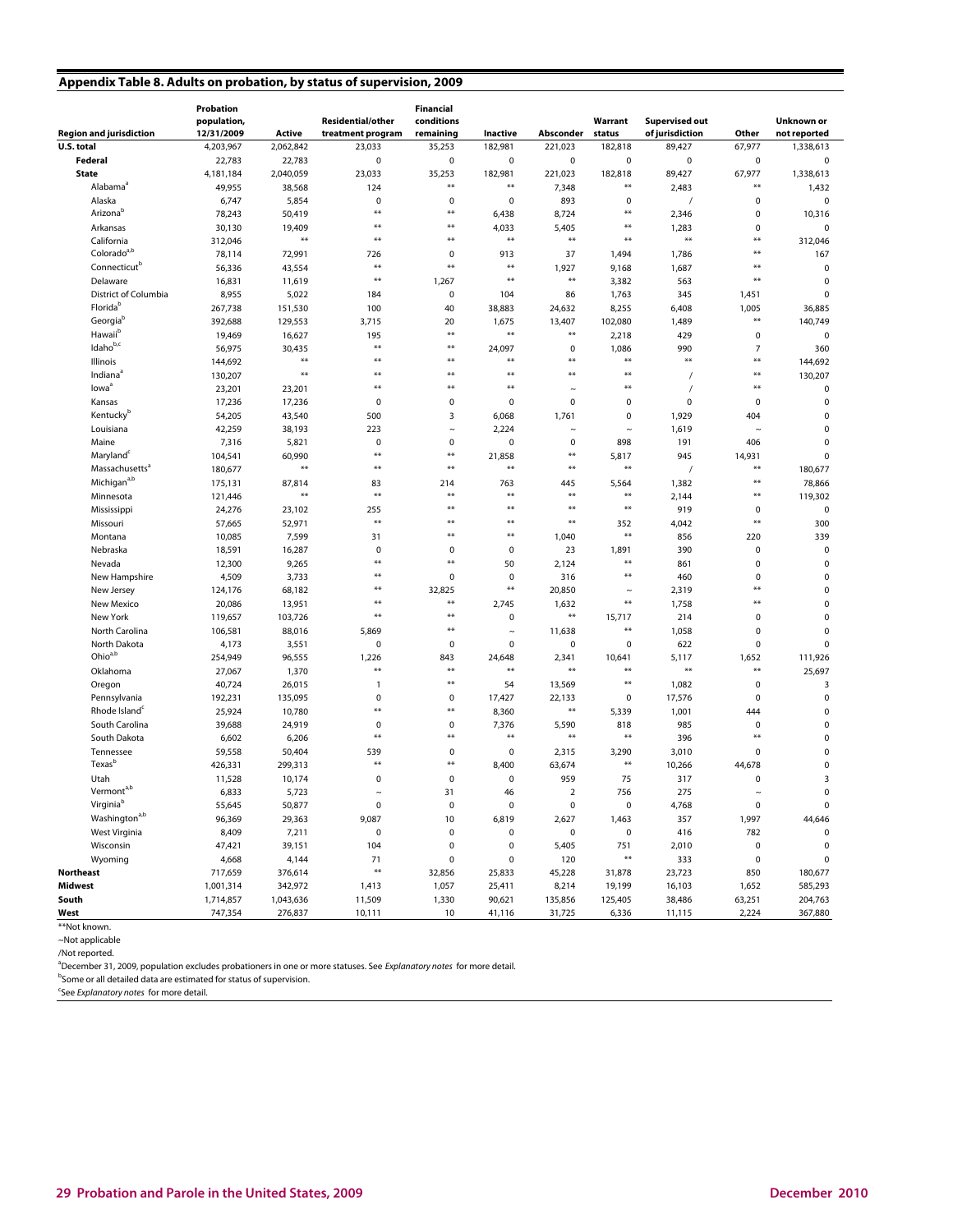## **Appendix Table 9. Adults on probation, by type of offense, 2009**

|                                         | <b>Probation</b><br>population, |                    |                  |                    | Unknown or   |
|-----------------------------------------|---------------------------------|--------------------|------------------|--------------------|--------------|
| <b>Region and jurisdiction</b>          | 12/31/2009                      | Felony             | Misdemeanor      | Other <sup>a</sup> | not reported |
| U.S. total                              | 4,203,967                       | 1,665,216          | 1,530,520        | 77,445             | 930,786      |
| Federal                                 | 22,783                          | 16,537             | 3,908            | 2,278              | 60           |
| <b>State</b>                            | 4,181,184                       | 1,648,679<br>$***$ | 1,526,612        | 75,167<br>$***$    | 930,726      |
| Alabama                                 | 49,955                          |                    | 5,093            |                    | 44,862       |
| Alaska<br>Arizona <sup>b</sup>          | 6,747                           | 6,747              | 0                | 0                  | 0            |
|                                         | 78,243                          | 50,325             | 7,547            | 17,727             | 2,644        |
| Arkansas<br>California                  | 30,130                          | 28,474<br>$***$    | 1,656<br>$***$   | 0<br>$***$         | 0            |
| Colorado <sup>b</sup>                   | 312,046                         |                    |                  |                    | 312,046      |
| Connecticut <sup>b</sup>                | 78,114                          | 27,201             | 48,069           | 1,095              | 1,749        |
| Delaware                                | 56,336                          | 30,320             | 19,440           | 6,538              | 38           |
| District of Columbia                    | 16,831                          | 4,425              | 11,061           | 1,345              | 0            |
| Florida <sup>b</sup>                    | 8,955                           | 2,592              | 2,494            | 2,873              | 996          |
|                                         | 267,738                         | 171,506            | 87,163           | 1,591              | 7,478        |
| Georgia                                 | 392,688                         | 151,871            | 240,817          | 0                  | 0            |
| Hawaii<br>Idaho                         | 19,469                          | 13,149             | 3,203<br>**      | 1,652<br>$***$     | 1,465        |
|                                         | 56,975                          | 13,851<br>$***$    | **               | **                 | 43,124       |
| <b>Illinois</b><br>Indiana <sup>b</sup> | 144,692                         |                    |                  |                    | 144,692      |
|                                         | 130,207                         | 58,128             | 72,079           | 0                  | 0            |
| lowa                                    | 23,201                          | 8,979              | 14,196           | 26                 | 0            |
| Kansas<br>Kentucky <sup>b</sup>         | 17,236                          | 3,610              | 13,626           | 0<br>9,200         | 0<br>0       |
| Louisiana                               | 54,205<br>42,259                | 30,200             | 14,805           | $\tilde{ }$        | 0            |
| Maine                                   |                                 | 41,909             | 350              | 0                  | 0            |
| Maryland <sup>c</sup>                   | 7,316                           | 5,202              | 2,114            | 0                  | 0            |
| Massachusetts                           | 104,541<br>180,677              | 32,715<br>$***$    | 71,826<br>$***$  | $***$              |              |
| Michigan <sup>b</sup>                   |                                 |                    |                  | 260                | 180,677      |
| Minnesota                               | 175,131                         | 58,779<br>44,353   | 88,954<br>77,093 | 0                  | 27,138<br>0  |
| Mississippi                             | 121,446<br>24,276               | 24,276             | 0                | 0                  | 0            |
| Missouri                                | 57,665                          | 56,103             | 1,262            | $***$              | 300          |
| Montana                                 | 10,085                          | 9,587              | 498              | 0                  | 0            |
| Nebraska                                | 18,591                          | 3,718              | 14,873           | 0                  | 0            |
| Nevada <sup>b</sup>                     | 12,300                          | 8,112              | 4,188            | 0                  | 0            |
| New Hampshire                           | 4,509                           | $***$              | **               | $***$              | 4,509        |
| New Jersey <sup>b</sup>                 | 124,176                         | 60,723             | 47,843           | 15,610             | 0            |
| New Mexico                              | 20,086                          | $***$              | 5,247            | $***$              | 14,839       |
| New York                                | 119,657                         | 59,828             | 57,205           | 161                | 2,463        |
| North Carolina                          | 106,581                         | 37,561             | 68,548           | 0                  | 472          |
| North Dakota                            | 4,173                           | 3,072              | 985              | 116                | 0            |
| Ohiob                                   | 254,949                         | 55,478             | 130,272          | 847                | 68,352       |
| Oklahoma <sup>b</sup>                   | 27,067                          | $***$              | 3,984            | $***$              | 23,083       |
| Oregon                                  | 40,724                          | 26,664             | 12,326           | **                 | 1,734        |
| Pennsylvania                            | 192,231                         | 60,872             | 123,809          | 7,423              | 127          |
| Rhode Island                            | 25,924                          | 18,221             | 6,683            | 1,019              | $\mathbf{1}$ |
| South Carolina                          | 39,688                          | 24,061             | 8,217            | 7,410              | 0            |
| South Dakota                            | 6,602                           | 4,289              | 2,313            | $\thicksim$        | 0            |
| Tennessee                               | 59,558                          | 49,911             | 9,647            | 0                  | 0            |
| Texas                                   | 426,331                         | 249,670            | 176,661          | 0                  | 0            |
| Utah                                    | 11,528                          | 8,572              | 2,763            | 193                | 0            |
| Vermont <sup>b</sup>                    | 6,833                           | 2,365              | 4,390            | $\sim$             | 78           |
| Virginiab                               | 55,645                          | 55,645             | 0                | 0                  | 0            |
| Washington <sup>b</sup>                 | 96,369                          | 13,394             | 35,353           | $***$              | 47,622       |
| West Virginia                           | 8,409                           | 6,548              | 1,627            | $***$              | 234          |
| Wisconsin                               | 47,421                          | 23,031             | 24,309           | 81                 | 0            |
| Wyoming                                 | 4,668                           | 2,642              | 2,023            | 0                  | 3            |
| <b>Northeast</b>                        | 717,659                         | 237,531            | 261,484          | 30,751             | 187,893      |
| Midwest                                 | 1,001,314                       | 319,540            | 439,962          | 1,330              | 240,482      |
| South                                   | 1,714,857                       | 911,364            | 703,949          | 22,419             | 77,125       |
| West                                    | 747,354                         | 180,244            | 121,217          | 20,667             | 425,226      |

<sup>\*\*</sup>Not known.

~Not applicable.

<sup>4</sup>Includes probationers under supervision for a petty, traffic, DWI, or domestic violence offense, a city

ordinance violation, a civil protection order, a tax offense, a deferred sentence or placed on supervision

after being released on bail, and other types of offenses.

<sup>b</sup>Some or all detailed data are estimated for type of offense.

<sup>c</sup>See Explanatory notes for more detail.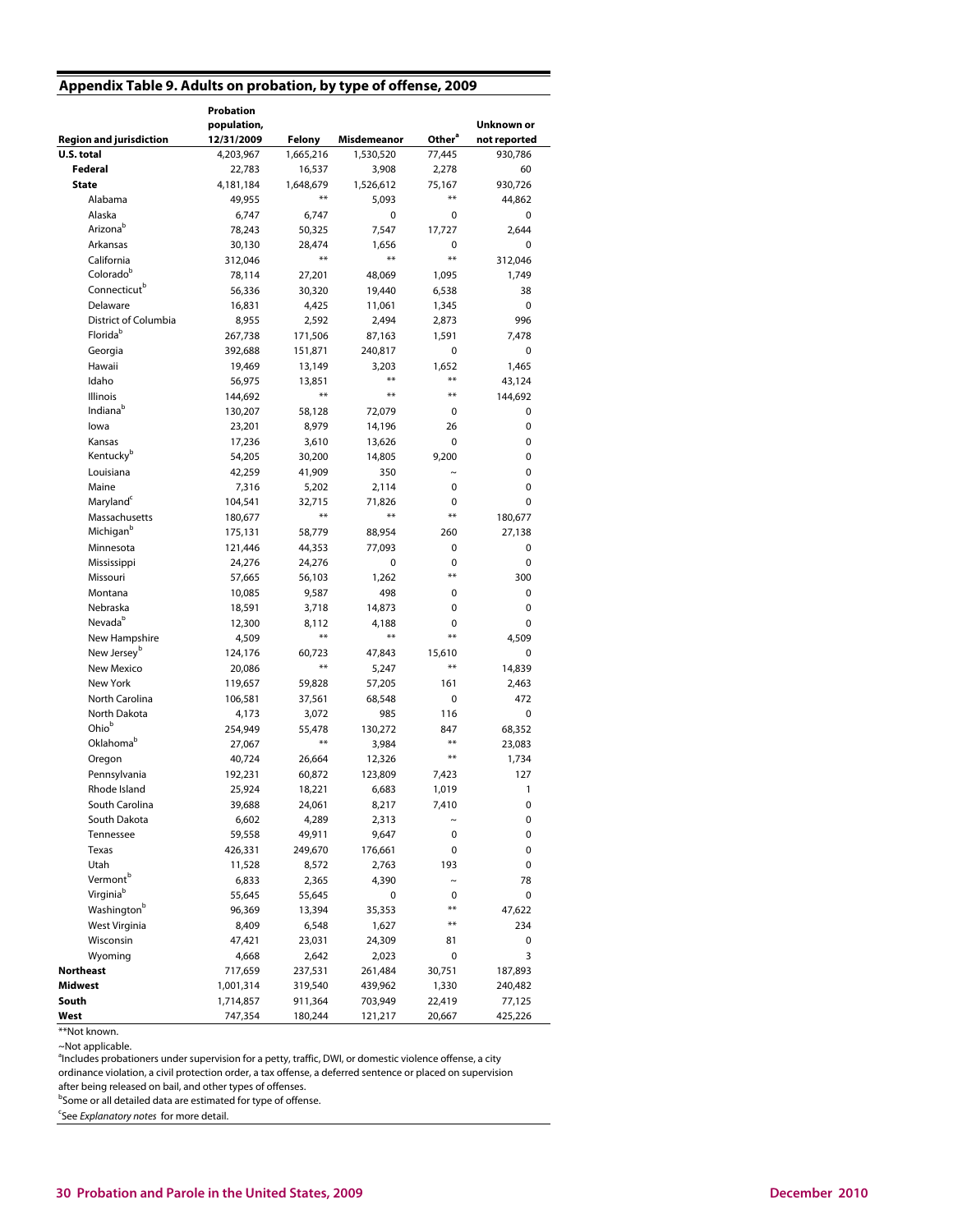## **Appendix Table 10. Adults on probation, by most serious offense, 2009**

|                                | Probation   |                 | Violent            |                      |                       |         | <b>Public-order</b>   |                        |                    |                       |
|--------------------------------|-------------|-----------------|--------------------|----------------------|-----------------------|---------|-----------------------|------------------------|--------------------|-----------------------|
|                                | population, | <b>Domestic</b> |                    | <b>Other violent</b> |                       |         |                       | Other traffic          |                    | <b>Unknown or not</b> |
| <b>Region and jurisdiction</b> | 12/31/2009  | violence        | <b>Sex offense</b> | offense              | Property              | Drug    | <b>DWI/DUI</b>        | offense                | Other <sup>a</sup> | reported              |
| U.S. total                     | 4,203,967   | 81,532          | 67,114             | 277,698              | 575,360               | 582.759 | 326,594               | 78,240                 | 213,745            | 2,000,925             |
| Federal                        | 22,783      | $\overline{2}$  | 206                | 337                  | 10,336                | 3,486   | 1,805                 | 413                    | 6,096              | 102                   |
| <b>State</b>                   | 4,181,184   | 81,530          | 66,908<br>$**$     | 277,361<br>$**$      | 565,024<br>$\bf{***}$ | 579,273 | 324,789<br>$\ast\ast$ | 77,827<br>$***$        | 207,649            | 2,000,823             |
| Alabama                        | 49,955      | 325             |                    |                      |                       | 202     |                       |                        | 3,134              | 46,294                |
| Alaska                         | 6,747       | 255             | 350                | 988                  | 814                   | 358     | 437                   | 109                    | 841                | 2,595                 |
| Arizona <sup>b</sup>           | 78,243      | 1,123           | 4,948              | 11,222               | 21,999                | 22,537  | 6,615                 | 726                    | 4,695              | 4,378                 |
| Arkansas                       | 30,130      | 2,019           | 712                | 2,024                | 10,569                | 10,204  | 23                    | 34<br>$\ast\ast$       | 4,545              | 0                     |
| California                     | 312,046     | $**$            | $**$               | $**$                 | $**$                  | $**$    | $**$                  |                        | $**$               | 312,046               |
| Colorado <sup>b</sup>          | 78,114      | 2,766           | 56                 | 222                  | 773                   | 256     | 3,857                 | 682                    | $**$               | 69,502                |
| Connecticut <sup>b</sup>       | 56,336      | 4,096           | $**$               | 8,101                | 13,058                | 11,160  | 4,326                 | 4,813                  | 10,782             | 0                     |
| Delaware                       | 16,831      | 220             | 403                | 2,780                | 2,863                 | 1,876   | 3,889                 | 0                      | 4,800              | 0                     |
| District of Columbia           | 8,955       | 76              | 144                | 1,988                | 1,034                 | 2,981   | 995                   | 143                    | 1,254              | 340                   |
| Florida <sup>b</sup>           | 267,738     | 4,155           | 2,910              | 35,296               | 76,267                | 54,498  | 20,546                | 15,998                 | 18,808             | 39,260                |
| Georgia                        | 392,688     | 525             | 6,816<br>$**$      | 26,077               | 53,446                | 54,357  | 1,263<br>$**$         | 0<br>$\ast\ast$        | 10,170             | 240,034               |
| Hawaii                         | 19,469      | $**$            |                    | $**$                 | $**$                  | $**$    |                       |                        | $**$               | 19,469                |
| Idaho                          | 56,975      | 297             | 934                | 1,993                | 4,192                 | 4,470   | 1,866                 | 99                     | $***$              | 43,124                |
| Illinois                       | 144,692     | $**$            | $**$               | $**$                 | $**$                  | $**$    | $***$                 | $***$                  | $**$               | 144,692               |
| Indiana                        | 130,207     | $**$            | $**$               | $**$                 | $**$                  | $**$    | $***$                 | $***$                  | $**$               | 130,207               |
| lowa                           | 23,201      | $**$            | $**$               | $**$                 | $**$                  | $**$    | $**$                  | **                     | $**$               | 23,201                |
| Kansas                         | 17,236      | $**$            | $**$               | $**$                 | $**$                  | $**$    | $***$                 | $**$                   | $**$               | 17,236                |
| Kentucky <sup>b</sup>          | 54,205      | 3,331           | 605                | 5,852                | 10,716                | 17,320  | 6,112                 | 5,754                  | 4,515              | 0                     |
| Louisiana                      | 42,259      | 91              | 892                | 1,951                | 13,159                | 20,457  | 1,955                 | 174                    | 2,693              | 887                   |
| Maine                          | 7,316       | 1,609           | 652                | 308                  | 2,074                 | 1,283   | 609                   | 367                    | $**$               | 414                   |
| Maryland <sup>c</sup>          | 104,541     | $**$            | 3,417              | 20,178               | 19,814                | 25,706  | 19,387                | 6,060                  | 9,979              | 0                     |
| Massachusetts                  | 180,677     | $**$            | $**$               | $**$                 | $**$                  | $**$    | $\ast\ast$            | $\ast\ast$             | $**$               | 180,677               |
| Michigan <sup>b</sup>          | 175,131     | 4,624           | 952                | 1,835                | 4,227                 | 5,754   | 10,704                | 2,735                  | 9,235              | 135,065               |
| Minnesota                      | 121,446     | 5,847           | 4,650              | 10,717               | 16,674                | 14,159  | 47,949                | 8,695                  | 12,754             | 1                     |
| Mississippi                    | 24,276      | 243             | 823                | 2,367                | 10,399                | 9,461   | 948                   | 35                     | $\pmb{0}$          | 0                     |
| Missouri                       | 57,665      | 5,010           | 997                | 6,105                | 17,438                | 20,849  | 4,067                 | 1,178                  | 1,721              | 300                   |
| Montana                        | 10,085      | 231             | 622                | 2,213                | 2,691                 | 2,147   | 1,099                 | 3                      | 259                | 820                   |
| Nebraska                       | 18,591      | 1,004           | 316                | 1,152                | 1,394                 | 1,339   | 8,701                 | 3,309                  | 1,376              | $\mathbf 0$           |
| Nevada                         | 12,300      | $**$            | $**$               | $**$                 | $**$                  | $**$    | $**$                  | $**$                   | $**$               | 12,300                |
| New Hampshire                  | 4,509       | $**$            | $**$               | $***$                | $**$                  | $**$    | $**$                  | $***$                  | $***$              | 4,509                 |
| New Jersey <sup>b</sup>        | 124,176     | 2,904           | 1,496              | 11,217               | 46,255                | 58,538  | 2,966                 | 800                    | $\mathbf 0$        | 0                     |
| New Mexico                     | 20,086      | $**$            | $**$               | $**$                 | $**$                  | $**$    | $***$                 | $***$                  | $***$              | 20,086                |
| New York                       | 119,657     | $**$            | 4,830              | 19,801               | 30,889                | 21,807  | 26,866                | 2,533                  | 10,183             | 2,748                 |
| North Carolina                 | 106,581     | 3,268           | 2,052              | 10,039               | 19,743                | 22,984  | 18,372                | 11,732                 | $\mathbf 0$        | 18,391                |
| North Dakota                   | 4,173       | $**$            | $**$               | $**$                 | $**$                  | $**$    | $\ast\ast$            | $\ast\ast$             | $**$               | 4,173                 |
| Ohio <sup>b</sup>              | 254,949     | 6,954           | 2,191              | 5,283                | 18,855                | 15,792  | 10,001                | 5,706                  | 7,740              | 182,427               |
| Oklahoma <sup>b</sup>          | 27,067      | 438             | 1,370              | 3,236                | 5,303                 | 8,800   | 2,987                 | 8                      | 2,311              | 2,614                 |
| Oregon                         | 40,724      | 978             | 2,043              | 6,533                | 8,117                 | 10,835  | 4,014                 | 0                      | $**$               | 8,204                 |
| Pennsylvania <sup>d</sup>      | 192,231     | $**$            | 309                | 1,690                | 318                   | 1,231   | 329                   | $\ast\ast$             | 1,526              | 186,828               |
| Rhode Island                   | 25,924      | 3,074           | 1,096              | 3,222                | 3,003                 | 7,406   | 336                   | 797                    | 6,990              | 0                     |
| South Carolina                 | 39,688      | 1,104           | 1,060              | 5,387                | 14,171                | 9,036   | 1,310                 | 1,693                  | 5,927              | 0                     |
| South Dakota                   | 6,602       | $**$            | $**$               | $***$                | $**$                  | $**$    | $***$                 | $**$                   | $**$               | 6,602                 |
| Tennessee                      | 59,558      | 1,801           | 972                | 7,477                | 9,941                 | 11,820  | 3,754                 | 704                    | 21,179             | 1,910                 |
| Texas <sup>b</sup>             | 426,331     | 16,111          | 11,946             | 47,395               | 99,548                | 107,952 | 97,689                | $***$                  | 45,690             | 0                     |
| Utah                           | 11,528      | 276             | 819                | 1,385                | 3,428                 | 3,477   | 956                   | 349                    | 750                | 88                    |
| Vermont <sup>b</sup>           | 6,833       | 596             | 441                | 1,033                | 1,674                 | 557     | 1,364                 | 473                    | 617                | 78                    |
| Virginiab                      | 55,645      | 724             | 2,170              | 6,900                | 15,970                | 11,073  | 1,057                 | 668                    | 1,669              | 15,414                |
| Washington <sup>b</sup>        | 96,369      | 5,186           | 2,269              | 3,040                | 3,136                 | 5,239   | 6,422                 | 1,428                  | 1,150              | 68,499                |
| West Virginia                  | 8,409       | $***$           | 420                | $***$                | $\ast\ast$            | $**$    | $\ast\ast$            | $\pmb{\ast}\pmb{\ast}$ | $***$              | 7,989                 |
| Wisconsin                      | 47,421      | $***$           | $**$               | $**$                 | $**$                  | $**$    | $**$                  | $\ast\ast$             | $***$              | 47,421                |
| Wyoming                        | 4,668       | 269             | 225                | 354                  | 1,072                 | 1,352   | 1,018                 | 22                     | 356                | 0                     |
| <b>Northeast</b>               | 717,659     | 12,279          | 8,824              | 45,372               | 97,271                | 101,982 | 36,796                | 9,783                  | 30,098             | 375,254               |
| <b>Midwest</b>                 | 1,001,314   | 23,439          | 9,106              | 25,092               | 58,588                | 57,893  | 81,422                | 21,623                 | 32,826             | 691,325               |
| South                          | 1,714,857   | 34,431          | 36,712             | 178,947              | 362,943               | 368,727 | 180,287               | 43,003                 | 136,674            | 373,133               |
| West                           | 747,354     | 11,381          | 12,266             | 27,950               | 46,222                | 50,671  | 26,284                | 3,418                  | 8,051              | 561,111               |

<sup>\*\*</sup>Not known.

<sup>a</sup>Includes some probationers under supervision for a public-order offense, such as a weapon offense, immigration offense, obstruction of justice, drunkenness, disorderly conduct, vagrancy, commercialized vice, contributing to the delinquency of a minor, harboring a criminal, animal abuse, harassment, tax violation, underage sale or consumption of alcohol, making a false alarm, non-support of dependents, and other offenses. Also includes some probationers under supervision for a property offense, such as fraud, forgery, trespassing, and arson, because they could not be reportedly separately in "property" offense.

<sup>b</sup>Some or all detailed data are estimated for most serious offense.

<sup>c</sup>See Explanatory notes for more detail.

<sup>d</sup>Detailed data represent state probationers only. Detailed data are not available for county probationers.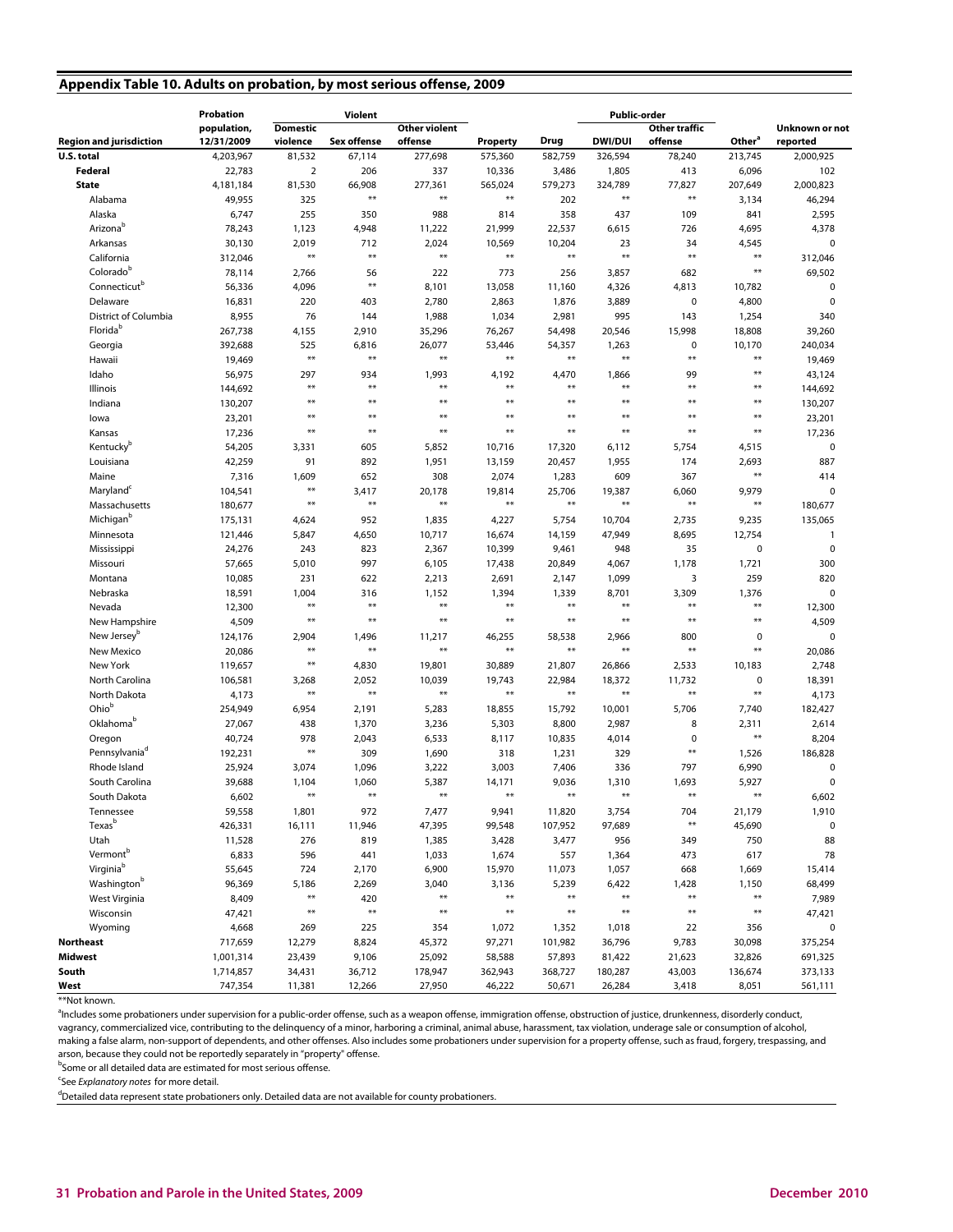## **Appendix Table 11. Adults on probation, 2009: number tracked by a Global Positioning System (GPS), number on parole, or number incarcerated**

|                                                |                       | <b>Location tracked by GPS</b> |                                 |                     |                       | Incarcerated                                    |                                |
|------------------------------------------------|-----------------------|--------------------------------|---------------------------------|---------------------|-----------------------|-------------------------------------------------|--------------------------------|
| <b>Region and jurisdiction</b>                 | Total                 | <b>Sex offenders</b>           | On parole                       | Jail                | Prison                | <b>Community-based</b><br>correctional facility | <b>ICE</b> holding<br>facility |
| U.S. total                                     | 8,079                 | 3.383                          | 5.565                           | 21,356              | 11,894                | 12,766                                          | 2,334                          |
| Federal <sup>a,b</sup>                         | 95                    | 13                             | $\sim$                          | $\tilde{ }$         | $\tilde{\phantom{a}}$ | $\tilde{ }$                                     | $\tilde{ }$                    |
| <b>State</b>                                   | 7,984                 | 3,370                          | 5.565                           | 21,356              | 11.894                | 12,766                                          | 2,334                          |
| Alabama                                        | $**$                  | $***$                          | $***$                           | 1,346               | $***$                 | $**$                                            | $**$                           |
| Alaska                                         | $\tilde{\phantom{a}}$ | $\thicksim$                    | $\sim$                          | $\tilde{ }$         | $\sim$                | $\tilde{ }$                                     |                                |
| Arizona <sup>a</sup>                           | 346                   | 227                            | $**$                            | $**$                | $***$                 | $**$                                            | $**$                           |
| Arkansas                                       | $\tilde{}$            | $\thicksim$                    | $***$                           | 968                 | 127                   | 73                                              | $\mathbf 0$                    |
| California                                     | $**$                  | $**$                           | $**$                            | $**$                | $**$                  | $**$                                            | $**$                           |
| Colorado <sup>a</sup>                          | 42                    | $**$                           | $**$                            | 11                  | $**$                  | 3,407                                           | 58                             |
| Connecticut <sup>a</sup>                       | 53                    | 53                             | $**$                            | $\tilde{ }$         | $\tilde{ }$           | $\sim$                                          | $**$                           |
| Delaware                                       | 124                   | $***$                          | $***$                           | $**$                | 13                    | 7                                               | $**$                           |
| District of Columbia                           | 327                   | 23                             | 389                             | 0                   | 635                   | 0                                               | 8                              |
| Florida <sup>a</sup>                           | 2,221                 | 1,575                          | 39                              | 1,032               | 1,282                 | 8                                               | 1,145                          |
| Georgia <sup>a</sup>                           | 33                    | 9                              | $**$                            | $**$                | $***$                 | 3,715                                           | 0                              |
| Hawaii                                         | $\tilde{ }$           | $\tilde{}$                     | $**$                            | $**$                | $**$                  | $**$                                            | $**$                           |
| Idaho                                          | 53                    | 4                              | $**$                            | 1                   | 1                     | $**$                                            | **                             |
| <b>Illinois</b>                                | $**$                  | $***$                          | $**$                            | $**$                | $**$                  | $**$                                            | **                             |
| Indiana                                        | $\tilde{}$            | $\thicksim$                    | $\sim$                          | $\tilde{}$          | $\tilde{\phantom{a}}$ | $\tilde{}$                                      |                                |
| lowa                                           | 523                   | 237                            | $\tilde{\phantom{a}}$           | $\sim$              | $\tilde{\phantom{a}}$ | 626                                             |                                |
| Kansas                                         | $**$                  | $***$                          | $**$                            | $**$                | $**$                  | $**$                                            | $\tilde{\phantom{a}}$          |
| Kentucky <sup>a</sup>                          | 217                   | 40                             | 847                             | 191                 | 29                    | 300                                             | 0                              |
| Louisiana                                      | $\mathbf 0$           | 0                              | 232                             | 4,128               | 11                    | 48                                              | 15                             |
| Maine                                          | $**$                  | $**$                           | 9                               | 110                 | $\overline{2}$        | $\mathbf 0$                                     | 0                              |
| Maryland                                       | $**$                  | $**$                           | $***$                           | $**$                | $**$                  | $**$                                            | $**$                           |
| Massachusetts <sup>a</sup>                     | 965                   | 618                            | $***$                           | $**$                | $**$                  | $**$                                            | $**$                           |
| Michigan <sup>a</sup>                          | 236                   | 52                             | 219                             | 158                 | 227                   | 47                                              | 7                              |
|                                                | $**$                  | $***$                          | $**$                            | $**$                | $**$                  | **                                              | $**$                           |
| Minnesota<br>Mississippi                       | $\tilde{}$            | $\thicksim$                    | $\tilde{}$                      | $\tilde{ }$         | $\tilde{\phantom{a}}$ | $\tilde{ }$                                     |                                |
|                                                |                       |                                | $**$                            | $**$                | $***$                 | $**$                                            | **                             |
| Missouri                                       | 63<br>$\overline{2}$  | 10<br>$\overline{2}$           | $**$                            |                     |                       |                                                 | **                             |
| Montana<br>Nebraska                            |                       | $\sim$                         |                                 | 198                 | 220<br>$\sim$         | 31<br>$\sim$                                    |                                |
|                                                | $\tilde{ }$           | $\sim$                         | $\tilde{\phantom{a}}$<br>$***$  | $\tilde{ }$<br>$**$ | $**$                  | $**$                                            | **                             |
| Nevada                                         | $\tilde{ }$           |                                |                                 |                     |                       |                                                 |                                |
| New Hampshire                                  | $\tilde{}$            | $\sim$                         | $\tilde{ }$                     | $\tilde{ }$         | $\tilde{ }$           | $\tilde{\phantom{a}}$                           | ∼                              |
| New Jersey                                     | $\sim$<br>$**$        | $\sim$<br>$**$                 | $\tilde{\phantom{a}}$           | $\tilde{ }$         | $\tilde{\phantom{a}}$ | $\tilde{ }$                                     | ∼                              |
| New Mexico                                     | $**$                  | $**$                           | 1,037                           | 0                   | 0                     | $\mathbf 0$                                     | 0                              |
| New York                                       |                       |                                | $\sim$                          | $\sim$<br>$**$      | $\sim$<br>$**$        | $\sim$<br>$**$                                  | $**$                           |
| North Carolina                                 | 955                   | 121                            | 422<br>$***$                    | $**$                | $**$                  | $**$                                            | $**$                           |
| North Dakota <sup>a</sup><br>Ohio <sup>a</sup> | 53                    | 45                             |                                 |                     |                       |                                                 |                                |
|                                                | 1,075<br>$**$         | 16<br>$**$                     | 204<br>$**$                     | 2,634<br>$**$       | 187<br>$**$           | 1,051<br>$**$                                   | 13<br>$**$                     |
| Oklahoma                                       |                       |                                |                                 |                     |                       |                                                 |                                |
| Oregon<br>Pennsylvania <sup>d</sup>            | $\tilde{}$<br>$**$    | $\tilde{\phantom{a}}$<br>$***$ | $\mathbf 0$                     | 58                  | 0                     | 0                                               | 1,017                          |
|                                                |                       |                                | $\mathbf 0$                     | 782                 | 24                    | 5                                               | $\overline{2}$                 |
| Rhode Island<br>South Carolina                 | $\tilde{}$            | $\tilde{}$                     | $\mathbf 0$                     | $\tilde{}$          | 2,937                 | $\tilde{}$                                      | $\tilde{ }$                    |
|                                                | 143                   | 128                            | $\tilde{\phantom{a}}$           | $\tilde{}$          | $\tilde{ }$           | $\tilde{}$                                      |                                |
| South Dakota                                   | $\tilde{}$            | $\sim$                         | $\tilde{ }$<br>$**$             | $\tilde{}$          | $\tilde{\phantom{a}}$ | $\tilde{\phantom{a}}$<br>$**$                   | $\tilde{}$                     |
| Tennessee                                      | 151<br>$***$          | 148<br>$***$                   | $***$                           | 1,872               | 267                   |                                                 | 20<br>$\ddot{x}$               |
| Texas                                          | **                    | $***$                          |                                 | 3,963               | 4,437                 | 3,208                                           |                                |
| Utah                                           |                       |                                | 0                               | 1,715               | 26                    | 81                                              | 3<br>$**$                      |
| Vermont <sup>a</sup>                           | 3                     | $\mathbf{1}$<br>$\ast\ast$     | $***$<br>$\pmb{\ast}\pmb{\ast}$ | **<br>$***$         | 439<br>$***$          | **<br>$**$                                      | $**$                           |
| Virginia <sup>a,c</sup>                        | 116                   |                                |                                 |                     |                       |                                                 |                                |
| Washington <sup>a</sup>                        | 230                   | 10                             | 1,718                           | 1,250               | 15                    | 51                                              | 46                             |
| West Virginia <sup>c</sup>                     | 18                    | 18                             | 152                             | 939                 | $**$                  | $**$                                            | $***$                          |
| Wisconsin                                      | 32                    | 30                             | 297                             | $***$               | 1,015                 | $**$                                            | $**$                           |
| Wyoming                                        | 3                     | 3                              | $**$                            | $\ast\ast$          | $***$                 | 108                                             | $**$                           |
| <b>Northeast</b>                               | 1,021                 | 672                            | 9                               | 892                 | 3,402                 | 5                                               | $\overline{2}$                 |
| <b>Midwest</b>                                 | 1,982                 | 390                            | 720                             | 2,792               | 1,429                 | 1,724                                           | 20                             |
| South                                          | 4,305                 | 2,062                          | 2,081                           | 14,439              | 6,801                 | 7,359                                           | 1,188                          |
| West                                           | 676                   | 246                            | 2,755                           | 3,233               | 262                   | 3,678                                           | 1,124                          |

\*\*Not known.

~Not applicable

<sup>a</sup>Some or all detailed data are estimated.

<sup>b</sup>A sex offender is defined as any offender convicted of a sex offense, ordered to a special condition for sex offender treatment, or fulfilling

other sex offender treatment requirements.

<sup>c</sup>See Explanatory notes for more detail.

<sup>d</sup>Detailed data represent state probationers only. Detailed data are not available for county probationers.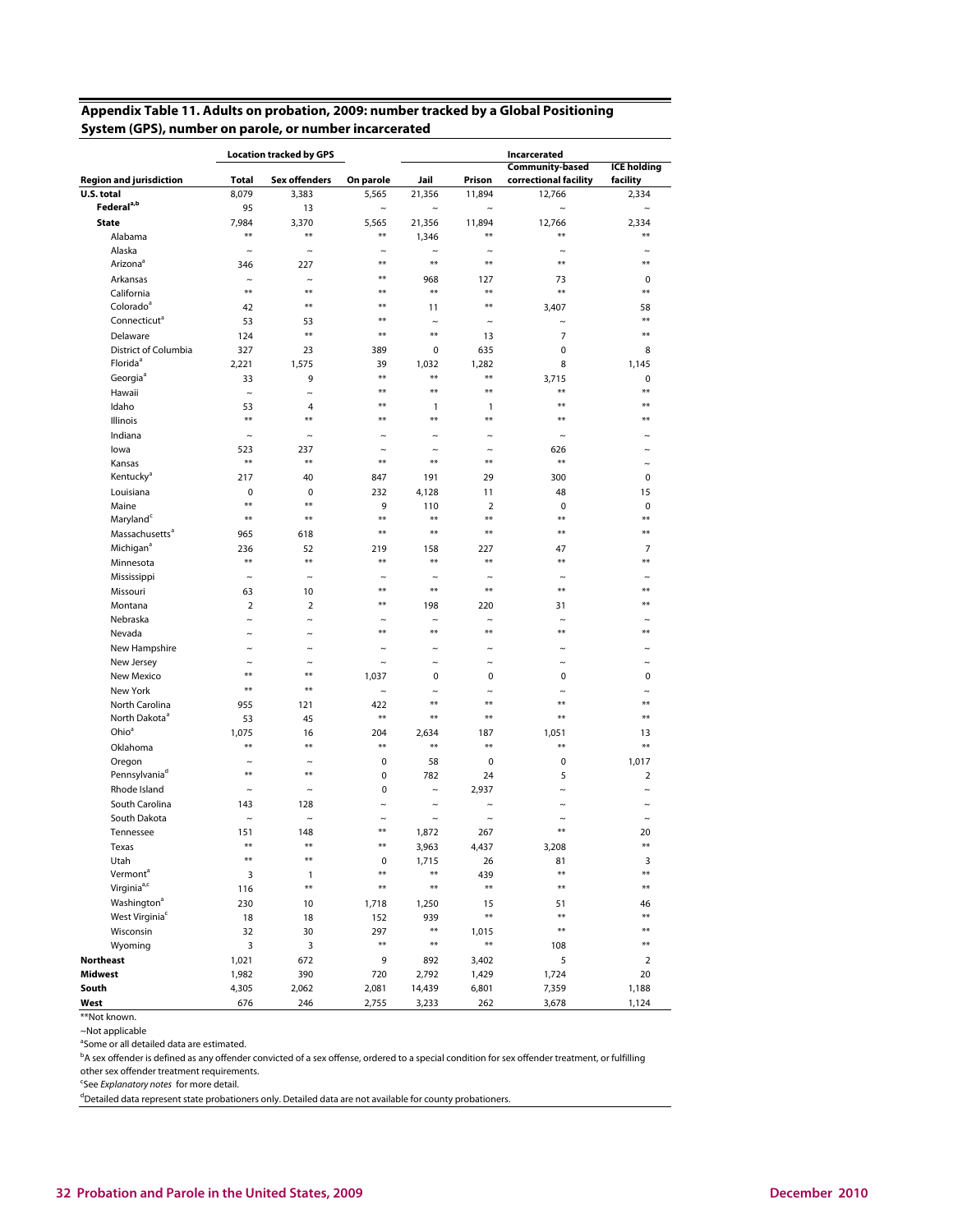|  |  |  | Appendix Table 12. Adults on parole, 2009 |  |
|--|--|--|-------------------------------------------|--|
|--|--|--|-------------------------------------------|--|

| population,<br>population,<br>Percent change, 100,000 adults<br><b>Entries</b><br><b>Exits</b><br>1/1/2009<br>Imputed <sup>®</sup><br>12/31/2009<br>residents, 12/31/2009<br>Reported<br>Imputed <sup>®</sup><br>Reported<br><b>Change, 2009</b><br>2009<br>824,834<br>545,266<br>573,900<br>552,611<br>579,100<br>819,308<br>$-0.7%$<br>351<br>$-5,526$<br>Federal<br>97,010<br>46,348<br>46,348<br>41,116<br>5,232<br>5.4 %<br>44<br>41,116<br>102,242<br><b>State</b><br>727,824<br>498.918<br>527,500<br>538,000<br>717,066<br>$-10,758$<br>$-1.5%$<br>307<br>511,495<br>Alabamab<br>8,042<br>3,181<br>2,794<br>2,794<br>8,429<br>387<br>4.8<br>234<br>3,181<br>Alaskab<br>1,714<br>616<br>616<br>454<br>454<br>1,939<br>225<br>13.1<br>374<br>Arizona <sup>c</sup><br>7,537<br>14,143<br>14,143<br>13,471<br>13,471<br>8,209<br>672<br>8.9<br>168<br>Arkansas<br>19,687<br>9,911<br>9,911<br>8,432<br>8,432<br>1,479<br>7.5<br>967<br>21,166<br>California <sup>d</sup><br>120,753<br>175,840<br>175,840<br>190,558<br>190,558<br>106,035<br>$-14,718$<br>$-12.2$<br>383<br>Colorado <sup>b</sup><br>11,654<br>9,981<br>9,981<br>9,980<br>9,980<br>0.0<br>304<br>11,655<br>$\overline{1}$<br>Connecticut <sup>b</sup><br>2,328<br>3,354<br>3,354<br>2,809<br>2,809<br>2,873<br>545<br>23.4<br>106<br>Delaware <sup>b</sup><br>551<br>426<br>426<br>458<br>76<br>458<br>519<br>$-32$<br>$-5.8$<br>District of Columbia <sup>b</sup><br>5,767<br>2,326<br>2,326<br>1,774<br>1,774<br>552<br>9.6<br>1,288<br>6,319<br>Florida <sup>b,c</sup><br>4,528<br>6,993<br>6,993<br>7,198<br>7,198<br>$-205$<br>$-4.5$<br>30<br>4,323<br>23,448<br>13,008<br>13,008<br>12,427<br>12,427<br>2.5<br>329<br>Georgia<br>24,029<br>581<br>Hawaii <sup>b</sup><br>1,904<br>733<br>733<br>806<br>806<br>1,831<br>$-73$<br>$-3.8$<br>182<br>Idaho <sup>b</sup><br>3,361<br>1,756<br>1,756<br>1,670<br>1,670<br>3,447<br>2.6<br>304<br>86<br>Illinois<br>33,683<br>34,693<br>34,693<br>35,214<br>35,214<br>$-521$<br>$-1.5$<br>339<br>33,162<br>Indiana <sup>d</sup><br>10,653<br>11,280<br>11,280<br>11,406<br>11,406<br>10,527<br>$-1.2$<br>217<br>-126<br>lowa <sup>d</sup><br>3,159<br>2,506<br>2,506<br>2,400<br>2,400<br>3,265<br>106<br>3.4<br>142<br>Kansas <sup>d</sup><br>4,958<br>4,803<br>4,803<br>4,751<br>4,751<br>5,010<br>52<br>1.0<br>236<br>Kentucky <sup>b</sup><br>12,377<br>6,632<br>6,632<br>6,472<br>6,472<br>12,537<br>160<br>1.3<br>378<br>Louisiana<br>24,636<br>13,660<br>13,660<br>12,613<br>12,613<br>25,683<br>1,047<br>4.2<br>758<br>3<br>Maine<br>31<br>$\mathbf 0$<br>$\overline{1}$<br>$\mathbf{1}$<br>$\overline{1}$<br>$\overline{1}$<br>31<br>0.0<br>Maryland<br>13,220<br>7,463<br>3.9<br>315<br>7,463<br>6,941<br>6,941<br>13,742<br>522<br>Massachusetts <sup>b</sup><br>65<br>3,113<br>4,716<br>4,716<br>252<br>8.1<br>4,464<br>4,464<br>3,365<br>Michigan <sup>b</sup><br>22,523<br>13,618<br>24,374<br>8.2<br>320<br>13,618<br>11,767<br>11,767<br>1,851<br>Minnesota<br>5,093<br>5,642<br>5,642<br>5,300<br>342<br>6.7<br>135<br>5,300<br>5,435<br>Mississippi <sup>b</sup><br>2,922<br>4,078<br>4,078<br>1,574<br>1,574<br>5,426<br>2,504<br>85.7<br>248<br>Missouri<br>19,212<br>11,934<br>11,934<br>11,473<br>11,473<br>2.4<br>430<br>19,673<br>461<br>Montanab<br>1,062<br>548<br>548<br>603<br>603<br>1,007<br>$-55$<br>$-5.2$<br>133<br>Nebraska<br>846<br>1,044<br>1,044<br>1,067<br>1,067<br>823<br>$-23$<br>$-2.7$<br>61<br>Nevada<br>3,908<br>4,202<br>4,202<br>3,924<br>3,924<br>278<br>7.1<br>212<br>4,186<br>New Hampshire <sup>b</sup><br>1,661<br>1,107<br>1,107<br>948<br>948<br>1,820<br>159<br>9.6<br>175<br>New Jersey<br>15,532<br>8,497<br>8,497<br>8,673<br>8,673<br>15,356<br>229<br>$-176$<br>$-1.1$<br>New Mexicob<br>3,724<br>276<br>276<br>843<br>843<br>3,157<br>$-15.2$<br>209<br>$-567$<br>New York<br>52,225<br>24,224<br>24,224<br>26,499<br>26,499<br>49,950<br>$-4.4$<br>329<br>$-2,275$<br>North Carolinab,c<br>3,409<br>50<br>3,677<br>3,677<br>3,542<br>3,542<br>3,544<br>135<br>4.0<br>727<br>North Dakota<br>386<br>727<br>756<br>756<br>357<br>$-29$<br>$-7.5$<br>71<br>Ohiob<br>8,711<br>8,711<br>13,255<br>$-23.8$<br>165<br>19,119<br>13,255<br>14,575<br>$-4,544$<br>Oklahoma <sup>c</sup><br>107<br>3,073<br>894<br>894<br>997<br>997<br>2,970<br>$-3.4$<br>$-103$<br>Oregon<br>21,962<br>8,987<br>8,987<br>8,555<br>8,555<br>432<br>2.0<br>754<br>22,394<br>Pennsylvania <sup>b,e</sup><br>72,951<br>11,107<br>39,700<br>11,039<br>37,600<br>75,112<br>3.0<br>761<br>2,161<br>Rhode Island <sup>d</sup><br>469<br>626<br>626<br>510<br>510<br>585<br>24.7<br>71<br>116<br>South Carolina <sup>b</sup><br>1,857<br>376<br>376<br>621<br>621<br>1,612<br>$-245$<br>$-13.2$<br>46<br>South Dakota<br>2,720<br>1,739<br>2,748<br>28<br>1.0<br>446<br>1,767<br>1,767<br>1,739<br>Tennessee <sup>b</sup><br>10,464<br>5,080<br>5,080<br>3,616<br>3,616<br>11,627<br>1,163<br>11.1<br>241<br>Texas <sup>c</sup><br>102,921<br>34,702<br>34,702<br>32,680<br>32,680<br>104,943<br>2,022<br>2.0<br>581<br>Utah<br>3,566<br>2,144<br>2,144<br>2,506<br>2,506<br>3,204<br>-362<br>$-10.2$<br>166<br>Vermont <sup>b,c</sup><br>1,081<br>606<br>606<br>600<br>600<br>6<br>0.6<br>219<br>1,087<br>Virginia <sup>b,c</sup><br>876<br>742<br>4,471<br>876<br>742<br>4,605<br>134<br>3.0<br>76<br>Washington <sup>b</sup><br>11,768<br>11,316<br>11,316<br>$-5,205$<br>128<br>6,111<br>6,111<br>6,563<br>$-44.2$<br>West Virginia<br>2,005<br>1,457<br>1,889<br>$-5.8$<br>131<br>1,341<br>1,341<br>1,457<br>$-116$<br>Wisconsin <sup>c</sup><br>19,063<br>7,698<br>7,698<br>7,427<br>7,427<br>19,334<br>271<br>1.4<br>443<br>Wyoming<br>727<br>296<br>296<br>373<br>373<br>614<br>$-113$<br>$-15.5$<br>147<br>149,391<br>54,238<br>82,900<br>55,543<br>82,100<br>150,179<br>788<br>0.5 %<br>349<br>141,415<br>104,423<br>104,423<br>106,555<br>106,555<br>139,283<br>$-2,132$<br>$-1.5$<br>273<br>243,378<br>114,624<br>114,624<br>104,338<br>104,338<br>253,363<br>9,985<br>4.1<br>295<br>245,059<br>245,059<br>$-19,399$<br>$-10.0$<br>324<br>193,640<br>225,633<br>225,633<br>174,241<br>Note: Require of poprecipance or incomplete data, the parele population for some iuric distinctions on December 21, 2000, does not equal the population on January 1, plus entries minus ovita |                                | Parole |  |  | Parole |  | Number on parole per |
|-----------------------------------------------------------------------------------------------------------------------------------------------------------------------------------------------------------------------------------------------------------------------------------------------------------------------------------------------------------------------------------------------------------------------------------------------------------------------------------------------------------------------------------------------------------------------------------------------------------------------------------------------------------------------------------------------------------------------------------------------------------------------------------------------------------------------------------------------------------------------------------------------------------------------------------------------------------------------------------------------------------------------------------------------------------------------------------------------------------------------------------------------------------------------------------------------------------------------------------------------------------------------------------------------------------------------------------------------------------------------------------------------------------------------------------------------------------------------------------------------------------------------------------------------------------------------------------------------------------------------------------------------------------------------------------------------------------------------------------------------------------------------------------------------------------------------------------------------------------------------------------------------------------------------------------------------------------------------------------------------------------------------------------------------------------------------------------------------------------------------------------------------------------------------------------------------------------------------------------------------------------------------------------------------------------------------------------------------------------------------------------------------------------------------------------------------------------------------------------------------------------------------------------------------------------------------------------------------------------------------------------------------------------------------------------------------------------------------------------------------------------------------------------------------------------------------------------------------------------------------------------------------------------------------------------------------------------------------------------------------------------------------------------------------------------------------------------------------------------------------------------------------------------------------------------------------------------------------------------------------------------------------------------------------------------------------------------------------------------------------------------------------------------------------------------------------------------------------------------------------------------------------------------------------------------------------------------------------------------------------------------------------------------------------------------------------------------------------------------------------------------------------------------------------------------------------------------------------------------------------------------------------------------------------------------------------------------------------------------------------------------------------------------------------------------------------------------------------------------------------------------------------------------------------------------------------------------------------------------------------------------------------------------------------------------------------------------------------------------------------------------------------------------------------------------------------------------------------------------------------------------------------------------------------------------------------------------------------------------------------------------------------------------------------------------------------------------------------------------------------------------------------------------------------------------------------------------------------------------------------------------------------------------------------------------------------------------------------------------------------------------------------------------------------------------------------------------------------------------------------------------------------------------------------------------------------------------------------------------------------------------------------------------------------------------------------------------------------------------------------------------------------------------------------------------------------------------------------------------------------------------------------------------------------------------------------------------------------------------------------------------------------------------------------------------------------------------------------------------------------------------------------------------------------------------------------------------------------------------------------------------------------------------------------------------------------------------------------------------------------------------------------------------------------------------------------------------------------------------------------------------------------------------------------------------------------------------------------------------------------------------------------------------------------------------------------------------------------------|--------------------------------|--------|--|--|--------|--|----------------------|
|                                                                                                                                                                                                                                                                                                                                                                                                                                                                                                                                                                                                                                                                                                                                                                                                                                                                                                                                                                                                                                                                                                                                                                                                                                                                                                                                                                                                                                                                                                                                                                                                                                                                                                                                                                                                                                                                                                                                                                                                                                                                                                                                                                                                                                                                                                                                                                                                                                                                                                                                                                                                                                                                                                                                                                                                                                                                                                                                                                                                                                                                                                                                                                                                                                                                                                                                                                                                                                                                                                                                                                                                                                                                                                                                                                                                                                                                                                                                                                                                                                                                                                                                                                                                                                                                                                                                                                                                                                                                                                                                                                                                                                                                                                                                                                                                                                                                                                                                                                                                                                                                                                                                                                                                                                                                                                                                                                                                                                                                                                                                                                                                                                                                                                                                                                                                                                                                                                                                                                                                                                                                                                                                                                                                                                                                                                                                                     |                                |        |  |  |        |  |                      |
|                                                                                                                                                                                                                                                                                                                                                                                                                                                                                                                                                                                                                                                                                                                                                                                                                                                                                                                                                                                                                                                                                                                                                                                                                                                                                                                                                                                                                                                                                                                                                                                                                                                                                                                                                                                                                                                                                                                                                                                                                                                                                                                                                                                                                                                                                                                                                                                                                                                                                                                                                                                                                                                                                                                                                                                                                                                                                                                                                                                                                                                                                                                                                                                                                                                                                                                                                                                                                                                                                                                                                                                                                                                                                                                                                                                                                                                                                                                                                                                                                                                                                                                                                                                                                                                                                                                                                                                                                                                                                                                                                                                                                                                                                                                                                                                                                                                                                                                                                                                                                                                                                                                                                                                                                                                                                                                                                                                                                                                                                                                                                                                                                                                                                                                                                                                                                                                                                                                                                                                                                                                                                                                                                                                                                                                                                                                                                     | <b>Region and jurisdiction</b> |        |  |  |        |  |                      |
|                                                                                                                                                                                                                                                                                                                                                                                                                                                                                                                                                                                                                                                                                                                                                                                                                                                                                                                                                                                                                                                                                                                                                                                                                                                                                                                                                                                                                                                                                                                                                                                                                                                                                                                                                                                                                                                                                                                                                                                                                                                                                                                                                                                                                                                                                                                                                                                                                                                                                                                                                                                                                                                                                                                                                                                                                                                                                                                                                                                                                                                                                                                                                                                                                                                                                                                                                                                                                                                                                                                                                                                                                                                                                                                                                                                                                                                                                                                                                                                                                                                                                                                                                                                                                                                                                                                                                                                                                                                                                                                                                                                                                                                                                                                                                                                                                                                                                                                                                                                                                                                                                                                                                                                                                                                                                                                                                                                                                                                                                                                                                                                                                                                                                                                                                                                                                                                                                                                                                                                                                                                                                                                                                                                                                                                                                                                                                     | U.S. total                     |        |  |  |        |  |                      |
|                                                                                                                                                                                                                                                                                                                                                                                                                                                                                                                                                                                                                                                                                                                                                                                                                                                                                                                                                                                                                                                                                                                                                                                                                                                                                                                                                                                                                                                                                                                                                                                                                                                                                                                                                                                                                                                                                                                                                                                                                                                                                                                                                                                                                                                                                                                                                                                                                                                                                                                                                                                                                                                                                                                                                                                                                                                                                                                                                                                                                                                                                                                                                                                                                                                                                                                                                                                                                                                                                                                                                                                                                                                                                                                                                                                                                                                                                                                                                                                                                                                                                                                                                                                                                                                                                                                                                                                                                                                                                                                                                                                                                                                                                                                                                                                                                                                                                                                                                                                                                                                                                                                                                                                                                                                                                                                                                                                                                                                                                                                                                                                                                                                                                                                                                                                                                                                                                                                                                                                                                                                                                                                                                                                                                                                                                                                                                     |                                |        |  |  |        |  |                      |
|                                                                                                                                                                                                                                                                                                                                                                                                                                                                                                                                                                                                                                                                                                                                                                                                                                                                                                                                                                                                                                                                                                                                                                                                                                                                                                                                                                                                                                                                                                                                                                                                                                                                                                                                                                                                                                                                                                                                                                                                                                                                                                                                                                                                                                                                                                                                                                                                                                                                                                                                                                                                                                                                                                                                                                                                                                                                                                                                                                                                                                                                                                                                                                                                                                                                                                                                                                                                                                                                                                                                                                                                                                                                                                                                                                                                                                                                                                                                                                                                                                                                                                                                                                                                                                                                                                                                                                                                                                                                                                                                                                                                                                                                                                                                                                                                                                                                                                                                                                                                                                                                                                                                                                                                                                                                                                                                                                                                                                                                                                                                                                                                                                                                                                                                                                                                                                                                                                                                                                                                                                                                                                                                                                                                                                                                                                                                                     |                                |        |  |  |        |  |                      |
|                                                                                                                                                                                                                                                                                                                                                                                                                                                                                                                                                                                                                                                                                                                                                                                                                                                                                                                                                                                                                                                                                                                                                                                                                                                                                                                                                                                                                                                                                                                                                                                                                                                                                                                                                                                                                                                                                                                                                                                                                                                                                                                                                                                                                                                                                                                                                                                                                                                                                                                                                                                                                                                                                                                                                                                                                                                                                                                                                                                                                                                                                                                                                                                                                                                                                                                                                                                                                                                                                                                                                                                                                                                                                                                                                                                                                                                                                                                                                                                                                                                                                                                                                                                                                                                                                                                                                                                                                                                                                                                                                                                                                                                                                                                                                                                                                                                                                                                                                                                                                                                                                                                                                                                                                                                                                                                                                                                                                                                                                                                                                                                                                                                                                                                                                                                                                                                                                                                                                                                                                                                                                                                                                                                                                                                                                                                                                     |                                |        |  |  |        |  |                      |
|                                                                                                                                                                                                                                                                                                                                                                                                                                                                                                                                                                                                                                                                                                                                                                                                                                                                                                                                                                                                                                                                                                                                                                                                                                                                                                                                                                                                                                                                                                                                                                                                                                                                                                                                                                                                                                                                                                                                                                                                                                                                                                                                                                                                                                                                                                                                                                                                                                                                                                                                                                                                                                                                                                                                                                                                                                                                                                                                                                                                                                                                                                                                                                                                                                                                                                                                                                                                                                                                                                                                                                                                                                                                                                                                                                                                                                                                                                                                                                                                                                                                                                                                                                                                                                                                                                                                                                                                                                                                                                                                                                                                                                                                                                                                                                                                                                                                                                                                                                                                                                                                                                                                                                                                                                                                                                                                                                                                                                                                                                                                                                                                                                                                                                                                                                                                                                                                                                                                                                                                                                                                                                                                                                                                                                                                                                                                                     |                                |        |  |  |        |  |                      |
|                                                                                                                                                                                                                                                                                                                                                                                                                                                                                                                                                                                                                                                                                                                                                                                                                                                                                                                                                                                                                                                                                                                                                                                                                                                                                                                                                                                                                                                                                                                                                                                                                                                                                                                                                                                                                                                                                                                                                                                                                                                                                                                                                                                                                                                                                                                                                                                                                                                                                                                                                                                                                                                                                                                                                                                                                                                                                                                                                                                                                                                                                                                                                                                                                                                                                                                                                                                                                                                                                                                                                                                                                                                                                                                                                                                                                                                                                                                                                                                                                                                                                                                                                                                                                                                                                                                                                                                                                                                                                                                                                                                                                                                                                                                                                                                                                                                                                                                                                                                                                                                                                                                                                                                                                                                                                                                                                                                                                                                                                                                                                                                                                                                                                                                                                                                                                                                                                                                                                                                                                                                                                                                                                                                                                                                                                                                                                     |                                |        |  |  |        |  |                      |
|                                                                                                                                                                                                                                                                                                                                                                                                                                                                                                                                                                                                                                                                                                                                                                                                                                                                                                                                                                                                                                                                                                                                                                                                                                                                                                                                                                                                                                                                                                                                                                                                                                                                                                                                                                                                                                                                                                                                                                                                                                                                                                                                                                                                                                                                                                                                                                                                                                                                                                                                                                                                                                                                                                                                                                                                                                                                                                                                                                                                                                                                                                                                                                                                                                                                                                                                                                                                                                                                                                                                                                                                                                                                                                                                                                                                                                                                                                                                                                                                                                                                                                                                                                                                                                                                                                                                                                                                                                                                                                                                                                                                                                                                                                                                                                                                                                                                                                                                                                                                                                                                                                                                                                                                                                                                                                                                                                                                                                                                                                                                                                                                                                                                                                                                                                                                                                                                                                                                                                                                                                                                                                                                                                                                                                                                                                                                                     |                                |        |  |  |        |  |                      |
|                                                                                                                                                                                                                                                                                                                                                                                                                                                                                                                                                                                                                                                                                                                                                                                                                                                                                                                                                                                                                                                                                                                                                                                                                                                                                                                                                                                                                                                                                                                                                                                                                                                                                                                                                                                                                                                                                                                                                                                                                                                                                                                                                                                                                                                                                                                                                                                                                                                                                                                                                                                                                                                                                                                                                                                                                                                                                                                                                                                                                                                                                                                                                                                                                                                                                                                                                                                                                                                                                                                                                                                                                                                                                                                                                                                                                                                                                                                                                                                                                                                                                                                                                                                                                                                                                                                                                                                                                                                                                                                                                                                                                                                                                                                                                                                                                                                                                                                                                                                                                                                                                                                                                                                                                                                                                                                                                                                                                                                                                                                                                                                                                                                                                                                                                                                                                                                                                                                                                                                                                                                                                                                                                                                                                                                                                                                                                     |                                |        |  |  |        |  |                      |
|                                                                                                                                                                                                                                                                                                                                                                                                                                                                                                                                                                                                                                                                                                                                                                                                                                                                                                                                                                                                                                                                                                                                                                                                                                                                                                                                                                                                                                                                                                                                                                                                                                                                                                                                                                                                                                                                                                                                                                                                                                                                                                                                                                                                                                                                                                                                                                                                                                                                                                                                                                                                                                                                                                                                                                                                                                                                                                                                                                                                                                                                                                                                                                                                                                                                                                                                                                                                                                                                                                                                                                                                                                                                                                                                                                                                                                                                                                                                                                                                                                                                                                                                                                                                                                                                                                                                                                                                                                                                                                                                                                                                                                                                                                                                                                                                                                                                                                                                                                                                                                                                                                                                                                                                                                                                                                                                                                                                                                                                                                                                                                                                                                                                                                                                                                                                                                                                                                                                                                                                                                                                                                                                                                                                                                                                                                                                                     |                                |        |  |  |        |  |                      |
|                                                                                                                                                                                                                                                                                                                                                                                                                                                                                                                                                                                                                                                                                                                                                                                                                                                                                                                                                                                                                                                                                                                                                                                                                                                                                                                                                                                                                                                                                                                                                                                                                                                                                                                                                                                                                                                                                                                                                                                                                                                                                                                                                                                                                                                                                                                                                                                                                                                                                                                                                                                                                                                                                                                                                                                                                                                                                                                                                                                                                                                                                                                                                                                                                                                                                                                                                                                                                                                                                                                                                                                                                                                                                                                                                                                                                                                                                                                                                                                                                                                                                                                                                                                                                                                                                                                                                                                                                                                                                                                                                                                                                                                                                                                                                                                                                                                                                                                                                                                                                                                                                                                                                                                                                                                                                                                                                                                                                                                                                                                                                                                                                                                                                                                                                                                                                                                                                                                                                                                                                                                                                                                                                                                                                                                                                                                                                     |                                |        |  |  |        |  |                      |
|                                                                                                                                                                                                                                                                                                                                                                                                                                                                                                                                                                                                                                                                                                                                                                                                                                                                                                                                                                                                                                                                                                                                                                                                                                                                                                                                                                                                                                                                                                                                                                                                                                                                                                                                                                                                                                                                                                                                                                                                                                                                                                                                                                                                                                                                                                                                                                                                                                                                                                                                                                                                                                                                                                                                                                                                                                                                                                                                                                                                                                                                                                                                                                                                                                                                                                                                                                                                                                                                                                                                                                                                                                                                                                                                                                                                                                                                                                                                                                                                                                                                                                                                                                                                                                                                                                                                                                                                                                                                                                                                                                                                                                                                                                                                                                                                                                                                                                                                                                                                                                                                                                                                                                                                                                                                                                                                                                                                                                                                                                                                                                                                                                                                                                                                                                                                                                                                                                                                                                                                                                                                                                                                                                                                                                                                                                                                                     |                                |        |  |  |        |  |                      |
|                                                                                                                                                                                                                                                                                                                                                                                                                                                                                                                                                                                                                                                                                                                                                                                                                                                                                                                                                                                                                                                                                                                                                                                                                                                                                                                                                                                                                                                                                                                                                                                                                                                                                                                                                                                                                                                                                                                                                                                                                                                                                                                                                                                                                                                                                                                                                                                                                                                                                                                                                                                                                                                                                                                                                                                                                                                                                                                                                                                                                                                                                                                                                                                                                                                                                                                                                                                                                                                                                                                                                                                                                                                                                                                                                                                                                                                                                                                                                                                                                                                                                                                                                                                                                                                                                                                                                                                                                                                                                                                                                                                                                                                                                                                                                                                                                                                                                                                                                                                                                                                                                                                                                                                                                                                                                                                                                                                                                                                                                                                                                                                                                                                                                                                                                                                                                                                                                                                                                                                                                                                                                                                                                                                                                                                                                                                                                     |                                |        |  |  |        |  |                      |
|                                                                                                                                                                                                                                                                                                                                                                                                                                                                                                                                                                                                                                                                                                                                                                                                                                                                                                                                                                                                                                                                                                                                                                                                                                                                                                                                                                                                                                                                                                                                                                                                                                                                                                                                                                                                                                                                                                                                                                                                                                                                                                                                                                                                                                                                                                                                                                                                                                                                                                                                                                                                                                                                                                                                                                                                                                                                                                                                                                                                                                                                                                                                                                                                                                                                                                                                                                                                                                                                                                                                                                                                                                                                                                                                                                                                                                                                                                                                                                                                                                                                                                                                                                                                                                                                                                                                                                                                                                                                                                                                                                                                                                                                                                                                                                                                                                                                                                                                                                                                                                                                                                                                                                                                                                                                                                                                                                                                                                                                                                                                                                                                                                                                                                                                                                                                                                                                                                                                                                                                                                                                                                                                                                                                                                                                                                                                                     |                                |        |  |  |        |  |                      |
|                                                                                                                                                                                                                                                                                                                                                                                                                                                                                                                                                                                                                                                                                                                                                                                                                                                                                                                                                                                                                                                                                                                                                                                                                                                                                                                                                                                                                                                                                                                                                                                                                                                                                                                                                                                                                                                                                                                                                                                                                                                                                                                                                                                                                                                                                                                                                                                                                                                                                                                                                                                                                                                                                                                                                                                                                                                                                                                                                                                                                                                                                                                                                                                                                                                                                                                                                                                                                                                                                                                                                                                                                                                                                                                                                                                                                                                                                                                                                                                                                                                                                                                                                                                                                                                                                                                                                                                                                                                                                                                                                                                                                                                                                                                                                                                                                                                                                                                                                                                                                                                                                                                                                                                                                                                                                                                                                                                                                                                                                                                                                                                                                                                                                                                                                                                                                                                                                                                                                                                                                                                                                                                                                                                                                                                                                                                                                     |                                |        |  |  |        |  |                      |
|                                                                                                                                                                                                                                                                                                                                                                                                                                                                                                                                                                                                                                                                                                                                                                                                                                                                                                                                                                                                                                                                                                                                                                                                                                                                                                                                                                                                                                                                                                                                                                                                                                                                                                                                                                                                                                                                                                                                                                                                                                                                                                                                                                                                                                                                                                                                                                                                                                                                                                                                                                                                                                                                                                                                                                                                                                                                                                                                                                                                                                                                                                                                                                                                                                                                                                                                                                                                                                                                                                                                                                                                                                                                                                                                                                                                                                                                                                                                                                                                                                                                                                                                                                                                                                                                                                                                                                                                                                                                                                                                                                                                                                                                                                                                                                                                                                                                                                                                                                                                                                                                                                                                                                                                                                                                                                                                                                                                                                                                                                                                                                                                                                                                                                                                                                                                                                                                                                                                                                                                                                                                                                                                                                                                                                                                                                                                                     |                                |        |  |  |        |  |                      |
|                                                                                                                                                                                                                                                                                                                                                                                                                                                                                                                                                                                                                                                                                                                                                                                                                                                                                                                                                                                                                                                                                                                                                                                                                                                                                                                                                                                                                                                                                                                                                                                                                                                                                                                                                                                                                                                                                                                                                                                                                                                                                                                                                                                                                                                                                                                                                                                                                                                                                                                                                                                                                                                                                                                                                                                                                                                                                                                                                                                                                                                                                                                                                                                                                                                                                                                                                                                                                                                                                                                                                                                                                                                                                                                                                                                                                                                                                                                                                                                                                                                                                                                                                                                                                                                                                                                                                                                                                                                                                                                                                                                                                                                                                                                                                                                                                                                                                                                                                                                                                                                                                                                                                                                                                                                                                                                                                                                                                                                                                                                                                                                                                                                                                                                                                                                                                                                                                                                                                                                                                                                                                                                                                                                                                                                                                                                                                     |                                |        |  |  |        |  |                      |
|                                                                                                                                                                                                                                                                                                                                                                                                                                                                                                                                                                                                                                                                                                                                                                                                                                                                                                                                                                                                                                                                                                                                                                                                                                                                                                                                                                                                                                                                                                                                                                                                                                                                                                                                                                                                                                                                                                                                                                                                                                                                                                                                                                                                                                                                                                                                                                                                                                                                                                                                                                                                                                                                                                                                                                                                                                                                                                                                                                                                                                                                                                                                                                                                                                                                                                                                                                                                                                                                                                                                                                                                                                                                                                                                                                                                                                                                                                                                                                                                                                                                                                                                                                                                                                                                                                                                                                                                                                                                                                                                                                                                                                                                                                                                                                                                                                                                                                                                                                                                                                                                                                                                                                                                                                                                                                                                                                                                                                                                                                                                                                                                                                                                                                                                                                                                                                                                                                                                                                                                                                                                                                                                                                                                                                                                                                                                                     |                                |        |  |  |        |  |                      |
|                                                                                                                                                                                                                                                                                                                                                                                                                                                                                                                                                                                                                                                                                                                                                                                                                                                                                                                                                                                                                                                                                                                                                                                                                                                                                                                                                                                                                                                                                                                                                                                                                                                                                                                                                                                                                                                                                                                                                                                                                                                                                                                                                                                                                                                                                                                                                                                                                                                                                                                                                                                                                                                                                                                                                                                                                                                                                                                                                                                                                                                                                                                                                                                                                                                                                                                                                                                                                                                                                                                                                                                                                                                                                                                                                                                                                                                                                                                                                                                                                                                                                                                                                                                                                                                                                                                                                                                                                                                                                                                                                                                                                                                                                                                                                                                                                                                                                                                                                                                                                                                                                                                                                                                                                                                                                                                                                                                                                                                                                                                                                                                                                                                                                                                                                                                                                                                                                                                                                                                                                                                                                                                                                                                                                                                                                                                                                     |                                |        |  |  |        |  |                      |
|                                                                                                                                                                                                                                                                                                                                                                                                                                                                                                                                                                                                                                                                                                                                                                                                                                                                                                                                                                                                                                                                                                                                                                                                                                                                                                                                                                                                                                                                                                                                                                                                                                                                                                                                                                                                                                                                                                                                                                                                                                                                                                                                                                                                                                                                                                                                                                                                                                                                                                                                                                                                                                                                                                                                                                                                                                                                                                                                                                                                                                                                                                                                                                                                                                                                                                                                                                                                                                                                                                                                                                                                                                                                                                                                                                                                                                                                                                                                                                                                                                                                                                                                                                                                                                                                                                                                                                                                                                                                                                                                                                                                                                                                                                                                                                                                                                                                                                                                                                                                                                                                                                                                                                                                                                                                                                                                                                                                                                                                                                                                                                                                                                                                                                                                                                                                                                                                                                                                                                                                                                                                                                                                                                                                                                                                                                                                                     |                                |        |  |  |        |  |                      |
|                                                                                                                                                                                                                                                                                                                                                                                                                                                                                                                                                                                                                                                                                                                                                                                                                                                                                                                                                                                                                                                                                                                                                                                                                                                                                                                                                                                                                                                                                                                                                                                                                                                                                                                                                                                                                                                                                                                                                                                                                                                                                                                                                                                                                                                                                                                                                                                                                                                                                                                                                                                                                                                                                                                                                                                                                                                                                                                                                                                                                                                                                                                                                                                                                                                                                                                                                                                                                                                                                                                                                                                                                                                                                                                                                                                                                                                                                                                                                                                                                                                                                                                                                                                                                                                                                                                                                                                                                                                                                                                                                                                                                                                                                                                                                                                                                                                                                                                                                                                                                                                                                                                                                                                                                                                                                                                                                                                                                                                                                                                                                                                                                                                                                                                                                                                                                                                                                                                                                                                                                                                                                                                                                                                                                                                                                                                                                     |                                |        |  |  |        |  |                      |
|                                                                                                                                                                                                                                                                                                                                                                                                                                                                                                                                                                                                                                                                                                                                                                                                                                                                                                                                                                                                                                                                                                                                                                                                                                                                                                                                                                                                                                                                                                                                                                                                                                                                                                                                                                                                                                                                                                                                                                                                                                                                                                                                                                                                                                                                                                                                                                                                                                                                                                                                                                                                                                                                                                                                                                                                                                                                                                                                                                                                                                                                                                                                                                                                                                                                                                                                                                                                                                                                                                                                                                                                                                                                                                                                                                                                                                                                                                                                                                                                                                                                                                                                                                                                                                                                                                                                                                                                                                                                                                                                                                                                                                                                                                                                                                                                                                                                                                                                                                                                                                                                                                                                                                                                                                                                                                                                                                                                                                                                                                                                                                                                                                                                                                                                                                                                                                                                                                                                                                                                                                                                                                                                                                                                                                                                                                                                                     |                                |        |  |  |        |  |                      |
|                                                                                                                                                                                                                                                                                                                                                                                                                                                                                                                                                                                                                                                                                                                                                                                                                                                                                                                                                                                                                                                                                                                                                                                                                                                                                                                                                                                                                                                                                                                                                                                                                                                                                                                                                                                                                                                                                                                                                                                                                                                                                                                                                                                                                                                                                                                                                                                                                                                                                                                                                                                                                                                                                                                                                                                                                                                                                                                                                                                                                                                                                                                                                                                                                                                                                                                                                                                                                                                                                                                                                                                                                                                                                                                                                                                                                                                                                                                                                                                                                                                                                                                                                                                                                                                                                                                                                                                                                                                                                                                                                                                                                                                                                                                                                                                                                                                                                                                                                                                                                                                                                                                                                                                                                                                                                                                                                                                                                                                                                                                                                                                                                                                                                                                                                                                                                                                                                                                                                                                                                                                                                                                                                                                                                                                                                                                                                     |                                |        |  |  |        |  |                      |
|                                                                                                                                                                                                                                                                                                                                                                                                                                                                                                                                                                                                                                                                                                                                                                                                                                                                                                                                                                                                                                                                                                                                                                                                                                                                                                                                                                                                                                                                                                                                                                                                                                                                                                                                                                                                                                                                                                                                                                                                                                                                                                                                                                                                                                                                                                                                                                                                                                                                                                                                                                                                                                                                                                                                                                                                                                                                                                                                                                                                                                                                                                                                                                                                                                                                                                                                                                                                                                                                                                                                                                                                                                                                                                                                                                                                                                                                                                                                                                                                                                                                                                                                                                                                                                                                                                                                                                                                                                                                                                                                                                                                                                                                                                                                                                                                                                                                                                                                                                                                                                                                                                                                                                                                                                                                                                                                                                                                                                                                                                                                                                                                                                                                                                                                                                                                                                                                                                                                                                                                                                                                                                                                                                                                                                                                                                                                                     |                                |        |  |  |        |  |                      |
|                                                                                                                                                                                                                                                                                                                                                                                                                                                                                                                                                                                                                                                                                                                                                                                                                                                                                                                                                                                                                                                                                                                                                                                                                                                                                                                                                                                                                                                                                                                                                                                                                                                                                                                                                                                                                                                                                                                                                                                                                                                                                                                                                                                                                                                                                                                                                                                                                                                                                                                                                                                                                                                                                                                                                                                                                                                                                                                                                                                                                                                                                                                                                                                                                                                                                                                                                                                                                                                                                                                                                                                                                                                                                                                                                                                                                                                                                                                                                                                                                                                                                                                                                                                                                                                                                                                                                                                                                                                                                                                                                                                                                                                                                                                                                                                                                                                                                                                                                                                                                                                                                                                                                                                                                                                                                                                                                                                                                                                                                                                                                                                                                                                                                                                                                                                                                                                                                                                                                                                                                                                                                                                                                                                                                                                                                                                                                     |                                |        |  |  |        |  |                      |
|                                                                                                                                                                                                                                                                                                                                                                                                                                                                                                                                                                                                                                                                                                                                                                                                                                                                                                                                                                                                                                                                                                                                                                                                                                                                                                                                                                                                                                                                                                                                                                                                                                                                                                                                                                                                                                                                                                                                                                                                                                                                                                                                                                                                                                                                                                                                                                                                                                                                                                                                                                                                                                                                                                                                                                                                                                                                                                                                                                                                                                                                                                                                                                                                                                                                                                                                                                                                                                                                                                                                                                                                                                                                                                                                                                                                                                                                                                                                                                                                                                                                                                                                                                                                                                                                                                                                                                                                                                                                                                                                                                                                                                                                                                                                                                                                                                                                                                                                                                                                                                                                                                                                                                                                                                                                                                                                                                                                                                                                                                                                                                                                                                                                                                                                                                                                                                                                                                                                                                                                                                                                                                                                                                                                                                                                                                                                                     |                                |        |  |  |        |  |                      |
|                                                                                                                                                                                                                                                                                                                                                                                                                                                                                                                                                                                                                                                                                                                                                                                                                                                                                                                                                                                                                                                                                                                                                                                                                                                                                                                                                                                                                                                                                                                                                                                                                                                                                                                                                                                                                                                                                                                                                                                                                                                                                                                                                                                                                                                                                                                                                                                                                                                                                                                                                                                                                                                                                                                                                                                                                                                                                                                                                                                                                                                                                                                                                                                                                                                                                                                                                                                                                                                                                                                                                                                                                                                                                                                                                                                                                                                                                                                                                                                                                                                                                                                                                                                                                                                                                                                                                                                                                                                                                                                                                                                                                                                                                                                                                                                                                                                                                                                                                                                                                                                                                                                                                                                                                                                                                                                                                                                                                                                                                                                                                                                                                                                                                                                                                                                                                                                                                                                                                                                                                                                                                                                                                                                                                                                                                                                                                     |                                |        |  |  |        |  |                      |
|                                                                                                                                                                                                                                                                                                                                                                                                                                                                                                                                                                                                                                                                                                                                                                                                                                                                                                                                                                                                                                                                                                                                                                                                                                                                                                                                                                                                                                                                                                                                                                                                                                                                                                                                                                                                                                                                                                                                                                                                                                                                                                                                                                                                                                                                                                                                                                                                                                                                                                                                                                                                                                                                                                                                                                                                                                                                                                                                                                                                                                                                                                                                                                                                                                                                                                                                                                                                                                                                                                                                                                                                                                                                                                                                                                                                                                                                                                                                                                                                                                                                                                                                                                                                                                                                                                                                                                                                                                                                                                                                                                                                                                                                                                                                                                                                                                                                                                                                                                                                                                                                                                                                                                                                                                                                                                                                                                                                                                                                                                                                                                                                                                                                                                                                                                                                                                                                                                                                                                                                                                                                                                                                                                                                                                                                                                                                                     |                                |        |  |  |        |  |                      |
|                                                                                                                                                                                                                                                                                                                                                                                                                                                                                                                                                                                                                                                                                                                                                                                                                                                                                                                                                                                                                                                                                                                                                                                                                                                                                                                                                                                                                                                                                                                                                                                                                                                                                                                                                                                                                                                                                                                                                                                                                                                                                                                                                                                                                                                                                                                                                                                                                                                                                                                                                                                                                                                                                                                                                                                                                                                                                                                                                                                                                                                                                                                                                                                                                                                                                                                                                                                                                                                                                                                                                                                                                                                                                                                                                                                                                                                                                                                                                                                                                                                                                                                                                                                                                                                                                                                                                                                                                                                                                                                                                                                                                                                                                                                                                                                                                                                                                                                                                                                                                                                                                                                                                                                                                                                                                                                                                                                                                                                                                                                                                                                                                                                                                                                                                                                                                                                                                                                                                                                                                                                                                                                                                                                                                                                                                                                                                     |                                |        |  |  |        |  |                      |
|                                                                                                                                                                                                                                                                                                                                                                                                                                                                                                                                                                                                                                                                                                                                                                                                                                                                                                                                                                                                                                                                                                                                                                                                                                                                                                                                                                                                                                                                                                                                                                                                                                                                                                                                                                                                                                                                                                                                                                                                                                                                                                                                                                                                                                                                                                                                                                                                                                                                                                                                                                                                                                                                                                                                                                                                                                                                                                                                                                                                                                                                                                                                                                                                                                                                                                                                                                                                                                                                                                                                                                                                                                                                                                                                                                                                                                                                                                                                                                                                                                                                                                                                                                                                                                                                                                                                                                                                                                                                                                                                                                                                                                                                                                                                                                                                                                                                                                                                                                                                                                                                                                                                                                                                                                                                                                                                                                                                                                                                                                                                                                                                                                                                                                                                                                                                                                                                                                                                                                                                                                                                                                                                                                                                                                                                                                                                                     |                                |        |  |  |        |  |                      |
|                                                                                                                                                                                                                                                                                                                                                                                                                                                                                                                                                                                                                                                                                                                                                                                                                                                                                                                                                                                                                                                                                                                                                                                                                                                                                                                                                                                                                                                                                                                                                                                                                                                                                                                                                                                                                                                                                                                                                                                                                                                                                                                                                                                                                                                                                                                                                                                                                                                                                                                                                                                                                                                                                                                                                                                                                                                                                                                                                                                                                                                                                                                                                                                                                                                                                                                                                                                                                                                                                                                                                                                                                                                                                                                                                                                                                                                                                                                                                                                                                                                                                                                                                                                                                                                                                                                                                                                                                                                                                                                                                                                                                                                                                                                                                                                                                                                                                                                                                                                                                                                                                                                                                                                                                                                                                                                                                                                                                                                                                                                                                                                                                                                                                                                                                                                                                                                                                                                                                                                                                                                                                                                                                                                                                                                                                                                                                     |                                |        |  |  |        |  |                      |
|                                                                                                                                                                                                                                                                                                                                                                                                                                                                                                                                                                                                                                                                                                                                                                                                                                                                                                                                                                                                                                                                                                                                                                                                                                                                                                                                                                                                                                                                                                                                                                                                                                                                                                                                                                                                                                                                                                                                                                                                                                                                                                                                                                                                                                                                                                                                                                                                                                                                                                                                                                                                                                                                                                                                                                                                                                                                                                                                                                                                                                                                                                                                                                                                                                                                                                                                                                                                                                                                                                                                                                                                                                                                                                                                                                                                                                                                                                                                                                                                                                                                                                                                                                                                                                                                                                                                                                                                                                                                                                                                                                                                                                                                                                                                                                                                                                                                                                                                                                                                                                                                                                                                                                                                                                                                                                                                                                                                                                                                                                                                                                                                                                                                                                                                                                                                                                                                                                                                                                                                                                                                                                                                                                                                                                                                                                                                                     |                                |        |  |  |        |  |                      |
|                                                                                                                                                                                                                                                                                                                                                                                                                                                                                                                                                                                                                                                                                                                                                                                                                                                                                                                                                                                                                                                                                                                                                                                                                                                                                                                                                                                                                                                                                                                                                                                                                                                                                                                                                                                                                                                                                                                                                                                                                                                                                                                                                                                                                                                                                                                                                                                                                                                                                                                                                                                                                                                                                                                                                                                                                                                                                                                                                                                                                                                                                                                                                                                                                                                                                                                                                                                                                                                                                                                                                                                                                                                                                                                                                                                                                                                                                                                                                                                                                                                                                                                                                                                                                                                                                                                                                                                                                                                                                                                                                                                                                                                                                                                                                                                                                                                                                                                                                                                                                                                                                                                                                                                                                                                                                                                                                                                                                                                                                                                                                                                                                                                                                                                                                                                                                                                                                                                                                                                                                                                                                                                                                                                                                                                                                                                                                     |                                |        |  |  |        |  |                      |
|                                                                                                                                                                                                                                                                                                                                                                                                                                                                                                                                                                                                                                                                                                                                                                                                                                                                                                                                                                                                                                                                                                                                                                                                                                                                                                                                                                                                                                                                                                                                                                                                                                                                                                                                                                                                                                                                                                                                                                                                                                                                                                                                                                                                                                                                                                                                                                                                                                                                                                                                                                                                                                                                                                                                                                                                                                                                                                                                                                                                                                                                                                                                                                                                                                                                                                                                                                                                                                                                                                                                                                                                                                                                                                                                                                                                                                                                                                                                                                                                                                                                                                                                                                                                                                                                                                                                                                                                                                                                                                                                                                                                                                                                                                                                                                                                                                                                                                                                                                                                                                                                                                                                                                                                                                                                                                                                                                                                                                                                                                                                                                                                                                                                                                                                                                                                                                                                                                                                                                                                                                                                                                                                                                                                                                                                                                                                                     |                                |        |  |  |        |  |                      |
|                                                                                                                                                                                                                                                                                                                                                                                                                                                                                                                                                                                                                                                                                                                                                                                                                                                                                                                                                                                                                                                                                                                                                                                                                                                                                                                                                                                                                                                                                                                                                                                                                                                                                                                                                                                                                                                                                                                                                                                                                                                                                                                                                                                                                                                                                                                                                                                                                                                                                                                                                                                                                                                                                                                                                                                                                                                                                                                                                                                                                                                                                                                                                                                                                                                                                                                                                                                                                                                                                                                                                                                                                                                                                                                                                                                                                                                                                                                                                                                                                                                                                                                                                                                                                                                                                                                                                                                                                                                                                                                                                                                                                                                                                                                                                                                                                                                                                                                                                                                                                                                                                                                                                                                                                                                                                                                                                                                                                                                                                                                                                                                                                                                                                                                                                                                                                                                                                                                                                                                                                                                                                                                                                                                                                                                                                                                                                     |                                |        |  |  |        |  |                      |
|                                                                                                                                                                                                                                                                                                                                                                                                                                                                                                                                                                                                                                                                                                                                                                                                                                                                                                                                                                                                                                                                                                                                                                                                                                                                                                                                                                                                                                                                                                                                                                                                                                                                                                                                                                                                                                                                                                                                                                                                                                                                                                                                                                                                                                                                                                                                                                                                                                                                                                                                                                                                                                                                                                                                                                                                                                                                                                                                                                                                                                                                                                                                                                                                                                                                                                                                                                                                                                                                                                                                                                                                                                                                                                                                                                                                                                                                                                                                                                                                                                                                                                                                                                                                                                                                                                                                                                                                                                                                                                                                                                                                                                                                                                                                                                                                                                                                                                                                                                                                                                                                                                                                                                                                                                                                                                                                                                                                                                                                                                                                                                                                                                                                                                                                                                                                                                                                                                                                                                                                                                                                                                                                                                                                                                                                                                                                                     |                                |        |  |  |        |  |                      |
|                                                                                                                                                                                                                                                                                                                                                                                                                                                                                                                                                                                                                                                                                                                                                                                                                                                                                                                                                                                                                                                                                                                                                                                                                                                                                                                                                                                                                                                                                                                                                                                                                                                                                                                                                                                                                                                                                                                                                                                                                                                                                                                                                                                                                                                                                                                                                                                                                                                                                                                                                                                                                                                                                                                                                                                                                                                                                                                                                                                                                                                                                                                                                                                                                                                                                                                                                                                                                                                                                                                                                                                                                                                                                                                                                                                                                                                                                                                                                                                                                                                                                                                                                                                                                                                                                                                                                                                                                                                                                                                                                                                                                                                                                                                                                                                                                                                                                                                                                                                                                                                                                                                                                                                                                                                                                                                                                                                                                                                                                                                                                                                                                                                                                                                                                                                                                                                                                                                                                                                                                                                                                                                                                                                                                                                                                                                                                     |                                |        |  |  |        |  |                      |
|                                                                                                                                                                                                                                                                                                                                                                                                                                                                                                                                                                                                                                                                                                                                                                                                                                                                                                                                                                                                                                                                                                                                                                                                                                                                                                                                                                                                                                                                                                                                                                                                                                                                                                                                                                                                                                                                                                                                                                                                                                                                                                                                                                                                                                                                                                                                                                                                                                                                                                                                                                                                                                                                                                                                                                                                                                                                                                                                                                                                                                                                                                                                                                                                                                                                                                                                                                                                                                                                                                                                                                                                                                                                                                                                                                                                                                                                                                                                                                                                                                                                                                                                                                                                                                                                                                                                                                                                                                                                                                                                                                                                                                                                                                                                                                                                                                                                                                                                                                                                                                                                                                                                                                                                                                                                                                                                                                                                                                                                                                                                                                                                                                                                                                                                                                                                                                                                                                                                                                                                                                                                                                                                                                                                                                                                                                                                                     |                                |        |  |  |        |  |                      |
|                                                                                                                                                                                                                                                                                                                                                                                                                                                                                                                                                                                                                                                                                                                                                                                                                                                                                                                                                                                                                                                                                                                                                                                                                                                                                                                                                                                                                                                                                                                                                                                                                                                                                                                                                                                                                                                                                                                                                                                                                                                                                                                                                                                                                                                                                                                                                                                                                                                                                                                                                                                                                                                                                                                                                                                                                                                                                                                                                                                                                                                                                                                                                                                                                                                                                                                                                                                                                                                                                                                                                                                                                                                                                                                                                                                                                                                                                                                                                                                                                                                                                                                                                                                                                                                                                                                                                                                                                                                                                                                                                                                                                                                                                                                                                                                                                                                                                                                                                                                                                                                                                                                                                                                                                                                                                                                                                                                                                                                                                                                                                                                                                                                                                                                                                                                                                                                                                                                                                                                                                                                                                                                                                                                                                                                                                                                                                     |                                |        |  |  |        |  |                      |
|                                                                                                                                                                                                                                                                                                                                                                                                                                                                                                                                                                                                                                                                                                                                                                                                                                                                                                                                                                                                                                                                                                                                                                                                                                                                                                                                                                                                                                                                                                                                                                                                                                                                                                                                                                                                                                                                                                                                                                                                                                                                                                                                                                                                                                                                                                                                                                                                                                                                                                                                                                                                                                                                                                                                                                                                                                                                                                                                                                                                                                                                                                                                                                                                                                                                                                                                                                                                                                                                                                                                                                                                                                                                                                                                                                                                                                                                                                                                                                                                                                                                                                                                                                                                                                                                                                                                                                                                                                                                                                                                                                                                                                                                                                                                                                                                                                                                                                                                                                                                                                                                                                                                                                                                                                                                                                                                                                                                                                                                                                                                                                                                                                                                                                                                                                                                                                                                                                                                                                                                                                                                                                                                                                                                                                                                                                                                                     |                                |        |  |  |        |  |                      |
|                                                                                                                                                                                                                                                                                                                                                                                                                                                                                                                                                                                                                                                                                                                                                                                                                                                                                                                                                                                                                                                                                                                                                                                                                                                                                                                                                                                                                                                                                                                                                                                                                                                                                                                                                                                                                                                                                                                                                                                                                                                                                                                                                                                                                                                                                                                                                                                                                                                                                                                                                                                                                                                                                                                                                                                                                                                                                                                                                                                                                                                                                                                                                                                                                                                                                                                                                                                                                                                                                                                                                                                                                                                                                                                                                                                                                                                                                                                                                                                                                                                                                                                                                                                                                                                                                                                                                                                                                                                                                                                                                                                                                                                                                                                                                                                                                                                                                                                                                                                                                                                                                                                                                                                                                                                                                                                                                                                                                                                                                                                                                                                                                                                                                                                                                                                                                                                                                                                                                                                                                                                                                                                                                                                                                                                                                                                                                     |                                |        |  |  |        |  |                      |
|                                                                                                                                                                                                                                                                                                                                                                                                                                                                                                                                                                                                                                                                                                                                                                                                                                                                                                                                                                                                                                                                                                                                                                                                                                                                                                                                                                                                                                                                                                                                                                                                                                                                                                                                                                                                                                                                                                                                                                                                                                                                                                                                                                                                                                                                                                                                                                                                                                                                                                                                                                                                                                                                                                                                                                                                                                                                                                                                                                                                                                                                                                                                                                                                                                                                                                                                                                                                                                                                                                                                                                                                                                                                                                                                                                                                                                                                                                                                                                                                                                                                                                                                                                                                                                                                                                                                                                                                                                                                                                                                                                                                                                                                                                                                                                                                                                                                                                                                                                                                                                                                                                                                                                                                                                                                                                                                                                                                                                                                                                                                                                                                                                                                                                                                                                                                                                                                                                                                                                                                                                                                                                                                                                                                                                                                                                                                                     |                                |        |  |  |        |  |                      |
|                                                                                                                                                                                                                                                                                                                                                                                                                                                                                                                                                                                                                                                                                                                                                                                                                                                                                                                                                                                                                                                                                                                                                                                                                                                                                                                                                                                                                                                                                                                                                                                                                                                                                                                                                                                                                                                                                                                                                                                                                                                                                                                                                                                                                                                                                                                                                                                                                                                                                                                                                                                                                                                                                                                                                                                                                                                                                                                                                                                                                                                                                                                                                                                                                                                                                                                                                                                                                                                                                                                                                                                                                                                                                                                                                                                                                                                                                                                                                                                                                                                                                                                                                                                                                                                                                                                                                                                                                                                                                                                                                                                                                                                                                                                                                                                                                                                                                                                                                                                                                                                                                                                                                                                                                                                                                                                                                                                                                                                                                                                                                                                                                                                                                                                                                                                                                                                                                                                                                                                                                                                                                                                                                                                                                                                                                                                                                     |                                |        |  |  |        |  |                      |
|                                                                                                                                                                                                                                                                                                                                                                                                                                                                                                                                                                                                                                                                                                                                                                                                                                                                                                                                                                                                                                                                                                                                                                                                                                                                                                                                                                                                                                                                                                                                                                                                                                                                                                                                                                                                                                                                                                                                                                                                                                                                                                                                                                                                                                                                                                                                                                                                                                                                                                                                                                                                                                                                                                                                                                                                                                                                                                                                                                                                                                                                                                                                                                                                                                                                                                                                                                                                                                                                                                                                                                                                                                                                                                                                                                                                                                                                                                                                                                                                                                                                                                                                                                                                                                                                                                                                                                                                                                                                                                                                                                                                                                                                                                                                                                                                                                                                                                                                                                                                                                                                                                                                                                                                                                                                                                                                                                                                                                                                                                                                                                                                                                                                                                                                                                                                                                                                                                                                                                                                                                                                                                                                                                                                                                                                                                                                                     |                                |        |  |  |        |  |                      |
|                                                                                                                                                                                                                                                                                                                                                                                                                                                                                                                                                                                                                                                                                                                                                                                                                                                                                                                                                                                                                                                                                                                                                                                                                                                                                                                                                                                                                                                                                                                                                                                                                                                                                                                                                                                                                                                                                                                                                                                                                                                                                                                                                                                                                                                                                                                                                                                                                                                                                                                                                                                                                                                                                                                                                                                                                                                                                                                                                                                                                                                                                                                                                                                                                                                                                                                                                                                                                                                                                                                                                                                                                                                                                                                                                                                                                                                                                                                                                                                                                                                                                                                                                                                                                                                                                                                                                                                                                                                                                                                                                                                                                                                                                                                                                                                                                                                                                                                                                                                                                                                                                                                                                                                                                                                                                                                                                                                                                                                                                                                                                                                                                                                                                                                                                                                                                                                                                                                                                                                                                                                                                                                                                                                                                                                                                                                                                     |                                |        |  |  |        |  |                      |
|                                                                                                                                                                                                                                                                                                                                                                                                                                                                                                                                                                                                                                                                                                                                                                                                                                                                                                                                                                                                                                                                                                                                                                                                                                                                                                                                                                                                                                                                                                                                                                                                                                                                                                                                                                                                                                                                                                                                                                                                                                                                                                                                                                                                                                                                                                                                                                                                                                                                                                                                                                                                                                                                                                                                                                                                                                                                                                                                                                                                                                                                                                                                                                                                                                                                                                                                                                                                                                                                                                                                                                                                                                                                                                                                                                                                                                                                                                                                                                                                                                                                                                                                                                                                                                                                                                                                                                                                                                                                                                                                                                                                                                                                                                                                                                                                                                                                                                                                                                                                                                                                                                                                                                                                                                                                                                                                                                                                                                                                                                                                                                                                                                                                                                                                                                                                                                                                                                                                                                                                                                                                                                                                                                                                                                                                                                                                                     |                                |        |  |  |        |  |                      |
|                                                                                                                                                                                                                                                                                                                                                                                                                                                                                                                                                                                                                                                                                                                                                                                                                                                                                                                                                                                                                                                                                                                                                                                                                                                                                                                                                                                                                                                                                                                                                                                                                                                                                                                                                                                                                                                                                                                                                                                                                                                                                                                                                                                                                                                                                                                                                                                                                                                                                                                                                                                                                                                                                                                                                                                                                                                                                                                                                                                                                                                                                                                                                                                                                                                                                                                                                                                                                                                                                                                                                                                                                                                                                                                                                                                                                                                                                                                                                                                                                                                                                                                                                                                                                                                                                                                                                                                                                                                                                                                                                                                                                                                                                                                                                                                                                                                                                                                                                                                                                                                                                                                                                                                                                                                                                                                                                                                                                                                                                                                                                                                                                                                                                                                                                                                                                                                                                                                                                                                                                                                                                                                                                                                                                                                                                                                                                     |                                |        |  |  |        |  |                      |
|                                                                                                                                                                                                                                                                                                                                                                                                                                                                                                                                                                                                                                                                                                                                                                                                                                                                                                                                                                                                                                                                                                                                                                                                                                                                                                                                                                                                                                                                                                                                                                                                                                                                                                                                                                                                                                                                                                                                                                                                                                                                                                                                                                                                                                                                                                                                                                                                                                                                                                                                                                                                                                                                                                                                                                                                                                                                                                                                                                                                                                                                                                                                                                                                                                                                                                                                                                                                                                                                                                                                                                                                                                                                                                                                                                                                                                                                                                                                                                                                                                                                                                                                                                                                                                                                                                                                                                                                                                                                                                                                                                                                                                                                                                                                                                                                                                                                                                                                                                                                                                                                                                                                                                                                                                                                                                                                                                                                                                                                                                                                                                                                                                                                                                                                                                                                                                                                                                                                                                                                                                                                                                                                                                                                                                                                                                                                                     |                                |        |  |  |        |  |                      |
|                                                                                                                                                                                                                                                                                                                                                                                                                                                                                                                                                                                                                                                                                                                                                                                                                                                                                                                                                                                                                                                                                                                                                                                                                                                                                                                                                                                                                                                                                                                                                                                                                                                                                                                                                                                                                                                                                                                                                                                                                                                                                                                                                                                                                                                                                                                                                                                                                                                                                                                                                                                                                                                                                                                                                                                                                                                                                                                                                                                                                                                                                                                                                                                                                                                                                                                                                                                                                                                                                                                                                                                                                                                                                                                                                                                                                                                                                                                                                                                                                                                                                                                                                                                                                                                                                                                                                                                                                                                                                                                                                                                                                                                                                                                                                                                                                                                                                                                                                                                                                                                                                                                                                                                                                                                                                                                                                                                                                                                                                                                                                                                                                                                                                                                                                                                                                                                                                                                                                                                                                                                                                                                                                                                                                                                                                                                                                     |                                |        |  |  |        |  |                      |
|                                                                                                                                                                                                                                                                                                                                                                                                                                                                                                                                                                                                                                                                                                                                                                                                                                                                                                                                                                                                                                                                                                                                                                                                                                                                                                                                                                                                                                                                                                                                                                                                                                                                                                                                                                                                                                                                                                                                                                                                                                                                                                                                                                                                                                                                                                                                                                                                                                                                                                                                                                                                                                                                                                                                                                                                                                                                                                                                                                                                                                                                                                                                                                                                                                                                                                                                                                                                                                                                                                                                                                                                                                                                                                                                                                                                                                                                                                                                                                                                                                                                                                                                                                                                                                                                                                                                                                                                                                                                                                                                                                                                                                                                                                                                                                                                                                                                                                                                                                                                                                                                                                                                                                                                                                                                                                                                                                                                                                                                                                                                                                                                                                                                                                                                                                                                                                                                                                                                                                                                                                                                                                                                                                                                                                                                                                                                                     |                                |        |  |  |        |  |                      |
|                                                                                                                                                                                                                                                                                                                                                                                                                                                                                                                                                                                                                                                                                                                                                                                                                                                                                                                                                                                                                                                                                                                                                                                                                                                                                                                                                                                                                                                                                                                                                                                                                                                                                                                                                                                                                                                                                                                                                                                                                                                                                                                                                                                                                                                                                                                                                                                                                                                                                                                                                                                                                                                                                                                                                                                                                                                                                                                                                                                                                                                                                                                                                                                                                                                                                                                                                                                                                                                                                                                                                                                                                                                                                                                                                                                                                                                                                                                                                                                                                                                                                                                                                                                                                                                                                                                                                                                                                                                                                                                                                                                                                                                                                                                                                                                                                                                                                                                                                                                                                                                                                                                                                                                                                                                                                                                                                                                                                                                                                                                                                                                                                                                                                                                                                                                                                                                                                                                                                                                                                                                                                                                                                                                                                                                                                                                                                     |                                |        |  |  |        |  |                      |
|                                                                                                                                                                                                                                                                                                                                                                                                                                                                                                                                                                                                                                                                                                                                                                                                                                                                                                                                                                                                                                                                                                                                                                                                                                                                                                                                                                                                                                                                                                                                                                                                                                                                                                                                                                                                                                                                                                                                                                                                                                                                                                                                                                                                                                                                                                                                                                                                                                                                                                                                                                                                                                                                                                                                                                                                                                                                                                                                                                                                                                                                                                                                                                                                                                                                                                                                                                                                                                                                                                                                                                                                                                                                                                                                                                                                                                                                                                                                                                                                                                                                                                                                                                                                                                                                                                                                                                                                                                                                                                                                                                                                                                                                                                                                                                                                                                                                                                                                                                                                                                                                                                                                                                                                                                                                                                                                                                                                                                                                                                                                                                                                                                                                                                                                                                                                                                                                                                                                                                                                                                                                                                                                                                                                                                                                                                                                                     |                                |        |  |  |        |  |                      |
|                                                                                                                                                                                                                                                                                                                                                                                                                                                                                                                                                                                                                                                                                                                                                                                                                                                                                                                                                                                                                                                                                                                                                                                                                                                                                                                                                                                                                                                                                                                                                                                                                                                                                                                                                                                                                                                                                                                                                                                                                                                                                                                                                                                                                                                                                                                                                                                                                                                                                                                                                                                                                                                                                                                                                                                                                                                                                                                                                                                                                                                                                                                                                                                                                                                                                                                                                                                                                                                                                                                                                                                                                                                                                                                                                                                                                                                                                                                                                                                                                                                                                                                                                                                                                                                                                                                                                                                                                                                                                                                                                                                                                                                                                                                                                                                                                                                                                                                                                                                                                                                                                                                                                                                                                                                                                                                                                                                                                                                                                                                                                                                                                                                                                                                                                                                                                                                                                                                                                                                                                                                                                                                                                                                                                                                                                                                                                     |                                |        |  |  |        |  |                      |
|                                                                                                                                                                                                                                                                                                                                                                                                                                                                                                                                                                                                                                                                                                                                                                                                                                                                                                                                                                                                                                                                                                                                                                                                                                                                                                                                                                                                                                                                                                                                                                                                                                                                                                                                                                                                                                                                                                                                                                                                                                                                                                                                                                                                                                                                                                                                                                                                                                                                                                                                                                                                                                                                                                                                                                                                                                                                                                                                                                                                                                                                                                                                                                                                                                                                                                                                                                                                                                                                                                                                                                                                                                                                                                                                                                                                                                                                                                                                                                                                                                                                                                                                                                                                                                                                                                                                                                                                                                                                                                                                                                                                                                                                                                                                                                                                                                                                                                                                                                                                                                                                                                                                                                                                                                                                                                                                                                                                                                                                                                                                                                                                                                                                                                                                                                                                                                                                                                                                                                                                                                                                                                                                                                                                                                                                                                                                                     |                                |        |  |  |        |  |                      |
|                                                                                                                                                                                                                                                                                                                                                                                                                                                                                                                                                                                                                                                                                                                                                                                                                                                                                                                                                                                                                                                                                                                                                                                                                                                                                                                                                                                                                                                                                                                                                                                                                                                                                                                                                                                                                                                                                                                                                                                                                                                                                                                                                                                                                                                                                                                                                                                                                                                                                                                                                                                                                                                                                                                                                                                                                                                                                                                                                                                                                                                                                                                                                                                                                                                                                                                                                                                                                                                                                                                                                                                                                                                                                                                                                                                                                                                                                                                                                                                                                                                                                                                                                                                                                                                                                                                                                                                                                                                                                                                                                                                                                                                                                                                                                                                                                                                                                                                                                                                                                                                                                                                                                                                                                                                                                                                                                                                                                                                                                                                                                                                                                                                                                                                                                                                                                                                                                                                                                                                                                                                                                                                                                                                                                                                                                                                                                     |                                |        |  |  |        |  |                      |
|                                                                                                                                                                                                                                                                                                                                                                                                                                                                                                                                                                                                                                                                                                                                                                                                                                                                                                                                                                                                                                                                                                                                                                                                                                                                                                                                                                                                                                                                                                                                                                                                                                                                                                                                                                                                                                                                                                                                                                                                                                                                                                                                                                                                                                                                                                                                                                                                                                                                                                                                                                                                                                                                                                                                                                                                                                                                                                                                                                                                                                                                                                                                                                                                                                                                                                                                                                                                                                                                                                                                                                                                                                                                                                                                                                                                                                                                                                                                                                                                                                                                                                                                                                                                                                                                                                                                                                                                                                                                                                                                                                                                                                                                                                                                                                                                                                                                                                                                                                                                                                                                                                                                                                                                                                                                                                                                                                                                                                                                                                                                                                                                                                                                                                                                                                                                                                                                                                                                                                                                                                                                                                                                                                                                                                                                                                                                                     | Northeast                      |        |  |  |        |  |                      |
|                                                                                                                                                                                                                                                                                                                                                                                                                                                                                                                                                                                                                                                                                                                                                                                                                                                                                                                                                                                                                                                                                                                                                                                                                                                                                                                                                                                                                                                                                                                                                                                                                                                                                                                                                                                                                                                                                                                                                                                                                                                                                                                                                                                                                                                                                                                                                                                                                                                                                                                                                                                                                                                                                                                                                                                                                                                                                                                                                                                                                                                                                                                                                                                                                                                                                                                                                                                                                                                                                                                                                                                                                                                                                                                                                                                                                                                                                                                                                                                                                                                                                                                                                                                                                                                                                                                                                                                                                                                                                                                                                                                                                                                                                                                                                                                                                                                                                                                                                                                                                                                                                                                                                                                                                                                                                                                                                                                                                                                                                                                                                                                                                                                                                                                                                                                                                                                                                                                                                                                                                                                                                                                                                                                                                                                                                                                                                     | Midwest                        |        |  |  |        |  |                      |
|                                                                                                                                                                                                                                                                                                                                                                                                                                                                                                                                                                                                                                                                                                                                                                                                                                                                                                                                                                                                                                                                                                                                                                                                                                                                                                                                                                                                                                                                                                                                                                                                                                                                                                                                                                                                                                                                                                                                                                                                                                                                                                                                                                                                                                                                                                                                                                                                                                                                                                                                                                                                                                                                                                                                                                                                                                                                                                                                                                                                                                                                                                                                                                                                                                                                                                                                                                                                                                                                                                                                                                                                                                                                                                                                                                                                                                                                                                                                                                                                                                                                                                                                                                                                                                                                                                                                                                                                                                                                                                                                                                                                                                                                                                                                                                                                                                                                                                                                                                                                                                                                                                                                                                                                                                                                                                                                                                                                                                                                                                                                                                                                                                                                                                                                                                                                                                                                                                                                                                                                                                                                                                                                                                                                                                                                                                                                                     | South                          |        |  |  |        |  |                      |
|                                                                                                                                                                                                                                                                                                                                                                                                                                                                                                                                                                                                                                                                                                                                                                                                                                                                                                                                                                                                                                                                                                                                                                                                                                                                                                                                                                                                                                                                                                                                                                                                                                                                                                                                                                                                                                                                                                                                                                                                                                                                                                                                                                                                                                                                                                                                                                                                                                                                                                                                                                                                                                                                                                                                                                                                                                                                                                                                                                                                                                                                                                                                                                                                                                                                                                                                                                                                                                                                                                                                                                                                                                                                                                                                                                                                                                                                                                                                                                                                                                                                                                                                                                                                                                                                                                                                                                                                                                                                                                                                                                                                                                                                                                                                                                                                                                                                                                                                                                                                                                                                                                                                                                                                                                                                                                                                                                                                                                                                                                                                                                                                                                                                                                                                                                                                                                                                                                                                                                                                                                                                                                                                                                                                                                                                                                                                                     | West                           |        |  |  |        |  |                      |

Note: Because of nonresponse or incomplete data, the parole population for some jurisdictions on December 31, 2009, does not equal the population on January 1, plus entries, minus exits.

Rates were computed using the estimated adult resident population in each jurisdiction on January 1, 2009. See Methodology for more detail.

<sup>a</sup>Reflects reported data except for jurisdictions in which data were not available. Details may not sum to totals because of rounding.

<sup>b</sup>See Explanatory notes for more detail.

<sup>c</sup>Some or all data were estimated.

<sup>d</sup>Population excludes parolees in one of the following categories: absconder or supervised out of state. See *Explanatory notes f*or more detail.

<sup>e</sup>Data for entries and exits were estimated for nonreporting county agencies. See Methodology . The December 31, 2009, population includes 25,374 parolees under state parole supervision. Reported entries reflect parolees who entered state parole supervision through a discretionary release from prison.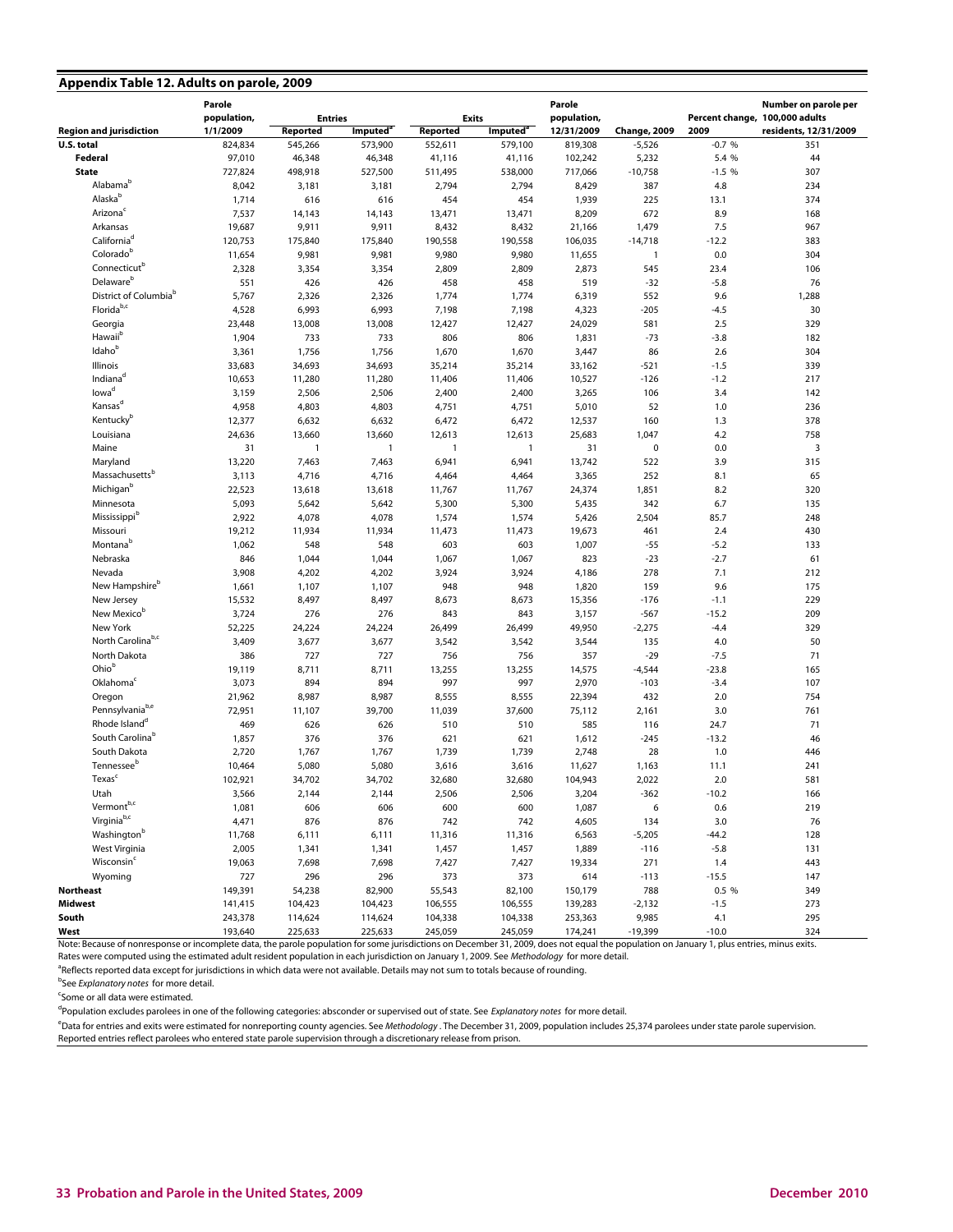#### **Appendix Table 13. Adults entering parole, by type of sentence, 2009**

|                                 | Total         |                                   |                               |                                  | Term of<br>supervised |                    | Unknown or   |
|---------------------------------|---------------|-----------------------------------|-------------------------------|----------------------------------|-----------------------|--------------------|--------------|
| <b>Region and jurisdiction</b>  | reported      | <b>Discretionary</b> <sup>a</sup> | <b>Mandatory</b> <sup>b</sup> | <b>Reinstatement<sup>c</sup></b> | released <sup>d</sup> | Other <sup>e</sup> | not reported |
| U.S. total                      | 545,266       | 146,696                           | 250,288                       | 41,318                           | 81,139                | 18,515             | 7,310        |
| Federal                         | 46,348        | 771                               | 498                           | 70                               | 45,009                | 0                  | $\pmb{0}$    |
| <b>State</b>                    | 498,918       | 145,925                           | 249,790                       | 41,248                           | 36,130                | 18.515             | 7.310        |
| Alabama                         | 3,181         | $**$                              | $**$                          | $**$                             | $***$                 | 30                 | 3,151        |
| Alaska                          | 616           | 37                                | 579                           | $**$                             | $**$                  | $**$               | 0            |
| Arizona <sup>t</sup>            | 14,143        | 63                                | 213                           | $\mathbf 0$                      | 12,783                | 1,084              | 0            |
| Arkansas                        | 9,911         | 9,560                             | $**$                          | $**$                             | $**$                  | 351                | 0            |
| California                      | 175,840       | 3                                 | 130,723                       | 35,268                           | $**$                  | 9,846              | 0            |
| Colorado <sup>9</sup>           | 9,981         | 3,351                             | 6,100                         | $\mathbf 0$                      | 0                     | 530                | $\mathbf 0$  |
| Connecticut                     | 3,354         | 2,538                             | $\pmb{0}$                     | $***$                            | 816                   | 0                  | 0            |
| Delaware                        | 426           | $**$                              | $**$                          | $***$                            | $**$                  | $***$              | 426          |
| District of Columbia            | 2,326         | 671                               | 0                             | $\mathbf 0$                      | 1,655                 | $\mathbf 0$        | 0            |
| Florida                         | 6,993         | 70                                | 6,490                         | $\overline{2}$                   | 416                   | 15                 | 0            |
| Georgia <sup>9</sup>            | 13,008        | 10,940                            | $\tilde{}$                    | 2,068                            | $\tilde{}$            | $\tilde{}$         | 0            |
| Hawaii                          | 733           | 733                               | $\mathbf 0$                   | $\pmb{0}$                        | 0                     | 0                  | 0            |
| Idaho                           | 1,756         | 1,448                             | $\sim$                        | 308                              | $\tilde{ }$           | $\sim$             | 0            |
| Illinois                        | 34,693        | 19                                | 32,693                        | 456                              | $\sim$                | 933                | 592          |
| Indiana                         | 11,280        | $\mathbf 0$                       | 11,280                        | $\mathbf 0$                      | 0                     | 0                  | $\mathbf 0$  |
| lowa                            | 2,506         | $**$                              | $**$                          | $***$                            | $**$                  | $**$               | 2,506        |
| Kansas <sup>9</sup>             | 4,803         | 167                               | 10                            | 96                               | 3,172                 | 1,358              | $\mathbf 0$  |
| Kentucky                        | 6,632         | 6,233                             | 135                           | 9                                | $\tilde{}$            | 255                | 0            |
| Louisiana                       | 13,660        | 615                               | 12,768                        | 275                              | **                    | $\overline{2}$     | 0            |
| Maine                           | $\mathbf{1}$  | 1                                 | $\mathbf 0$                   | $\mathbf 0$                      | $\pmb{0}$             | 0                  | 0            |
| Maryland <sup>9</sup>           | 7,463         | 3,020                             | 4,443                         | $**$                             | $***$                 | $***$              | 0            |
| Massachusetts                   | 4,716         | 4,447                             | 0                             | 269                              | 0                     | $\mathbf 0$        | 0            |
| Michigan <sup>f</sup>           | 13,618        | 11,907                            | 1,033                         | 678                              | $\tilde{ }$           | 0                  | 0            |
| Minnesota                       | 5,642         | 0                                 | 5,642                         | $\pmb{0}$                        | 0                     | 0                  | 0            |
| Mississippi                     | 4,078         | 3,930                             | $\mathbf 0$                   | 148                              | 0                     | 0                  | 0            |
| Missouri                        | 11,934        | 9,430                             | 895                           | 584                              | **                    | 1,025              | 0            |
| Montana <sup>9</sup>            | 548           | 548                               | $\mathbf 0$                   | $\pmb{0}$                        | $\pmb{0}$             | 0                  | 0            |
| Nebraska                        | 1,044         | 1,032                             | 0                             | 12                               | $\mathbf 0$           | 0                  | 0            |
| Nevada <sup>†</sup>             | 4,202         | 2,675                             | 1,494                         | 33                               | $\sim$                | 0                  | 0            |
| New Hampshire                   | 1,107         | 1,107                             | 0                             | $\mathbf 0$                      | 0                     | 0                  | 0            |
| New Jersey                      | 8,497         | 6,904                             | 1,593                         | $\sim$                           | $\tilde{ }$           | $\tilde{ }$        | 0            |
| New Mexico                      | 276           | $**$                              | $**$                          | $**$                             | $**$                  | $***$              | 276          |
| New York <sup>9</sup>           | 24,224        | 7,515                             | 6,719                         | $\tilde{}$                       | 8,794                 | 1,196              | 0            |
| North Carolina                  | 3,677         | 359                               | 923                           | $\sim$                           | 2,395                 | 0                  | 0            |
| North Dakota                    | 727           | 727                               | $**$                          | $**$                             | $**$                  | $***$              | 0            |
| Ohio                            | 8,711         | 1,055                             | 7,299                         | 357                              | 0                     | 0                  | 0            |
| Oklahomaf                       | 894           | 894                               | 0                             | $\pmb{0}$                        | $\mathbf 0$           | 0                  | $\mathbf 0$  |
| Oregon                          | 8,987         | 1,126                             | 7,780                         | 19                               | $**$                  | $***$              | 62           |
| Pennsylvania <sup>h</sup>       |               | 11,107                            | 0                             | $\mathbf 0$                      | $\mathbf 0$           | 0                  | 0            |
| Rhode Island                    | 11,107<br>626 | 626                               | $**$                          | $**$                             | $***$                 | $***$              | 0            |
| South Carolina                  |               |                                   |                               | $\mathbf 0$                      | $\mathbf 0$           |                    | 0            |
| South Dakota                    | 376           | 376                               | 0                             | 8                                | $\sim$                | 0                  | 1            |
|                                 | 1,767         | 645                               | 1,060                         | 351                              |                       | 53<br>22           | 0            |
| Tennessee<br>Texas <sup>t</sup> | 5,080         | 4,704                             | 3                             |                                  | 0                     |                    |              |
|                                 | 34.702        | 30,867                            | 2,038                         | 136                              | $\tilde{ }$           | 1,661              | 0            |
| Utah                            | 2,144         | 2,117                             | $\mathbf 0$                   | 27                               | 0                     | 0                  | 0            |
| Vermontf                        | 606           | 411                               | $\tilde{}$                    | 144                              | $\pmb{0}$             | 51                 | 0            |
| Virginia <sup>f</sup>           | 876           | 247                               | 629                           | $\pmb{0}$                        | 0                     | 0                  | 0            |
| Washington                      | 6,111         | 16                                | 6,095                         | 0                                | 0                     | 0                  | 0            |
| West Virginia                   | 1,341         | 1,341                             | $\pmb{0}$                     | $\pmb{0}$                        | 0                     | 0                  | $\pmb{0}$    |
| Wisconsin <sup>t</sup>          | 7,698         | 343                               | 1,153                         | 0                                | 6,099                 | 103                | $\pmb{0}$    |
| Wyoming                         | 296           | $***$                             | $**$                          | **                               | **                    | $\sim$             | 296          |
| <b>Northeast</b>                | 54,238        | 34,656                            | 8,312                         | 413                              | 9,610                 | 1,247              | 0            |
| <b>Midwest</b>                  | 104,423       | 25,325                            | 61,065                        | 2,191                            | 9,271                 | 3,472              | 3,099        |
| South                           | 114,624       | 73,827                            | 27,429                        | 2,989                            | 4,466                 | 2,336              | 3,577        |
| West                            | 225,633       | 12,117                            | 152,984                       | 35,655                           | 12,783                | 11,460             | 634          |

Note: Based on reported data only. For imputed entries to parole, see appendix table 12.

\*\*Not known.

~Not applicable.

<sup>a</sup>Discretionary parole entries are persons entering because of a parole board decision.

**bMandatory parole entries are persons whose releases from prison were not decided by a parole board. Includes those entering because of** determinate sentencing statutes, good-time provisions, or emergency releases.

c Reinstatement parole entries are persons returned to parole after serving time in a prison because of a parole violation. Depending on the reporting jurisdiction, reinstatement entries may include only parolees who were originally released from prison through a discretionary, only

<sup>d</sup>Term of supervised release entries are persons sentenced by a judge to a fixed period of incarceration based on a determinate statute those originally released through a mandatory release, or a combination of both types.

immediately followed by a period of supervised released in the community. <sup>e</sup>lncludes parolees who were: transferred from another state, placed on supervised release from jail, released to a drug transition program,

released from a boot camp operated by the Department of Corrections, released from prison through a conditional medical or mental health release to parole, absconders that were returned to parole supervision, under supervision due to a suspended sentence, and others.

<sup>f</sup>Some or all detailed data are estimated for type of sentence.

<sup>9</sup>See Explanatory notes for more detail.

<sup>h</sup>Data represent state parolees only. Data are not available for county parolees.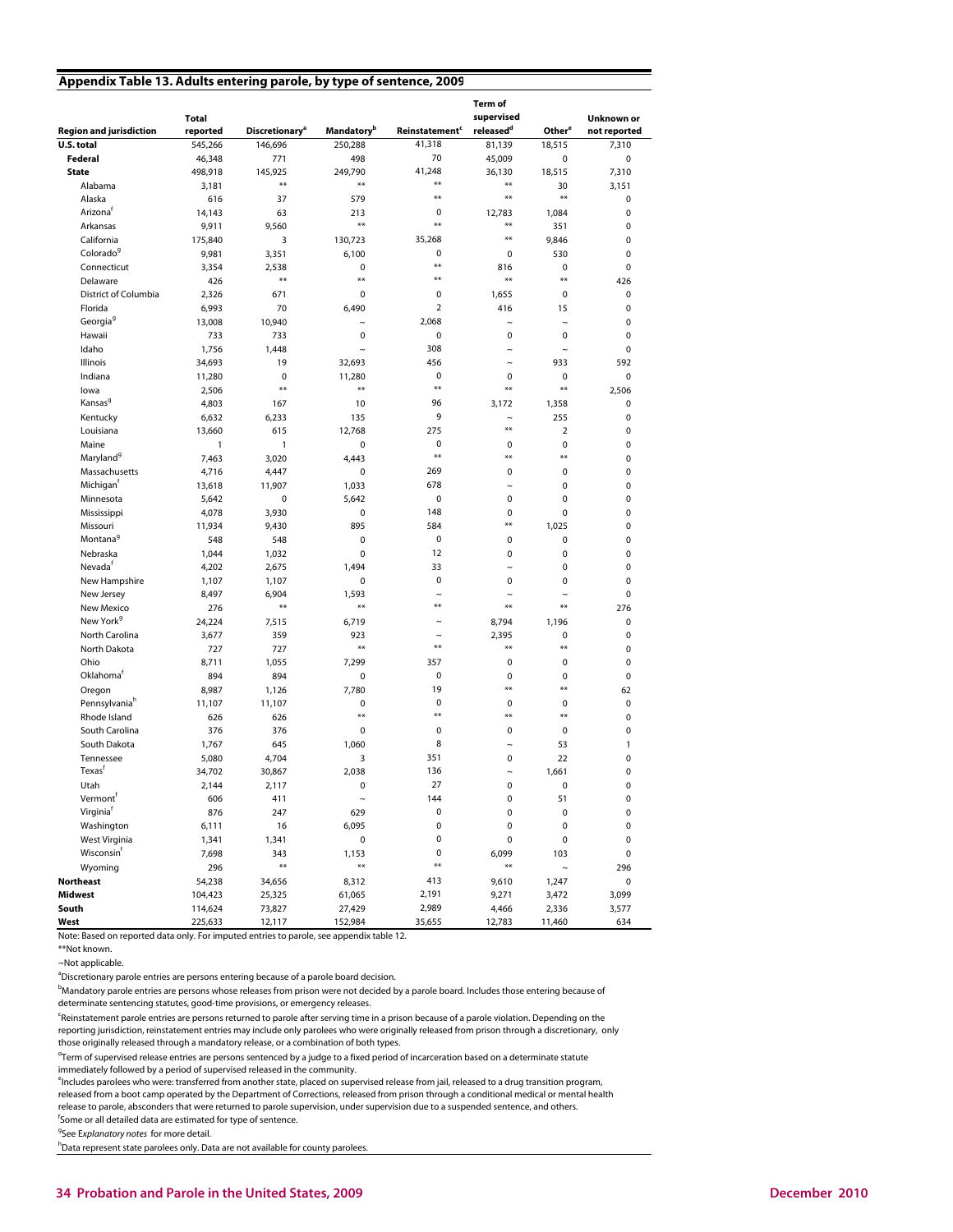## **Appendix Table 14. Adults exiting parole, by type of exit, 2009**

|                                |              |             |                        | <b>Returned to incarceration</b> |             |                        |                           |                                       |                |                        |              |
|--------------------------------|--------------|-------------|------------------------|----------------------------------|-------------|------------------------|---------------------------|---------------------------------------|----------------|------------------------|--------------|
|                                | <b>Total</b> |             | <b>With new</b>        | With                             | To receive  | Other/                 |                           | Other                                 |                |                        | Unknown or   |
| <b>Region and jurisdiction</b> | reported     | Completion  | sentence               | revocation                       | treatment   | unknown                |                           | Absconder unsatisfactory <sup>®</sup> | Death          | Other <sup>b</sup>     | not reported |
| U.S. total                     | 552,611      | 277,276     | 47,882                 | 131,734                          | 1,482       | 4,452                  | 48,608                    | 10,707                                | 5,099          | 19,345                 | 6,026        |
| Federal                        | 41,116       | 22,739      | 2,102                  | 8,926                            | 0           | 64                     | 1,425                     | 1,094                                 | 545            | 540                    | 3,681        |
| <b>State</b>                   | 511,495      | 254,537     | 45,780                 | 122,808                          | 1,482       | 4,388                  | 47,183                    | 9,613                                 | 4,554          | 18,805                 | 2,345        |
| Alabama                        | 2,794        | 1,387       | 606                    | 339                              | 100         | 3                      | 0                         | 0                                     | 91             | 268                    | 0            |
| Alaska                         | 454          | 132         | 14                     | 138                              | $**$        | 143                    | $**$                      | $**$                                  | $***$          | $\ast\ast$             | 27           |
| Arizona <sup>c</sup>           | 13,471       | 6,819       | 266                    | 3,152                            | 0           | $\mathbf 0$            | 0                         | 3,228                                 | 6              | $***$                  | 0            |
| Arkansas                       | 8,432        | 3,725       | 1,079                  | 2,614                            | $***$       | 100                    | 196                       | 0                                     | 156            | 562                    | 0            |
| California                     | 190,558      | 61,227      | 18,286                 | 58,958                           | $**$        | $\ast\ast$             | 41,958                    | 2                                     | 764            | 9,363                  | 0            |
| Colorado                       | 9,980        | 4,641       | 1,051                  | 3,979                            | 0           | $\mathbf 0$            | $\pmb{0}$                 | 0                                     | 93             | 216                    | 0            |
| Connecticut                    | 2,809        | 1,514       | 0                      | 0                                | 0           | 1,157                  | 138                       | 0                                     | $***$          | $\mathbf 0$            | 0            |
| Delaware                       | 458          | 262         | $\pmb{\ast}\pmb{\ast}$ | $**$                             | $***$       | 8                      | **                        | 83                                    | $\overline{7}$ | 98                     | 0            |
| District of Columbia           | 1,774        | 581         | $**$                   | $**$                             | $***$       | 601                    | 0                         | 94                                    | 77             | 421                    | $\Omega$     |
| Florida <sup>c</sup>           | 7,198        | 5,152       | 420                    | 775                              | $***$       | $***$                  | **                        | $**$                                  | 51             | 525                    | 275          |
| Georgia <sup>d</sup>           | 12,427       | 8,401       | 395                    | 2,534                            | 0           | 962                    | 45                        | 0                                     | 82             | $\mathbf 0$            | 8            |
| Hawaii                         | 806          | 316         | $\overline{2}$         | 256                              | 0           | $\mathbf 0$            | $\pmb{0}$                 | 0                                     | 12             | $\mathbf 0$            | 220          |
| Idaho                          | 1,670        | 674         | 173                    | 553                              | $\tilde{}$  | $\mathbf 0$            | $\widetilde{\phantom{m}}$ | 254                                   | 16             | $\tilde{}$             | 0            |
| Illinois                       | 35,214       | 20,017      | 3,357                  | 9,493                            | $\tilde{}$  | $\thicksim$            | 1,066                     | 0                                     | 40             | 808                    | 433          |
| Indiana                        | 11,406       | 5,775       | 844                    | 1,724                            | 0           | 0                      | 1,098                     | $\mathbf 0$                           | 48             | 1,917                  | 0            |
| lowa <sup>c</sup>              | 2,400        | 1,525       | $\ast\ast$             | 605                              | $**$        | $\mathbf 0$            | 1                         | 6                                     | 20             | 58                     | 185          |
| Kansas <sup>d</sup>            | 4,751        | 2,144       | 141                    | 1,124                            | $\tilde{ }$ | 3                      | 1,203                     | **                                    | 40             | 96                     | 0            |
| Kentucky                       | 6,472        | 3,254       | 463                    | 2,076                            | $\tilde{ }$ | $\sim$                 | 435                       | $\sim$                                | 90             | 154                    | 0            |
| Louisiana                      | 12,613       | 7,352       | 1,204                  | 643                              | $\tilde{}$  | 212                    | $\thicksim$               | 2,974                                 | 130            | 98                     | 0            |
| Maine                          | $\mathbf{1}$ | $\mathbf 0$ | $\pmb{0}$              | $\mathbf 0$                      | 0           | $\mathbf 0$            | 0                         | 0                                     | $\overline{1}$ | $\mathbf 0$            | 0            |
| Maryland <sup>a</sup>          | 6,941        | 5,360       | $**$                   | $**$                             | $**$        | $\pmb{\ast}\pmb{\ast}$ | **                        | 1,474                                 | 107            | $**$                   | 0            |
| Massachusetts                  | 4,464        | 3,566       | 231                    | 642                              | 0           | 4                      | 0                         | 0                                     | 21             | $\mathbf 0$            | 0            |
| Michigan                       | 11,767       | 7,537       | 1,967                  | 2,105                            | $\tilde{}$  | $\thicksim$            | $\thicksim$               | $\tilde{ }$                           | $\mathbf 0$    | 158                    | 0            |
| Minnesota                      | 5,300        | 2,778       | 256                    | 1,854                            | 0           | 0                      | 395                       | 0                                     | 17             | $\pmb{0}$              | 0            |
| Mississippi                    | 1,574        | 1,167       | $\mathbf 0$            | $\mathbf 0$                      | 0           | 255                    | 115                       | $\mathbf 0$                           | 19             | 18                     | 0            |
| Missouri                       | 11,473       | 5,007       | 548                    | 5,762                            | $**$        | $***$                  | $**$                      | $**$                                  | 156            | $**$                   | $\pmb{0}$    |
| Montana <sup>d</sup>           | 603          | 320         | 9                      | 265                              | 0           | 0                      | 0                         | $\mathbf 0$                           | 9              | $\mathbf 0$            | $\mathbf 0$  |
| Nebraska                       | 1,067        | 771         | 15                     | 277                              | $\tilde{ }$ | $\mathbf 0$            | $\pmb{0}$                 | 0                                     | $\overline{4}$ | $\mathbf 0$            | 0            |
| Nevada <sup>c</sup>            | 3,924        | 3,198       | 290                    | 168                              | $\sim$      | 164                    | 66                        | 0                                     | 38             | $\mathbf 0$            | 0            |
| New Hampshire                  | 948          | 408         | $**$                   | $**$                             | $***$       | 540                    | 0                         | 0                                     | $***$          | $\pmb{\ast}\pmb{\ast}$ | 0            |
| New Jersey                     | 8,673        | 6,663       | 189                    | 1,734                            | $***$       | $**$                   | $**$                      | $**$                                  | 87             | $\pmb{\ast}\pmb{\ast}$ | $\pmb{0}$    |
| New Mexico                     | 843          | $***$       | $\ast\ast$             | $**$                             | $**$        | $**$                   | $**$                      | **                                    | $***$          | $**$                   | 843          |
| New York <sup>d</sup>          | 26,499       | 15,248      | 1,558                  | 7,967                            | 1,378       | 136                    | $\tilde{}$                | 0                                     | 212            | $\mathbf 0$            | 0            |
| North Carolina                 | 3,542        | 2,791       | 115                    | 194                              | $\tilde{}$  | 0                      | 185                       | 23                                    | 32             | 0                      | 202          |
| North Dakota                   | 756          | 564         | 33                     | 139                              | $***$       | $\pmb{\ast}\pmb{\ast}$ | 19                        | $**$                                  | $\overline{1}$ | $**$                   | $\Omega$     |
| Ohio                           | 13,255       | 8,180       | 1,045                  | 194                              | 0           | 0                      | 222                       | 0                                     | 141            | 3,473                  | $\Omega$     |
| Oklahoma <sup>c</sup>          | 997          | 804         | 112                    | 44                               | 0           | $\pmb{0}$              | $**$                      | 0                                     | 37             | $**$                   | 0            |
| Oregon                         | 8,555        | 5,084       | 881                    | 1,564                            | 4           | $**$                   | $\overline{7}$            | 762                                   | 120            | 10                     | 123          |
| Pennsylvania <sup>e</sup>      | 11,039       | 4,880       | 2,216                  | 3,202                            | $\mathbf 0$ | 0                      | $\mathbf 0$               | 134                                   | 182            | 425                    | 0            |
| Rhode Island                   | 510          | 362         | 34                     | 113                              | $**$        | 0                      | 0                         | 0                                     | $\mathbf{1}$   | $**$                   | $\Omega$     |
| South Carolina                 | 621          | 488         | 16                     | 90                               | 0           | $\mathbf 0$            | 0                         | 0                                     | 19             | 8                      | 0            |
| South Dakota                   | 1,739        | 821         | 101                    | 787                              | $\tilde{}$  | 19                     | $\tilde{ }$               | $**$                                  | 11             | $**$                   | 0            |
| Tennessee                      | 3,616        | 2,214       | 651                    | 652                              | 0           | $\mathbf 0$            | $\mathbf 0$               | $\mathbf 0$                           | 99             | $\mathbf 0$            | 0            |
| Texas <sup>c</sup>             | 32,680       | 24,132      | 5,844                  | 1,564                            | $\tilde{}$  | $\pmb{0}$              | $\tilde{}$                | $\sim$                                | 1,140          | $\sim$                 | $\pmb{0}$    |
| Utah                           | 2,506        | 585         | 285                    | 1,333                            | 0           | 20                     | $\pmb{0}$                 | 174                                   | 19             | 90                     | $\pmb{0}$    |
| Vermont <sup>c</sup>           | 600          | 366         | 97                     | 69                               | $\sim$      | 28                     | 0                         | $\sim$                                | 10             | 30                     | $\pmb{0}$    |
| Virginia <sup>c</sup>          | 742          | 664         | $\pmb{0}$              | $\pmb{0}$                        | 0           | 33                     | $\mathbf 0$               | 0                                     | 36             | 9                      | $\pmb{0}$    |
| Washington                     | 11,316       | 10,740      | $\ast\ast$             | $**$                             | $***$       | $\pmb{0}$              | $\mathbf 0$               | 374                                   | 202            | $\pmb{0}$              | $\pmb{0}$    |
| West Virginia                  | 1,457        | 896         | 8                      | 507                              | 0           | $\pmb{0}$              | 34                        | $\pmb{0}$                             | 12             | 0                      | $\pmb{0}$    |
| Wisconsin <sup>c</sup>         | 7,427        | 3,761       | 965                    | 2,572                            | $**$        | $\ast\ast$             | $**$                      | 31                                    | 98             | $**$                   | $\pmb{0}$    |
| Wyoming                        | 373          | 284         | 13                     | 47                               | 0           | 0                      | $**$                      | $\pmb{0}$                             | $\pmb{0}$      | $**$                   | 29           |
| <b>Northeast</b>               | 55,543       | 33,007      | 4,325                  | 13,727                           | 1,378       | 1,865                  | 138                       | 134                                   | 514            | 455                    | $\pmb{0}$    |
| <b>Midwest</b>                 | 106,555      | 58,880      | 9,272                  | 26,636                           | $***$       | 22                     | 4,004                     | 37                                    | 576            | 6,510                  | 618          |
| South                          | 104,338      | 68,630      | 10,913                 | 12,032                           | 100         | 2,174                  | 1,010                     | 4,648                                 | 2,185          | 2,161                  | 485          |
| West                           | 245,059      | 94,020      | 21,270                 | 70,413                           | 4           | 327                    | 42,031                    | 4,794                                 | 1,279          | 9,679                  | 1,242        |

Note: Based on reported data only. For imputed exits from parole, see appendix table 12.

~Not applicable.

<sup>a</sup>Includes parolees discharged from supervision who failed to meet all conditions of supervision, had their parole sentence rescinded, or had their parole sentence revoked but were not returned to incarceration because their sentence was immediately reinstated, and other types of unsatisfactory exits; includes some early terminations and expirations of sentence. <sup>b</sup>Includes 4,967 parolees who were transferred to another state and 14,378 parolees who exited for other reasons. Other reasons include parolees who were deported or transferred to the jurisdiction of Immigration and Customs Enforcement (ICE), had their sentence terminated by the court through an appeal, were transferred to another state through an interstate compact

agreement or discharged to probation supervision, and other types of exits.

<sup>c</sup>Some or all detailed data are estimated type of exit.

<sup>d</sup>See Explanatory notes for more detail.

<sup>e</sup>Data represent state parolees only. Data are not available for county parolees.

<sup>\*\*</sup>Not known.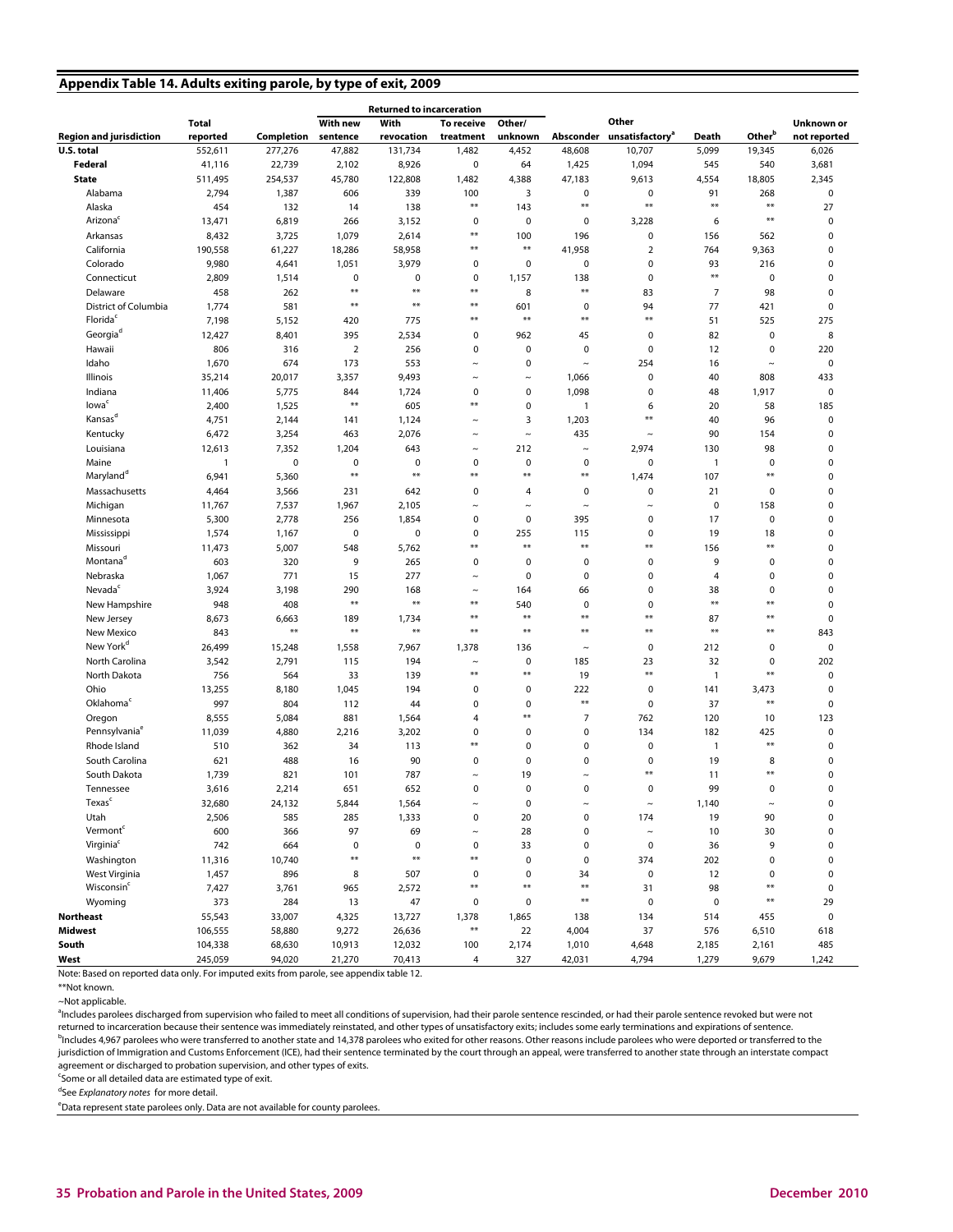| Appendix Table 15. Characteristics of adults on parole, 2000, 2008-2009 |  |  |  |
|-------------------------------------------------------------------------|--|--|--|
|-------------------------------------------------------------------------|--|--|--|

| <b>Characteristics</b>                                    | 2000           | 2008      | 2009           |
|-----------------------------------------------------------|----------------|-----------|----------------|
| <b>Total</b>                                              | 100 %          | 100 %     | 100 %          |
| Sex                                                       |                |           |                |
| Male                                                      | 88 %           | 88 %      | 88 %           |
| Female                                                    | 12             | 12        | 12             |
| Race and Hispanic or Latino origin                        |                |           |                |
| White <sup>a</sup>                                        | 38 %           | 41 %      | 41 %           |
| <b>Black<sup>a</sup></b>                                  | 40             | 38        | 39             |
| Hispanic or Latino                                        | 21             | 19        | 18             |
| American Indian/Alaska Native <sup>a</sup>                | 1              | 1         | 1              |
| Asian/Native Hawaiian/other Pacific Islander <sup>a</sup> | --             | 1         | 1              |
| Two or more races <sup>a</sup>                            |                | --        | --             |
| <b>Status of supervision</b>                              |                |           |                |
| Active                                                    | 83 %           | 85 %      | 85 %           |
| Inactive                                                  | $\overline{4}$ | 4         | $\overline{4}$ |
| Absconder                                                 | $\overline{7}$ | 6         | 5              |
| Supervised out of state                                   | 5              | 4         | $\overline{4}$ |
| Financial conditions remaining                            |                | --        |                |
| Other                                                     | 1              | 1         | $\overline{2}$ |
| <b>Maximum sentence to incarceration</b>                  |                |           |                |
| Less than 1 year                                          | 3%             | 6 %       | 5 %            |
| 1 year or more                                            | 97             | 94        | 95             |
| <b>Most serious offense</b>                               |                |           |                |
| Violent                                                   |                | 26 %      | 27 %           |
| Sex offense                                               |                | $\ddotsc$ | 8              |
| Other violent                                             |                | $\ddotsc$ | 19             |
| Property                                                  |                | 23        | 23             |
| Drug                                                      |                | 37        | 36             |
| Weapon                                                    |                | 3         | 3              |
| Other <sup>b</sup>                                        |                | 11        | 10             |

Note: Each characteristic is based on parolees with a known status. Detail may not sum to total because of rounding. See appendix tables 16-20 for 2009 data by jurisdiction.

--Less than 0.5%.

...Not available.

<sup>a</sup> Excludes persons of Hispanic or Latino origin.

<sup>b</sup>Includes public-order offenses.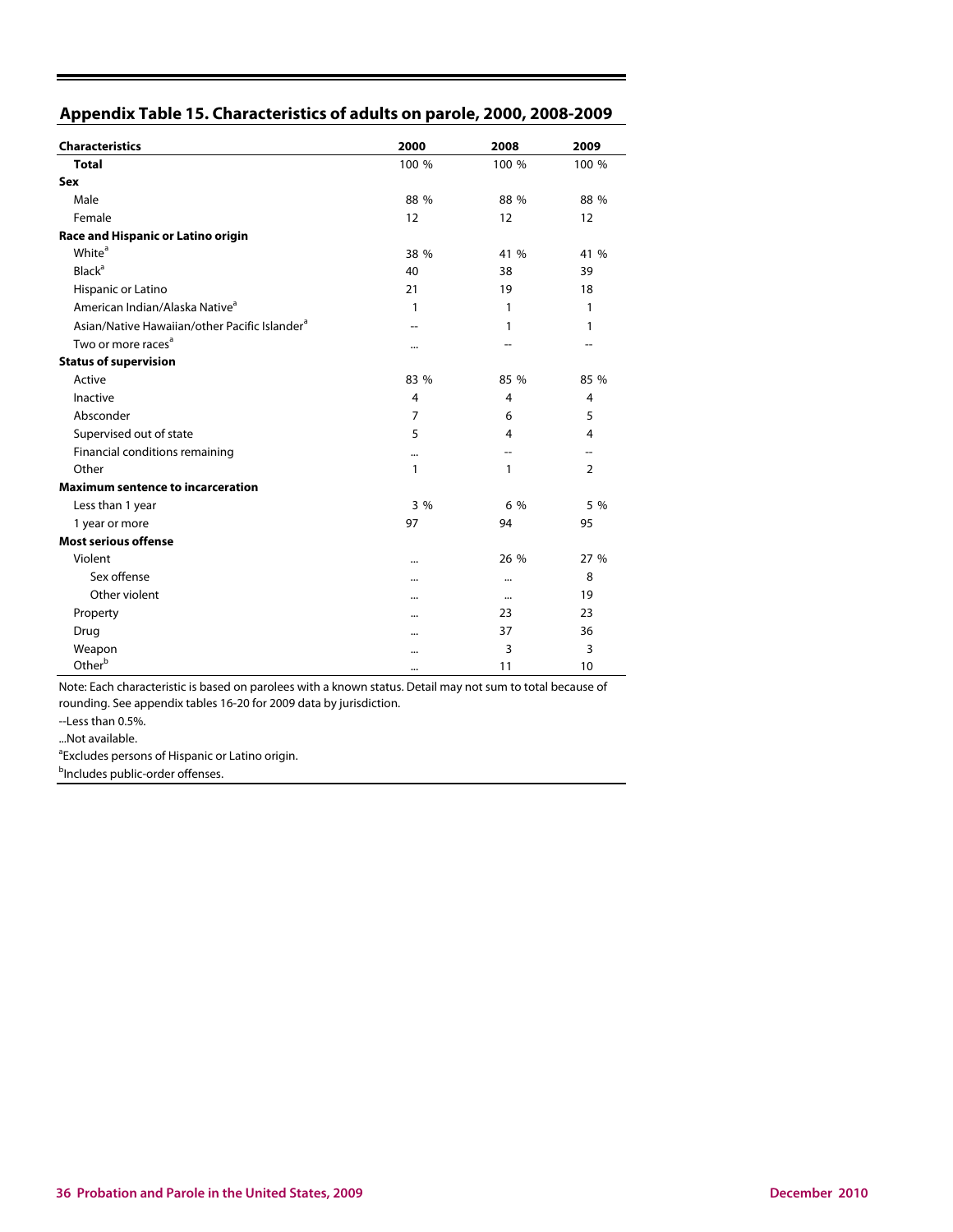## **Appendix Table 16. Adults on parole, by sex, 2009**

|                                                               | Parole population, |                 |                  | Unknown or   |
|---------------------------------------------------------------|--------------------|-----------------|------------------|--------------|
| <b>Region and jurisdiction</b>                                | 12/31/2009         | Male            | <b>Female</b>    | not reported |
| U.S. total                                                    | 819,308            | 718,982         | 98,432<br>15,570 | 1,894        |
| Federal                                                       | 102,242            | 86,607          |                  | 65           |
| <b>State</b>                                                  | 717,066            | 632,375         | 82,862           | 1,829        |
| Alabama                                                       | 8,429              | 7,543           | 886              | 0            |
| Alaska                                                        | 1,939              | 1,826           | 113              | 0            |
| Arizona <sup>a</sup>                                          | 8,209              | 7,007           | 1,202            | 0            |
| Arkansas                                                      | 21,166             | 18,166          | 3,000            | 0            |
| California <sup>ª</sup>                                       | 106,035            | 94,111          | 11,924           | 0            |
| Colorado                                                      | 11,655             | 9,940           | 1,715            | 0            |
| Connecticut                                                   | 2,873              | 2,470           | 196              | 207          |
| Delaware                                                      | 519                | 474             | 45               | 0            |
| District of Columbia                                          | 6,319              | 5,777           | 542              | 0            |
| Florida                                                       | 4,323              | 4,102           | 221              | 0            |
| Georgia                                                       | 24,029             | 21,405          | 2,624            | 0            |
| Hawaii                                                        | 1,831              | 1,566           | 265              | 0            |
| Idaho                                                         | 3,447              | 2,926           | 521              | 0            |
| Illinois <sup>a</sup>                                         | 33,162             | 29,948          | 3,214            | 0            |
| Indiana                                                       | 10,527             | 9,309           | 1,218            | 0            |
| lowa                                                          | 3,265              | 2,748           | 516              | 1            |
| Kansas                                                        | 5,010              | 4,562           | 448              | 0            |
| Kentucky                                                      | 12,537             | 10,264          | 2,273            | 0            |
| Louisiana                                                     | 25,683             | 22,870          | 2,813            | 0            |
| Maine                                                         | 31                 | 30              | 1                | 0            |
| Maryland <sup>a</sup>                                         | 13,742             | 12,670          | 1,072            | 0            |
| Massachusetts                                                 | 3,365              | 3,105           | 260              | 0            |
| Michigan                                                      | 24,374             | 22,424          | 1,950            | 0            |
| Minnesota                                                     | 5,435              | 4,942           | 493              | 0            |
| Mississippi                                                   | 5,426              | 4,473           | 953              | 0            |
| Missouri                                                      | 19,673             | 16,726          | 2,947            | 0            |
| Montana <sup>b</sup>                                          | 1,007              | 884             | 123              | 0            |
| Nebraska                                                      | 823                | 714             | 109              | 0            |
| Nevada <sup>a</sup>                                           | 4,186              | 3,713           | 473              | 0            |
| New Hampshire                                                 | 1,820              | 1,596           | 224              | 0            |
| New Jersey                                                    | 15,356             | 12,863          | 874              | 1,619        |
| New Mexico                                                    | 3,157              | 2,732           | 425              | 0            |
| New York                                                      | 49,950             | 46,672          | 3,278            | 0            |
| North Carolina                                                | 3,544              | 3,355           | 189              | 0            |
| North Dakota                                                  | 357                | 290             | 67               | 0            |
| Ohio                                                          | 14,575             | 13,322          | 1,253            | 0            |
| Oklahoma <sup>a</sup>                                         | 2,970              | 2,461           | 509              | 0            |
| Oregon                                                        | 22,394             | 19,527          | 2,867            | 0            |
| Pennsylvania                                                  | 75,112             | 61,016          | 14,096           | 0            |
| Rhode Island                                                  | 585                | 546             | 39               | 0            |
| South Carolina                                                | 1,612              | 1,437           | 175              | 0            |
| South Dakota<br>Tennessee                                     | 2,748<br>11,627    | 2,218           | 530              | 0            |
| Texas <sup>a</sup>                                            |                    | 10,186          | 1,441            | 0            |
| Utah                                                          | 104,943            | 94,035<br>2,767 | 10,908<br>437    | 0<br>0       |
| Vermont <sup>a</sup>                                          | 3,204              | 885             | 202              | 0            |
| Virginia <sup>ª</sup>                                         | 1,087<br>4,605     | 4,347           | 257              | 1            |
| Washington                                                    | 6,563              | 5,948           | 615              | 0            |
| West Virginia                                                 | 1,889              | 1,517           | 372              | 0            |
| Wisconsin                                                     | 19,334             | 17,443          | 1,891            | 0            |
| Wyoming                                                       | 614                | 517             | 96               | 1            |
| Northeast                                                     | 150,179            | 129,183         | 19,170           | 1,826        |
| Midwest                                                       | 139,283            | 124,646         | 14,636           | 1            |
| South                                                         | 253,363            | 225,082         | 28,280           | $\mathbf{1}$ |
| West                                                          | 174,241            | 153,464         | 20,776           | 1            |
| <sup>a</sup> Some or all detailed data are estimated for sex. |                    |                 |                  |              |

<sup>b</sup>See *Explanatory notes* for more detail.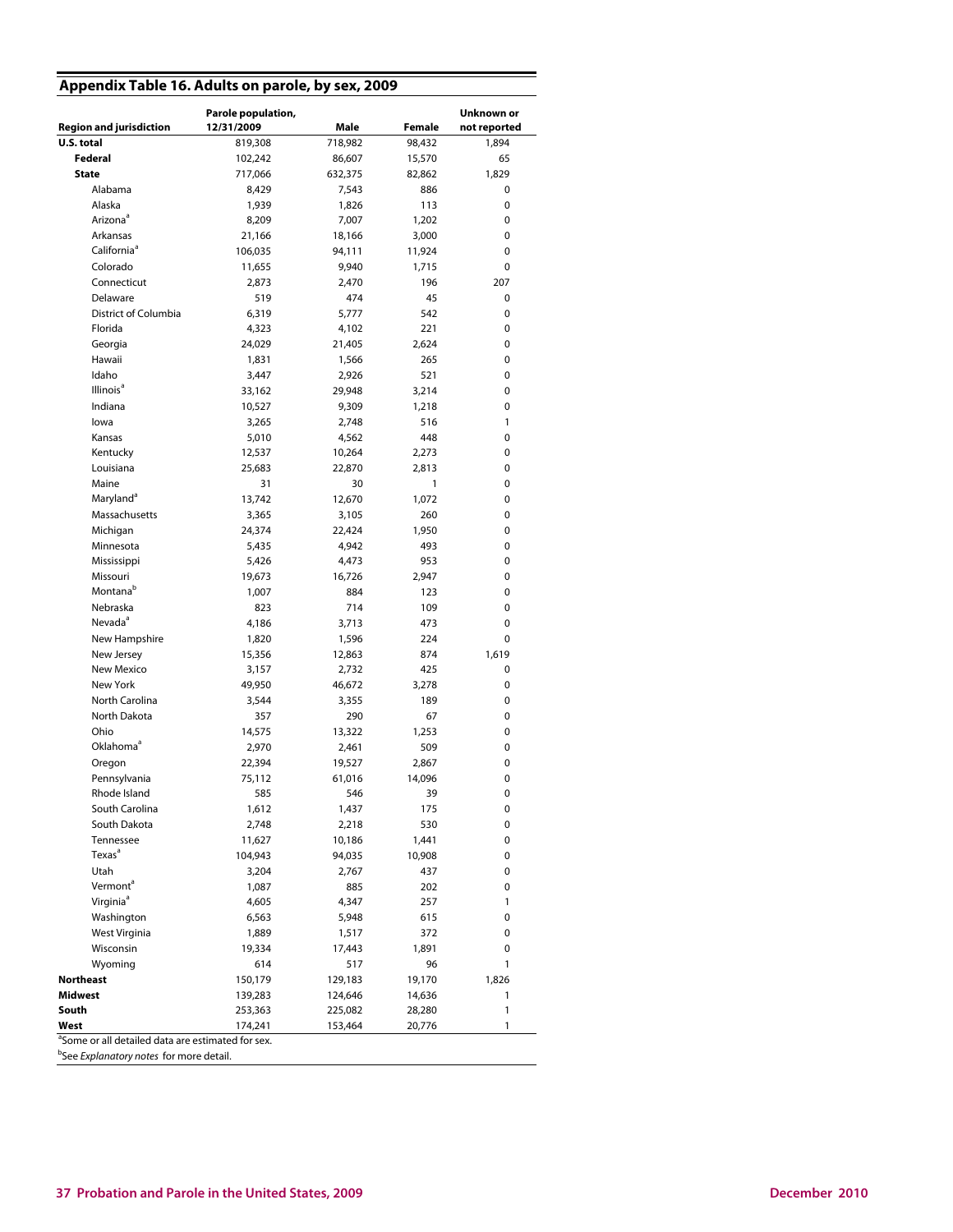## **Appendix Table 17. Adults on parole, by race and Hispanic or Latino origin, 2009**

| <b>Region and jurisdiction</b> | Parole<br>population,<br>12/31/2009 | White            | Black/African<br>American | <b>Hispanic or</b><br>Latino | American<br>Indian/Alaskan<br><b>Native</b> | Asian          | <b>Native</b><br><b>Hawaiian/Other</b><br><b>Pacific Islander</b> | Two or more<br>races | Unknown or<br>not reported |
|--------------------------------|-------------------------------------|------------------|---------------------------|------------------------------|---------------------------------------------|----------------|-------------------------------------------------------------------|----------------------|----------------------------|
| U.S. total                     | 819,308                             | 330,004          | 315,581                   | 145,436                      | 8,366                                       | 5,529          | 1,219                                                             | 133                  | 13,040                     |
| Federal                        | 102,242                             | 35,921           | 39,163                    | 22,140                       | 2,008                                       | 2,538          | 245                                                               | $\ast\ast$           | 227                        |
| <b>State</b>                   | 717,066                             | 294,083          | 276,418                   | 123,296                      | 6,358                                       | 2,991          | 974                                                               | 133                  | 12,813                     |
| Alabama                        | 8,429                               | 2,953            | 5,413                     | 52                           | 3                                           | 8              | 0                                                                 | $\mathbf 0$          | $\mathbf 0$                |
| Alaska                         | 1,939                               | 1,124            | 207                       | 50                           | 499                                         | 49             | $**$                                                              | $***$                | 10                         |
| Arizona <sup>ª</sup>           | 8,209                               | 3,608            | 1,056                     | 2,944                        | 472                                         | 28             | $\pmb{0}$                                                         | $\mathbf 0$          | 101                        |
| Arkansas                       | 21,166                              | 11,930           | 8,518                     | 611                          | 37                                          | 50             | 0                                                                 | $**$                 | 20                         |
| California <sup>a,b</sup>      | 106,035                             | 32,473           | 29,432                    | 38,790                       | 906                                         | 443            | 486                                                               | $**$                 | 3,505                      |
| Colorado                       | 11,655                              | 5,494            | 1,871                     | 3,963                        | 228                                         | 99             | $\sim$                                                            | $\tilde{}$           | $\mathbf 0$                |
| Connecticut                    | 2,873                               | 621              | 1,234                     | 793                          | 6                                           | 12             | $\sim$                                                            | $\tilde{}$           | 207                        |
| Delaware                       | 519                                 | 217              | 286                       | 15                           | 0                                           | $\pmb{0}$      | 0                                                                 | 0                    | $\mathbf{1}$               |
| <b>District of Columbia</b>    | 6,319                               | 75               | 6,106                     | 112                          | $\mathbf{1}$                                | 5              | 1                                                                 | $\thicksim$          | 19                         |
| Florida                        | 4,323                               | 1,467            | 2,424                     | 408                          | 8                                           | 5              | 5                                                                 | 5                    | $\mathbf{1}$               |
| Georgia                        | 24,029                              | 9,352            | 13,991                    | 598                          | 24                                          | 20             | $\thicksim$                                                       | 8                    | 36                         |
| Hawaii                         | 1,831                               | $***$            | $***$                     | $***$                        | $**$                                        | $***$          | **                                                                | $***$                | 1,831                      |
| Idaho                          | 3,447                               | 2,558            | 64                        | 676                          | 72                                          | 18             | $\thicksim$                                                       | $\thicksim$          | 59                         |
| Illinois <sup>a</sup>          | 33,162                              | 9,401            | 18,970                    | 4,649                        | 34                                          | 93             | **                                                                | $**$                 | 15                         |
| Indiana                        | 10,527                              | 6,151            | 3,879                     | 432                          | 25                                          | $\overline{7}$ | 6                                                                 | 7                    | 20                         |
| lowa                           | 3,265                               | 2,530            | 528                       | 138                          | 40                                          | 28             | $\tilde{}$                                                        | $\tilde{}$           | $\overline{1}$             |
| Kansas                         | 5,010                               | 2,934            | 1,428                     | 512                          | 58                                          | 40             | $**$                                                              | $***$                | 38                         |
| Kentucky                       | 12,537                              | 9,071            | 3,331                     | 79                           | 6                                           | 20             | **                                                                | 30                   | $\mathbf 0$                |
| Louisiana                      | 25,683                              | 8,722            | 16,848                    | 51                           | 8                                           | 21             | 32                                                                | $\tilde{}$           | $\mathbf{1}$               |
| Maine                          | 31                                  | 31               | $\pmb{0}$                 | $\mathbf 0$                  | 0                                           | $\pmb{0}$      | $\mathbf 0$                                                       | $\mathbf 0$          | $\mathbf 0$                |
| Maryland <sup>a</sup>          | 13,742                              | 3,700            | 9,933                     | $**$                         | 9                                           | 23             | $**$                                                              | $***$                | 77                         |
| Massachusetts                  | 3,365                               | 1,736            | 811                       | 700                          | 8                                           | 43             | 0                                                                 | $\mathbf 0$          | 67                         |
| Michigan <sup>b</sup>          | 24,374                              | 11,724           | 11,822                    | 292                          | 195                                         | 73             | 0                                                                 | $\mathbf 0$          | 268                        |
| Minnesota                      | 5,435                               | 3,258            | 1,286                     | 413                          | 366                                         | 110            | $**$                                                              | $***$                | $\overline{2}$             |
| Mississippi                    | 5,426                               | 1,943            | 3,447                     | 24                           | 3                                           | 6              | 0                                                                 | $\mathbf 0$          | 3                          |
| Missouri                       | 19,673                              | 12,677           | 6,458                     | 423                          | 71                                          | 31             | $\tilde{}$                                                        | $\thicksim$          | 13                         |
| Montana <sup>b</sup>           | 1,007                               | 801              | 22                        | 38                           | 138                                         | 5              | 0                                                                 | $\mathbf{1}$         | $\overline{2}$             |
| Nebraska                       | 823                                 | 511              | 174                       | 100                          | 29                                          | 5              | 0                                                                 | $\thicksim$          | $\overline{4}$             |
| Nevada                         | 4,186                               | $***$            | $***$                     | $***$                        | $**$                                        | $**$           | $***$                                                             | $***$                | 4,186                      |
| New Hampshire                  | 1,820                               | 1,556            | 105                       | $**$                         | 5                                           | $\overline{4}$ | 1                                                                 | $**$                 | 149                        |
| New Jersey                     | 15,356                              | 4,504            | 6,926                     | 3,557                        | 16                                          | 161            | $**$                                                              | $***$                | 192                        |
| New Mexico                     | 3,157                               | 889              | 234                       | 1,725                        | 283                                         | 8              | $\mathbf{1}$                                                      | $\mathbf 0$          | 17                         |
| New York                       | 49,950                              | 9,218            | 22,432                    | 17,334                       | 275                                         | 321            | 370                                                               | $\tilde{}$           | $\pmb{0}$                  |
| North Carolina                 | 3,544                               | 1,207            | 2,050                     | 180                          | 69                                          | 15             | 1                                                                 | $***$                | 22                         |
| North Dakota                   | 357                                 | 249              | 19                        | 21                           | 67                                          | $\mathbf{1}$   | $***$                                                             | $***$                | $\mathbf 0$                |
| Ohio                           | 14,575                              | 7,987            | 6,413                     | 117                          | 15                                          | 8              | $\pmb{0}$                                                         | $\mathbf 0$          | 35                         |
| Oklahoma <sup>a</sup>          | 2,970                               | 1,569            | 989                       | 258                          | 139                                         | 8              | 0                                                                 | $***$                | $\overline{7}$             |
| Oregon                         | 22,394                              | 17,082           | 1,992                     | 2,634                        | 443                                         | 231            | $**$                                                              | $**$                 | 12                         |
| Pennsylvania                   | 75,112                              | 40,048           | 27,131                    | 6,065                        | 59                                          | 342            | 3                                                                 | 55                   | 1,409                      |
| Rhode Island <sup>b</sup>      | 585                                 | 336              | 140                       | 99                           | 3                                           | 6              | $\prime$                                                          | $\prime$             | $\overline{1}$             |
| South Carolina                 | 1,612                               | 550              | 1,031                     | 20                           | $\pmb{0}$                                   | $\pmb{0}$      | 0                                                                 |                      | 11                         |
| South Dakota                   | 2,748                               | 1,842            | 153                       | 95                           | 642                                         | 14             | $\tilde{ }$                                                       | $\tilde{ }$          | $\overline{2}$             |
| Tennessee                      | 11,627                              | 6,036            | 5,275                     | 284                          | 11                                          | 21             | 0                                                                 | $\mathbf 0$          | $\pmb{0}$                  |
| Texas <sup>a</sup>             | 104,943                             | 33,807           | 39,624                    | 30,915                       | 60                                          | 230            | $\thicksim$                                                       | $\tilde{}$           | 307                        |
| Utah                           | 3,204                               | 2,132            | 154                       | 700                          | 105                                         | 39             | 63                                                                | 0                    | 11                         |
| Vermont <sup>a,b</sup>         | 1,087                               | 1,003            | 54                        | $\prime$                     | 9                                           | 3              | $\prime$                                                          | $\prime$             | 18                         |
| Virginia <sup>ª</sup>          | 4,605                               | 1,566            | 2,992                     | $\pmb{\ast}\pmb{\ast}$       | 5                                           | 14             | $**$                                                              | $***$                | 28                         |
| Washington                     | 6,563                               | 4,112            | 1,224                     | 735                          | 290                                         | 160            | 3                                                                 | 27                   | 12                         |
| West Virginia                  | 1,889                               | 1,657            | 215                       | 6                            | $\overline{2}$                              | 0              | 0                                                                 | $\mathbf 0$          | 9                          |
|                                |                                     |                  |                           |                              |                                             |                |                                                                   | $***$                |                            |
| Wisconsin                      | 19,334                              | 9,202            | 7,693                     | 1,608                        | 589                                         | 162            | $\prime$                                                          |                      | 80                         |
| Wyoming                        | 614                                 | 469              | 33                        | 80                           | 25                                          | $\mathbf{1}$   | $\overline{2}$                                                    | 0                    | $\overline{4}$             |
| Northeast                      | 150,179                             | 59,053           | 58,833                    | 28,548                       | 381                                         | 892            | 374                                                               | 55                   | 2,043                      |
| Midwest                        | 139,283                             | 68,466           | 58,823                    | 8,800                        | 2,131                                       | 572            | 6                                                                 | $\overline{7}$       | 478                        |
| South<br>West                  | 253,363<br>174,241                  | 95,822<br>70,742 | 122,473                   | 33,613                       | 385                                         | 446            | 39<br>555                                                         | 43<br>28             | 542                        |
|                                |                                     |                  | 36,289                    | 52,335                       | 3,461                                       | 1,081          |                                                                   |                      | 9,750                      |

<sup>\*\*</sup>Not known.

~Not applicable.

/Not reported.

<sup>a</sup>Some or all detailed data are estimated for race and Hispanic or Latino origin.

<sup>b</sup>See Explanatory notes for more detail.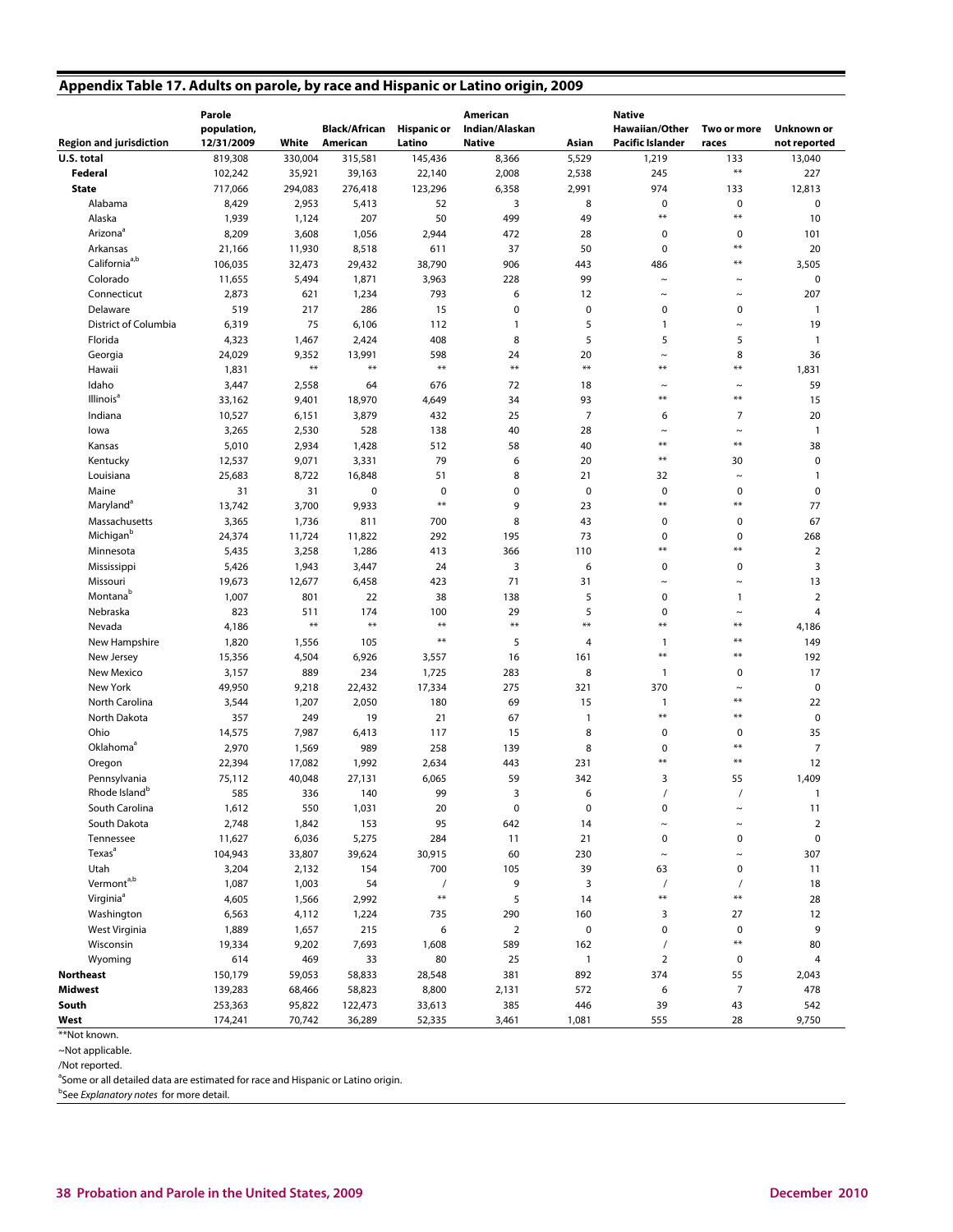## **Appendix Table 18. Adults on parole, by status of supervision, 2009**

|                                   | Parole      |         |                       |             |             |                   |                           |                |
|-----------------------------------|-------------|---------|-----------------------|-------------|-------------|-------------------|---------------------------|----------------|
|                                   | population, |         | <b>Only financial</b> |             |             | <b>Supervised</b> |                           | Unknown or     |
| <b>Region and jurisdiction</b>    | 12/31/2009  | Active  | conditions            | Inactive    | Absconder   | out of state      | Other <sup>a</sup>        | not reported   |
| U.S. total                        | 819,308     | 689,764 | 119                   | 34,065      | 42,676      | 34,310            | 12,871                    | 5,503          |
| Federal                           | 102,242     | 102,242 | $\mathbf 0$           | 0           | $\mathbf 0$ | 0                 | $\pmb{0}$                 | $\pmb{0}$      |
| <b>State</b>                      | 717,066     | 587,522 | 119                   | 34,065      | 42,676      | 34,310            | 12,871                    | 5,503          |
| Alabama                           | 8,429       | 6,260   | 119                   | 0           | 448         | 1,602             | $\mathbf 0$               | $\mathbf 0$    |
| Alaska                            | 1,939       | $***$   | $**$                  | $**$        | $**$        | $**$              | $\pmb{\ast}\pmb{\ast}$    | 1,939          |
| Arizonab                          | 8,209       | 5,740   | $\tilde{ }$           | 649         | 904         | 354               | 562                       | $\mathbf 0$    |
| Arkansas                          | 21,166      | 13,452  | $**$                  | 4,455       | 1,986       | 1,273             | $\mathbf 0$               | $\mathbf 0$    |
| California <sup>b,c</sup>         | 106,035     | 106,035 | 0                     | 0           | $\prime$    | $\sqrt{2}$        | $\mathbf 0$               | $\mathbf 0$    |
| Colorado <sup>d</sup>             | 11,655      | 8,780   | $\sim$                | $\sim$      | 725         | 2,150             | $\tilde{\phantom{a}}$     | $\mathbf 0$    |
| Connecticut                       | 2,873       | 2,666   | 0                     | 0           | $\mathbf 0$ | 207               | $\mathbf 0$               | $\pmb{0}$      |
| Delaware                          | 519         | 451     | $\mathbf 0$           | $\mathbf 0$ | 8           | 60                | $\mathbf 0$               | $\mathbf 0$    |
| District of Columbia              | 6,319       | 4,230   | $\mathbf 0$           | 250         | 357         | 19                | 1,463                     | $\mathbf 0$    |
| Florida                           | 4,323       | 2,647   | $**$                  | 981         | 447         | 248               | $\pmb{0}$                 | $\mathbf 0$    |
| Georgia                           | 24,029      | 20,345  | $\tilde{}$            | $\tilde{ }$ | 692         | 2,992             | $\widetilde{\phantom{m}}$ | $\mathbf 0$    |
| Hawaii                            | 1,831       | 1,464   | 0                     | 0           | 58          | 149               | 160                       | 0              |
| Idaho                             | 3,447       | 2,653   | $**$                  | 354         | $\mathbf 0$ | 439               | $\tilde{}$                | $\mathbf{1}$   |
| Illinois                          | 33,162      | 30,261  | 0                     | $\sim$      | $\sim$      | 2,901             | $\sim$                    | $\pmb{0}$      |
| Indiana                           | 10,527      | 9,922   | 0                     | $\mathbf 0$ | 605         | $\prime$          | $\pmb{0}$                 | $\mathbf 0$    |
| lowa <sup>c</sup>                 | 3,265       | 3,265   | **                    | $\tilde{}$  | $\mathbf 0$ | $\prime$          | $\mathbf 0$               | $\mathbf 0$    |
| Kansas <sup>c</sup>               | 5,010       | 4,079   | 0                     | 0           | $\prime$    | 931               | $\mathbf 0$               | $\mathbf 0$    |
| Kentucky                          | 12,537      | 10,094  | $\sim$                | 1,134       | 559         | 171               | 579                       | $\mathbf 0$    |
| Louisiana                         | 25,683      | 23,999  | 0                     | $\sim$      | 655         | 1,029             | $\tilde{}$                | $\mathbf 0$    |
| Maine                             | 31          | 26      | $\mathbf 0$           | $\mathbf 0$ | $\mathbf 0$ | 5                 | $\mathbf 0$               | $\mathbf 0$    |
| Maryland <sup>d</sup>             | 13,742      | 9,574   | $\ddot{\phantom{1}}$  | 3,466       | $\sim$      | 702               | $\tilde{}$                | 0              |
| Massachusetts                     | 3,365       | 3,090   | 0                     | 0           | 152         | 123               | $\mathbf 0$               | $\mathbf 0$    |
| Michigan                          | 24,374      | 20,893  | $\sim$                | $\sim$      | 2,324       | 1,157             | $\pmb{0}$                 | $\pmb{0}$      |
| Minnesota                         | 5,435       | 5,167   | **                    | $**$        | $**$        | 268               | $\pmb{0}$                 | $\mathbf 0$    |
| Mississippi                       | 5,426       | 5,238   | $\mathbf 0$           | 0           | $\mathbf 0$ | 188               | $\mathbf 0$               | $\mathbf 0$    |
| Missouri                          | 19,673      | 17,276  | 0                     | $\mathbf 0$ | 618         | 1,779             | $**$                      | $\mathbf 0$    |
| Montana <sup>d</sup>              | 1,007       | 727     | $\mathbf 0$           | $\mathbf 0$ | 23          | 158               | 99                        | $\mathbf 0$    |
| Nebraska                          | 823         | 705     | $\ddot{\phantom{1}}$  | $\sim$      | 38          | 80                | $\mathbf 0$               | $\mathbf 0$    |
| Nevada                            | 4,186       | 2,349   | $**$                  | 1,279       | 296         | 262               | $\mathbf 0$               | $\mathbf 0$    |
| New Hampshire                     | 1,820       | 1,453   | 0                     | 0           | 77          | 290               | $\mathbf 0$               | $\mathbf 0$    |
| New Jersey                        | 15,356      | 10,499  | 0                     | 3,418       | 667         | 751               | 21                        | $\mathbf 0$    |
| New Mexico                        | 3,157       | 2,459   | $\mathbf 0$           | 158         | $**$        | 540               | $\pmb{0}$                 | $\mathbf 0$    |
| New York                          | 49,950      | 35,555  | $\tilde{ }$           | 5           | 3,948       | 1,369             | 9,073                     | $\mathbf 0$    |
| North Carolina                    | 3,544       | 3,295   | $**$                  | $\sim$      | 122         | 127               | 0                         | $\mathbf 0$    |
| North Dakota                      | 357         | 266     | $**$                  | $**$        | $**$        | 91                | $***$                     | $\mathbf 0$    |
| Ohio                              | 14,575      | 13,856  | 0                     | 0           | $\mathbf 0$ | 719               | 0                         | $\mathbf 0$    |
| Oklahoma <sup>b</sup>             | 2,970       | $**$    | $**$                  | $**$        | $**$        | **                | $***$                     | 2,970          |
| Oregon                            | 22,394      | 13,958  | $**$                  | 1,428       | 6,386       | 615               | $***$                     | $\overline{7}$ |
| Pennsylvania                      | 75,112      | 60,776  | $**$                  | 4,170       | 6,672       | 3,494             | 0                         | 0              |
| Rhode Island <sup>c</sup>         | 585         | **      | **                    | ⋇⋇          | $**$        | $\prime$          | **                        | 585            |
| South Carolina                    | 1,612       | 1,095   | 0                     | 137         | 201         | 179               | 0<br>$**$                 | $\mathbf 0$    |
| South Dakota                      | 2,748       | 2,145   | $\sim$                | $\tilde{ }$ | 189         | 414               |                           | $\mathbf 0$    |
| Tennessee                         | 11,627      | 10,992  | $\ddot{\phantom{0}}$  |             | 217         | 417               | $\ddot{\phantom{1}}$      | $\mathbf{1}$   |
| Texas <sup>b</sup>                | 104,943     | 79,383  | $\tilde{ }$           | 11,221      | 11,072      | 3,267             | $\mathbf 0$               | 0              |
| Utah                              | 3,204       | 2,451   | 0<br>**               | $\pmb{0}$   | 155         | 154               | 444                       | $\pmb{0}$      |
| Vermont <sup>b</sup><br>Virginiab | 1,087       | 1,004   | **                    | 5<br>$**$   | 12          | 66                | $\tilde{}$<br>$**$        | 0              |
|                                   | 4,605       | 4,048   |                       |             | 23          | 534               |                           | $\mathbf 0$    |
| Washington                        | 6,563       | 4,567   | 0                     | 820         | 999         | 177               | 0                         | 0              |
| West Virginia                     | 1,889       | 1,401   | 0<br>**               | 135<br>$**$ | $\pmb{0}$   | 353               | 0                         | $\pmb{0}$      |
| Wisconsin                         | 19,334      | 16,409  |                       |             | 1,041<br>** | 1,414             | 470                       | $\pmb{0}$      |
| Wyoming                           | 614         | 522     | 0<br>**               | $\pmb{0}$   |             | 92                | $\pmb{0}$                 | 0              |
| Northeast                         | 150,179     | 115,069 | $***$                 | 7,598<br>** | 11,528      | 6,305             | 9,094                     | 585            |
| Midwest                           | 139,283     | 124,244 |                       |             | 4,815       | 9,754             | 470                       | 0              |
| South                             | 253,363     | 196,504 | 119<br>$***$          | 21,779      | 16,787      | 13,161            | 2,042                     | 2,971          |
| West                              | 174,241     | 151,705 |                       | 4,688       | 9,546       | 5,090             | 1,265                     | 1,947          |

<sup>\*\*</sup>Not known.

~Not applicable.

/Not reported.

<sup>a</sup>Includes parolees who were deported, confined, supervised but pending a release, supervised through a split sentence, including those who were held on a detainer, in a residential treatment facility, and others.

<sup>b</sup>Some or all data are estimated for status of supervision.

<sup>c</sup>December 31, 2009, population excludes parolees in one or more statuses. See Explanatory notes for more detail.

<sup>d</sup>See Explanatory notes for more detail.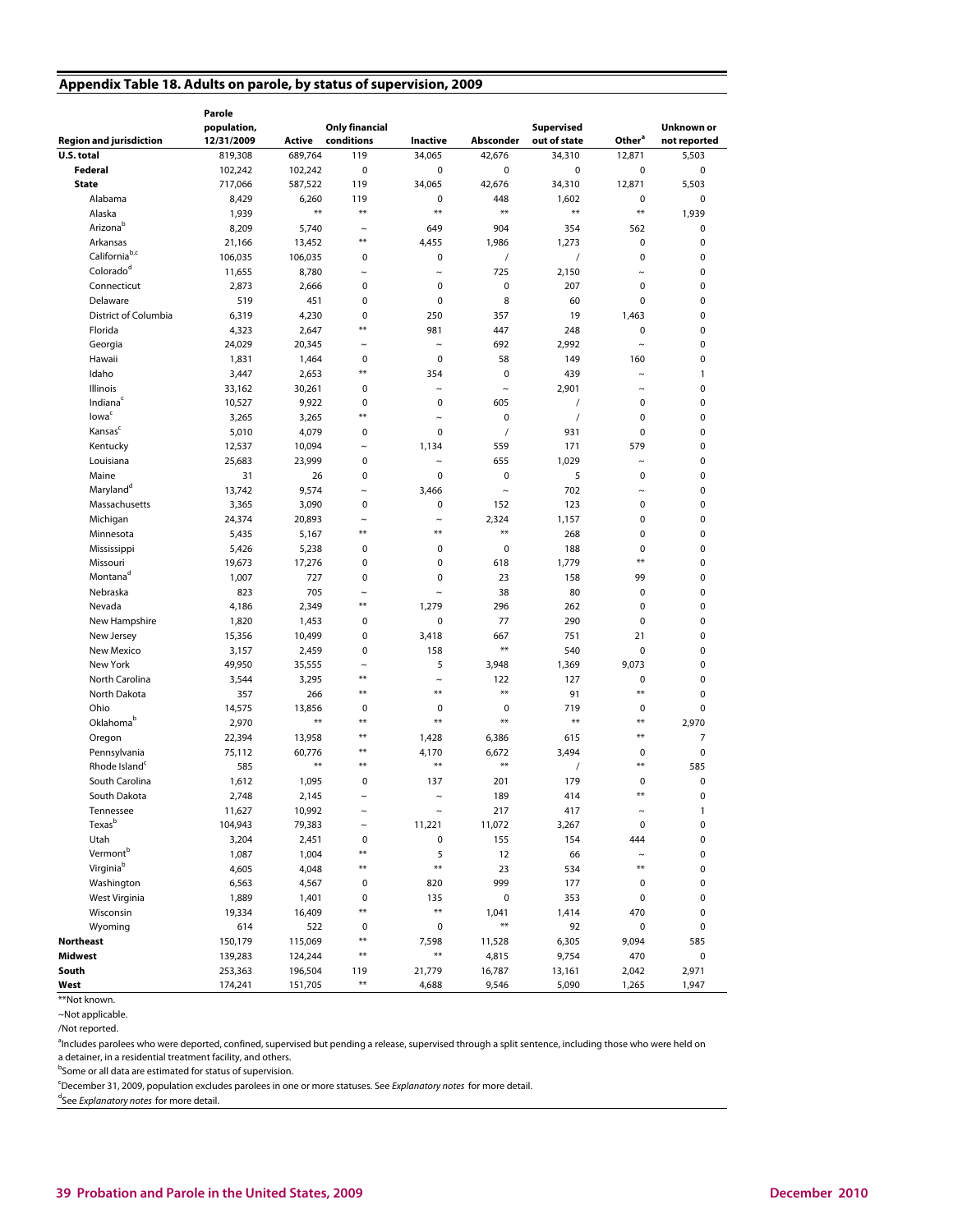## **Appendix Table 19. Adults on parole, by maximum sentence to incarceration, 2009**

|                                | Parole population, | One year   | More than | Unknown or   |
|--------------------------------|--------------------|------------|-----------|--------------|
| <b>Region and jurisdiction</b> | 12/31/2009         | or less    | one year  | not reported |
| U.S. total                     | 819,308            | 33,579     | 658,800   | 126,929      |
| Federal                        | 102,242            | 12,220     | 89,957    | 65           |
| <b>State</b>                   | 717,066            | 21,359     | 568,843   | 126,864      |
| Alabama                        | 8,429              | 2,009      | 6,420     | 0            |
| Alaska                         | 1,939              | 102        | 1,837     | 0            |
| Arizona <sup>a</sup>           | 8,209              | 1,289      | 6,920     | 0            |
| Arkansas                       | 21,166             | $***$      | $***$     | 21,166       |
| California <sup>ª</sup>        | 106,035            | 0          | 106,035   | 0            |
| Colorado                       | 11,655             | $***$      | $***$     | 11,655       |
| Connecticut <sup>b</sup>       | 2,873              | 0          | 2,873     | 0            |
| Delaware                       | 519                | $***$      | $***$     | 519          |
| District of Columbia           | 6,319              | 0          | 6,319     | 0            |
| Florida                        | 4,323              | 219        | 4,104     | 0            |
| Georgia                        | 24,029             | $\tilde{}$ | 24,029    | 0            |
| Hawaii                         | 1,831              | 0          | 1,831     | 0            |
| Idaho                          | 3,447              | 0          | 3,447     | 0            |
| Illinois <sup>a</sup>          | 33,162             | 3,595      | 29,545    | 22           |
| Indiana                        | 10,527             | 1,334      | 9,193     | 0            |
| lowa                           | 3,265              | $***$      | $***$     | 3.265        |
| Kansas <sup>b</sup>            | 5,010              | **         | 5,010     | 0            |
| Kentucky                       | 12,537             | 611        | 11,926    | 0            |
| Louisiana                      | 25,683             | 142        | 24,795    | 746          |
| Maine                          | 31                 | 0          | 31        | 0            |
| Maryland <sup>b</sup>          | 13,742             | **         | 13.742    | 0            |
| Massachusetts                  | 3,365              | $***$      | $***$     | 3,365        |
| Michigan <sup>a</sup>          | 24,374             | 13         | 22,574    | 1,787        |
| Minnesota                      | 5,435              | 0          | 5,435     | 0            |
| Mississippi                    | 5,426              | 0          | 5,426     | 0            |
| Missouri                       | 19,673             | 0          | 19,673    | 0            |
| Montana <sup>b</sup>           | 1,007              | 0          | 1,007     | 0            |
| Nebraska                       | 823                | 0          | 823       | 0            |
| Nevada                         | 4,186              | $***$      | $***$     | 4,186        |
| New Hampshire                  | 1,820              | 0          | 1,820     | 0            |
| New Jersey                     | 15,356             | 569        | 14,787    | 0            |
| New Mexico                     | 3,157              | **         | $**$      | 3,157        |
| New York                       | 49,950             | 0          | 49,950    | 0            |
| North Carolina                 | 3,544              | 319        | 3,225     | 0            |
| North Dakota                   | 357                | 194        | 163       | 0            |
| Ohio                           | 14,575             | 0          | 14,575    | 0            |
| Oklahoma <sup>a</sup>          | 2,970              | 185        | 2,785     | 0            |
| Oregon                         | 22,394             | **         | $**$      | 22,394       |
| Pennsylvania <sup>c</sup>      | 75,112             | 8,824      | 16,550    | 49,738       |
| Rhode Island                   | 585                | 22         | 563       | 0            |
| South Carolina                 | 1,612              | $**$       | **        | 1,612        |
| South Dakota                   | 2,748              | $***$      | $***$     | 2,748        |
| Tennessee                      | 11,627             | 1,689      | 9,938     | 0            |
| Texas <sup>a</sup>             | 104,943            | 0          | 104,943   | 0            |
| Utah                           | 3,204              | 6          | 3,198     | 0            |
| Vermont <sup>a</sup>           | 1,087              | 17         | 986       | 84           |
| Virginia <sup>a</sup>          | 4,605              | 0          | 4,605     | 0            |
| Washington                     | 6,563              | 0          | 6,563     | 0            |
| West Virginia                  | 1,889              | 0          | 1,889     | 0            |
| Wisconsin                      | 19,334             | 220        | 18,694    | 420          |
| Wyoming                        | 614                | **         | 614       | 0            |
| <b>Northeast</b>               | 150,179            | 9,432      | 87,560    | 53,187       |
| Midwest                        | 139,283            | 5,356      | 125,685   | 8,242        |
| South                          | 253,363            | 5,174      | 224,146   | 24,043       |
| West                           | 174,241            | 1,397      | 131,452   | 41,392       |

<sup>\*\*</sup>Not known.

~Not applicable.

<sup>a</sup>Some or all detailed data are estimated for maximum sentence to incarceration.

<sup>b</sup>See Explanatory notes for more detail.

<sup>c</sup>Detailed data represent state parolees only. Detailed data are not available for county parolees.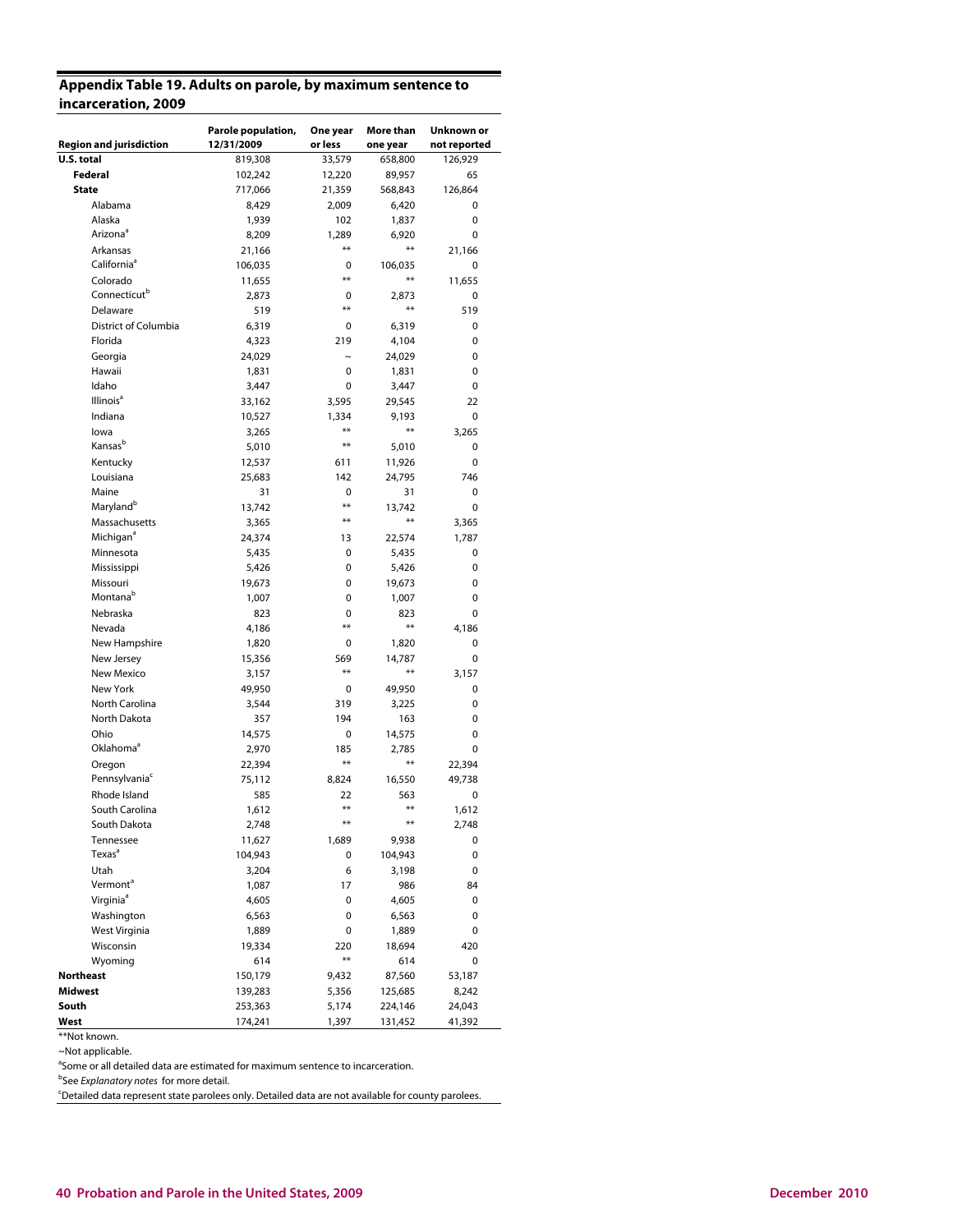#### **Appendix Table 20. Adults on parole, by most serious offense, 2009**

|                                |               | <b>Violent offenses</b> |                  |                  |                     |                |                      |                |
|--------------------------------|---------------|-------------------------|------------------|------------------|---------------------|----------------|----------------------|----------------|
|                                | Parole        |                         | Other            |                  |                     |                |                      |                |
|                                | population,   | Sex                     | violent          | Property         |                     | Weapon         | Other                | Unknown or     |
| <b>Region and jurisdiction</b> | 12/31/2009    | offense                 | offense          | offense          | <b>Drug offense</b> | offense        | offense <sup>a</sup> | not reported   |
| U.S. total                     | 819,308       | 58,546                  | 134,073          | 168,671          | 261,666             | 24,756         | 72,889               | 98,707         |
| Federal                        | 102,242       | 2,738                   | 3,572            | 17,649           | 54,741              | 13,113         | 10,053               | 376            |
| <b>State</b>                   | 717,066       | 55,808<br>$***$         | 130,501<br>$***$ | 151,022<br>$***$ | 206,925<br>$***$    | 11,643<br>$**$ | 62,836<br>$**$       | 98,331         |
| Alabama                        | 8,429         |                         |                  |                  |                     |                |                      | 8,429          |
| Alaska                         | 1,939         | 192                     | 299              | 78               | 50                  | 14             | 279                  | 1,027          |
| Arizona <sup>b</sup>           | 8,209         | 368                     | 1,663            | 2,443            | 2,397               | 358            | 980                  | 0              |
| Arkansas                       | 21,166        | 724                     | 4,694            | 5,977            | 7,409               | 304            | 2,058                | 0              |
| California <sup>b</sup>        | 106,035       | 24,077                  | 5,528            | 32,106           | 30,107              | $**$           | 14,217               | 0              |
| Colorado                       | 11,655        | 368                     | 2,566            | 3,573            | 3,372               | 528            | 1,248                | 0              |
| Connecticut                    | 2,873         | 25                      | 152              | 310              | 854                 | 88             | 319                  | 1,125          |
| Delaware                       | 519           | 50                      | 109              | 72               | 74                  | 44             | 170                  | 0              |
| District of Columbia           | 6,319         | 292                     | 1,838            | 623              | 2,660               | 336            | 356                  | 214            |
| Florida                        | 4,323         | 351                     | 2,044            | 966              | 633                 | 107            | 222                  | 0              |
| Georgia                        | 24,029        | 326                     | 5,090            | 6,503            | 10,275              | 1,094          | 567                  | 174            |
| Hawaii                         | 1,831         | $***$                   | $***$            | $***$            | $**$                | $**$           | $**$                 | 1,831          |
| Idaho                          | 3,447         | 414                     | 831              | 842              | 1,192               | 0              | 168                  | 0              |
| Illinois <sup>b</sup>          | 33,162        | 636                     | 6,603            | 9,754            | 13,275              | 2,084          | 810                  | 0              |
| Indiana                        | 10,527        | 757                     | 84               | 2,823            | 2,449               | 843            | 3,571                | 0              |
| lowa                           | 3,265         | 186                     | 246              | 627              | 1,473               | 23             | 710                  | 0              |
| Kansas                         | 5,010         | 863                     | 1,876            | 335              | 1,144               | $**$           | 792                  | 0              |
| Kentucky                       | 12,537        | 249                     | 2,177            | 4,080            | 5,233               | **             | 798                  | 0              |
| Louisiana                      | 25,683        | 467                     | 2,811            | 7,062            | 12,443              | $**$           | 2,633                | 267            |
| Maine                          | 31            | 0                       | 31               | 0                | 0                   | 0              | $\mathbf 0$          | 0              |
| Maryland <sup>b,c</sup>        | 13,742        | 693                     | 5,539            | 2,389            | 4,470               | 651            | 0                    | 0              |
| Massachusetts                  | 3,365         | $**$                    | $***$            | $***$            | $***$               | **             | $**$                 | 3,365          |
| Michigan <sup>c</sup>          | 24,374        | 2,681                   | 4,875            | 13,406           | 3,412               | $**$           | 0                    | 0              |
| Minnesota                      | 5,435         | 1,181                   | 909              | 571              | 2,295               | 182            | 297                  | 0              |
| Mississippi                    | 5,426         | 52                      | 632              | 1,270            | 3,440               | 32             | $\pmb{0}$            | 0              |
| Missouri                       | 19,673        | 740                     | 3,621            | 6,651            | 7,193               | 329            | 1,139                | 0              |
| Montana <sup>c</sup>           | 1,007         | 74                      | 429              | 184              | 222                 | $\pmb{0}$      | 96                   | $\overline{2}$ |
| Nebraska                       | 823           | 26                      | 158              | 236              | 236                 | 17             | 150                  | 0              |
| Nevada                         | 4,186         | $**$                    | $**$             | $***$            | $***$               | $**$           | $**$                 | 4,186          |
| New Hampshire                  | 1,820         | $***$                   | $**$             | $***$            | $**$                | $**$           | $**$                 | 1,820          |
| New Jersey                     | 15,356        | 2,345                   | 3,066            | 1,531            | 3,544               | 322            | 4,548                | 0              |
| New Mexico                     | 3,157         | $***$                   | $**$             | $**$             | $***$               | $**$           | $**$                 | 3,157          |
| New York                       | 49,950        | 2,473                   | 20,293           | 4,447            | 19,464              | 396            | 2,877                | 0              |
| North Carolina                 | 3,544         | 541                     | 1,825            | 244              | 90                  | 838            | 6                    | 0              |
| North Dakota                   | 357           | $**$                    | $***$            | $***$            | $***$               | $**$           | $**$                 | 357            |
| Ohio                           | 14,575        | 3,751                   | 6,043            | 2,667            | 1,560               | 117            | 437                  | 0              |
| Oklahoma <sup>b</sup>          | 2,970         | 17                      | 411              | 517              | 1,827               | 59             | 139                  | 0              |
| Oregon                         | 22,394        | 3,690                   | 5,911            | 5,486            | 5,027               | $**$           | 2,280                | 0              |
| Pennsylvaniad                  | 75,112        | 739                     | 9,922            | 1,772            | 8,150               | 684            | 4,066                | 49,779         |
| Rhode Island                   | 585           | 45                      | 269              | 76               | 147                 | 16             | 30                   | 2              |
| South Carolina                 | 1,612         | 14                      | 536              | 441              | 347                 | 6              | 268                  | 0              |
| South Dakota                   | 2,748         | 149                     | 372              | 660              | 875                 | 11             | 681                  | 0              |
| Tennessee                      | 11,627        | 56                      | 3,055            | 2,192            | 3,101               | 51             | 937                  | 2,235          |
| Texas <sup>b</sup>             | 104,943       | 2,987                   | 18,427           | 24,687           | 43,136              | 2,048          | 13,658               | 0              |
| Utah                           | 3,204         | 760                     | 522              | 853              | 746                 | 51             | 270                  | $\overline{2}$ |
| Vermont <sup>b</sup>           | 1,087         | 39                      | 221              | 266              | 130                 | $**$           | 405                  | 26             |
| Virginiab                      | 4,605         | 505                     | 1,662            | 870              | 378                 | 7              | 198                  | 985            |
| Washington                     | 6,563         | 1,767                   | 2,719            | 650              | 1,372               | $**$           | 55                   | 0              |
| West Virginia                  | 1,889         |                         | 295              | 608              | 534                 |                | 380                  | 0              |
|                                |               | 72<br>$***$             | $***$            | $***$            | $**$                | 0<br>$**$      | $***$                |                |
| Wisconsin<br>Wyoming           | 19,334<br>614 |                         |                  |                  |                     |                |                      | 19,334         |
|                                |               | 66                      | 147              | 174              | 189                 | 3              | 21                   | 14             |
| <b>Northeast</b>               | 150,179       | 5,666                   | 33,954           | 8,402            | 32,289              | 1,506          | 12,245               | 56,117         |
| Midwest                        | 139,283       | 10,970                  | 24,787           | 37,730           | 33,912              | 3,606          | 8,587                | 19,691         |
| South                          | 253,363       | 7,396                   | 51,145           | 58,501           | 96,050              | 5,577          | 22,390               | 12,304         |
| West                           | 174,241       | 31,776                  | 20,615           | 46,389           | 44,674              | 954            | 19,614               | 10,219         |

\*\*Not known.

<sup>a</sup>Includes some parolees under supervision for a property offense, specifically identity theft, and parolees under supervision for a public-order offense (other than a weapon offense unless otherwise specified), such as obstruction of justice, DWI/DUI, traffic, violation of

probation/parole/conditional release, prostitution and commercialized vice, conspiracy, bribery, possession of child pornography, violation of a restraining order or public trust, and other offenses.

<sup>b</sup>Some or all data are estimated for most serious of offense.

<sup>c</sup>See Explanatory notes for more detail.

<sup>d</sup>Detailed data represent state parolees only. Detailed data are not available for county parolees.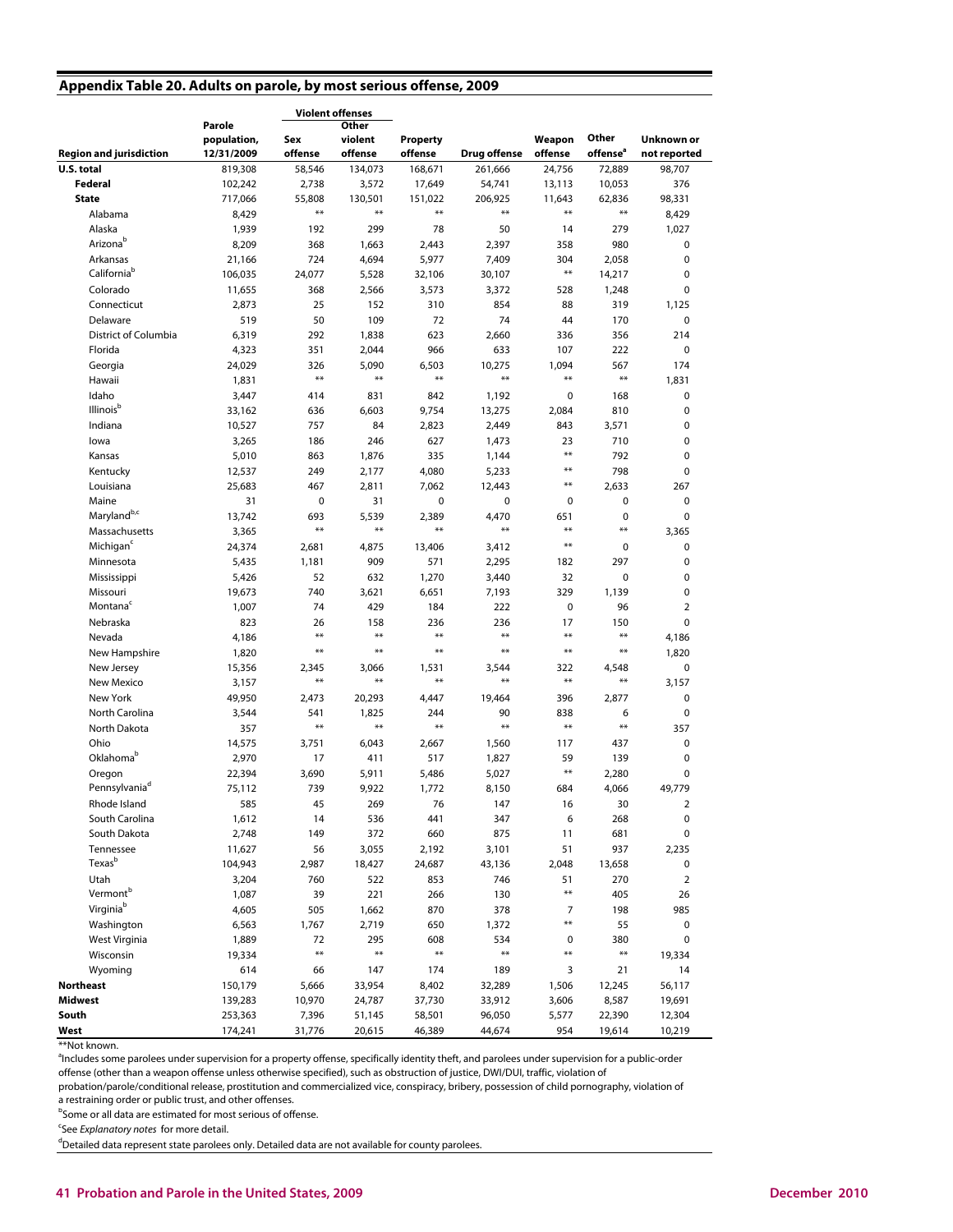|  | Appendix Table 21. Adults on parole, by type of release from prison, 2009 |  |  |  |
|--|---------------------------------------------------------------------------|--|--|--|
|  |                                                                           |  |  |  |

| U.S. total<br>361,107<br>51<br>153,524<br>7,499<br>819,308<br>281,107<br>16,020<br>$***$<br>Federal<br>102,242<br>2,215<br>137<br>99,890<br>0<br>0<br><b>State</b><br>717,066<br>358,892<br>280,970<br>51<br>53,634<br>7,499<br>16,020<br>$***$<br>$***$<br>$**$<br>$**$<br>$**$<br>Alabama<br>8,429<br>8,429<br>$***$<br>$**$<br>$**$<br>Alaska<br>100<br>1,939<br>1,839<br>0<br>Arizona <sup>t</sup><br>8,209<br>160<br>0<br>74<br>6,871<br>1,104<br>$\tilde{}$<br>$**$<br>$***$<br>$**$<br>$**$<br>Arkansas<br>21,166<br>0<br>21,166<br>California <sup>f,g</sup><br>**<br>$**$<br>16<br>106,019<br>0<br>0<br>106,035<br>Colorado<br>5,855<br>5,487<br>313<br>0<br>11,655<br>$\tilde{}$<br>$\tilde{}$<br>Connecticut<br>$\mathbf 0$<br>0<br>2,873<br>1,955<br>0<br>918<br>0<br>$**$<br>$***$<br>$***$<br>$**$<br>$**$<br>519<br>Delaware<br>519<br>District of Columbia<br>2,738<br>0<br>0<br>0<br>6,319<br>0<br>3,581<br>Florida<br>795<br>0<br>0<br>4,323<br>3.423<br>12<br>93<br>Georgia<br>24,029<br>0<br>24,029<br>$\widetilde{\phantom{m}}$<br>$\sim$<br>$\sim$<br>$\tilde{}$<br>Hawaii<br>0<br>1,831<br>1,831<br>$\mathbf 0$<br>0<br>0<br>0<br>Idaho<br>3,447<br>3,447<br>$\sim$<br>$\tilde{\phantom{a}}$<br>$\tilde{}$<br>0<br>$\tilde{}$<br>Illinois <sup>†</sup><br>82<br>0<br>33,162<br>33,059<br>$\tilde{}$<br>21<br>$\sim$<br>Indiana<br>$\mathbf 0$<br>0<br>0<br>0<br>0<br>10,527<br>10,527<br>$***$<br>$**$<br>$**$<br>$**$<br>$***$<br>lowa<br>3,265<br>3,265<br>Kansas<br>714<br>$\mathbf 0$<br>0<br>0<br>7<br>5,010<br>4,289<br>$**$<br>$**$<br>Kentucky<br>$\overline{2}$<br>0<br>12,537<br>12,535<br>$\tilde{}$<br>$\overline{2}$<br>$\ast\ast$<br>Louisiana<br>3,928<br>0<br>25,683<br>21,753<br>$\sim$<br>0<br>Maine<br>31<br>$\mathbf 0$<br>0<br>31<br>0<br>0<br>**<br>$**$<br>$**$<br>Maryland <sup>®</sup><br>6,148<br>0<br>13,742<br>7,594<br>Massachusetts<br>0<br>0<br>0<br>3,365<br>3.336<br>0<br>29<br>0<br>0<br>0<br>0<br>Michigan<br>24,374<br>23,341<br>1,033<br>Minnesota<br>$\mathbf 0$<br>0<br>4,090<br>247<br>5,435<br>1,098<br>0<br>$***$<br>$**$<br>5,391<br>35<br>0<br>0<br>Mississippi<br>5,426<br>$**$<br>Missouri<br>18,679<br>994<br>0<br>0<br>0<br>19,673<br>Montana <sup>9</sup><br>1,007<br>1,007<br>$\mathbf 0$<br>0<br>0<br>0<br>0<br>Nebraska<br>823<br>823<br>$\mathbf 0$<br>0<br>0<br>0<br>0<br>Nevadaf<br>465<br>0<br>0<br>4,186<br>3,721<br>$\tilde{ }$<br>$\tilde{ }$<br>New Hampshire<br>0<br>0<br>0<br>0<br>0<br>1,820<br>1,820<br>6,997<br>221<br>0<br>New Jersey<br>15,356<br>8,138<br>$\sim$<br>$\tilde{ }$<br>$**$<br>$**$<br>$**$<br>$**$<br>$**$<br>New Mexico<br>3,157<br>3,157<br>New York <sup>9</sup><br>0<br>49,950<br>21,580<br>8,955<br>0<br>17,138<br>2,277<br>North Carolina <sup>9</sup><br>**<br>884<br>0<br>0<br>3,544<br>344<br>2,316<br>$***$<br>$***$<br>$**$<br>$**$<br>North Dakota<br>357<br>357<br>0<br>Ohio<br>719<br>14,575<br>3,610<br>10,246<br>0<br>0<br>0<br>Oklahoma <sup>r</sup><br>0<br>0<br>2,970<br>2,970<br>0<br>0<br>0<br>$***$<br>$***$<br>$**$<br>Oregon<br>22,394<br>2,498<br>19,281<br>615<br>$\mathbf 0$<br>0<br>0<br>0<br>Pennsylvania<br>75,112<br>75,112<br>0<br>$**$<br>$**$<br>$***$<br>$**$<br>Rhode Island<br>585<br>0<br>585<br>South Carolina<br>0<br>0<br>1,612<br>1,612<br>0<br>0<br>0<br>South Dakota<br>923<br>48<br>0<br>2,748<br>1,777<br>$\sim$<br>$\tilde{ }$<br>11,220<br>17<br>0<br>390<br>0<br>Tennessee<br>11,627<br>$\sim$<br>Texas <sup>t</sup><br>104,943<br>76,861<br>27,931<br>123<br>28<br>$\tilde{}$<br>$\tilde{}$<br>Utah<br>$\pmb{0}$<br>3,204<br>3,204<br>0<br>0<br>0<br>0<br>Vermont <sup>†</sup><br>1,087<br>$\pmb{0}$<br>1,087<br>$\ddot{\phantom{1}}$<br>$\tilde{}$<br>$\tilde{}$<br>$\tilde{}$<br>Virginia <sup>f</sup><br>**<br>**<br>**<br>4,605<br>1,662<br>2,943<br>0<br>Washington<br>0<br>6,563<br>16<br>6,547<br>0<br>0<br>0<br>West Virginia<br>1,889<br>1,889<br>0<br>0<br>0<br>0<br>0<br>**<br>Wisconsin<br>19,334<br>2,103<br>2,663<br>14,261<br>307<br>0<br>Wyoming<br>614<br>614<br>0<br>$\pmb{0}$<br>0<br>0<br>0<br>**<br><b>Northeast</b><br>150,179<br>112,503<br>17,093<br>18,085<br>2,498<br>0<br>**<br>Midwest<br>139,283<br>50,632<br>59,620<br>22,688<br>3,071<br>3,272<br>South<br>8,976<br>253,363<br>173,288<br>64,545<br>51<br>5,990<br>513<br>**<br>West<br>174,241<br>22,469<br>139,712<br>6,871<br>3,772<br>1,417<br>**Not known. | <b>Region and jurisdiction</b> | Parole<br>population,<br>12/31/2009 | <b>Discretionary<sup>a</sup></b> | <b>Mandatory</b> <sup>b</sup> | <b>Special</b><br>conditional <sup>c</sup> | <b>Term of</b><br>supervised<br>release <sup>d</sup> | Other <sup>e</sup> | <b>Unknown or</b><br>not reported |
|----------------------------------------------------------------------------------------------------------------------------------------------------------------------------------------------------------------------------------------------------------------------------------------------------------------------------------------------------------------------------------------------------------------------------------------------------------------------------------------------------------------------------------------------------------------------------------------------------------------------------------------------------------------------------------------------------------------------------------------------------------------------------------------------------------------------------------------------------------------------------------------------------------------------------------------------------------------------------------------------------------------------------------------------------------------------------------------------------------------------------------------------------------------------------------------------------------------------------------------------------------------------------------------------------------------------------------------------------------------------------------------------------------------------------------------------------------------------------------------------------------------------------------------------------------------------------------------------------------------------------------------------------------------------------------------------------------------------------------------------------------------------------------------------------------------------------------------------------------------------------------------------------------------------------------------------------------------------------------------------------------------------------------------------------------------------------------------------------------------------------------------------------------------------------------------------------------------------------------------------------------------------------------------------------------------------------------------------------------------------------------------------------------------------------------------------------------------------------------------------------------------------------------------------------------------------------------------------------------------------------------------------------------------------------------------------------------------------------------------------------------------------------------------------------------------------------------------------------------------------------------------------------------------------------------------------------------------------------------------------------------------------------------------------------------------------------------------------------------------------------------------------------------------------------------------------------------------------------------------------------------------------------------------------------------------------------------------------------------------------------------------------------------------------------------------------------------------------------------------------------------------------------------------------------------------------------------------------------------------------------------------------------------------------------------------------------------------------------------------------------------------------------------------------------------------------------------------------------------------------------------------------------------------------------------------------------------------------------------------------------------------------------------------------------------------------------------------------------------------------------------------------------------------------------------------------------------------------------------------------------------------------------------------------------------------------------------------------------------------------------------------------------------|--------------------------------|-------------------------------------|----------------------------------|-------------------------------|--------------------------------------------|------------------------------------------------------|--------------------|-----------------------------------|
|                                                                                                                                                                                                                                                                                                                                                                                                                                                                                                                                                                                                                                                                                                                                                                                                                                                                                                                                                                                                                                                                                                                                                                                                                                                                                                                                                                                                                                                                                                                                                                                                                                                                                                                                                                                                                                                                                                                                                                                                                                                                                                                                                                                                                                                                                                                                                                                                                                                                                                                                                                                                                                                                                                                                                                                                                                                                                                                                                                                                                                                                                                                                                                                                                                                                                                                                                                                                                                                                                                                                                                                                                                                                                                                                                                                                                                                                                                                                                                                                                                                                                                                                                                                                                                                                                                                                                                                                          |                                |                                     |                                  |                               |                                            |                                                      |                    |                                   |
|                                                                                                                                                                                                                                                                                                                                                                                                                                                                                                                                                                                                                                                                                                                                                                                                                                                                                                                                                                                                                                                                                                                                                                                                                                                                                                                                                                                                                                                                                                                                                                                                                                                                                                                                                                                                                                                                                                                                                                                                                                                                                                                                                                                                                                                                                                                                                                                                                                                                                                                                                                                                                                                                                                                                                                                                                                                                                                                                                                                                                                                                                                                                                                                                                                                                                                                                                                                                                                                                                                                                                                                                                                                                                                                                                                                                                                                                                                                                                                                                                                                                                                                                                                                                                                                                                                                                                                                                          |                                |                                     |                                  |                               |                                            |                                                      |                    |                                   |
|                                                                                                                                                                                                                                                                                                                                                                                                                                                                                                                                                                                                                                                                                                                                                                                                                                                                                                                                                                                                                                                                                                                                                                                                                                                                                                                                                                                                                                                                                                                                                                                                                                                                                                                                                                                                                                                                                                                                                                                                                                                                                                                                                                                                                                                                                                                                                                                                                                                                                                                                                                                                                                                                                                                                                                                                                                                                                                                                                                                                                                                                                                                                                                                                                                                                                                                                                                                                                                                                                                                                                                                                                                                                                                                                                                                                                                                                                                                                                                                                                                                                                                                                                                                                                                                                                                                                                                                                          |                                |                                     |                                  |                               |                                            |                                                      |                    |                                   |
|                                                                                                                                                                                                                                                                                                                                                                                                                                                                                                                                                                                                                                                                                                                                                                                                                                                                                                                                                                                                                                                                                                                                                                                                                                                                                                                                                                                                                                                                                                                                                                                                                                                                                                                                                                                                                                                                                                                                                                                                                                                                                                                                                                                                                                                                                                                                                                                                                                                                                                                                                                                                                                                                                                                                                                                                                                                                                                                                                                                                                                                                                                                                                                                                                                                                                                                                                                                                                                                                                                                                                                                                                                                                                                                                                                                                                                                                                                                                                                                                                                                                                                                                                                                                                                                                                                                                                                                                          |                                |                                     |                                  |                               |                                            |                                                      |                    |                                   |
|                                                                                                                                                                                                                                                                                                                                                                                                                                                                                                                                                                                                                                                                                                                                                                                                                                                                                                                                                                                                                                                                                                                                                                                                                                                                                                                                                                                                                                                                                                                                                                                                                                                                                                                                                                                                                                                                                                                                                                                                                                                                                                                                                                                                                                                                                                                                                                                                                                                                                                                                                                                                                                                                                                                                                                                                                                                                                                                                                                                                                                                                                                                                                                                                                                                                                                                                                                                                                                                                                                                                                                                                                                                                                                                                                                                                                                                                                                                                                                                                                                                                                                                                                                                                                                                                                                                                                                                                          |                                |                                     |                                  |                               |                                            |                                                      |                    |                                   |
|                                                                                                                                                                                                                                                                                                                                                                                                                                                                                                                                                                                                                                                                                                                                                                                                                                                                                                                                                                                                                                                                                                                                                                                                                                                                                                                                                                                                                                                                                                                                                                                                                                                                                                                                                                                                                                                                                                                                                                                                                                                                                                                                                                                                                                                                                                                                                                                                                                                                                                                                                                                                                                                                                                                                                                                                                                                                                                                                                                                                                                                                                                                                                                                                                                                                                                                                                                                                                                                                                                                                                                                                                                                                                                                                                                                                                                                                                                                                                                                                                                                                                                                                                                                                                                                                                                                                                                                                          |                                |                                     |                                  |                               |                                            |                                                      |                    |                                   |
|                                                                                                                                                                                                                                                                                                                                                                                                                                                                                                                                                                                                                                                                                                                                                                                                                                                                                                                                                                                                                                                                                                                                                                                                                                                                                                                                                                                                                                                                                                                                                                                                                                                                                                                                                                                                                                                                                                                                                                                                                                                                                                                                                                                                                                                                                                                                                                                                                                                                                                                                                                                                                                                                                                                                                                                                                                                                                                                                                                                                                                                                                                                                                                                                                                                                                                                                                                                                                                                                                                                                                                                                                                                                                                                                                                                                                                                                                                                                                                                                                                                                                                                                                                                                                                                                                                                                                                                                          |                                |                                     |                                  |                               |                                            |                                                      |                    |                                   |
|                                                                                                                                                                                                                                                                                                                                                                                                                                                                                                                                                                                                                                                                                                                                                                                                                                                                                                                                                                                                                                                                                                                                                                                                                                                                                                                                                                                                                                                                                                                                                                                                                                                                                                                                                                                                                                                                                                                                                                                                                                                                                                                                                                                                                                                                                                                                                                                                                                                                                                                                                                                                                                                                                                                                                                                                                                                                                                                                                                                                                                                                                                                                                                                                                                                                                                                                                                                                                                                                                                                                                                                                                                                                                                                                                                                                                                                                                                                                                                                                                                                                                                                                                                                                                                                                                                                                                                                                          |                                |                                     |                                  |                               |                                            |                                                      |                    |                                   |
|                                                                                                                                                                                                                                                                                                                                                                                                                                                                                                                                                                                                                                                                                                                                                                                                                                                                                                                                                                                                                                                                                                                                                                                                                                                                                                                                                                                                                                                                                                                                                                                                                                                                                                                                                                                                                                                                                                                                                                                                                                                                                                                                                                                                                                                                                                                                                                                                                                                                                                                                                                                                                                                                                                                                                                                                                                                                                                                                                                                                                                                                                                                                                                                                                                                                                                                                                                                                                                                                                                                                                                                                                                                                                                                                                                                                                                                                                                                                                                                                                                                                                                                                                                                                                                                                                                                                                                                                          |                                |                                     |                                  |                               |                                            |                                                      |                    |                                   |
|                                                                                                                                                                                                                                                                                                                                                                                                                                                                                                                                                                                                                                                                                                                                                                                                                                                                                                                                                                                                                                                                                                                                                                                                                                                                                                                                                                                                                                                                                                                                                                                                                                                                                                                                                                                                                                                                                                                                                                                                                                                                                                                                                                                                                                                                                                                                                                                                                                                                                                                                                                                                                                                                                                                                                                                                                                                                                                                                                                                                                                                                                                                                                                                                                                                                                                                                                                                                                                                                                                                                                                                                                                                                                                                                                                                                                                                                                                                                                                                                                                                                                                                                                                                                                                                                                                                                                                                                          |                                |                                     |                                  |                               |                                            |                                                      |                    |                                   |
|                                                                                                                                                                                                                                                                                                                                                                                                                                                                                                                                                                                                                                                                                                                                                                                                                                                                                                                                                                                                                                                                                                                                                                                                                                                                                                                                                                                                                                                                                                                                                                                                                                                                                                                                                                                                                                                                                                                                                                                                                                                                                                                                                                                                                                                                                                                                                                                                                                                                                                                                                                                                                                                                                                                                                                                                                                                                                                                                                                                                                                                                                                                                                                                                                                                                                                                                                                                                                                                                                                                                                                                                                                                                                                                                                                                                                                                                                                                                                                                                                                                                                                                                                                                                                                                                                                                                                                                                          |                                |                                     |                                  |                               |                                            |                                                      |                    |                                   |
|                                                                                                                                                                                                                                                                                                                                                                                                                                                                                                                                                                                                                                                                                                                                                                                                                                                                                                                                                                                                                                                                                                                                                                                                                                                                                                                                                                                                                                                                                                                                                                                                                                                                                                                                                                                                                                                                                                                                                                                                                                                                                                                                                                                                                                                                                                                                                                                                                                                                                                                                                                                                                                                                                                                                                                                                                                                                                                                                                                                                                                                                                                                                                                                                                                                                                                                                                                                                                                                                                                                                                                                                                                                                                                                                                                                                                                                                                                                                                                                                                                                                                                                                                                                                                                                                                                                                                                                                          |                                |                                     |                                  |                               |                                            |                                                      |                    |                                   |
|                                                                                                                                                                                                                                                                                                                                                                                                                                                                                                                                                                                                                                                                                                                                                                                                                                                                                                                                                                                                                                                                                                                                                                                                                                                                                                                                                                                                                                                                                                                                                                                                                                                                                                                                                                                                                                                                                                                                                                                                                                                                                                                                                                                                                                                                                                                                                                                                                                                                                                                                                                                                                                                                                                                                                                                                                                                                                                                                                                                                                                                                                                                                                                                                                                                                                                                                                                                                                                                                                                                                                                                                                                                                                                                                                                                                                                                                                                                                                                                                                                                                                                                                                                                                                                                                                                                                                                                                          |                                |                                     |                                  |                               |                                            |                                                      |                    |                                   |
|                                                                                                                                                                                                                                                                                                                                                                                                                                                                                                                                                                                                                                                                                                                                                                                                                                                                                                                                                                                                                                                                                                                                                                                                                                                                                                                                                                                                                                                                                                                                                                                                                                                                                                                                                                                                                                                                                                                                                                                                                                                                                                                                                                                                                                                                                                                                                                                                                                                                                                                                                                                                                                                                                                                                                                                                                                                                                                                                                                                                                                                                                                                                                                                                                                                                                                                                                                                                                                                                                                                                                                                                                                                                                                                                                                                                                                                                                                                                                                                                                                                                                                                                                                                                                                                                                                                                                                                                          |                                |                                     |                                  |                               |                                            |                                                      |                    |                                   |
|                                                                                                                                                                                                                                                                                                                                                                                                                                                                                                                                                                                                                                                                                                                                                                                                                                                                                                                                                                                                                                                                                                                                                                                                                                                                                                                                                                                                                                                                                                                                                                                                                                                                                                                                                                                                                                                                                                                                                                                                                                                                                                                                                                                                                                                                                                                                                                                                                                                                                                                                                                                                                                                                                                                                                                                                                                                                                                                                                                                                                                                                                                                                                                                                                                                                                                                                                                                                                                                                                                                                                                                                                                                                                                                                                                                                                                                                                                                                                                                                                                                                                                                                                                                                                                                                                                                                                                                                          |                                |                                     |                                  |                               |                                            |                                                      |                    |                                   |
|                                                                                                                                                                                                                                                                                                                                                                                                                                                                                                                                                                                                                                                                                                                                                                                                                                                                                                                                                                                                                                                                                                                                                                                                                                                                                                                                                                                                                                                                                                                                                                                                                                                                                                                                                                                                                                                                                                                                                                                                                                                                                                                                                                                                                                                                                                                                                                                                                                                                                                                                                                                                                                                                                                                                                                                                                                                                                                                                                                                                                                                                                                                                                                                                                                                                                                                                                                                                                                                                                                                                                                                                                                                                                                                                                                                                                                                                                                                                                                                                                                                                                                                                                                                                                                                                                                                                                                                                          |                                |                                     |                                  |                               |                                            |                                                      |                    |                                   |
|                                                                                                                                                                                                                                                                                                                                                                                                                                                                                                                                                                                                                                                                                                                                                                                                                                                                                                                                                                                                                                                                                                                                                                                                                                                                                                                                                                                                                                                                                                                                                                                                                                                                                                                                                                                                                                                                                                                                                                                                                                                                                                                                                                                                                                                                                                                                                                                                                                                                                                                                                                                                                                                                                                                                                                                                                                                                                                                                                                                                                                                                                                                                                                                                                                                                                                                                                                                                                                                                                                                                                                                                                                                                                                                                                                                                                                                                                                                                                                                                                                                                                                                                                                                                                                                                                                                                                                                                          |                                |                                     |                                  |                               |                                            |                                                      |                    |                                   |
|                                                                                                                                                                                                                                                                                                                                                                                                                                                                                                                                                                                                                                                                                                                                                                                                                                                                                                                                                                                                                                                                                                                                                                                                                                                                                                                                                                                                                                                                                                                                                                                                                                                                                                                                                                                                                                                                                                                                                                                                                                                                                                                                                                                                                                                                                                                                                                                                                                                                                                                                                                                                                                                                                                                                                                                                                                                                                                                                                                                                                                                                                                                                                                                                                                                                                                                                                                                                                                                                                                                                                                                                                                                                                                                                                                                                                                                                                                                                                                                                                                                                                                                                                                                                                                                                                                                                                                                                          |                                |                                     |                                  |                               |                                            |                                                      |                    |                                   |
|                                                                                                                                                                                                                                                                                                                                                                                                                                                                                                                                                                                                                                                                                                                                                                                                                                                                                                                                                                                                                                                                                                                                                                                                                                                                                                                                                                                                                                                                                                                                                                                                                                                                                                                                                                                                                                                                                                                                                                                                                                                                                                                                                                                                                                                                                                                                                                                                                                                                                                                                                                                                                                                                                                                                                                                                                                                                                                                                                                                                                                                                                                                                                                                                                                                                                                                                                                                                                                                                                                                                                                                                                                                                                                                                                                                                                                                                                                                                                                                                                                                                                                                                                                                                                                                                                                                                                                                                          |                                |                                     |                                  |                               |                                            |                                                      |                    |                                   |
|                                                                                                                                                                                                                                                                                                                                                                                                                                                                                                                                                                                                                                                                                                                                                                                                                                                                                                                                                                                                                                                                                                                                                                                                                                                                                                                                                                                                                                                                                                                                                                                                                                                                                                                                                                                                                                                                                                                                                                                                                                                                                                                                                                                                                                                                                                                                                                                                                                                                                                                                                                                                                                                                                                                                                                                                                                                                                                                                                                                                                                                                                                                                                                                                                                                                                                                                                                                                                                                                                                                                                                                                                                                                                                                                                                                                                                                                                                                                                                                                                                                                                                                                                                                                                                                                                                                                                                                                          |                                |                                     |                                  |                               |                                            |                                                      |                    |                                   |
|                                                                                                                                                                                                                                                                                                                                                                                                                                                                                                                                                                                                                                                                                                                                                                                                                                                                                                                                                                                                                                                                                                                                                                                                                                                                                                                                                                                                                                                                                                                                                                                                                                                                                                                                                                                                                                                                                                                                                                                                                                                                                                                                                                                                                                                                                                                                                                                                                                                                                                                                                                                                                                                                                                                                                                                                                                                                                                                                                                                                                                                                                                                                                                                                                                                                                                                                                                                                                                                                                                                                                                                                                                                                                                                                                                                                                                                                                                                                                                                                                                                                                                                                                                                                                                                                                                                                                                                                          |                                |                                     |                                  |                               |                                            |                                                      |                    |                                   |
|                                                                                                                                                                                                                                                                                                                                                                                                                                                                                                                                                                                                                                                                                                                                                                                                                                                                                                                                                                                                                                                                                                                                                                                                                                                                                                                                                                                                                                                                                                                                                                                                                                                                                                                                                                                                                                                                                                                                                                                                                                                                                                                                                                                                                                                                                                                                                                                                                                                                                                                                                                                                                                                                                                                                                                                                                                                                                                                                                                                                                                                                                                                                                                                                                                                                                                                                                                                                                                                                                                                                                                                                                                                                                                                                                                                                                                                                                                                                                                                                                                                                                                                                                                                                                                                                                                                                                                                                          |                                |                                     |                                  |                               |                                            |                                                      |                    |                                   |
|                                                                                                                                                                                                                                                                                                                                                                                                                                                                                                                                                                                                                                                                                                                                                                                                                                                                                                                                                                                                                                                                                                                                                                                                                                                                                                                                                                                                                                                                                                                                                                                                                                                                                                                                                                                                                                                                                                                                                                                                                                                                                                                                                                                                                                                                                                                                                                                                                                                                                                                                                                                                                                                                                                                                                                                                                                                                                                                                                                                                                                                                                                                                                                                                                                                                                                                                                                                                                                                                                                                                                                                                                                                                                                                                                                                                                                                                                                                                                                                                                                                                                                                                                                                                                                                                                                                                                                                                          |                                |                                     |                                  |                               |                                            |                                                      |                    |                                   |
|                                                                                                                                                                                                                                                                                                                                                                                                                                                                                                                                                                                                                                                                                                                                                                                                                                                                                                                                                                                                                                                                                                                                                                                                                                                                                                                                                                                                                                                                                                                                                                                                                                                                                                                                                                                                                                                                                                                                                                                                                                                                                                                                                                                                                                                                                                                                                                                                                                                                                                                                                                                                                                                                                                                                                                                                                                                                                                                                                                                                                                                                                                                                                                                                                                                                                                                                                                                                                                                                                                                                                                                                                                                                                                                                                                                                                                                                                                                                                                                                                                                                                                                                                                                                                                                                                                                                                                                                          |                                |                                     |                                  |                               |                                            |                                                      |                    |                                   |
|                                                                                                                                                                                                                                                                                                                                                                                                                                                                                                                                                                                                                                                                                                                                                                                                                                                                                                                                                                                                                                                                                                                                                                                                                                                                                                                                                                                                                                                                                                                                                                                                                                                                                                                                                                                                                                                                                                                                                                                                                                                                                                                                                                                                                                                                                                                                                                                                                                                                                                                                                                                                                                                                                                                                                                                                                                                                                                                                                                                                                                                                                                                                                                                                                                                                                                                                                                                                                                                                                                                                                                                                                                                                                                                                                                                                                                                                                                                                                                                                                                                                                                                                                                                                                                                                                                                                                                                                          |                                |                                     |                                  |                               |                                            |                                                      |                    |                                   |
|                                                                                                                                                                                                                                                                                                                                                                                                                                                                                                                                                                                                                                                                                                                                                                                                                                                                                                                                                                                                                                                                                                                                                                                                                                                                                                                                                                                                                                                                                                                                                                                                                                                                                                                                                                                                                                                                                                                                                                                                                                                                                                                                                                                                                                                                                                                                                                                                                                                                                                                                                                                                                                                                                                                                                                                                                                                                                                                                                                                                                                                                                                                                                                                                                                                                                                                                                                                                                                                                                                                                                                                                                                                                                                                                                                                                                                                                                                                                                                                                                                                                                                                                                                                                                                                                                                                                                                                                          |                                |                                     |                                  |                               |                                            |                                                      |                    |                                   |
|                                                                                                                                                                                                                                                                                                                                                                                                                                                                                                                                                                                                                                                                                                                                                                                                                                                                                                                                                                                                                                                                                                                                                                                                                                                                                                                                                                                                                                                                                                                                                                                                                                                                                                                                                                                                                                                                                                                                                                                                                                                                                                                                                                                                                                                                                                                                                                                                                                                                                                                                                                                                                                                                                                                                                                                                                                                                                                                                                                                                                                                                                                                                                                                                                                                                                                                                                                                                                                                                                                                                                                                                                                                                                                                                                                                                                                                                                                                                                                                                                                                                                                                                                                                                                                                                                                                                                                                                          |                                |                                     |                                  |                               |                                            |                                                      |                    |                                   |
|                                                                                                                                                                                                                                                                                                                                                                                                                                                                                                                                                                                                                                                                                                                                                                                                                                                                                                                                                                                                                                                                                                                                                                                                                                                                                                                                                                                                                                                                                                                                                                                                                                                                                                                                                                                                                                                                                                                                                                                                                                                                                                                                                                                                                                                                                                                                                                                                                                                                                                                                                                                                                                                                                                                                                                                                                                                                                                                                                                                                                                                                                                                                                                                                                                                                                                                                                                                                                                                                                                                                                                                                                                                                                                                                                                                                                                                                                                                                                                                                                                                                                                                                                                                                                                                                                                                                                                                                          |                                |                                     |                                  |                               |                                            |                                                      |                    |                                   |
|                                                                                                                                                                                                                                                                                                                                                                                                                                                                                                                                                                                                                                                                                                                                                                                                                                                                                                                                                                                                                                                                                                                                                                                                                                                                                                                                                                                                                                                                                                                                                                                                                                                                                                                                                                                                                                                                                                                                                                                                                                                                                                                                                                                                                                                                                                                                                                                                                                                                                                                                                                                                                                                                                                                                                                                                                                                                                                                                                                                                                                                                                                                                                                                                                                                                                                                                                                                                                                                                                                                                                                                                                                                                                                                                                                                                                                                                                                                                                                                                                                                                                                                                                                                                                                                                                                                                                                                                          |                                |                                     |                                  |                               |                                            |                                                      |                    |                                   |
|                                                                                                                                                                                                                                                                                                                                                                                                                                                                                                                                                                                                                                                                                                                                                                                                                                                                                                                                                                                                                                                                                                                                                                                                                                                                                                                                                                                                                                                                                                                                                                                                                                                                                                                                                                                                                                                                                                                                                                                                                                                                                                                                                                                                                                                                                                                                                                                                                                                                                                                                                                                                                                                                                                                                                                                                                                                                                                                                                                                                                                                                                                                                                                                                                                                                                                                                                                                                                                                                                                                                                                                                                                                                                                                                                                                                                                                                                                                                                                                                                                                                                                                                                                                                                                                                                                                                                                                                          |                                |                                     |                                  |                               |                                            |                                                      |                    |                                   |
|                                                                                                                                                                                                                                                                                                                                                                                                                                                                                                                                                                                                                                                                                                                                                                                                                                                                                                                                                                                                                                                                                                                                                                                                                                                                                                                                                                                                                                                                                                                                                                                                                                                                                                                                                                                                                                                                                                                                                                                                                                                                                                                                                                                                                                                                                                                                                                                                                                                                                                                                                                                                                                                                                                                                                                                                                                                                                                                                                                                                                                                                                                                                                                                                                                                                                                                                                                                                                                                                                                                                                                                                                                                                                                                                                                                                                                                                                                                                                                                                                                                                                                                                                                                                                                                                                                                                                                                                          |                                |                                     |                                  |                               |                                            |                                                      |                    |                                   |
|                                                                                                                                                                                                                                                                                                                                                                                                                                                                                                                                                                                                                                                                                                                                                                                                                                                                                                                                                                                                                                                                                                                                                                                                                                                                                                                                                                                                                                                                                                                                                                                                                                                                                                                                                                                                                                                                                                                                                                                                                                                                                                                                                                                                                                                                                                                                                                                                                                                                                                                                                                                                                                                                                                                                                                                                                                                                                                                                                                                                                                                                                                                                                                                                                                                                                                                                                                                                                                                                                                                                                                                                                                                                                                                                                                                                                                                                                                                                                                                                                                                                                                                                                                                                                                                                                                                                                                                                          |                                |                                     |                                  |                               |                                            |                                                      |                    |                                   |
|                                                                                                                                                                                                                                                                                                                                                                                                                                                                                                                                                                                                                                                                                                                                                                                                                                                                                                                                                                                                                                                                                                                                                                                                                                                                                                                                                                                                                                                                                                                                                                                                                                                                                                                                                                                                                                                                                                                                                                                                                                                                                                                                                                                                                                                                                                                                                                                                                                                                                                                                                                                                                                                                                                                                                                                                                                                                                                                                                                                                                                                                                                                                                                                                                                                                                                                                                                                                                                                                                                                                                                                                                                                                                                                                                                                                                                                                                                                                                                                                                                                                                                                                                                                                                                                                                                                                                                                                          |                                |                                     |                                  |                               |                                            |                                                      |                    |                                   |
|                                                                                                                                                                                                                                                                                                                                                                                                                                                                                                                                                                                                                                                                                                                                                                                                                                                                                                                                                                                                                                                                                                                                                                                                                                                                                                                                                                                                                                                                                                                                                                                                                                                                                                                                                                                                                                                                                                                                                                                                                                                                                                                                                                                                                                                                                                                                                                                                                                                                                                                                                                                                                                                                                                                                                                                                                                                                                                                                                                                                                                                                                                                                                                                                                                                                                                                                                                                                                                                                                                                                                                                                                                                                                                                                                                                                                                                                                                                                                                                                                                                                                                                                                                                                                                                                                                                                                                                                          |                                |                                     |                                  |                               |                                            |                                                      |                    |                                   |
|                                                                                                                                                                                                                                                                                                                                                                                                                                                                                                                                                                                                                                                                                                                                                                                                                                                                                                                                                                                                                                                                                                                                                                                                                                                                                                                                                                                                                                                                                                                                                                                                                                                                                                                                                                                                                                                                                                                                                                                                                                                                                                                                                                                                                                                                                                                                                                                                                                                                                                                                                                                                                                                                                                                                                                                                                                                                                                                                                                                                                                                                                                                                                                                                                                                                                                                                                                                                                                                                                                                                                                                                                                                                                                                                                                                                                                                                                                                                                                                                                                                                                                                                                                                                                                                                                                                                                                                                          |                                |                                     |                                  |                               |                                            |                                                      |                    |                                   |
|                                                                                                                                                                                                                                                                                                                                                                                                                                                                                                                                                                                                                                                                                                                                                                                                                                                                                                                                                                                                                                                                                                                                                                                                                                                                                                                                                                                                                                                                                                                                                                                                                                                                                                                                                                                                                                                                                                                                                                                                                                                                                                                                                                                                                                                                                                                                                                                                                                                                                                                                                                                                                                                                                                                                                                                                                                                                                                                                                                                                                                                                                                                                                                                                                                                                                                                                                                                                                                                                                                                                                                                                                                                                                                                                                                                                                                                                                                                                                                                                                                                                                                                                                                                                                                                                                                                                                                                                          |                                |                                     |                                  |                               |                                            |                                                      |                    |                                   |
|                                                                                                                                                                                                                                                                                                                                                                                                                                                                                                                                                                                                                                                                                                                                                                                                                                                                                                                                                                                                                                                                                                                                                                                                                                                                                                                                                                                                                                                                                                                                                                                                                                                                                                                                                                                                                                                                                                                                                                                                                                                                                                                                                                                                                                                                                                                                                                                                                                                                                                                                                                                                                                                                                                                                                                                                                                                                                                                                                                                                                                                                                                                                                                                                                                                                                                                                                                                                                                                                                                                                                                                                                                                                                                                                                                                                                                                                                                                                                                                                                                                                                                                                                                                                                                                                                                                                                                                                          |                                |                                     |                                  |                               |                                            |                                                      |                    |                                   |
|                                                                                                                                                                                                                                                                                                                                                                                                                                                                                                                                                                                                                                                                                                                                                                                                                                                                                                                                                                                                                                                                                                                                                                                                                                                                                                                                                                                                                                                                                                                                                                                                                                                                                                                                                                                                                                                                                                                                                                                                                                                                                                                                                                                                                                                                                                                                                                                                                                                                                                                                                                                                                                                                                                                                                                                                                                                                                                                                                                                                                                                                                                                                                                                                                                                                                                                                                                                                                                                                                                                                                                                                                                                                                                                                                                                                                                                                                                                                                                                                                                                                                                                                                                                                                                                                                                                                                                                                          |                                |                                     |                                  |                               |                                            |                                                      |                    |                                   |
|                                                                                                                                                                                                                                                                                                                                                                                                                                                                                                                                                                                                                                                                                                                                                                                                                                                                                                                                                                                                                                                                                                                                                                                                                                                                                                                                                                                                                                                                                                                                                                                                                                                                                                                                                                                                                                                                                                                                                                                                                                                                                                                                                                                                                                                                                                                                                                                                                                                                                                                                                                                                                                                                                                                                                                                                                                                                                                                                                                                                                                                                                                                                                                                                                                                                                                                                                                                                                                                                                                                                                                                                                                                                                                                                                                                                                                                                                                                                                                                                                                                                                                                                                                                                                                                                                                                                                                                                          |                                |                                     |                                  |                               |                                            |                                                      |                    |                                   |
|                                                                                                                                                                                                                                                                                                                                                                                                                                                                                                                                                                                                                                                                                                                                                                                                                                                                                                                                                                                                                                                                                                                                                                                                                                                                                                                                                                                                                                                                                                                                                                                                                                                                                                                                                                                                                                                                                                                                                                                                                                                                                                                                                                                                                                                                                                                                                                                                                                                                                                                                                                                                                                                                                                                                                                                                                                                                                                                                                                                                                                                                                                                                                                                                                                                                                                                                                                                                                                                                                                                                                                                                                                                                                                                                                                                                                                                                                                                                                                                                                                                                                                                                                                                                                                                                                                                                                                                                          |                                |                                     |                                  |                               |                                            |                                                      |                    |                                   |
|                                                                                                                                                                                                                                                                                                                                                                                                                                                                                                                                                                                                                                                                                                                                                                                                                                                                                                                                                                                                                                                                                                                                                                                                                                                                                                                                                                                                                                                                                                                                                                                                                                                                                                                                                                                                                                                                                                                                                                                                                                                                                                                                                                                                                                                                                                                                                                                                                                                                                                                                                                                                                                                                                                                                                                                                                                                                                                                                                                                                                                                                                                                                                                                                                                                                                                                                                                                                                                                                                                                                                                                                                                                                                                                                                                                                                                                                                                                                                                                                                                                                                                                                                                                                                                                                                                                                                                                                          |                                |                                     |                                  |                               |                                            |                                                      |                    |                                   |
|                                                                                                                                                                                                                                                                                                                                                                                                                                                                                                                                                                                                                                                                                                                                                                                                                                                                                                                                                                                                                                                                                                                                                                                                                                                                                                                                                                                                                                                                                                                                                                                                                                                                                                                                                                                                                                                                                                                                                                                                                                                                                                                                                                                                                                                                                                                                                                                                                                                                                                                                                                                                                                                                                                                                                                                                                                                                                                                                                                                                                                                                                                                                                                                                                                                                                                                                                                                                                                                                                                                                                                                                                                                                                                                                                                                                                                                                                                                                                                                                                                                                                                                                                                                                                                                                                                                                                                                                          |                                |                                     |                                  |                               |                                            |                                                      |                    |                                   |
|                                                                                                                                                                                                                                                                                                                                                                                                                                                                                                                                                                                                                                                                                                                                                                                                                                                                                                                                                                                                                                                                                                                                                                                                                                                                                                                                                                                                                                                                                                                                                                                                                                                                                                                                                                                                                                                                                                                                                                                                                                                                                                                                                                                                                                                                                                                                                                                                                                                                                                                                                                                                                                                                                                                                                                                                                                                                                                                                                                                                                                                                                                                                                                                                                                                                                                                                                                                                                                                                                                                                                                                                                                                                                                                                                                                                                                                                                                                                                                                                                                                                                                                                                                                                                                                                                                                                                                                                          |                                |                                     |                                  |                               |                                            |                                                      |                    |                                   |
|                                                                                                                                                                                                                                                                                                                                                                                                                                                                                                                                                                                                                                                                                                                                                                                                                                                                                                                                                                                                                                                                                                                                                                                                                                                                                                                                                                                                                                                                                                                                                                                                                                                                                                                                                                                                                                                                                                                                                                                                                                                                                                                                                                                                                                                                                                                                                                                                                                                                                                                                                                                                                                                                                                                                                                                                                                                                                                                                                                                                                                                                                                                                                                                                                                                                                                                                                                                                                                                                                                                                                                                                                                                                                                                                                                                                                                                                                                                                                                                                                                                                                                                                                                                                                                                                                                                                                                                                          |                                |                                     |                                  |                               |                                            |                                                      |                    |                                   |
|                                                                                                                                                                                                                                                                                                                                                                                                                                                                                                                                                                                                                                                                                                                                                                                                                                                                                                                                                                                                                                                                                                                                                                                                                                                                                                                                                                                                                                                                                                                                                                                                                                                                                                                                                                                                                                                                                                                                                                                                                                                                                                                                                                                                                                                                                                                                                                                                                                                                                                                                                                                                                                                                                                                                                                                                                                                                                                                                                                                                                                                                                                                                                                                                                                                                                                                                                                                                                                                                                                                                                                                                                                                                                                                                                                                                                                                                                                                                                                                                                                                                                                                                                                                                                                                                                                                                                                                                          |                                |                                     |                                  |                               |                                            |                                                      |                    |                                   |
|                                                                                                                                                                                                                                                                                                                                                                                                                                                                                                                                                                                                                                                                                                                                                                                                                                                                                                                                                                                                                                                                                                                                                                                                                                                                                                                                                                                                                                                                                                                                                                                                                                                                                                                                                                                                                                                                                                                                                                                                                                                                                                                                                                                                                                                                                                                                                                                                                                                                                                                                                                                                                                                                                                                                                                                                                                                                                                                                                                                                                                                                                                                                                                                                                                                                                                                                                                                                                                                                                                                                                                                                                                                                                                                                                                                                                                                                                                                                                                                                                                                                                                                                                                                                                                                                                                                                                                                                          |                                |                                     |                                  |                               |                                            |                                                      |                    |                                   |
|                                                                                                                                                                                                                                                                                                                                                                                                                                                                                                                                                                                                                                                                                                                                                                                                                                                                                                                                                                                                                                                                                                                                                                                                                                                                                                                                                                                                                                                                                                                                                                                                                                                                                                                                                                                                                                                                                                                                                                                                                                                                                                                                                                                                                                                                                                                                                                                                                                                                                                                                                                                                                                                                                                                                                                                                                                                                                                                                                                                                                                                                                                                                                                                                                                                                                                                                                                                                                                                                                                                                                                                                                                                                                                                                                                                                                                                                                                                                                                                                                                                                                                                                                                                                                                                                                                                                                                                                          |                                |                                     |                                  |                               |                                            |                                                      |                    |                                   |
|                                                                                                                                                                                                                                                                                                                                                                                                                                                                                                                                                                                                                                                                                                                                                                                                                                                                                                                                                                                                                                                                                                                                                                                                                                                                                                                                                                                                                                                                                                                                                                                                                                                                                                                                                                                                                                                                                                                                                                                                                                                                                                                                                                                                                                                                                                                                                                                                                                                                                                                                                                                                                                                                                                                                                                                                                                                                                                                                                                                                                                                                                                                                                                                                                                                                                                                                                                                                                                                                                                                                                                                                                                                                                                                                                                                                                                                                                                                                                                                                                                                                                                                                                                                                                                                                                                                                                                                                          |                                |                                     |                                  |                               |                                            |                                                      |                    |                                   |
|                                                                                                                                                                                                                                                                                                                                                                                                                                                                                                                                                                                                                                                                                                                                                                                                                                                                                                                                                                                                                                                                                                                                                                                                                                                                                                                                                                                                                                                                                                                                                                                                                                                                                                                                                                                                                                                                                                                                                                                                                                                                                                                                                                                                                                                                                                                                                                                                                                                                                                                                                                                                                                                                                                                                                                                                                                                                                                                                                                                                                                                                                                                                                                                                                                                                                                                                                                                                                                                                                                                                                                                                                                                                                                                                                                                                                                                                                                                                                                                                                                                                                                                                                                                                                                                                                                                                                                                                          |                                |                                     |                                  |                               |                                            |                                                      |                    |                                   |
|                                                                                                                                                                                                                                                                                                                                                                                                                                                                                                                                                                                                                                                                                                                                                                                                                                                                                                                                                                                                                                                                                                                                                                                                                                                                                                                                                                                                                                                                                                                                                                                                                                                                                                                                                                                                                                                                                                                                                                                                                                                                                                                                                                                                                                                                                                                                                                                                                                                                                                                                                                                                                                                                                                                                                                                                                                                                                                                                                                                                                                                                                                                                                                                                                                                                                                                                                                                                                                                                                                                                                                                                                                                                                                                                                                                                                                                                                                                                                                                                                                                                                                                                                                                                                                                                                                                                                                                                          |                                |                                     |                                  |                               |                                            |                                                      |                    |                                   |
|                                                                                                                                                                                                                                                                                                                                                                                                                                                                                                                                                                                                                                                                                                                                                                                                                                                                                                                                                                                                                                                                                                                                                                                                                                                                                                                                                                                                                                                                                                                                                                                                                                                                                                                                                                                                                                                                                                                                                                                                                                                                                                                                                                                                                                                                                                                                                                                                                                                                                                                                                                                                                                                                                                                                                                                                                                                                                                                                                                                                                                                                                                                                                                                                                                                                                                                                                                                                                                                                                                                                                                                                                                                                                                                                                                                                                                                                                                                                                                                                                                                                                                                                                                                                                                                                                                                                                                                                          |                                |                                     |                                  |                               |                                            |                                                      |                    |                                   |
|                                                                                                                                                                                                                                                                                                                                                                                                                                                                                                                                                                                                                                                                                                                                                                                                                                                                                                                                                                                                                                                                                                                                                                                                                                                                                                                                                                                                                                                                                                                                                                                                                                                                                                                                                                                                                                                                                                                                                                                                                                                                                                                                                                                                                                                                                                                                                                                                                                                                                                                                                                                                                                                                                                                                                                                                                                                                                                                                                                                                                                                                                                                                                                                                                                                                                                                                                                                                                                                                                                                                                                                                                                                                                                                                                                                                                                                                                                                                                                                                                                                                                                                                                                                                                                                                                                                                                                                                          |                                |                                     |                                  |                               |                                            |                                                      |                    |                                   |
|                                                                                                                                                                                                                                                                                                                                                                                                                                                                                                                                                                                                                                                                                                                                                                                                                                                                                                                                                                                                                                                                                                                                                                                                                                                                                                                                                                                                                                                                                                                                                                                                                                                                                                                                                                                                                                                                                                                                                                                                                                                                                                                                                                                                                                                                                                                                                                                                                                                                                                                                                                                                                                                                                                                                                                                                                                                                                                                                                                                                                                                                                                                                                                                                                                                                                                                                                                                                                                                                                                                                                                                                                                                                                                                                                                                                                                                                                                                                                                                                                                                                                                                                                                                                                                                                                                                                                                                                          |                                |                                     |                                  |                               |                                            |                                                      |                    |                                   |
|                                                                                                                                                                                                                                                                                                                                                                                                                                                                                                                                                                                                                                                                                                                                                                                                                                                                                                                                                                                                                                                                                                                                                                                                                                                                                                                                                                                                                                                                                                                                                                                                                                                                                                                                                                                                                                                                                                                                                                                                                                                                                                                                                                                                                                                                                                                                                                                                                                                                                                                                                                                                                                                                                                                                                                                                                                                                                                                                                                                                                                                                                                                                                                                                                                                                                                                                                                                                                                                                                                                                                                                                                                                                                                                                                                                                                                                                                                                                                                                                                                                                                                                                                                                                                                                                                                                                                                                                          |                                |                                     |                                  |                               |                                            |                                                      |                    |                                   |
|                                                                                                                                                                                                                                                                                                                                                                                                                                                                                                                                                                                                                                                                                                                                                                                                                                                                                                                                                                                                                                                                                                                                                                                                                                                                                                                                                                                                                                                                                                                                                                                                                                                                                                                                                                                                                                                                                                                                                                                                                                                                                                                                                                                                                                                                                                                                                                                                                                                                                                                                                                                                                                                                                                                                                                                                                                                                                                                                                                                                                                                                                                                                                                                                                                                                                                                                                                                                                                                                                                                                                                                                                                                                                                                                                                                                                                                                                                                                                                                                                                                                                                                                                                                                                                                                                                                                                                                                          |                                |                                     |                                  |                               |                                            |                                                      |                    |                                   |
|                                                                                                                                                                                                                                                                                                                                                                                                                                                                                                                                                                                                                                                                                                                                                                                                                                                                                                                                                                                                                                                                                                                                                                                                                                                                                                                                                                                                                                                                                                                                                                                                                                                                                                                                                                                                                                                                                                                                                                                                                                                                                                                                                                                                                                                                                                                                                                                                                                                                                                                                                                                                                                                                                                                                                                                                                                                                                                                                                                                                                                                                                                                                                                                                                                                                                                                                                                                                                                                                                                                                                                                                                                                                                                                                                                                                                                                                                                                                                                                                                                                                                                                                                                                                                                                                                                                                                                                                          |                                |                                     |                                  |                               |                                            |                                                      |                    |                                   |
|                                                                                                                                                                                                                                                                                                                                                                                                                                                                                                                                                                                                                                                                                                                                                                                                                                                                                                                                                                                                                                                                                                                                                                                                                                                                                                                                                                                                                                                                                                                                                                                                                                                                                                                                                                                                                                                                                                                                                                                                                                                                                                                                                                                                                                                                                                                                                                                                                                                                                                                                                                                                                                                                                                                                                                                                                                                                                                                                                                                                                                                                                                                                                                                                                                                                                                                                                                                                                                                                                                                                                                                                                                                                                                                                                                                                                                                                                                                                                                                                                                                                                                                                                                                                                                                                                                                                                                                                          |                                |                                     |                                  |                               |                                            |                                                      |                    |                                   |
|                                                                                                                                                                                                                                                                                                                                                                                                                                                                                                                                                                                                                                                                                                                                                                                                                                                                                                                                                                                                                                                                                                                                                                                                                                                                                                                                                                                                                                                                                                                                                                                                                                                                                                                                                                                                                                                                                                                                                                                                                                                                                                                                                                                                                                                                                                                                                                                                                                                                                                                                                                                                                                                                                                                                                                                                                                                                                                                                                                                                                                                                                                                                                                                                                                                                                                                                                                                                                                                                                                                                                                                                                                                                                                                                                                                                                                                                                                                                                                                                                                                                                                                                                                                                                                                                                                                                                                                                          |                                |                                     |                                  |                               |                                            |                                                      |                    |                                   |

~Not applicable.

<sup>a</sup>Discretionary parole includes persons who entered parole as the result of a parole board decision.

<sup>b</sup>Mandatory parole includes persons whose release from prison was not decided by a parole board. Includes those who entered parole

because of determinate sentencing statutes, good-time provisions, or emergency releases.

c Special conditional releases include medical releases, early releases for the terminally ill, and other special releases.

<sup>d</sup>Term of supervised release includes persons sentenced by a judge to a fixed period of incarceration based on a determinate statute

immediately followed by a period of supervised released in the community.<br><sup>e</sup>Includes parolees who were transferred from another state, had their original parole sentence reinstated, temporarily released to parole, released to a drug transition program, released from a boot camp operated by the Department of Corrections, released from prison

through a conditional medical or mental health release to parole, and others.

<sup>f</sup>Some or all detailed data are estimated for type of release from prison.

<sup>9</sup>See Explanatory notes for more detail.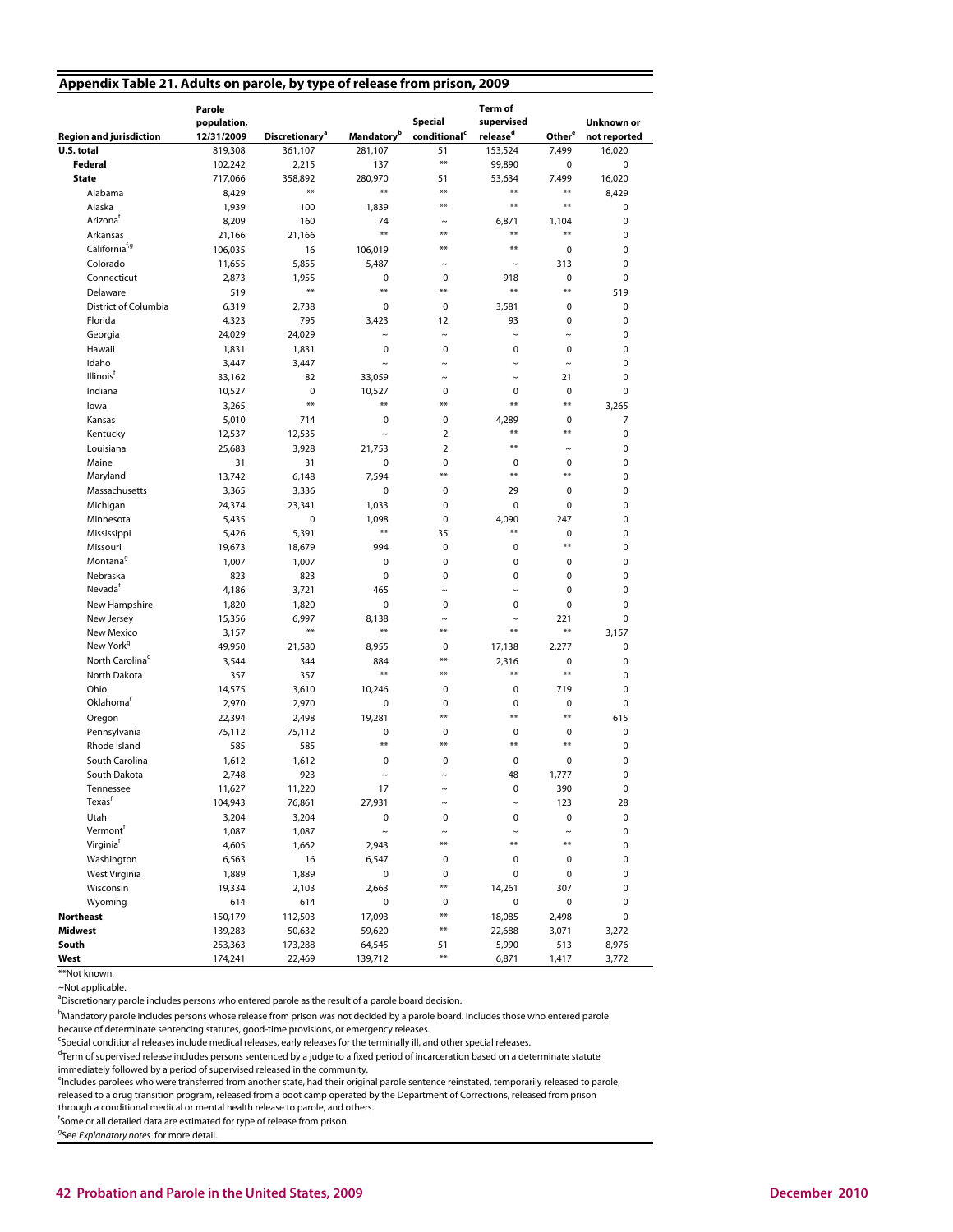## **Appendix Table 22. Adults on parole, 2009: number tracked by a Global Positioning System (GPS), number on probation, or number incarcerated**

|                                |                      | <b>Location tracked by GPS</b> |                                | Incarcerated         |                     |                                |  |  |
|--------------------------------|----------------------|--------------------------------|--------------------------------|----------------------|---------------------|--------------------------------|--|--|
| <b>Region and jurisdiction</b> | Total                | <b>Sex offenders</b>           | Probation                      | Jail                 | Prison              | <b>ICE holding</b><br>facility |  |  |
| U.S. total                     | 16,595               | 10,494                         | 4.420                          | 19,123               | 14,339              | 13,460                         |  |  |
| Federal <sup>a,b</sup>         | 275                  | 77                             | $\tilde{}$                     | $\tilde{}$           | $\sim$              | $\tilde{\phantom{a}}$          |  |  |
| <b>State</b>                   | 16,320               | 10,417                         | 4,420                          | 19,123               | 14,339              | 13,460                         |  |  |
| Alabama                        | $\sim$               | $\sim$                         | $\tilde{ }$                    | 218                  | $\tilde{ }$         |                                |  |  |
| Alaska                         | $\sim$               | $\sim$                         | $\sim$                         | $\tilde{}$           | $\sim$              | ∼                              |  |  |
| Arizona <sup>ª</sup>           | 133                  | 103                            | $\tilde{\phantom{a}}$          | $\sim$               | $\sim$              |                                |  |  |
| Arkansas <sup>a</sup>          | $\tilde{}$           | $\sim$                         | **                             | 233                  | 265                 | $**$                           |  |  |
| California <sup>ª</sup>        | 7,124                | 6,971                          | 0                              | 291                  | 0                   | 5,379                          |  |  |
| Colorado                       | 1,631                | 368                            | $\tilde{}$                     | 1,121                | $\sim$              | 0                              |  |  |
| Connecticut                    | 226                  | 56                             | $***$                          | $***$                | 23                  | 61                             |  |  |
| Delaware                       | 13                   | $***$                          | **                             | $***$                | $***$               | $***$                          |  |  |
| District of Columbia           | 422                  | 88                             | 385                            | 0                    | 771                 | 87                             |  |  |
| Florida                        | 245                  | 200                            | $\tilde{}$                     | 20                   | 312                 | 48                             |  |  |
| Georgia <sup>c</sup>           | 268                  | 243                            | $***$                          | 2,165                | 63                  | $***$                          |  |  |
| Hawaii                         | $\tilde{}$           | $\sim$                         | 0                              | 42                   | 95                  | 160                            |  |  |
| Idaho                          | 150                  | 16                             | 0                              | 0                    | 14                  | 0                              |  |  |
| Illinois                       | 149                  | 146                            | $\sim$                         | $\sim$               | $\sim$              | $\tilde{ }$                    |  |  |
| Indiana                        | $\tilde{}$           | $\sim$                         | $\tilde{}$                     | $\tilde{}$           | $\sim$              | $\sim$                         |  |  |
|                                | 99                   |                                |                                |                      |                     |                                |  |  |
| lowa<br>Kansas <sup>a</sup>    |                      | 58                             | $\tilde{\phantom{a}}$<br>$* *$ | $\sim$<br>$***$      | **                  | **                             |  |  |
|                                | 285                  | 275                            |                                |                      |                     | $**$                           |  |  |
| Kentucky                       | $\overline{2}$       | 0                              | 342                            | 111                  | 217                 |                                |  |  |
| Louisiana                      | 55                   | 55                             | 131                            | 784                  | 71                  | 57                             |  |  |
| Maine                          | $\tilde{ }$<br>$***$ | $\sim$<br>$***$                | $\tilde{ }$<br>**              | $\tilde{ }$<br>$***$ | $\tilde{ }$<br>$**$ | **                             |  |  |
| Maryland <sup>c</sup>          |                      |                                |                                |                      |                     |                                |  |  |
| Massachusetts                  | 89                   | 79<br>$**$                     |                                | 142                  | 220                 | 54                             |  |  |
| Michigan                       | 2,099                |                                | $\tilde{}$                     | $\sim$               | $\sim$              | $\tilde{ }$                    |  |  |
| Minnesota                      | 33                   | 33                             | $\tilde{\phantom{a}}$          | $\tilde{ }$          | $\tilde{ }$         |                                |  |  |
| Mississippi                    | $\sim$               | $\sim$                         | $\tilde{}$                     | $\tilde{}$           | $\tilde{}$          | $\sim$                         |  |  |
| Missouri                       | 16                   | 3                              | **                             | $\tilde{ }$          | $\sim$              | $**$                           |  |  |
| Montana <sup>c</sup>           | $\tilde{}$           | $\tilde{}$                     |                                | 9                    | 99                  |                                |  |  |
| Nebraska <sup>a</sup>          | 22                   | 13                             | $***$                          | 0                    | 0                   | 0                              |  |  |
| Nevada                         | $\tilde{}$           | $\tilde{}$                     | $**$                           | $***$                | $**$                | $**$                           |  |  |
| New Hampshire                  | $\sim$               | $\sim$                         | 0                              | 0                    | 14                  | 57                             |  |  |
| New Jersey                     | 460                  | 153                            | 0                              | 1,645                | 148                 | 1,178                          |  |  |
| New Mexico                     | $***$                | $***$                          | 1,037                          | 0                    | 0                   | 0                              |  |  |
| New York                       | 371                  | 230                            | 0                              | 4,252                | 258                 | 296                            |  |  |
| North Carolina                 | 60                   | 15                             | 422                            | $***$                | $***$               | $**$                           |  |  |
| North Dakota <sup>a</sup>      | 10                   | $***$                          | $**$                           | $***$                | $**$                | **                             |  |  |
| Ohio                           | 134                  | 56                             | $\sim$                         | $\sim$               |                     |                                |  |  |
| Oklahoma                       | $**$                 | $**$                           | $\tilde{}$                     | $\tilde{}$           | $\tilde{}$          | $\tilde{}$                     |  |  |
| Oregon                         | $\sim$               | $\sim$                         | $\sim$                         | $\sim$               | $\sim$              | $\sim$                         |  |  |
| Pennsylvaniad                  | $**$                 | $**$                           | 0                              | 101                  | 3,849               | 52                             |  |  |
| Rhode Island                   | $\sim$               | $\sim$                         | $\tilde{}$                     | $\sim$               | $\tilde{}$          | $\sim$                         |  |  |
| South Carolina                 | $\thicksim$          | $\tilde{}$                     |                                | $\thicksim$          | $\thicksim$         | $\tilde{}$                     |  |  |
| South Dakota                   | 5                    | 5                              | **                             | $***$                | 4                   | 1                              |  |  |
| Tennessee                      | 112                  | 109                            | 0                              | 437                  | 0                   | 0                              |  |  |
| Texas <sup>a</sup>             | 1,658                | 812                            | $**$                           | 6,987                | 6,734               | 5,890                          |  |  |
| Utah                           | $***$                | $***$                          | 0                              | 31                   | 147                 | 37                             |  |  |
| Vermont <sup>a</sup>           | $\overline{2}$       | 0                              | $**$                           | $***$                | 28                  | $***$                          |  |  |
| Virginia <sup>a,c</sup>        | 116                  | $***$                          | $\tilde{}$                     | $\thicksim$          | $\thicksim$         | $\tilde{}$                     |  |  |
| Washington                     | 167                  | 167                            | $***$                          | 534                  | 0                   | 103                            |  |  |
| West Virginia                  | 3                    | 3                              | $\thicksim$                    | $\thicksim$          | $\thicksim$         | $\tilde{\phantom{a}}$          |  |  |
| Wisconsin                      | 161                  | 160                            | 2,103                          | $***$                | 1,007               | $***$                          |  |  |
| Wyoming                        | $\tilde{}$           | $\thicksim$                    | $***$                          | $***$                | $***$               | $***$                          |  |  |
| <b>Northeast</b>               | 1,148                | 518                            | $***$                          | 6,140                | 4,540               | 1,698                          |  |  |
| Midwest                        | 3,013                | 749                            | 2,103                          | $***$                | 1,011               | 1                              |  |  |
| South                          | 2,954                | 1,525                          | 1,280                          | 10,955               | 8,433               | 6,082                          |  |  |
| West                           | 9,205                | 7,625                          | 1,037                          | 2,028                | 355                 | 5,679                          |  |  |

~Not applicable.

\*\*Not known.

<sup>a</sup>Some or all data are estimated.

<sup>b</sup>A sex offender is defined as any offender convicted of a sex offense, ordered to a special condition for sex offender

treatment, or fulfilling other sex offender treatment requirements.

<sup>c</sup>See Explanatory notes for more detail.

<sup>d</sup>Detailed data represent state parolees only. Detailed data are not available for county parolees.